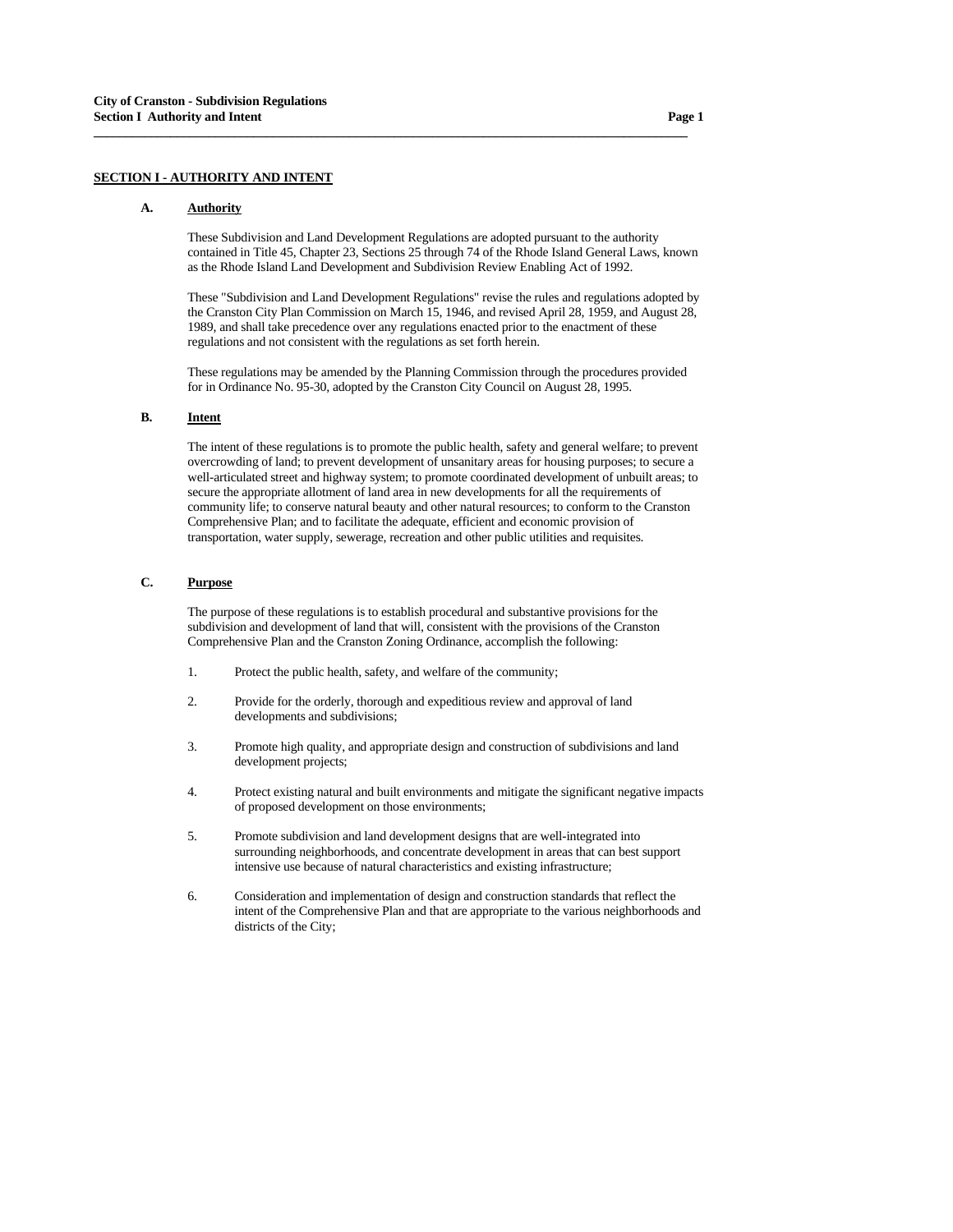7. Require measures for mitigating the impact of new development on the community that are based on clear documentation of needs and are fairly applied and administered;

**\_\_\_\_\_\_\_\_\_\_\_\_\_\_\_\_\_\_\_\_\_\_\_\_\_\_\_\_\_\_\_\_\_\_\_\_\_\_\_\_\_\_\_\_\_\_\_\_\_\_\_\_\_\_\_\_\_\_\_\_\_\_\_\_\_\_\_\_\_\_\_\_\_\_\_\_\_\_\_\_\_\_\_\_\_\_\_\_\_\_\_\_\_**

- 8. Direct the development of land consistent with state of the art practices that promote and foster growth in a manner that protects the City's distinctive character while at the same time accommodating economic growth;
- 9. Guide land development with an emphasis on siting subdivision improvements so as to allow for the maximum preservation of existing natural features;
- 10. Insure that proposed designs institute best management practices that acknowledge existing site constraints and the natural setting.

## **D. Construction and Interpretation**

- 1. These regulations are intended to be interpreted so as to be consistent with, and further the implementation of, the Comprehensive Plan and the Rhode Island Land Development and Subdivision Review Enabling Act of 1992. Consistency with the Comprehensive Plan is interpreted as those proposals, actions and/or decisions that either directly facilitate the achievement of a stated goal, policy or action item, or do not run counter to any stated goal, policy, or action item in the Plan.
- 2. Sections I-III and V-XIV of these regulations are intended to provide general requirements applicable to all subdivisions. Section IV of these regulations, governing Planned Districts, Environmental Assessments, and Development Plan Review, and Land Development Projects are intended to provide regulations that are supplementary to the general requirements. In the event of a conflict between a general regulation and a regulation applicable to a specific type of subdivision, the more specific regulation shall be controlling.

## **E. Severability**

 If any section, paragraph, clause, phrase or provision of these regulations shall be adjudged invalid or held unconstitutional, the same shall not affect the validity of these Regulations as a whole or any part or provision thereof other than the part so decided to be invalid or unconstitutional.

## **F. Effective Date**

 These regulations shall take effect on December 31, 1995 and shall supersede all other subdivision regulations, and land development regulations in effect at the time of such adoption.

## **G. Vested Rights - Conditions for Continued Application of Prior Regulations**

 The Planning Commission shall determine vested rights for subdivisions submitted for approval prior to December 31, 1995.

 Subdivisions which have been submitted to the Planning Commission for approval under the provisions of the Regulations in effect prior to December 31, 1995 may continue to be reviewed by the Planning Commission and approved under those regulations in accordance with the following: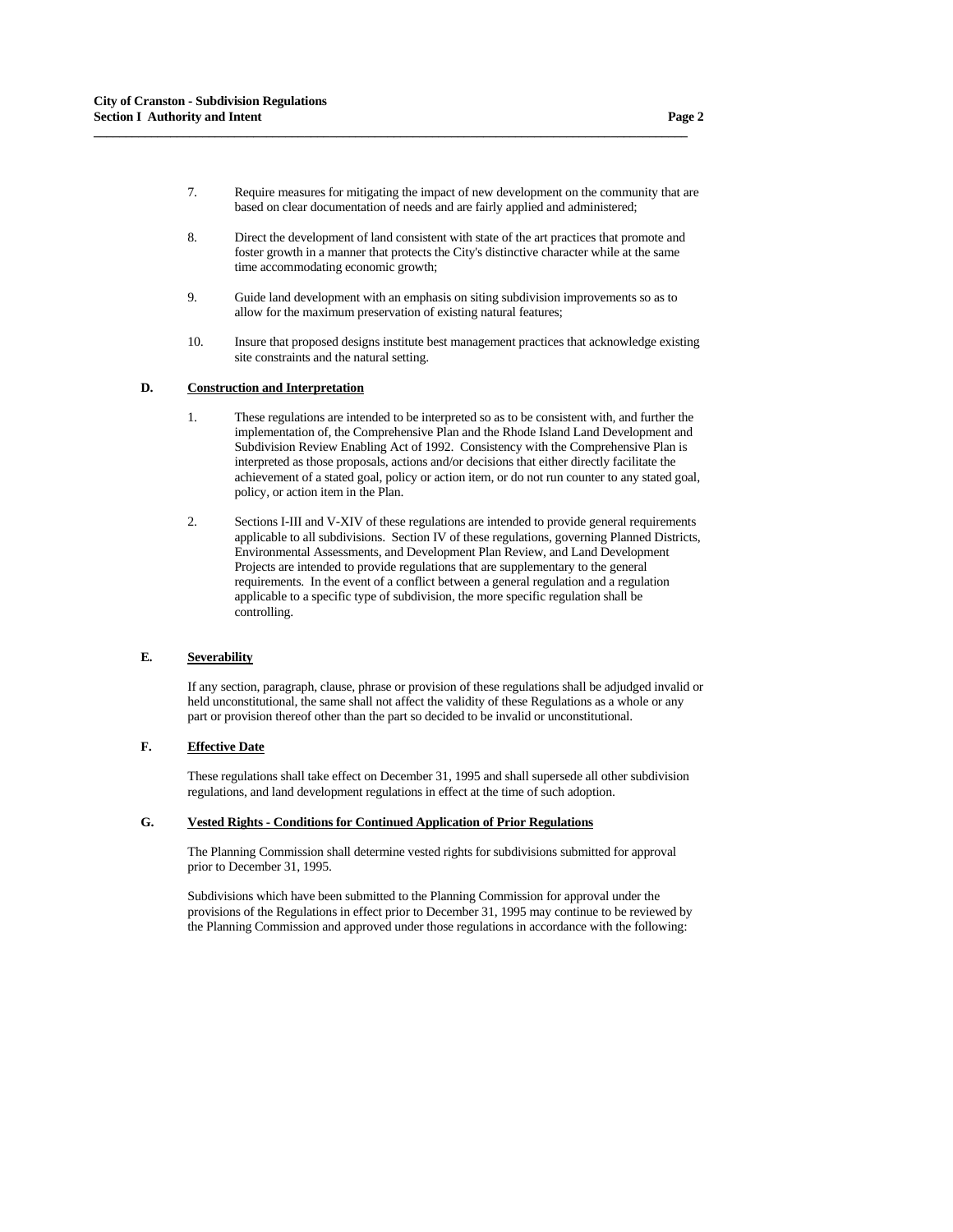- 1. **Final Approvals** Any subdivision which, at the time of adoption of these regulations has received final approval, or final approval with conditions, from the Planning Commission may be recorded within one year in accordance with the Subdivision and Development Regulations in effect at the time final approval was granted. The Planning Commission may, in its discretion, grant extensions to any such final approval in accordance with the following procedure for such extensions:
	- a. The owner/developer must request an extension in writing. The responsibility for a request lies with the owner/developer of a subdivision. Requests should be made at least one month prior to expiration.
	- b. A new performance bond amount may also be required.

- 2. **Preliminary Approvals** Any subdivision which, at the time of adoption of these regulations has received preliminary approval, or preliminary approval with conditions, from the Planning Commission may continue to be reviewed by the Planning Commission in accordance with the Subdivision and Development Regulations in effect at the time preliminary approval was granted provided any one of the following conditions have been met:
	- a. The final plat, including all the material required for Final Plat submittal is filed with the Planning Department within one (1) year from the date of preliminary approval, or within one year of the date of the most recent extension of time; or
	- b. The subdivision is located in an area within the jurisdiction of the Rhode Island Department of Environmental Management (RIDEM) and the preliminary plans as approved by the Planning Commission carry a current approval under the Freshwater Wetlands Act by RIDEM as required<sup>[1](#page-2-0)</sup>.; or
	- c. A unique situation exists wherein the applicant has expended significant monies in the preparation of preliminary subdivision plans in an amount that if re-application under the revised subdivision regulations were to be required due to an expired approval, a significant economic hardship would result. None of the following shall be construed as "significant economic hardship":
		- (1) Cost of re-drafting, reformatting, or re-submission of application plans or narrative;
		- (2) Cost of application and notification fees;
		- (3) Cost of public hearing;
		- (4) Cost of limited design, or technical revisions not affecting the overall layout of the plan;
		- (5) Cost of voluntary changes in the plans made by applicant;
		- (6) Re-submittal for state or federal regulatory permits.

<span id="page-2-0"></span>1 Amended December, 2001

-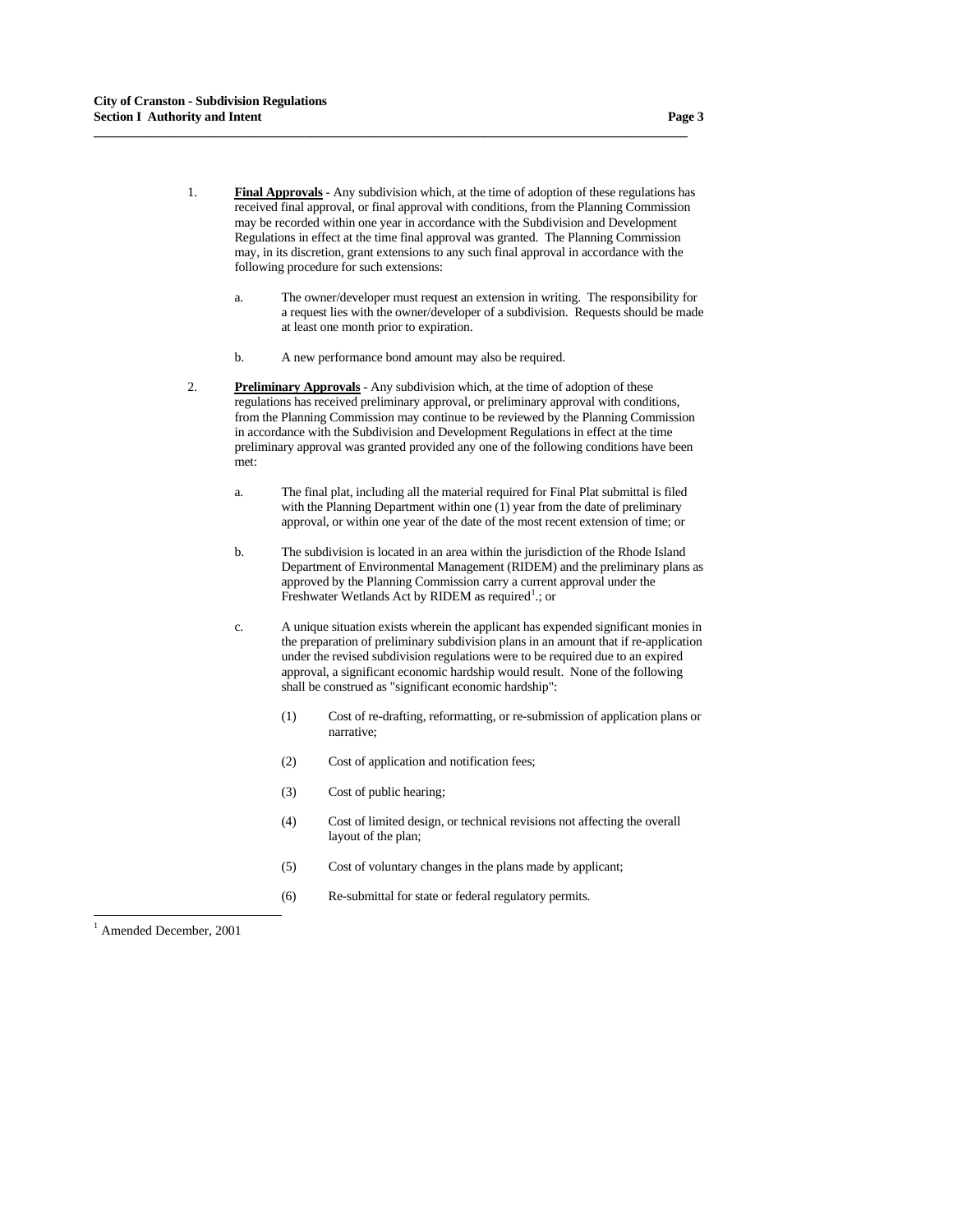## **H. Vested Rights - Not Applicable**

 Any subdivision which, at the time of adoption of these Regulations, has not received preliminary approval, at minimum; or has received preliminary and/or final approval which has since expired, shall be required to be reviewed under these regulations.

**\_\_\_\_\_\_\_\_\_\_\_\_\_\_\_\_\_\_\_\_\_\_\_\_\_\_\_\_\_\_\_\_\_\_\_\_\_\_\_\_\_\_\_\_\_\_\_\_\_\_\_\_\_\_\_\_\_\_\_\_\_\_\_\_\_\_\_\_\_\_\_\_\_\_\_\_\_\_\_\_\_\_\_\_\_\_\_\_\_\_\_\_\_**

# **I. Relationship to Zoning Ordinance**

 For the purposes of these regulations, the requirements of the Zoning Ordinance of the City of Cranston, as amended from time to time, shall be considered to be mandatory minimum standards for all subdivisions and developments governed by these Subdivision and Land Development Regulations.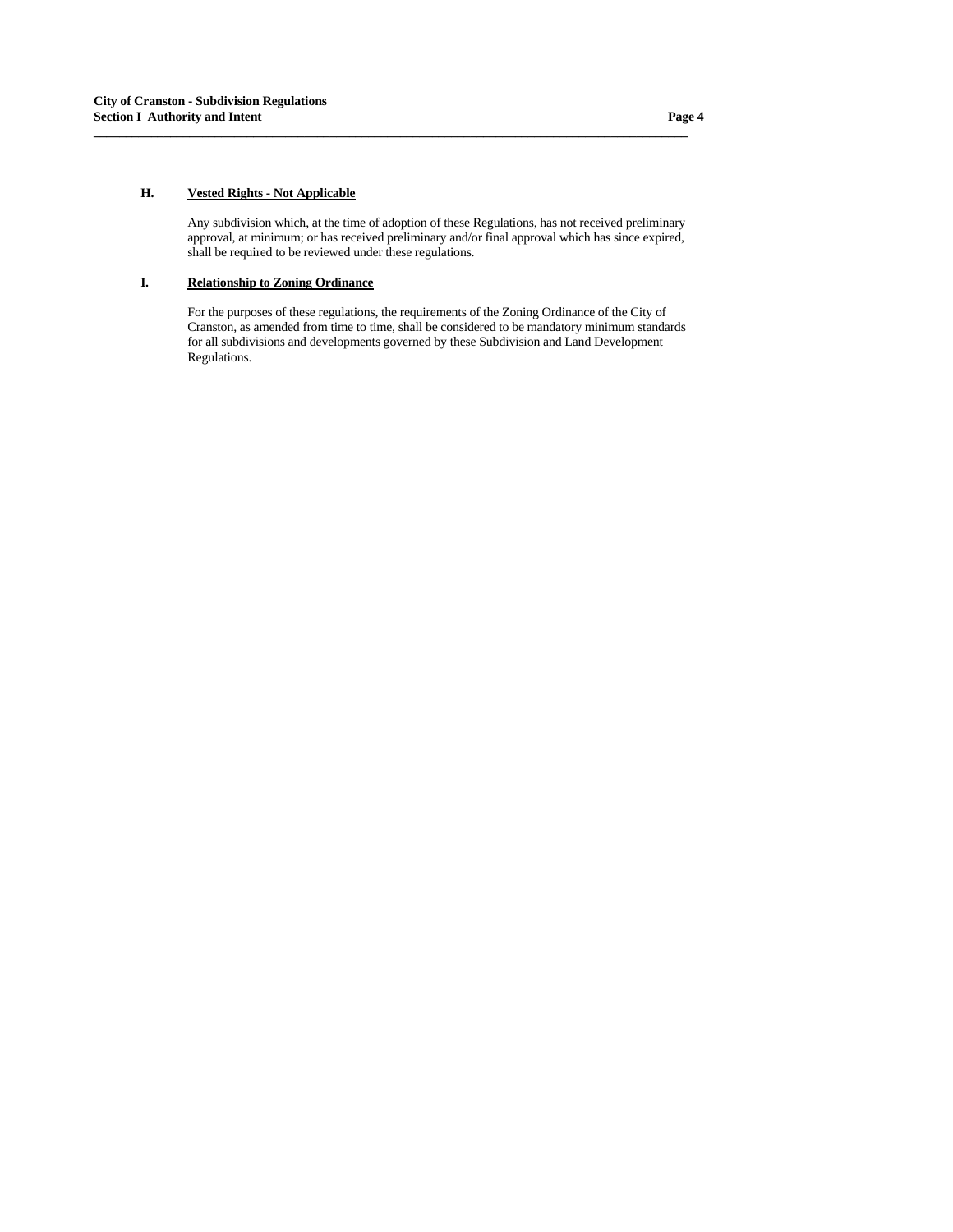# **SECTION II - DEFINITIONS**

The following words or phrases, when used in these regulations, shall have the following meaning, unless otherwise specifically provided:

**\_\_\_\_\_\_\_\_\_\_\_\_\_\_\_\_\_\_\_\_\_\_\_\_\_\_\_\_\_\_\_\_\_\_\_\_\_\_\_\_\_\_\_\_\_\_\_\_\_\_\_\_\_\_\_\_\_\_\_\_\_\_\_\_\_\_\_\_\_\_\_\_\_\_\_\_\_\_\_\_\_\_\_\_\_\_\_\_\_\_\_\_\_**

 **Administrative Officer** - The municipal official designated by the local regulations to administer the land development and subdivision regulations and to coordinate with local boards and commissions, municipal staff and state agencies. The administrative officer for the City of Cranston shall be a staff member appointed by the Planning Director and approved by the Planning Commission.

 **Administrative subdivision** - Re-subdivision of existing lots that yields no additional lots for development, and involves no creation or extension of streets. Such re-subdivision shall only involve divisions, mergers, mergers and divisions or adjustments of boundaries of existing lots.

 **Aggrieved Party** - (from Zoning Enabling Act; RIGL 45-24-31) - An aggrieved party, for purposes of these Regulations, shall be: (a) any person or persons or entity or entities who can demonstrate that their property will be injured by a decision or any officer or agency responsible for administering the zoning ordinance of a city or town.

 **Agricultural land** - Land suitable for agriculture by reason of suitability of soil or other natural characteristics or past use for agricultural purposes. Agricultural land includes that defined as prime farm land or additional farm land of statewide importance for Rhode Island by the Soil Conservation Service of the United States Department of Agriculture.

 **Applicant** - An owner or authorized agent of the owner submitting an application or appealing an action of any official board or agency.

**Bond** - A type of improvement guarantee.

**Buildable lot** - A lot where construction for the use(s) permitted on the site under the Zoning Ordinance is considered practicable by the Planning Commission, considering the physical constraints to development of the site as well as the requirements of pertinent federal, state and local regulations.

 **Certificate of Completeness** - A notice issued by the Administrative Officer informing the applicant that the application is complete and meets the requirements of these regulations, and that the applicant may proceed with the approval process.

 **City Engineer** - As used in this document shall refer to the Director of Public Works who is the ex-officio City Engineer. The Director of Public Works shall empower his Engineering Division to act in his behalf in matters relating to this document.

 **Concept plan** - A drawing with accompanying information showing the basic elements of a proposed subdivision for land development plan, as used for pre-application meetings and early discussions, and classification of the project within the approval process.

 **Consistency With Comprehensive Plan** - A requirement of all local land use regulations which means that all such regulations and subsequent actions shall be in accordance with the public policies arrived at through detailed study and analysis and adopted by the Cranston City Council as the Comprehensive Plan, in accordance with Section 45-22.2-3 of the General Laws.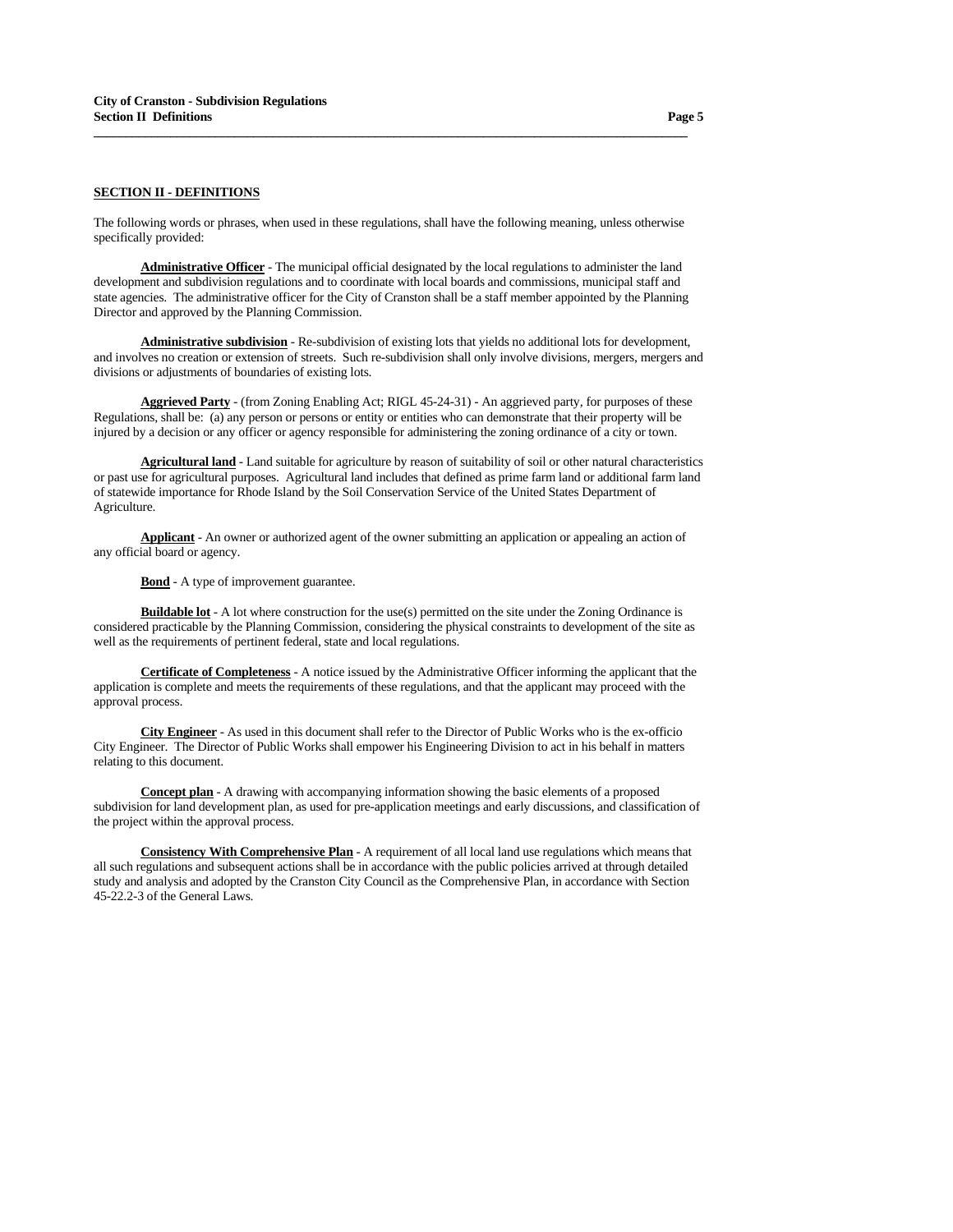**Dedication, fee in-lieu-of** - Payments of cash which are authorized when requirements for mandatory dedication of land are not met because of physical conditions of the site or other reasons. The conditions under which such payments will be allowed and all formulas for calculating the amount shall be specified in advance in the local regulations.

**\_\_\_\_\_\_\_\_\_\_\_\_\_\_\_\_\_\_\_\_\_\_\_\_\_\_\_\_\_\_\_\_\_\_\_\_\_\_\_\_\_\_\_\_\_\_\_\_\_\_\_\_\_\_\_\_\_\_\_\_\_\_\_\_\_\_\_\_\_\_\_\_\_\_\_\_\_\_\_\_\_\_\_\_\_\_\_\_\_\_\_\_\_**

 **Development regulation** - Zoning, subdivision, land development plan, development plan review, historic district, official map, flood plain regulation, soil erosion control or any other governmental regulation of the use and development of land.

 **Division of land** - A subdivision.

 **Easement** - The right of a party to use all or part of the property of another for a specific purpose.

 **Endorsement** - The signature of the Administrative Officer or Planning Commission Chairperson on an approved plat, permitting recording of the plat, or as further provided in Section VI.

 **Environmental constraints** - Natural features, resources, or land characteristics that are sensitive to change and may require conservation measures or the application of special development techniques to prevent degradation of the site, or may require limited development, or in certain instances, may preclude development. See also physical constraints to development.

 **Final plan** - The final stage of subdivision or land development review.

 **Final plat** - The final drawing(s) of all or a portion of a subdivision or land development project, and any accompanying materials, to be recorded in the Land Evidence Records after approval by the Planning Commission.

 **Floodplain or flood hazard area** - An area that has a one percent (1%) or greater chance of inundation in any given year, as delineated by the federal emergency agency pursuant to the National Flood Insurance Act of 1968, as amended (P.L. 90-448) [42 U.S.C. 4011 et. seq.].

 **Governing Body** - The body of the local government, generally the city or town council, having the power to adopt ordinances, accept public dedications, release public improvement guarantees, and collect fees.

 **Impact fee** - A one-time charge levied on new developments in order to generate revenue for funding capital improvements necessitated by such new development.

 **Improvement** - Any natural or built site, that becomes part of it, is placed upon, or is affixed to real estate.

 **Improvement guarantee** - A security instrument accepted by the Planning Commission to ensure that all improvements, facilities, or work required by these regulations, or as a condition of approval, will be completed in compliance with the approved plans and specifications.

 **Land Development Project or Plan** -(from Zoning Enabling Act; RIGL 45-24-31) - A project in which one or more lots, tracts, or parcels of land are to be developed or redeveloped as a coordinated site for a complex of uses, units, or structures, including, but not limited to, planned development and/or cluster development for residential, commercial, institutional, recreational, open space, and/or mixed uses as may be provided for in the zoning ordinance.

 **Land suitable for development** - The total land area, less land unsuitable for development.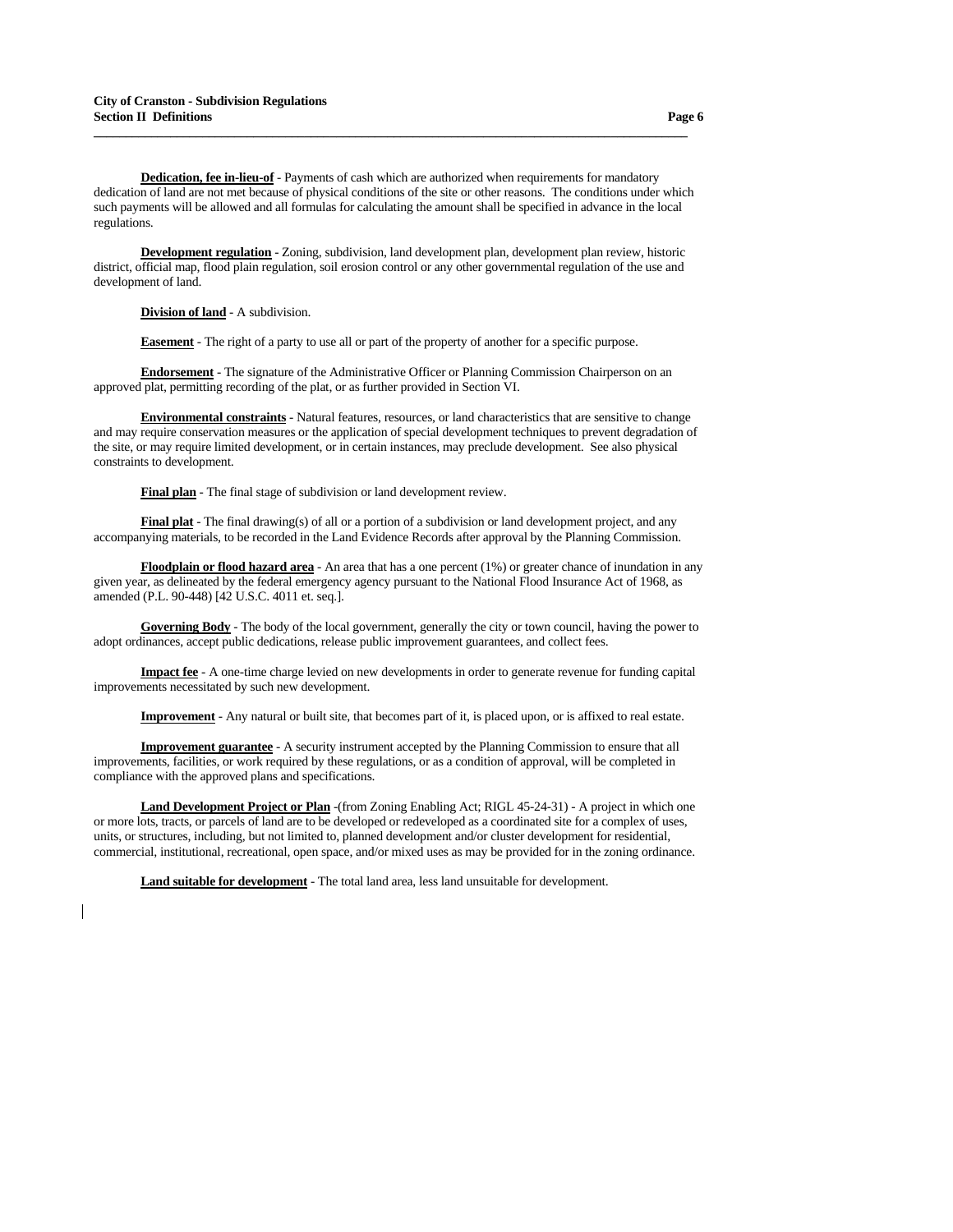## **Lot** - Either:

(1) The basic development unit for determination of lot area, depth, and other dimensional regulations; or

**\_\_\_\_\_\_\_\_\_\_\_\_\_\_\_\_\_\_\_\_\_\_\_\_\_\_\_\_\_\_\_\_\_\_\_\_\_\_\_\_\_\_\_\_\_\_\_\_\_\_\_\_\_\_\_\_\_\_\_\_\_\_\_\_\_\_\_\_\_\_\_\_\_\_\_\_\_\_\_\_\_\_\_\_\_\_\_\_\_\_\_\_\_**

 (2) A parcel of land whose boundaries have been established by some legal instrument such as a recorded deed or recorded map and which is recognized as a separate legal entity for purposes of transfer of title.

 **Maintenance guarantee** - A security instrument accepted by the Planning Commission to ensure that all improvements, facilities, or work required by these regulations, or as a condition of approval, will function as required for a specified period of time.

 **Major land development plan** - Any land development project not classified as a minor land development plan.

 **Major subdivision** - Any subdivision not classified as either an administrative subdivision or a minor subdivision.

 **Master plan** - An overall plan for a proposed project site outlining general, rather that detailed, development intentions. It describes the basic parameters of a major development proposal, rather than giving full engineering details. It is required for review of major land development projects and major subdivisions.

 **Minor land development plan** - A development plan for a residential project provided that such development does not require waivers or modifications as specified in these regulations. All non-residential land development projects shall be considered as major land development plans.

 **Minor subdivision** –A plan for a subdivision of land consisting of five (5) or fewer units or lots, provided that such subdivision does not require waivers or modifications as specified in RIGL 45-[2](#page-6-0)3 et seq<sup>2</sup>.

 **Non-buildable lot** - A parcel of land recorded in the Land Evidence Records that is created or reserved for a purpose other than present or future construction of buildings or structures.

 **Parcel** - A lot, or contiguous group of lots in single ownership or under single control, and usually considered a unit for purposes of development. Also referred to as a tract.

 **Parking area or lot** - All that portion of land development project that is used by vehicles, the total area used for vehicular access, circulation, parking, loading and unloading.

**Permitting Authority** - The local agency of government specifically empowered by state enabling law and local ordinance to hear and decide on specific matters pertaining to local land use.

 **Phase** - A portion of a subdivision or land development to be developed, or sold as lots, at a particular time, as part of an effort to coordinate population growth with the availability of facilities and services.

 **Phased development** - Development, usually for large scale projects, where construction of public and/or private improvements proceeds by section(s) subsequent to approval of a master plan for the entire site.

 **Physical constraints to development** - Characteristics of a site or area, either natural or man-made, which present significant difficulties to construction of the uses permitted on that site, or would require extraordinary construction methods. See also environmental constraints.

<span id="page-6-0"></span><sup>&</sup>lt;sup>2</sup> Amended December, 2001.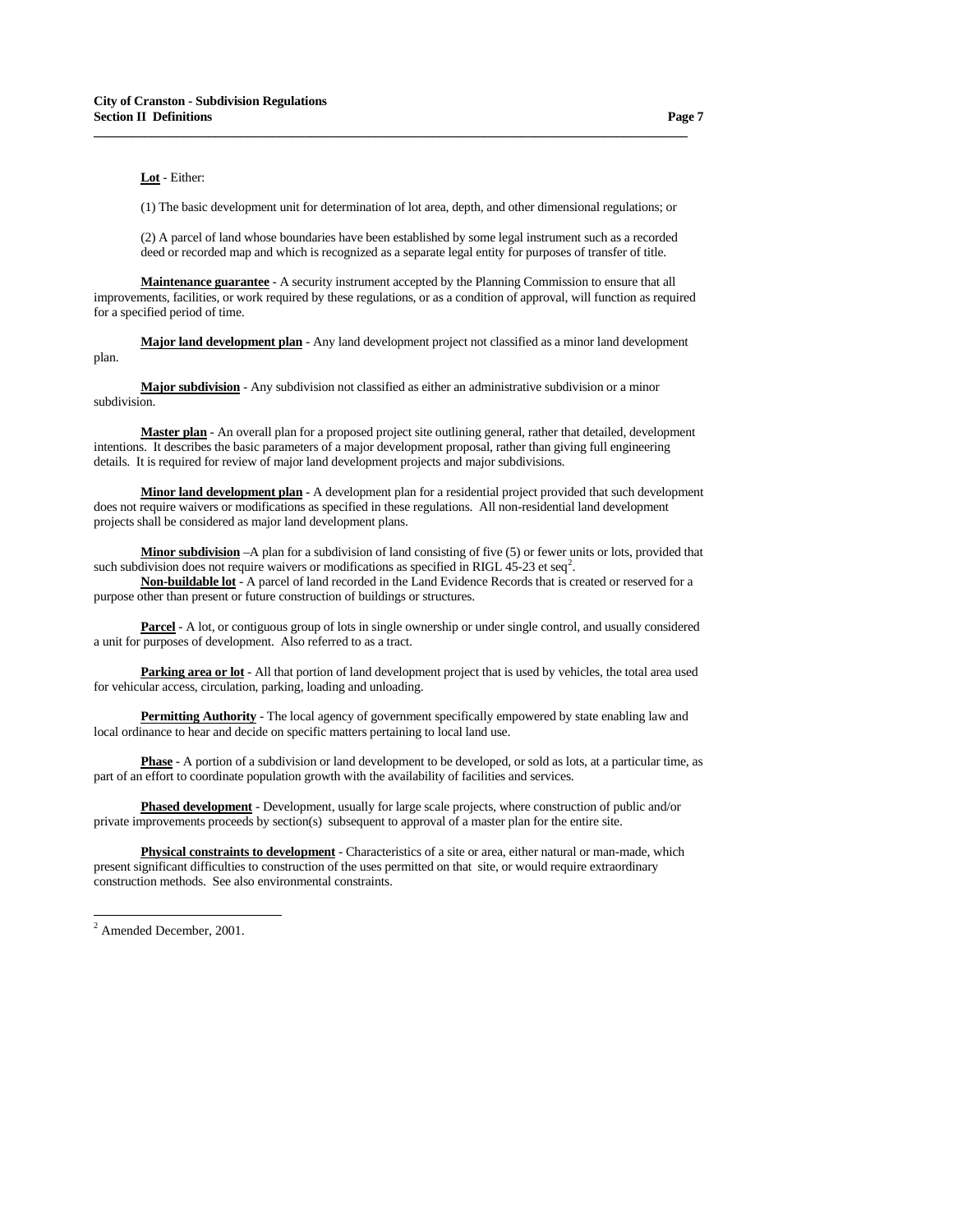**Planning Commission** - The official planning agency of the City of Cranston, also referred to as the City Plan Commission.

**\_\_\_\_\_\_\_\_\_\_\_\_\_\_\_\_\_\_\_\_\_\_\_\_\_\_\_\_\_\_\_\_\_\_\_\_\_\_\_\_\_\_\_\_\_\_\_\_\_\_\_\_\_\_\_\_\_\_\_\_\_\_\_\_\_\_\_\_\_\_\_\_\_\_\_\_\_\_\_\_\_\_\_\_\_\_\_\_\_\_\_\_\_**

 **Plat** - A drawing or drawings of a land development project or subdivision showing the location, boundaries, and lot lines of individual properties, as well as other necessary information as specified in these regulations.

 **Platting Board of Review** - The local review authority for appeals of actions of the Administrative Officer and the Planning Commission on matters of land development or subdivision, which shall be the local Zoning Board of Review constituted as the Platting Board of Review.

 **Pre-application conference** - An initial meeting between developers and municipal representatives that affords developers the opportunity to present their proposals informally and to receive comments and direction from municipal officials and others.

 **Preliminary plan** - The stage of land development and subdivision review that requires detailed drawings and all required state and federal permits.

 **Prime farmlands and farmlands of statewide importance** - Those lands which meet the applicable criteria, as established by the U.S.D.A., Soil Conservation Service. Specific map units are listed in the Soil Conservation Service fact sheet "Identification of Important Farmlands", issued 1980 as amended. See "Agricultural Land".

 **Public improvement** - Any street or other roadway, sidewalk, pedestrian way, tree, lawn, off-street parking area, drainage feature, or other facility for which the City of Cranston or other governmental entity is presently responsible, or will ultimately assume responsibility for maintenance and operation upon municipal acceptance.

**Public informational meeting** - A meeting of the Planning Commission, preceded by notice, open to the public and at which the public shall be heard.

 **Residential development** - Development consisting entirely of single-family or multiple family dwelling units. A dwelling unit is a structure or portion thereof providing complete, independent living facilities for one or more persons, including permanent provisions for living, sleeping, eating, cooking, and sanitation and containing a separate means of ingress and egress.

 **Re-subdivision** - Any change of an approved or recorded subdivision plat or in a lot recorded in the Land Evidence Records, or that affects the lot lines of any areas reserved for public use, or that affects any map or plan legally recorded prior to the adoption of these regulations.

 **Site Plan** - The development plan for one or more lots on which is shown the existing and/or the proposed conditions of the lot.

**Storm water detention** - A provision for storage of storm water runoff and the controlled release of such runoff during and after a flood or storm.

 **Storm water retention**- A provision for storage of storm water runoff.

 **Street** - A public or private thoroughfare used or intended to be used for passage or travel by motor vehicles.

 **Street, access to** - An adequate and permanent way of entering a lot. All lots of record shall have access to a public street for all vehicles normally associated with the uses permitted for that lot, for the full width required by the zoning ordinance.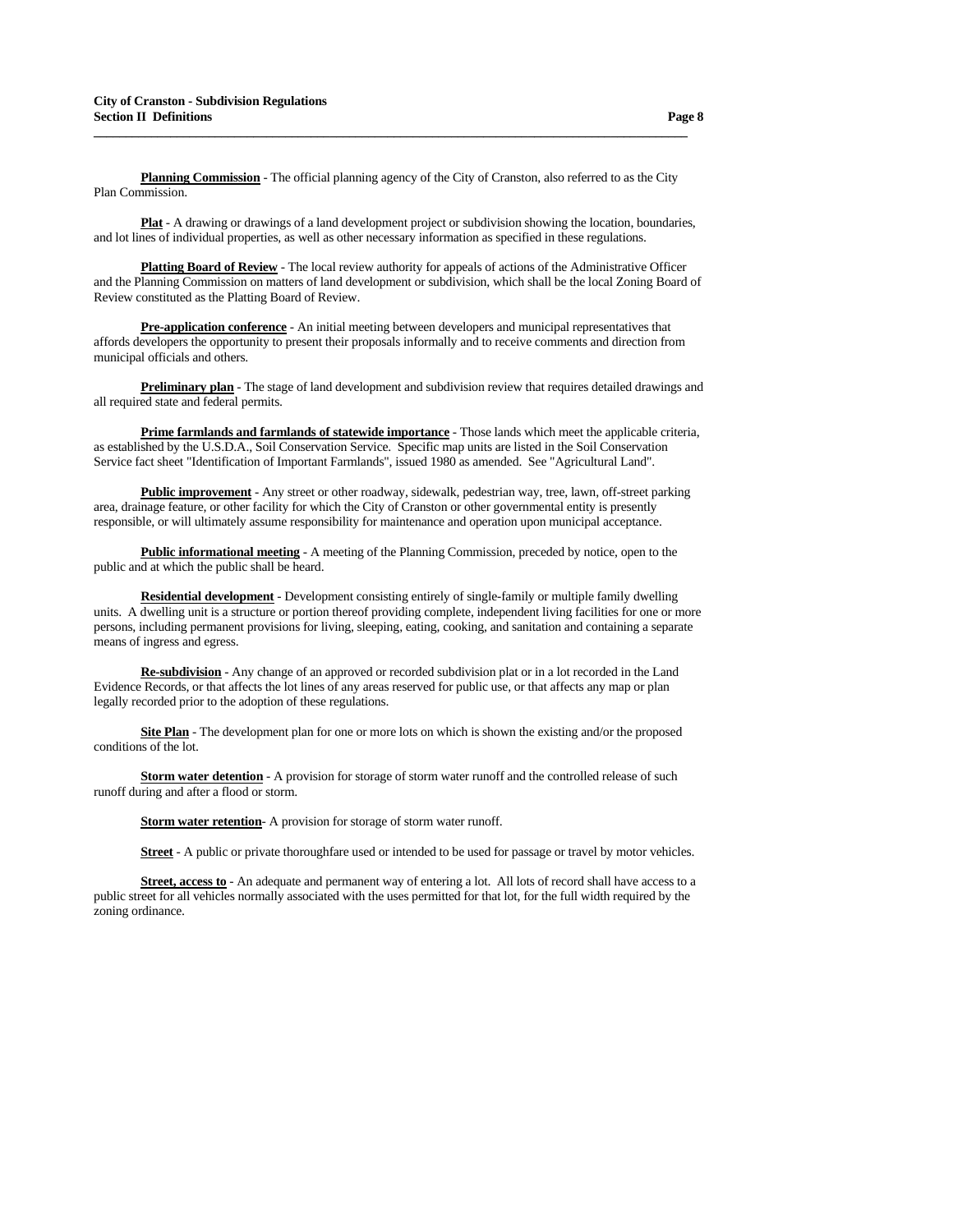**Street, alley** - A public or private thoroughfare primarily designed to serve as secondary access to the side or rear of those properties whose principal frontage is on some other street.

**\_\_\_\_\_\_\_\_\_\_\_\_\_\_\_\_\_\_\_\_\_\_\_\_\_\_\_\_\_\_\_\_\_\_\_\_\_\_\_\_\_\_\_\_\_\_\_\_\_\_\_\_\_\_\_\_\_\_\_\_\_\_\_\_\_\_\_\_\_\_\_\_\_\_\_\_\_\_\_\_\_\_\_\_\_\_\_\_\_\_\_\_\_**

 **Street, cul-de-sac** - A local street with only one outlet and having an appropriate vehicular turnaround, either temporary or permanent, at the closed end.

 **Street, limited access highway** - A freeway or expressway providing for through traffic. Owners or occupants of abutting property on lands and other persons have no legal right to access, except at such points and in such manner as may be determined by the public authority having jurisdiction over the highway.

 **Street, private** - A thoroughfare established as a separate tract for the benefit of multiple, adjacent properties. Driveways are excluded form this definition.

 **Street, public** - All public property reserved or dedicated for street traffic.

 **Street right-of-way** - The entire area to be dedicated for street use, including the pavement or travel surface, and the areas on both sides of the pavement or travel surface that my be reserved for installation of sidewalks, utilities, drainage improvements or other purposes.

**Street, stub** - A portion of a street reserved to provide access to future development, which may provide for utility connections.

**Street classification** - A method of roadway organization which identifies a street hierarchy according to function within a road system, that is, types of vehicles served and anticipated volumes, for the purposes of promoting safety, efficient land use and the design character of neighborhoods and districts. Local classifications shall use the following as major categories:

> **arterial**. A major street that serves as an avenue for the circulation of traffic into, out of, or around the municipality and carries high volumes of traffic.

 **collector**. A street whose principal function is to carry traffic between local streets and arterial streets but that may also provide direct access to abutting properties.

 **local**. Streets whose primary function is to provide access to abutting properties.

#### **Subdivider** - A person who:

a. having an interest in land, causes it, directly or indirectly, to be divided into a subdivision; or who

 b. directly or indirectly sells, leases or develops or offers to sell, lease or develop, or advertises to sell, lease or develop any interest, lot, parcel, site, unit or plat in a subdivision; or who

 c. engages directly or through an agent in the business of selling, leasing, developing, or offering for sale, lease, or development a subdivision of any interest, lot, parcel, site, until, or plat in a subdivision.

 **Subdivision** - The division or re-division of a lot, tract, or parcel of land into two or more lots, tracts, or parcels. Any adjustments to existing lot lines of a recorded lot by any means shall be considered a subdivision. All resubdivision activity shall be considered a subdivision. The division of property for purposes of financing constitutes a subdivision.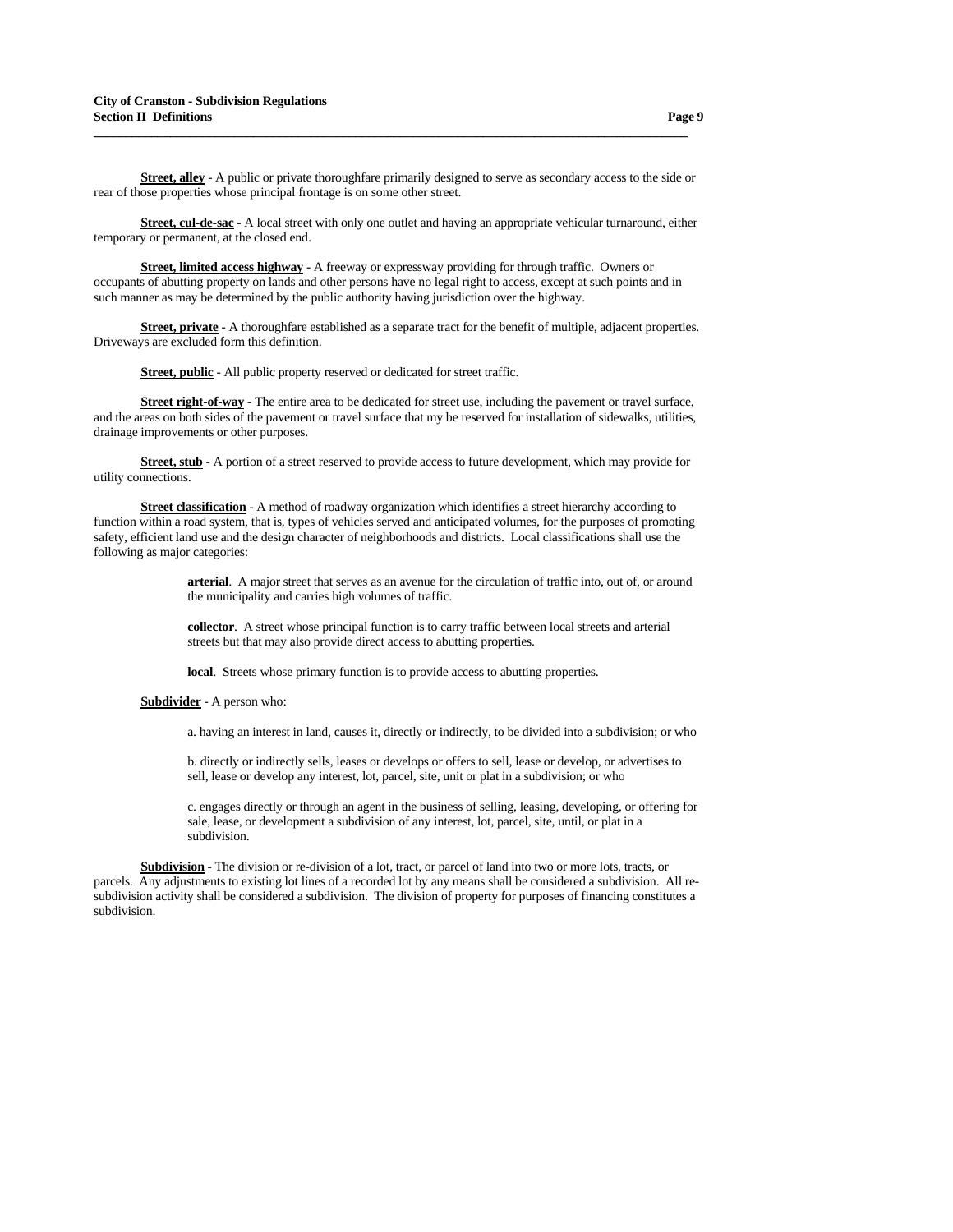**Temporary Improvement** - Improvements built and maintained by a developer during construction of a development project and prior to release of the improvement guarantee, but not intended to be permanent.

**\_\_\_\_\_\_\_\_\_\_\_\_\_\_\_\_\_\_\_\_\_\_\_\_\_\_\_\_\_\_\_\_\_\_\_\_\_\_\_\_\_\_\_\_\_\_\_\_\_\_\_\_\_\_\_\_\_\_\_\_\_\_\_\_\_\_\_\_\_\_\_\_\_\_\_\_\_\_\_\_\_\_\_\_\_\_\_\_\_\_\_\_\_**

 **Vested rights** - The right to initiate or continue the development of an approved project for a specified period of time, under the regulations that were in effect at the time of approval, even if, after the approval, the regulations change prior to completion of the project.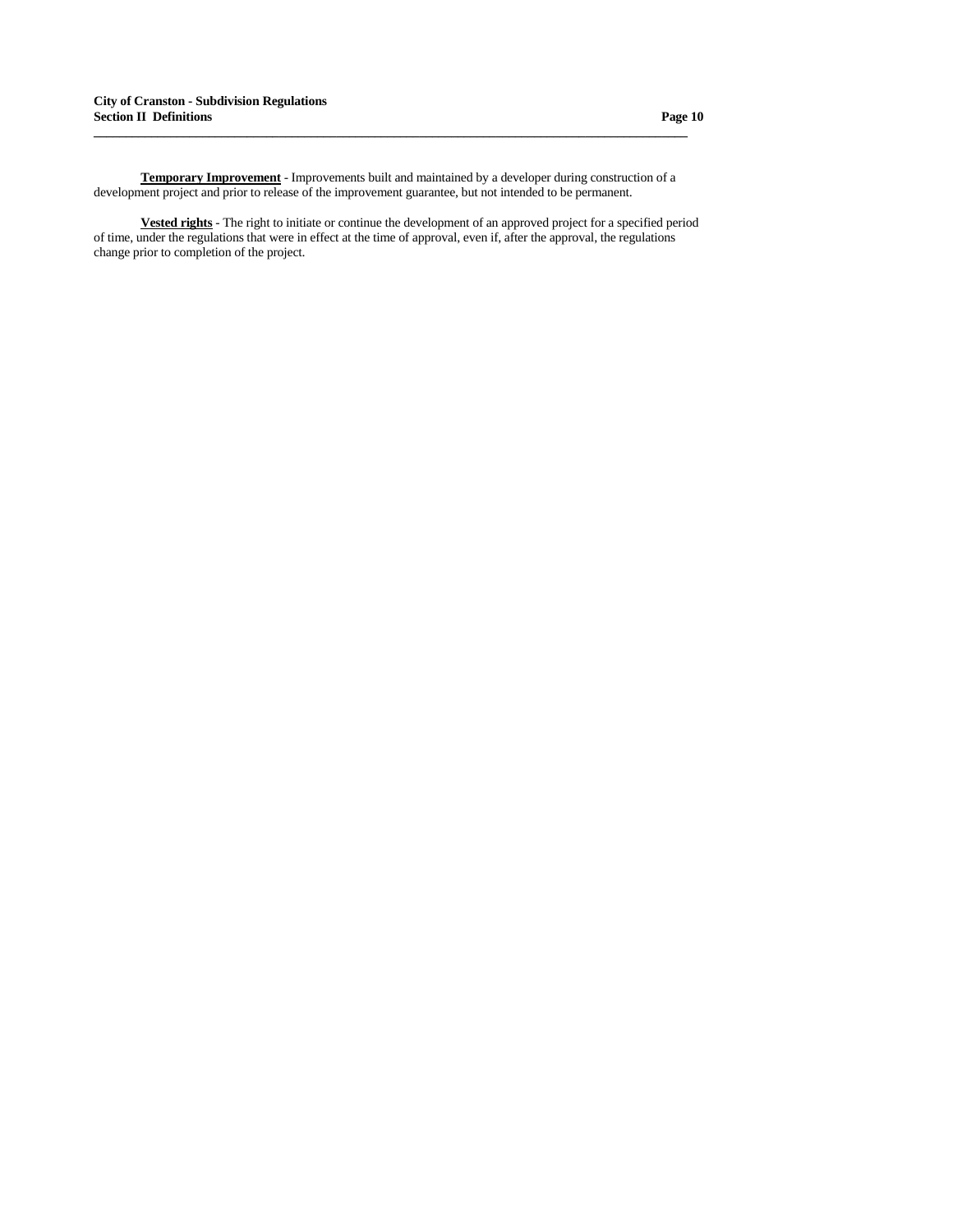## **SECTION III - GENERAL REQUIREMENTS**

#### **A. The Administrative Officer**

## 1. Administration

 Administration of these Subdivision and Land Development Regulations shall be under the direction of the Administrative Officer, who shall report to the Planning Commission. The Administrative Officer shall be a staff member or members appointed by the Planning Director and approved by the Planning Commission.<sup>[3](#page-10-0)</sup>

**\_\_\_\_\_\_\_\_\_\_\_\_\_\_\_\_\_\_\_\_\_\_\_\_\_\_\_\_\_\_\_\_\_\_\_\_\_\_\_\_\_\_\_\_\_\_\_\_\_\_\_\_\_\_\_\_\_\_\_\_\_\_\_\_\_\_\_\_\_\_\_\_\_\_\_\_\_\_\_\_\_\_\_\_\_\_\_\_\_\_\_\_\_**

 Qualifications and procedure for appointment of the Director of Planning are regulated by Chapter 13 of the City Charter.

## 2. Duties and Responsibilities

 The duties and responsibilities of the Administrative Officer shall include, but not be limited to:

- a. Coordination of the review, approval, recording and enforcement provisions of these regulations;
- b. Coordination of the review and approval procedures for subdivisions and land development projects with adjacent municipalities as is necessary to be consistent with applicable federal, state and local laws and as directed by the Planning Commission;
- c. Enforcement of these regulations as provided in Section IX of these regulations; and

# **B. Appeals**

 Appeals of decisions of the Planning Commission or the Administrative Officer on matters of review and approval of land development and subdivision projects shall be made to the Platting Board of Review in accordance with the provisions of Title 45 Chapter 23 of the General Laws of Rhode Island, and with Section XI of these Regulations.

# **C.** Administrative Fees<sup>[4](#page-10-1)</sup>

 The following administrative fees are required to be filed by an applicant for approval of any subdivision and land development project, for the adequate review and hearing of applications, issuance of permits and the recording of the decisions thereon:

1. **Administrative Subdivision** \$100

3 Amended December 2001

<span id="page-10-1"></span><span id="page-10-0"></span><sup>4</sup> Amended July 1997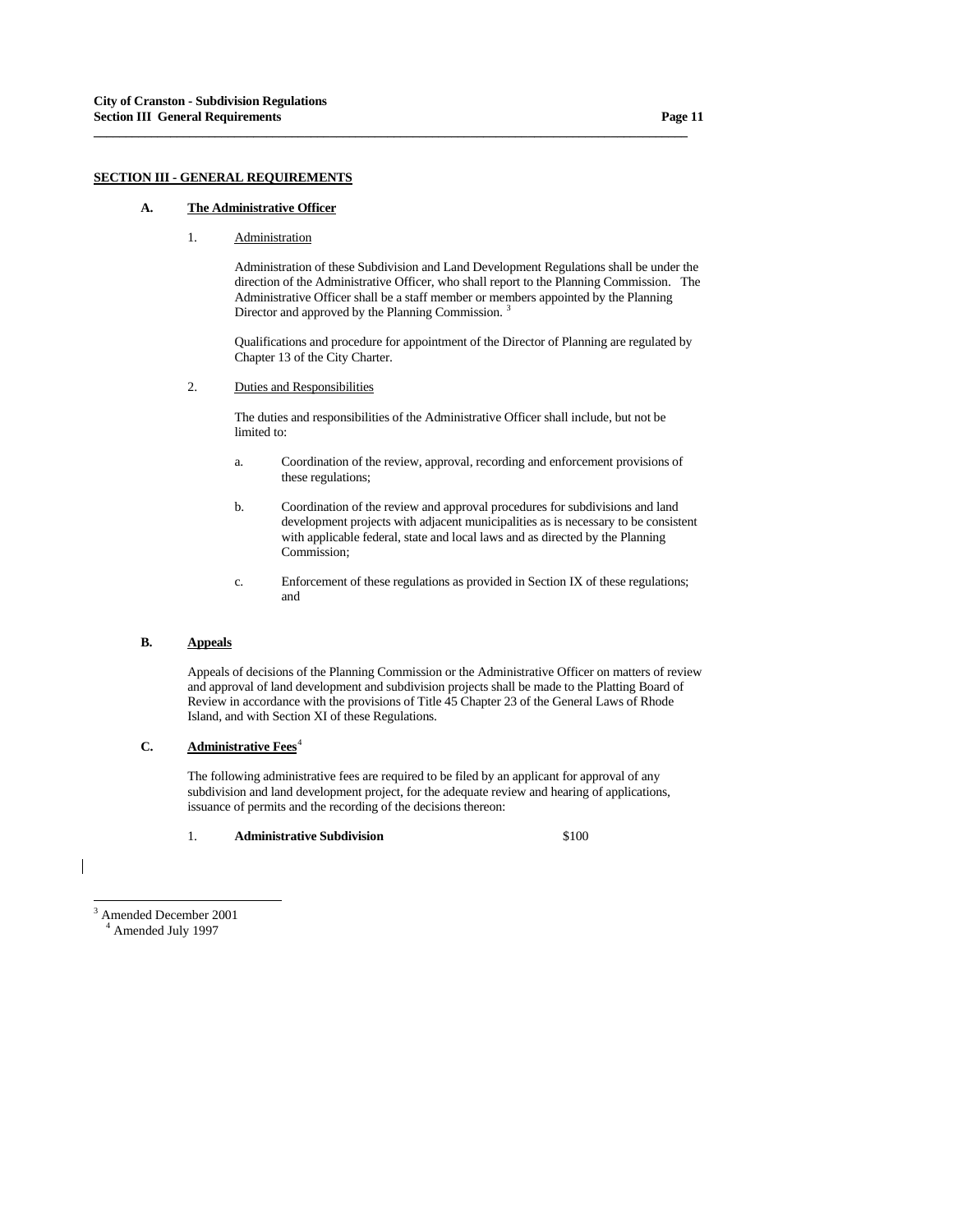## 2. **Minor Land Development and Minor Subdivision[5](#page-11-0)**

**\_\_\_\_\_\_\_\_\_\_\_\_\_\_\_\_\_\_\_\_\_\_\_\_\_\_\_\_\_\_\_\_\_\_\_\_\_\_\_\_\_\_\_\_\_\_\_\_\_\_\_\_\_\_\_\_\_\_\_\_\_\_\_\_\_\_\_\_\_\_\_\_\_\_\_\_\_\_\_\_\_\_\_\_\_\_\_\_\_\_\_\_\_**

| a. Pre-application Meeting and Concept Review:<br>b. Preliminary:<br>c. Final** | $$100 + $20$ per unit<br>$$300 + $35$ per unit<br>$$200 + $35$ per unit |
|---------------------------------------------------------------------------------|-------------------------------------------------------------------------|
|                                                                                 |                                                                         |

## 3. **Major Land Development and Major Subdivision[6](#page-11-1)**

| a.       | Pre-application Meeting and Concept Review | $$100 + $20$ per unit*                           |
|----------|--------------------------------------------|--------------------------------------------------|
|          | Master Plan                                | $$500 + $75$ per unit*                           |
| c.<br>d. | Preliminary<br>$Final**$                   | $$500 + $75$ per unit*<br>$$300 + $75$ per unit* |
|          |                                            |                                                  |

\*For commercial or industrial developments, and non-residential elements of Mixed Used Planned Districts, unit fees indicated above shall be assessed per developed acre or per 1000 square feet of gross floor area, whichever is the greater.

\*\*If Final Plans are not recorded either within one year of the approval of Preliminary Plans [if a project is bonded] or by the time specified in the Planning Commission's decision [if the public improvements are to be constructed by the applicant] the fee to be charged at the Final Plan stage is increased by 50%.

\*\*\*This fee schedule shall be effective as of date of adoption, 2007, and shall be automatically adjusted on July 1<sup>st</sup> in subsequent years. The basis for said adjustment shall be the percentage increase/decrease in the Planning Department's budget between the then fiscal year and the upcoming fiscal year.

- 4. Recording of Subdivision Plan: As provided in Title 34, Chapter 13 of the General Laws of Rhode Island.
- 5. Inspection Fees: Two percent (2%) of the total estimated cost of all required improvements as estimated in accordance with the procedure established in Section VII. Inspection fees shall be paid in full before construction begins of any improvements requiring inspection.
- 6. Advertising/Mail Notices: The cost of all required advertisements and mail notices for each subdivision and land development submittal shall be borne by the applicant.
- 7. Extensions of Time

| Administrative Subdivision                                 | \$100.00 |
|------------------------------------------------------------|----------|
| Minor Subdivision                                          | \$100.00 |
| Major Subdivision                                          | \$300.00 |
| Land Development Project                                   | \$300.00 |
| $\sim$ $\sim$ $\sim$ $\sim$ $\sim$ $\sim$ $\sim$<br>$\sim$ |          |

8. Reinstatement of Plat Approval

Minor Subdivision  $\frac{200.00}{200}$ Major Subdivision  $$600.00$ Land Development Project \$600.00

5 Amended October 2007

<span id="page-11-1"></span><span id="page-11-0"></span>6 Amended October 2007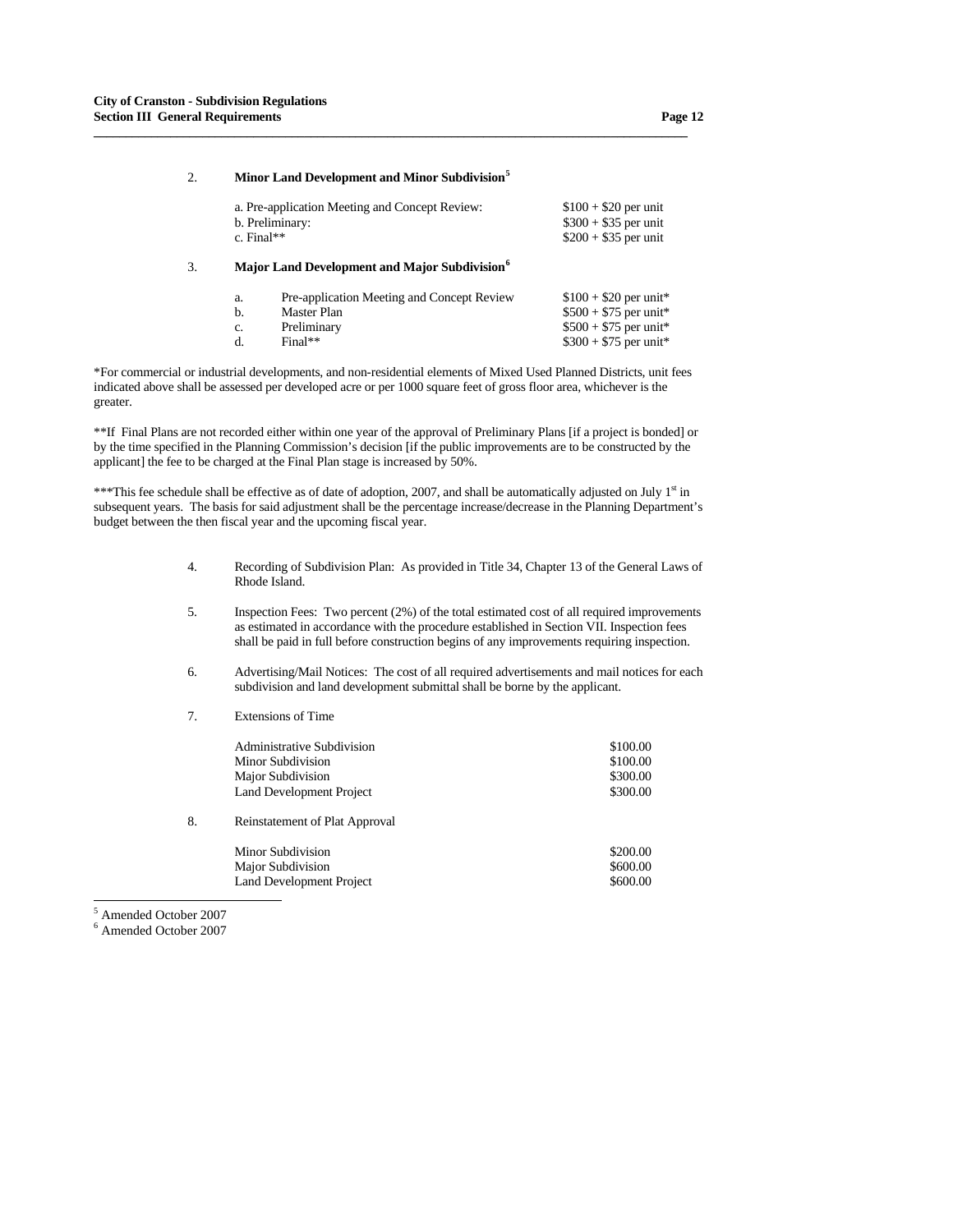#### 9. Professional Review Fees

 a. The Planning Commission may require an applicant to pay professional review fees so that the City may hire outside professionals to conduct review of impact analyses submitted by applicant and to conduct independent reviews. The elements of an application for which the Commission may require professional review fees shall include, but not be limited to, the following: drainage, traffic, noise, environmental assessments, and geotechnical sampling and testing. The amount of the fee shall be based upon written cost estimates prepared by qualified consultants in response to a written scope of work prepared by the Administrative Officer. The applicant shall be afforded opportunity to review and comment on the scope of work and the proposed fees. These review fees shall be deposited in an escrow account established by the City, and dedicated solely for expenditure to the selected consultant.

**\_\_\_\_\_\_\_\_\_\_\_\_\_\_\_\_\_\_\_\_\_\_\_\_\_\_\_\_\_\_\_\_\_\_\_\_\_\_\_\_\_\_\_\_\_\_\_\_\_\_\_\_\_\_\_\_\_\_\_\_\_\_\_\_\_\_\_\_\_\_\_\_\_\_\_\_\_\_\_\_\_\_\_\_\_\_\_\_\_\_\_\_\_**

- b. When such review is required by the Planning Commission, the Commission shall so indicate at the Master Plan stage of review, based upon a recommendation of staff. This shall not preclude the Commission from requiring such outside professional review at a later stage in the review process if additional information is received which leads the Commission to believe that such is required for an adequate review of the proposal.
- c. As part of the public record the Planning Commission shall indicate its intent to spend any portion of this account and shall specify the purpose for the proposed expenditure(s). Those moneys deposited by the applicant and not spent by the Planning Commission in the course of its review shall be returned to the applicant within thirty (30) days after the Planning Commission renders its final decision on the application.
- 10. Informational and Public Hearing Fees  $$125.00^{24}$

## **D. Proceedings**

- 1. Meetings. The Planning Commission shall hold at least one regularly scheduled meeting per month. Special meetings of the Planning Commission may be called by the Chairman upon giving 48 hour notice to the membership.
- 2. Quorum. Unless otherwise provided by statute, a majority of the members shall constitute a quorum for the conduct of business.
- 3. Agenda. An agenda for each regular meeting shall be prepared by the Secretary of the Planning Commission and mailed to its members no later than 7 days prior to each regular monthly meeting. This agenda may be amended at any time prior to the meeting.
- 4. All records of the Planning Commission proceedings and decisions shall be written and kept permanently available for public review. Completed applications for proposed land development and subdivision projects under review by the Planning Commission shall also be available for public review.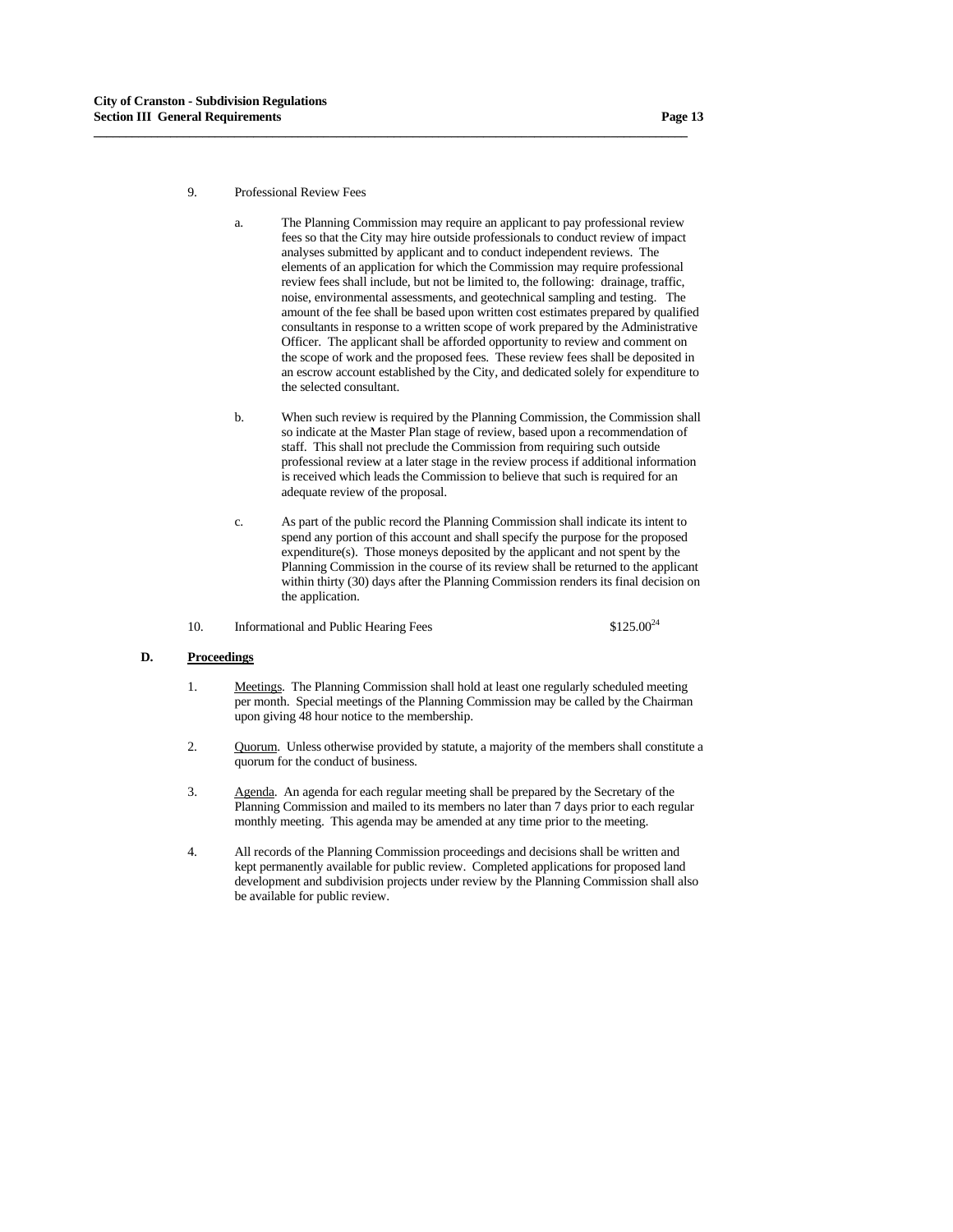5. Participation in a Planning Commission meeting or other proceedings by any party shall not be cause for civil action or liability except for acts not in good faith, intentional misconduct, knowing violation of law, transactions where there is an improper personal benefit, or malicious, wanton, or willful misconduct.

**\_\_\_\_\_\_\_\_\_\_\_\_\_\_\_\_\_\_\_\_\_\_\_\_\_\_\_\_\_\_\_\_\_\_\_\_\_\_\_\_\_\_\_\_\_\_\_\_\_\_\_\_\_\_\_\_\_\_\_\_\_\_\_\_\_\_\_\_\_\_\_\_\_\_\_\_\_\_\_\_\_\_\_\_\_\_\_\_\_\_\_\_\_**

 6. All final written comments to the Planning Commission from the Administrative Officer, municipal departments, state and federal agencies, and local boards or commissions shall be part of the permanent record of the development application.

 $^\mathrm{24}$  amended June 2003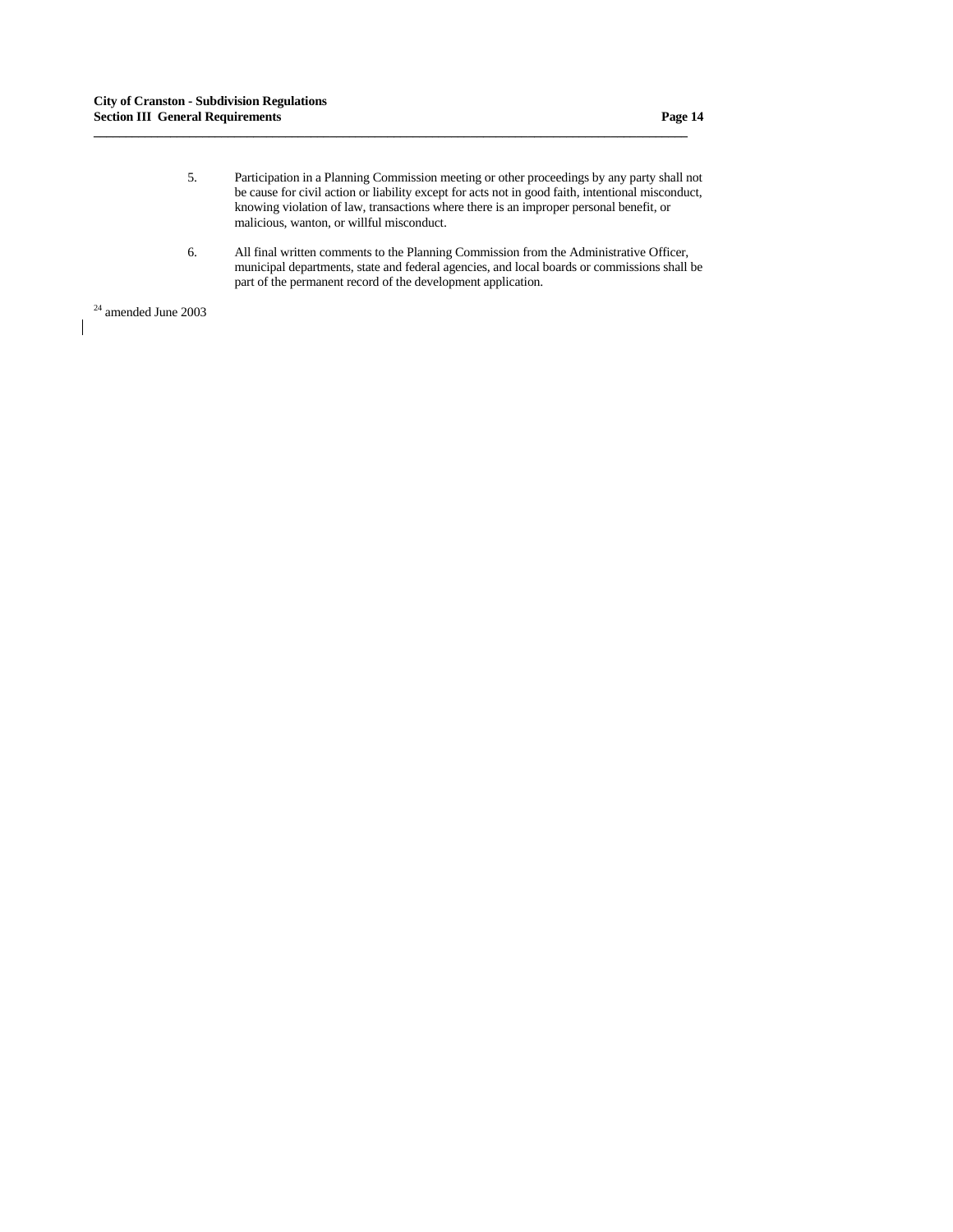7. All votes of the Planning Commission shall be made part of the permanent record and shall show the members present and their votes. A decision by the Planning Commission to approve any land development or subdivision application shall require a vote for approval by a majority of the current Planning Commission membership.

## **E.** Development Classification<sup>[7](#page-14-0)</sup>

The following types of applications, as defined in Section II may be filed:

**\_\_\_\_\_\_\_\_\_\_\_\_\_\_\_\_\_\_\_\_\_\_\_\_\_\_\_\_\_\_\_\_\_\_\_\_\_\_\_\_\_\_\_\_\_\_\_\_\_\_\_\_\_\_\_\_\_\_\_\_\_\_\_\_\_\_\_\_\_\_\_\_\_\_\_\_\_\_\_\_\_\_\_\_\_\_\_\_\_\_\_\_\_**

- 1. Administrative subdivision<br>2. Minor subdivision or minor
- 2. Minor subdivision or minor land development plan<br>3. Maior subdivision or maior land development plan
- Major subdivision or major land development plan

 Applications for approval of subdivision plats and land developments must be submitted complete and in proper format as established by the Planning Commission. Applications for Master Plan review shall be submitted to the Planning Department no later than 21 days prior to the date of the regular Planning Commission meeting. Applications for Preliminary Plan/Plat review where a public hearing is required, shall be submitted no later than 35 days prior to the date of the regular Planning Commission meeting. Applications for final plat review shall be submitted to the Planning Department no later than 21 days prior to the regular Planning Commission meeting. Planning staff will assess each application for completeness and sufficiency prior to placement on the agenda.

## **F. Certification of a Complete Application**

 An application shall be complete for purposes of commencing the applicable time period for action when so certified by the administrative officer. In the event such certification of the application is not made within the time specified for the type of plan, the application shall be deemed complete for purposes of commencing the review period unless the application lacks information required for such applications as specified in the local regulations and the administrative officer has notified the applicant, in writing, of the deficiencies in the application.

# **G. Revision of Application**

 Notwithstanding subsections (E) and (F) above, the Planning Commission may subsequently require correction of any information found to be in error and submission of additional information specified in the regulations but not required by the administrative officer prior to certification, as is necessary to make an informed decision.

 Where the review is postponed with the consent of the applicant, pending further information or revision of information, the time period for review shall be stayed and shall resume when the Planning Commission determines that the required application information is complete.

## **H. Required Findings**

 The requirements listed below shall be applicable to all subdivisions and land developments submitted for approval, unless otherwise specifically provided. Prior to final approval or any subdivision of land development project regulated herein, the Commission, or unless otherwise

-

<span id="page-14-0"></span><sup>7</sup> Amended July, 1997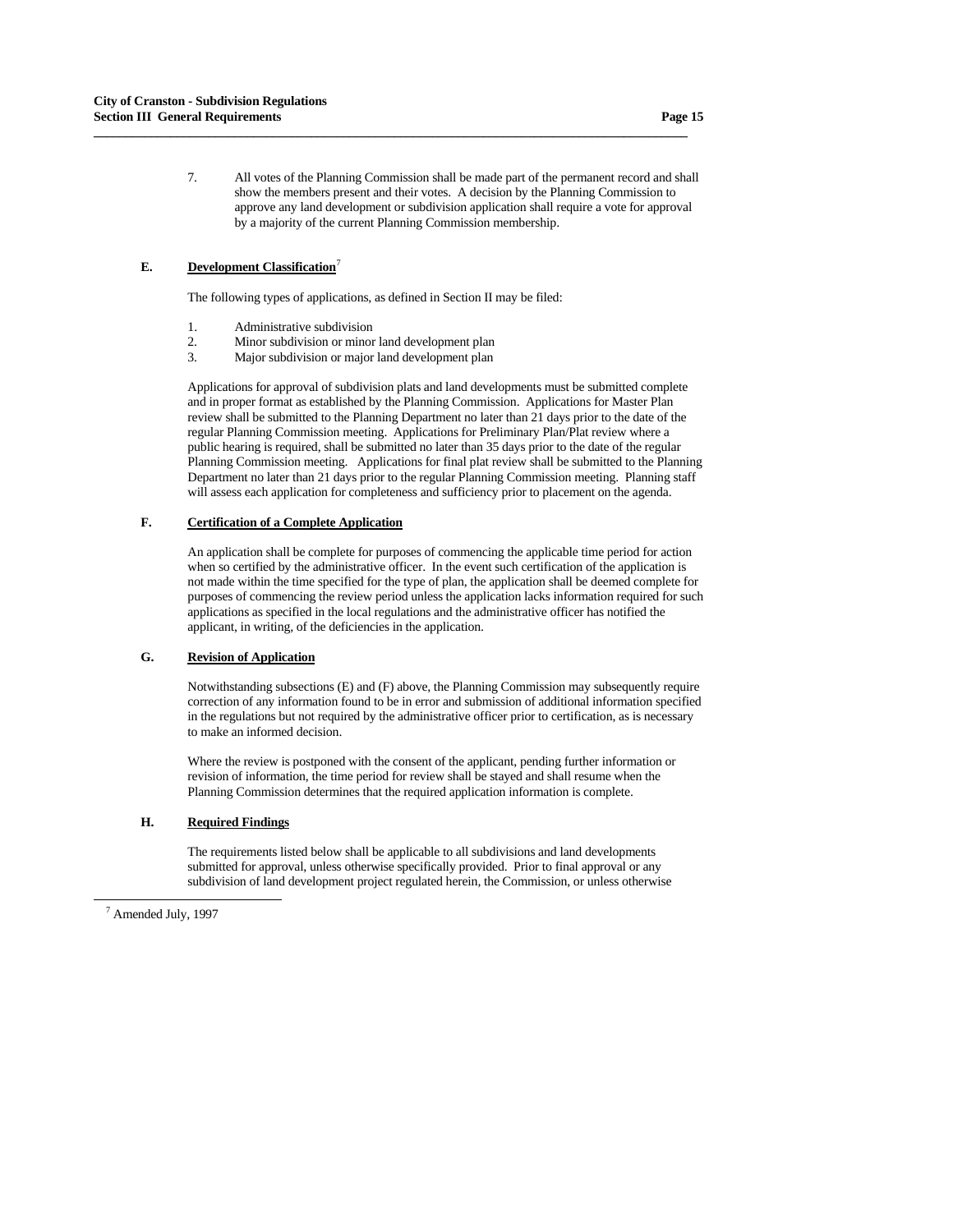designated by the Commission, the Administrative Officer shall address the general purposes cited in RIGL 45-23-30 and Section 1(c) of these regulations and shall make positive findings on all of the standards listed below for the project record.<sup>[8](#page-15-0)</sup> If a negative finding for any of these standards is made, the Planning Commission shall have grounds for denial of the project design.

**\_\_\_\_\_\_\_\_\_\_\_\_\_\_\_\_\_\_\_\_\_\_\_\_\_\_\_\_\_\_\_\_\_\_\_\_\_\_\_\_\_\_\_\_\_\_\_\_\_\_\_\_\_\_\_\_\_\_\_\_\_\_\_\_\_\_\_\_\_\_\_\_\_\_\_\_\_\_\_\_\_\_\_\_\_\_\_\_\_\_\_\_\_**

- 1. Each subdivision or land development project shall be consistent with the requirements of the City of Cranston Comprehensive Plan or shall satisfactorily address the issues where there may be inconsistencies;
- 2. For subdivisions, each lot shall conform to the standards and provisions of the Cranston Zoning Ordinance, with the exception that lots being created for purposes other than that of present or future development need not meet area and other dimensional requirements of the Zoning Ordinance provided that:
	- a. A notation is shown on the recorded plat that the lot in question is not a buildable lot; or is being dedicated to the City for public infrastructural purposes; and
	- b. A conservation or preservation easement pursuant to Title 34, Chapter 39 of the Rhode Island General Laws, as amended, is granted to the City of Cranston prohibiting any such present or future development.
- 3. There will be no significant negative environmental impacts from the proposed development as shown on the final plan, with all required conditions for approval;
- 4. The subdivision as proposed will not result in the creation of individual lots with such physical constraints to development that building on those lots according to pertinent regulations and building standards would be impracticable. See definition of "*buildable lot*". Lots with such physical constraints to development may be created only if identified as permanent open space or permanently reserved for a public purpose on the approved, recorded plans;
- 5. All proposed land developments and all subdivision lots shall have adequate and permanent physical access to a public street. Lot frontage on an accepted or approved street without physical access shall not be considered compliance with this requirement;
- 6. Each subdivision and land development project shall provide for safe and adequate local circulation of pedestrian and vehicular through traffic, for adequate surface water run-off, for suitable building sites, and for preservation of natural, historical, or cultural features that contribute to the attractiveness of the community; and
- 7. The design and location of streets, building lots, utilities, drainage improvements and other improvements in each subdivision shall minimize flooding and soil erosion.

<span id="page-15-0"></span>8 Amended December 2001

-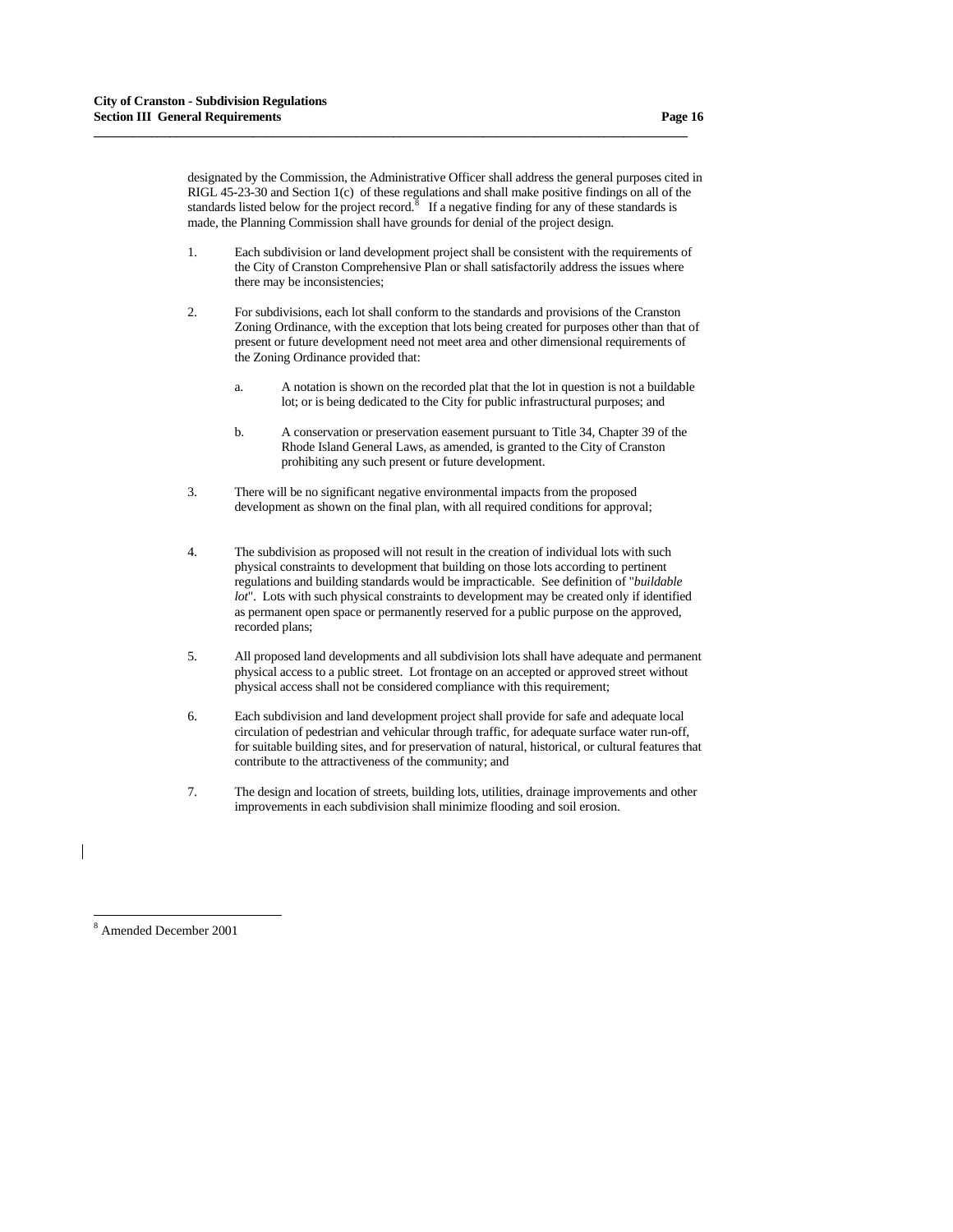## **I. Dedication of Fees/Land for Public Improvements**

1. Capital Facilities Development Impact Fee

**\_\_\_\_\_\_\_\_\_\_\_\_\_\_\_\_\_\_\_\_\_\_\_\_\_\_\_\_\_\_\_\_\_\_\_\_\_\_\_\_\_\_\_\_\_\_\_\_\_\_\_\_\_\_\_\_\_\_\_\_\_\_\_\_\_\_\_\_\_\_\_\_\_\_\_\_\_\_\_\_\_\_\_\_\_\_\_\_\_\_\_\_\_**

- a. Purpose: In order to adequately provide for expansion of Cranston's municipal capital facilities in the functional categories of recreation, police, library and roadway, the City Council hereby determines that it is in the public interest to enact and impose a Capital Facilities Development Impact Fee on all future residential development. The purpose of collecting the Capital Facilities Development Impact Fee (hereinafter called "the Fee") is to recover a fair share of the cost the City incurs to provide expansion of its major capital facilities, to an accepted standard, as Cranston continues to grow. The assessment charged to the subdivider/developer under this section is calculated on a per unit basis. The fees collected shall be assessed in accordance with the table set forth in subsection "E" of this section and deposited into separate non-lapsing trust funds for each of the functional categories included. Expenditure of the proceeds collected through this fee shall be restricted to the items listed in subsection (b) of this section as established and annually amended.
- b. Major Capital Facilities Needs: In accordance with the stated purpose of this section, the Fee shall be assessed to new developments in order to defray a fair share portion of the cost for the following new or expanded capital facilities.

| <b>Functional Area</b> | Land<br>(Acres) | Cost                            | <b>Facilities</b>                                                                         | <b>Cost</b>  |
|------------------------|-----------------|---------------------------------|-------------------------------------------------------------------------------------------|--------------|
| <b>Recreation</b>      | 59.0            | \$1,180,000                     | Development of ball fields, basketball, tennis,<br>soccer & other recreational facilities | \$389,000    |
| Police                 | -0-             | $-()$ -                         | Building addition                                                                         | \$828,970    |
| Library                | $-0-$           | $-()$ -                         | Oaklawn addition                                                                          | 82,500<br>\$ |
| Library                | 2.0             | 40,000<br>\$                    | New Branch                                                                                | \$450,000    |
| Roadway                | <b>NA</b>       | Included in<br>Development cost | Improvements to various arterial roads in<br><b>Western Cranston</b>                      | \$4,880,000  |
| <b>TOTAL</b>           | 61.0            | \$1,220,000                     |                                                                                           | \$6,630,470  |

 c. Establishment of Facility Service Area: In order to properly assess the Fee for each functional category to those developments reasonably related to the facility need created, the following service areas are hereby established. These service areas shall be recognized for the lifetime of their corresponding funds or until such time, if any, that the standards currently used are amended. Service areas may be expanded, reduced, moved geographically, added or deleted only by a majority vote of the Planning Commission.

| Recreation | Citywide                |
|------------|-------------------------|
| Police     | Citywide                |
| Library    | <b>Western Cranston</b> |
| Roadway    | <b>Western Cranston</b> |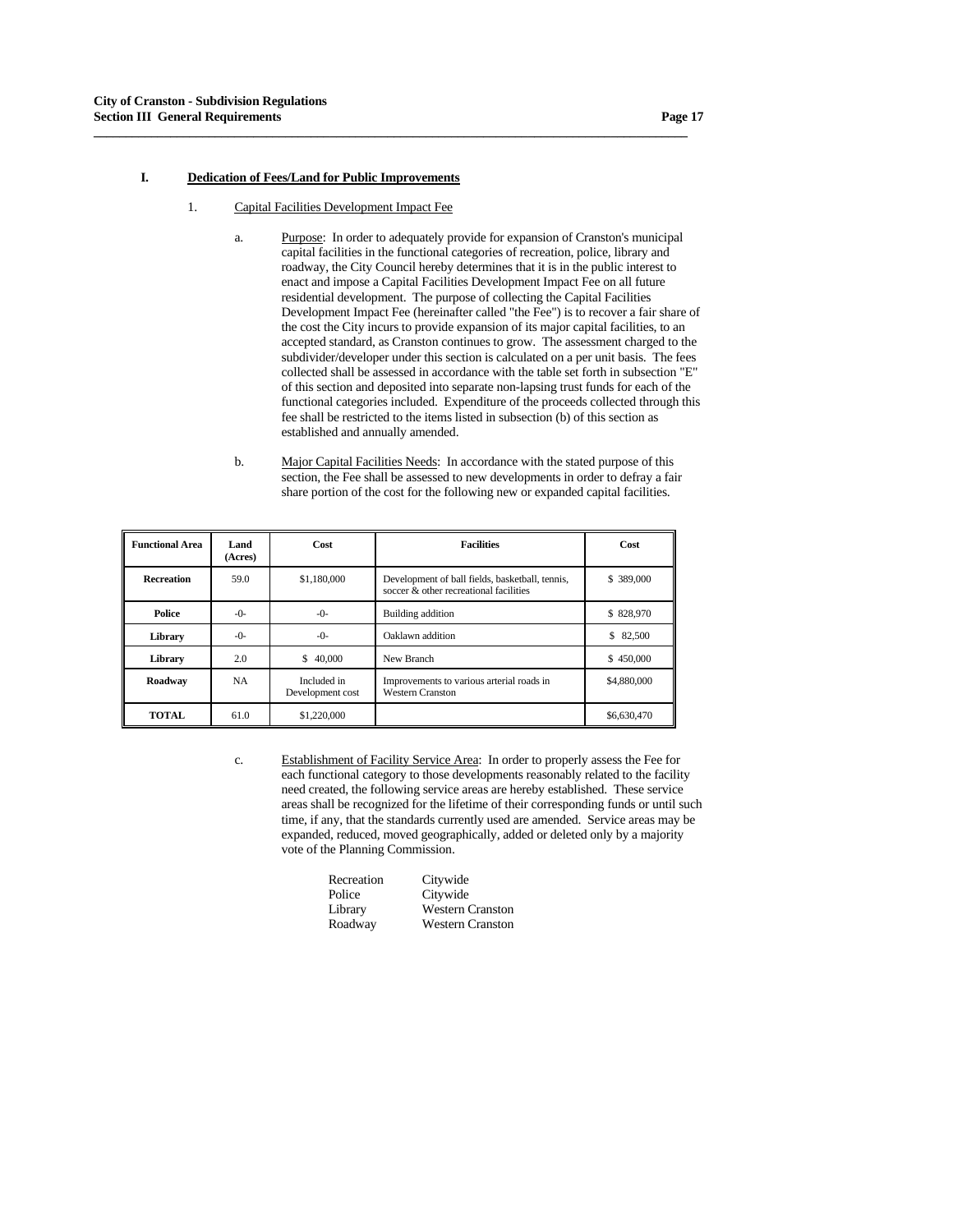- d. Establishment of Non-lapsing Trust Funds: In accordance with the specified goals and objectives of this ordinance, there are hereby established the following nonlapsing trust funds into which the proceeds collected under subsection "E" of this section shall be deposited.
	- (1) Recreation Trust Fund

- (2) Police Trust Fund
- (3) Library Trust Fund
- (4) Roadway Trust Fund

These trust funds shall be the only funds into which the Fee proceeds may be deposited until such time as (a) all capital facilities to be financed by such funds are completed, after which, said fund shall be retired, or (b) the need for additional fund(s) are deemed necessary by the City Council and subsequently established.

 e. Assessment of Fees: There is hereby established a Capital Facilities Development Impact Fee schedule for the four functional categories of recreation, police, libraries and roadways, as follows:

| (1) | For developments outside Western Cranston |                              |
|-----|-------------------------------------------|------------------------------|
|     | Recreation                                | \$422.34/dwelling unit       |
|     | Police                                    | \$171.12/dwelling unit       |
|     |                                           | TOTAL \$593.46/dwelling unit |

- (2) For developments in Western Cranston Recreation  $\frac{1}{2}$  \$ 422.34/dwelling unit<br>Police \$ 171.12/dwelling unit  $$171.12/dwelling unit$ Library \$ 181.21/dwelling unit Roadways \$ 614.83/dwelling unit TOTAL \$1,389.50/dwelling unit
- f.  $\qquad \qquad \text{Collection of Fees}^9$  $\qquad \qquad \text{Collection of Fees}^9$ : This fee is applicable to all subdivisions except administrative plats that are recorded with the City Clerk after the effective date of this ordinance. The City Plan Commission shall assess the fee at the time of final plat approval. The City Treasurer shall collect said fee prior to plat recording. The proceeds shall be deposited into the appropriate fund as determined by the City Plan Commission in accordance with the formula set forth in subsection "E" of this section.
	- g. Exemptions
		- (1) Any parcel of land which, on the effective date of this ordinance, has been recorded with the City Clerk as part of an accepted plat or subdivision.

<span id="page-17-0"></span><sup>9</sup> Amended July, 1997

-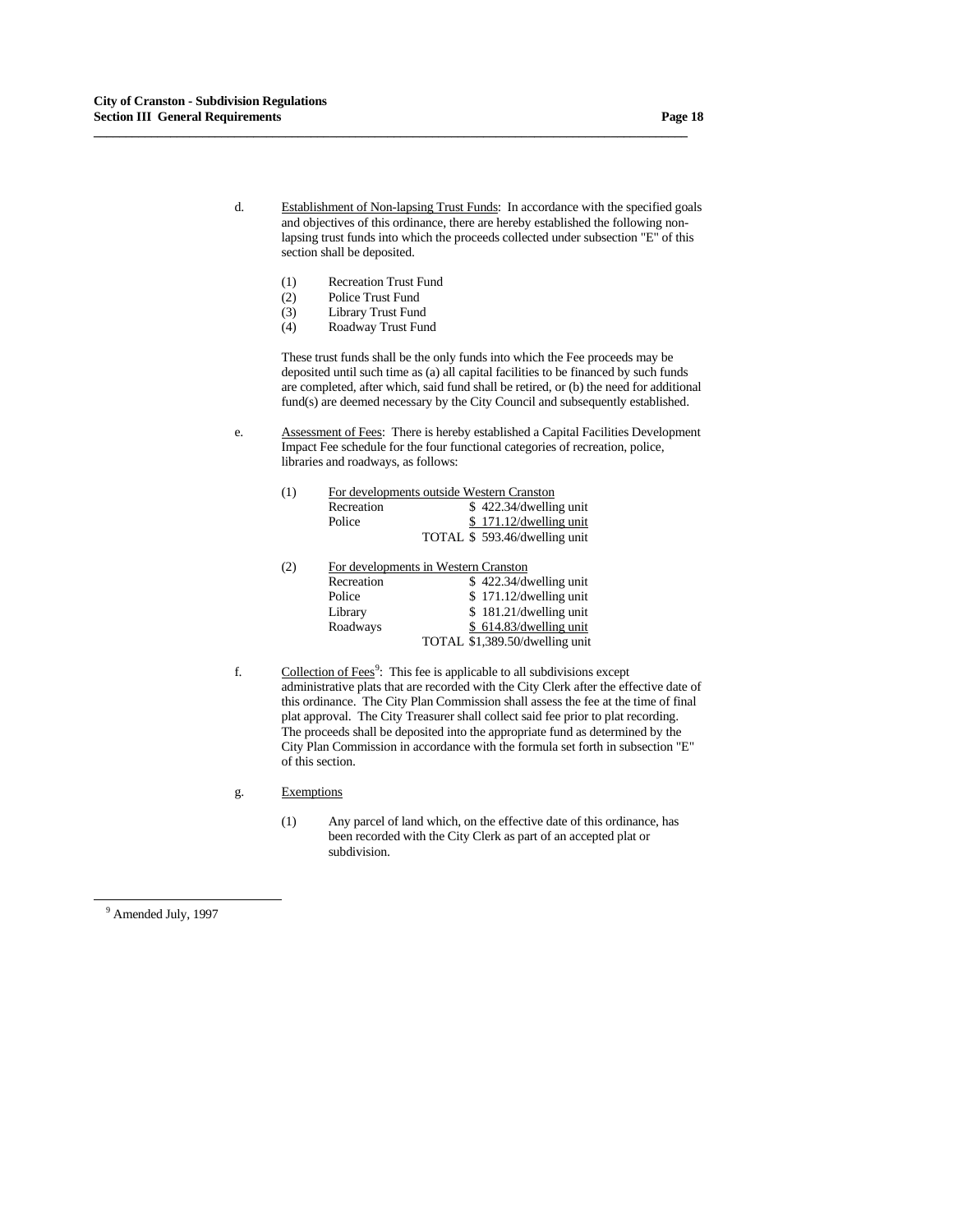(2) All subdivisions designated solely for the purpose of establishing and carrying on commercial or industrial business operations.

**\_\_\_\_\_\_\_\_\_\_\_\_\_\_\_\_\_\_\_\_\_\_\_\_\_\_\_\_\_\_\_\_\_\_\_\_\_\_\_\_\_\_\_\_\_\_\_\_\_\_\_\_\_\_\_\_\_\_\_\_\_\_\_\_\_\_\_\_\_\_\_\_\_\_\_\_\_\_\_\_\_\_\_\_\_\_\_\_\_\_\_\_\_**

- (3) At the discretion of the Planning Commission, by a majority vote, all or part of the fee, for any or all functional categories, may be waived in return for land dedication or provision or construction of specific improvements of equal or greater value to that which is waived. In special cases where the value of the land and/or improvements to be dedicated to the City exceed the total required fee amount, the Planning Commission may, by majority vote, grant the subdivider a credit which may be used toward a fee payment on future development subject to the following conditions:
	- (a) Both developments be located in the same facility service area for that portion of the fee credited.
	- (b) Credits must be used within 3 years or within a time limit deemed reasonable by the City Plan Commission.
	- (c) Credits shall be granted for a specific dollar value without interest accrual or increase in value corresponding to future increases in per unit fee amounts.
	- (d) Credits cannot be sold or transferred except to developments that are to be located in the same facility service area as that in which the original credit was granted.

 No exemption shall be granted for dedication of land for public road right-of way; construction of roadways; installation of public water; surface drainage and/or detention basins; subsurface drainage; and subsurface wastewater removal systems required currently or in the future as a standard pre-requisite for subdivision approval.

- h. Appeals: Any person who is aggrieved by any decision made by the City Plan Commission relative to the administration of this section may appeal that decision to the Platting Board of Review pursuant to restrictions and requirements described in Section XI below.
- i. Expenditures: Expenditures from funds established in subsection "D" of this section may be made by the City Council for the purposes of acquisition and development of the major capital facilities identified in subsection "B" of the section, in conjunction with expenditures made for same through the City's Capital Improvement Program. All such expenditures must be directly related to the mitigation of the impacts of residential growth in the City of Cranston.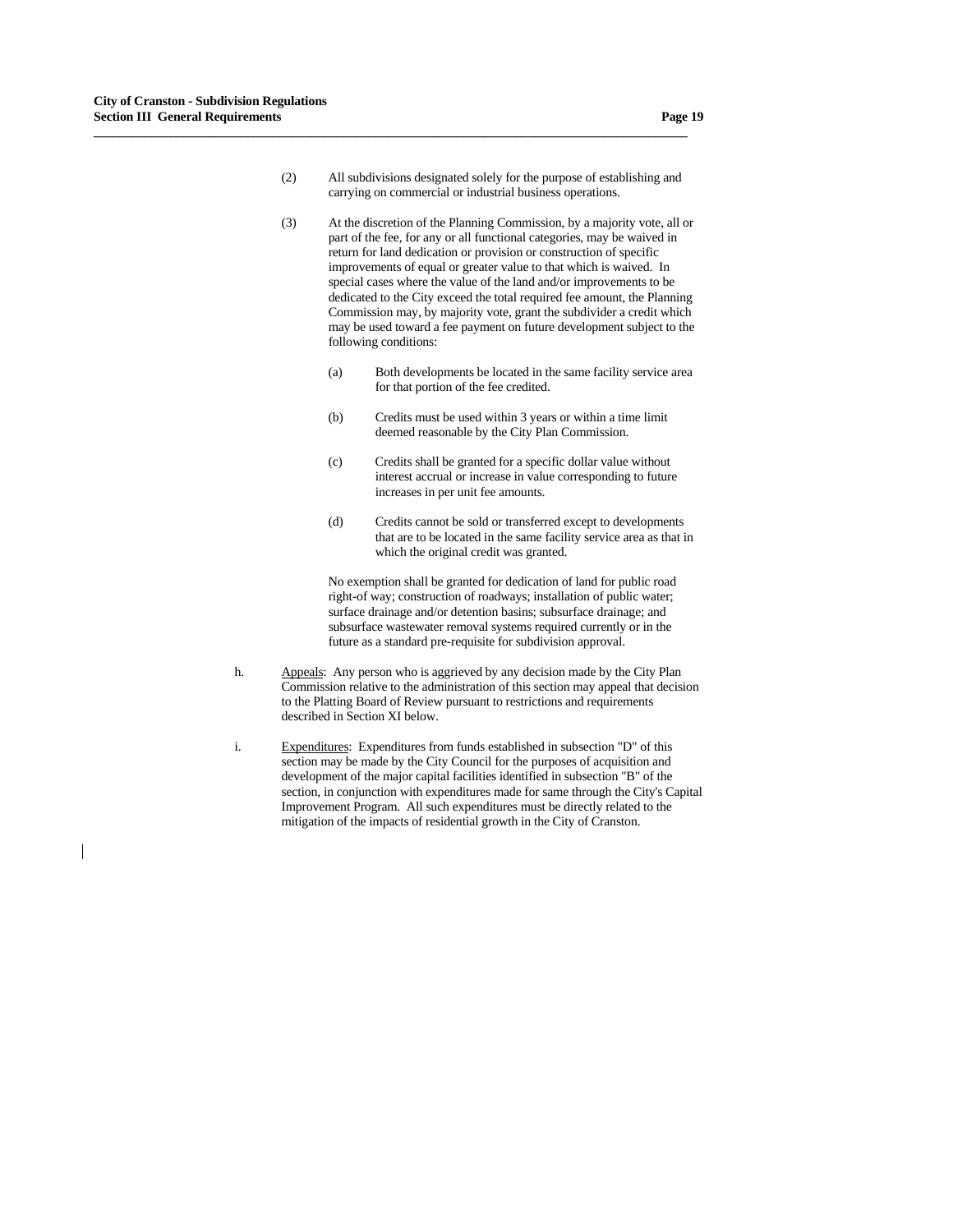j. Annual Review: The City Plan Commission shall annually review the fee schedule established herein and shall report to the City Council, at its first meeting of each year, the results of such review including any recommended revisions of said schedule based on changes in construction or other capital cost indexes, and/or changes in zoning. The City Plan Commission shall also consider changes and/or amendments in the fee formulation and assessments, including the establishment of new trust funds for the purpose of collecting capital development impact fees for major capital facilities not currently anticipated.

## **J. Submittal Documents and Criteria for Certification of Completeness** [1](#page-19-0)0

**\_\_\_\_\_\_\_\_\_\_\_\_\_\_\_\_\_\_\_\_\_\_\_\_\_\_\_\_\_\_\_\_\_\_\_\_\_\_\_\_\_\_\_\_\_\_\_\_\_\_\_\_\_\_\_\_\_\_\_\_\_\_\_\_\_\_\_\_\_\_\_\_\_\_\_\_\_\_\_\_\_\_\_\_\_\_\_\_\_\_\_\_\_**

- 1. Pre-Application
	- a. Requirements for submittal: The applicant shall provide the following information on the pre-application plat. Plans need not be stamped by a registered engineer or registered land surveyor, but should be reasonably accurate with regard to location and area of existing and proposed features.
		- (1) Concept Plan: proposed layout of lots and streets.
		- (2) Drainage: identify direction of flow and location of proposed detention facilities.
		- (3) Wetlands: identify location of existing and proposed wetlands and surface water.
		- (4) Current Conditions Map: Identify location and areas of all natural and cultural resources existing on site, including but not limited to:
			- a) Topography b) Wetlands c) Archaeological sites/areas d) Vegetation by general types e) Soils inventory f) Cultural elements - stone walls, wells, structures, structure remains, burial grounds or sites g) Latent conditions - hazardous materials, underground storage tanks, encroachments h) Existing easements i) Utilities j) Zoning k)Any natural or man-made features that may materially affect the developability of the parcel.
		- (5) Easements: identify location and type of existing easements.

-

<span id="page-19-0"></span><sup>&</sup>lt;sup>10</sup> Amended July, 1997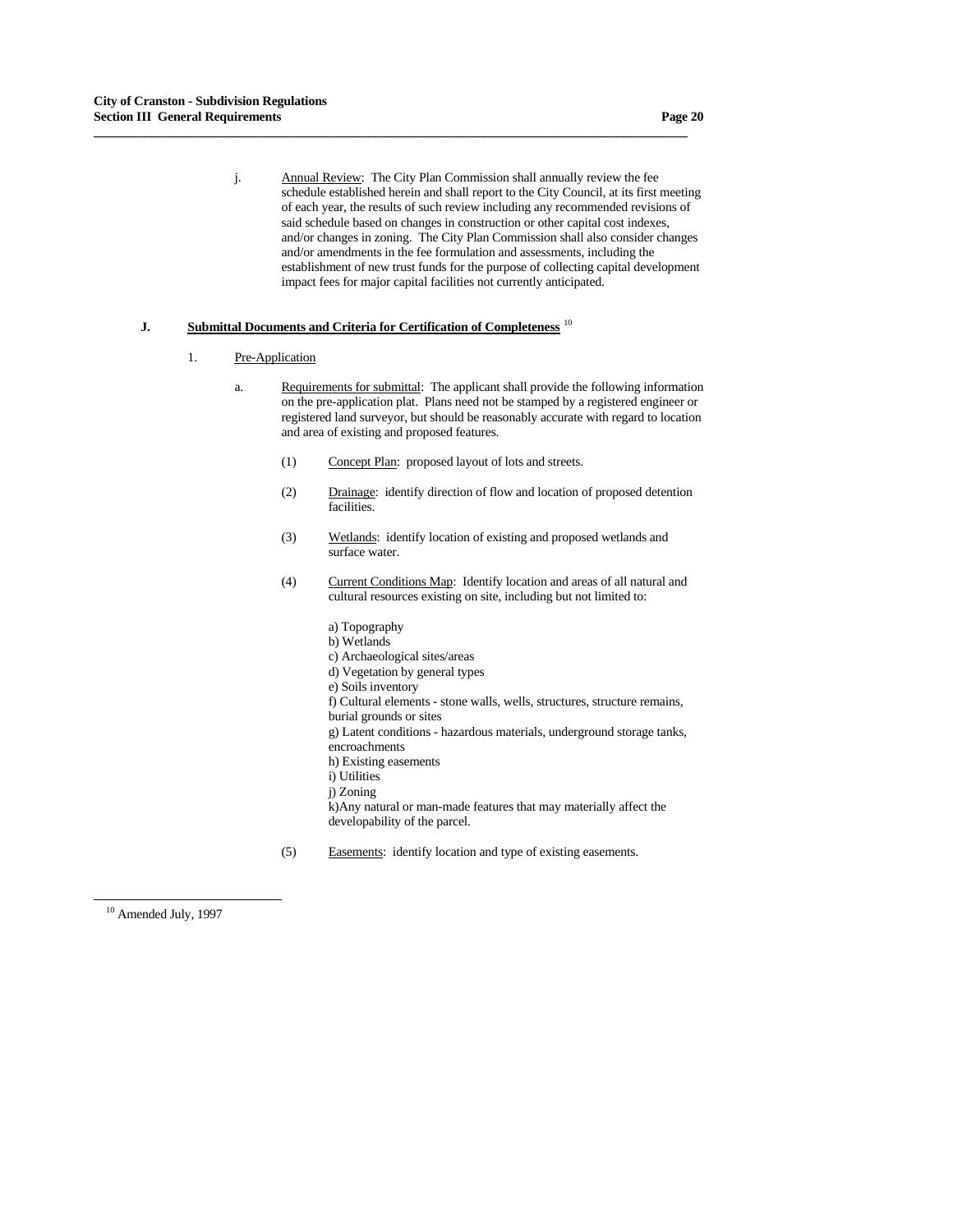- (6) Public Land: identify location of any land proposed to be dedicated to the City, or any other public agency.
- (7) Zoning: identify zoning of land to be subdivided and all abutting properties.

- (8) For Planned Districts: applicant shall provide sufficient information to satisfy Section 30-34(d)(1) or 30-35(c)(2) of the Code of the City of Cranston, (Zoning).
- (9) Other: applicant may provide additional information unique to the land or proposal in question where it may aid in clarifying the intent of the application.
- (10) Accompanying Information For Minor Plats: Proof of application for all necessary state and federal permits, in addition to either a wetlands determination or verification of wetlands edge, if necessary, by the Rhode Island Department of Environmental Management on a set of plans of the proposed subdivision. An analysis of impacts caused by additional traffic, noise, and burdens on school, water and sewer systems where deemed necessary as a result of the pre-application conference.
- (11) Narrative Text For Minor Plats: Explanation of site suitability for proposed development, including analysis of soil qualities, existing and proposed easements and covenants, and a general overview of the preliminary plat contents. Description and justification of any land proposed for donation to the City in lieu of the Capital Facilities Development Impact Fee.
- (12) Administrative Fee: Every pre-application plat shall be filed together with the appropriate fee, as specified in Section III(C) of these regulations.

## 2. Master Plan

- a. Requirements for submittal: The applicant shall provide the following information on the master plan.
	- (1) Conceptual Master Plan: proposed layout of lots and streets.
	- (2) Drainage: identify direction of flow and location of proposed detention facilities.
	- (3) Wetlands: identify location of existing and proposed wetlands and surface water.
	- (4) Archaeological Significance: identify location of existing archaeological sites in areas.
	- (5) Utilities: identify proposed location of water, sewer, gas, electric and telephone lines.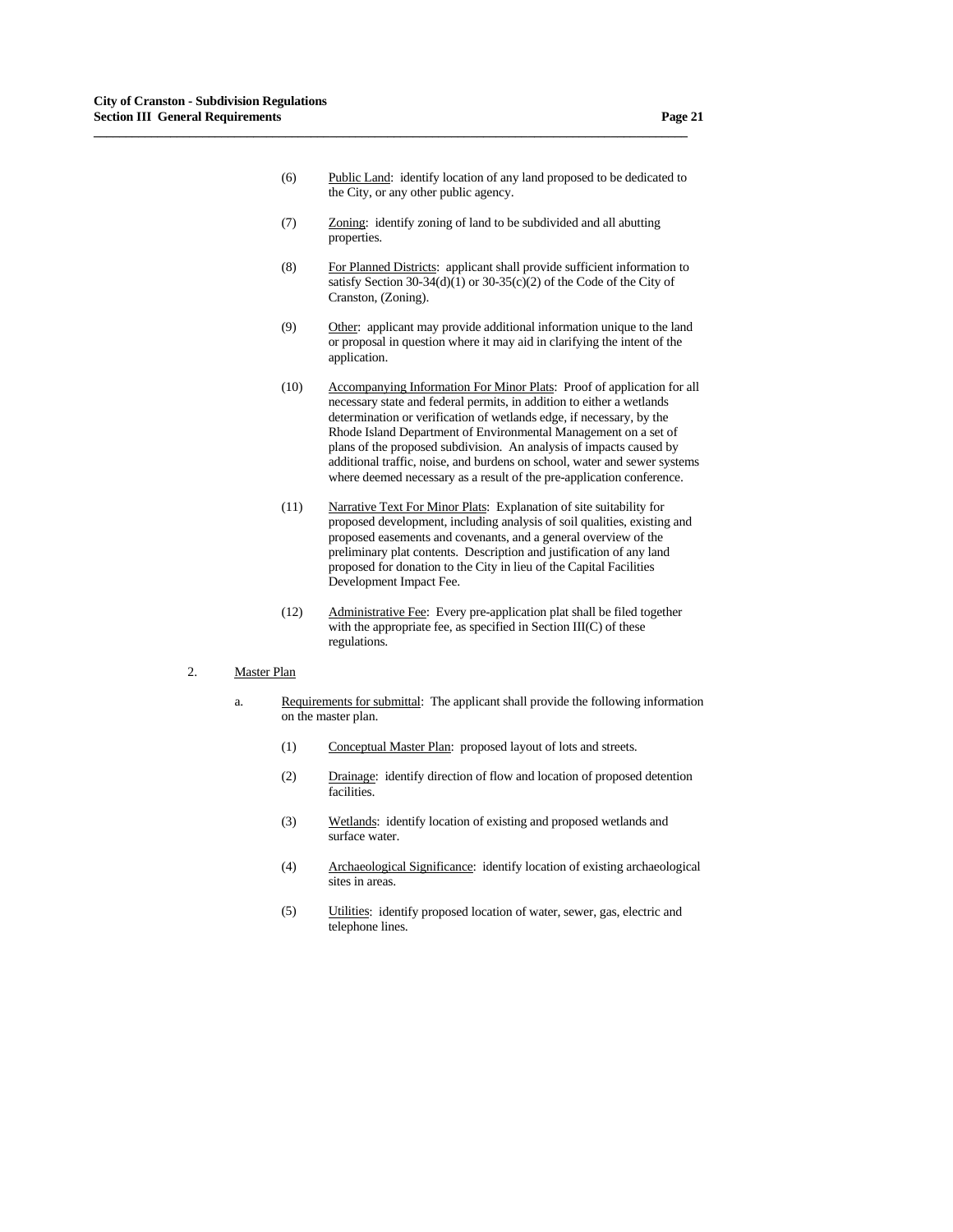(6) Easements: identify location and type of existing easements.

**\_\_\_\_\_\_\_\_\_\_\_\_\_\_\_\_\_\_\_\_\_\_\_\_\_\_\_\_\_\_\_\_\_\_\_\_\_\_\_\_\_\_\_\_\_\_\_\_\_\_\_\_\_\_\_\_\_\_\_\_\_\_\_\_\_\_\_\_\_\_\_\_\_\_\_\_\_\_\_\_\_\_\_\_\_\_\_\_\_\_\_\_\_**

- (7) Public Land: identify location of any land proposed to be dedicated to the City, or any other public agency.
- (8) Zoning: identify zoning of land to be subdivided and all abutting properties.
- (9) For Planned Districts: applicant shall provide sufficient information to satisfy Section 30-34(d)(1) or 30-35(c)(2) of the Code of the City of Cranston, (Zoning).
- (10) Other: applicant may provide additional information unique to the land or proposal in question where it may aid in clarifying the intent of the application.
- (11) Number of Copies: The applicant shall submit nine (9) copies of the master plan mapping at minimum plus additional copies as deemed necessary to conform with Section V(E)2(a).
- b. Existing Conditions: Supporting maps and narrative shall be submitted which provide information on the natural and built features of the surrounding neighborhood, existing natural and man-made conditions of the development site, including topographic features, the freshwater wetland and coastal zone boundaries; and floodplains.
- c. Accompanying Information For Major Plats:

 •Proof of application for all necessary state and federal permits, in addition to either a wetlands determination or verification of wetlands edge, if necessary, by the Rhode Island Department of Environmental Management on a set of plans of the proposed subdivision.

 •An analysis of impacts caused by additional traffic, noise, and burdens on school, water and sewer systems where deemed necessary as a result of the pre-application conference.

 •Roadway profiles, drainage design and calculations as required by the Department of Public Works in "Specifications for Highways Covering Residential and Industrial Plat Developments, 1987, as revised" •Proof of application to the Rhode Island Historic Preservation and Heritage Commission for potential archaeological sites as shown on Map 5A-1, and undertaking a "sensitivity assessment survey" as recommended by RIHPHC.

 d. Narrative Text For Major Plats: Explanation of site suitability for proposed development, including analysis of soil qualities, existing and proposed easements and covenants, a full drainage and erosion report per City Engineer's specifications, proposed construction phasing, and a general overview of the preliminary plat contents. Description and justification of any land proposed for donation to the City in lieu of the Capital Facilities Development Impact Fee.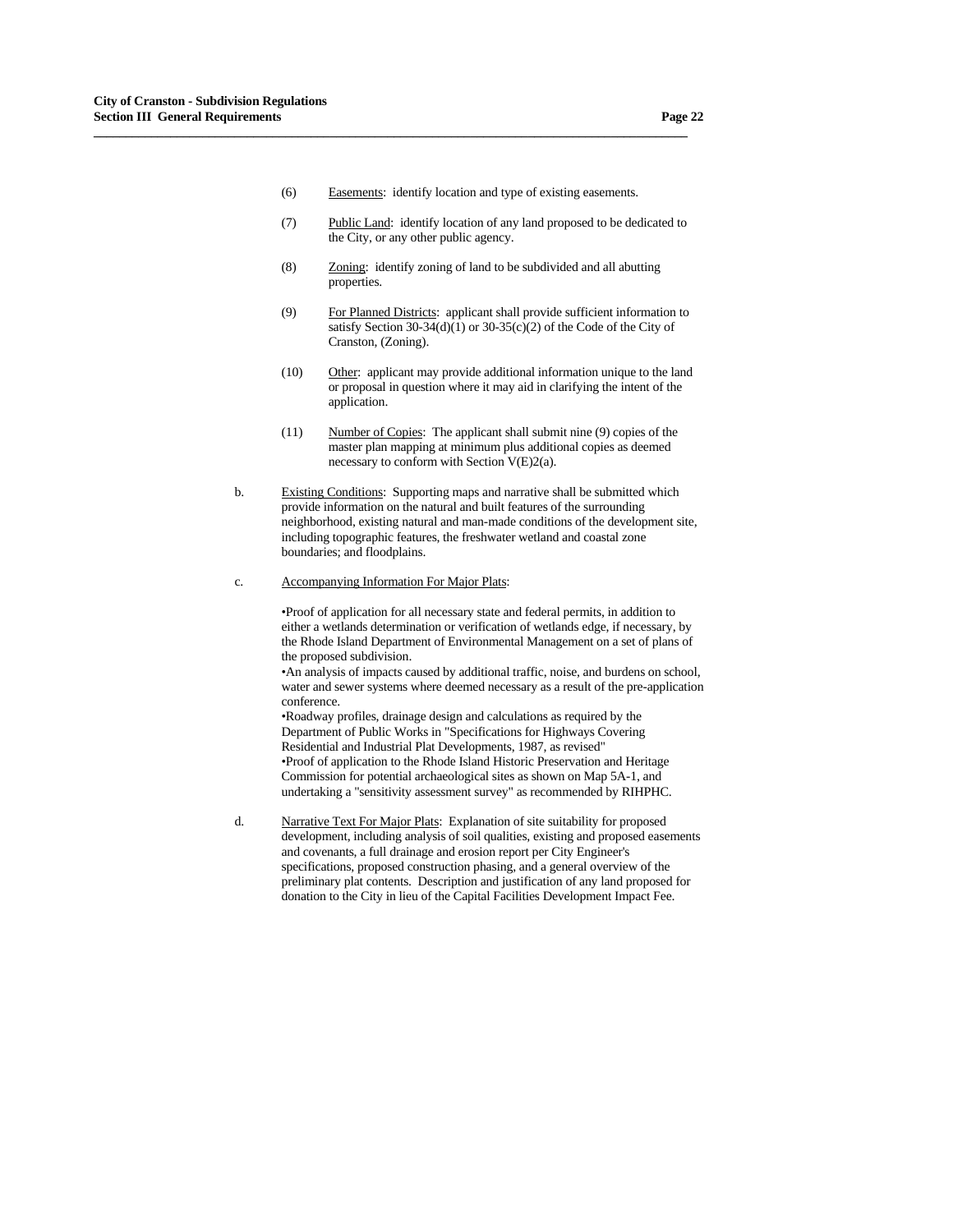e. Professional Registration and Proof of Same From State Board of Registration For Major Plats: Each engineer and land surveyor shall submit documentation from the State Board of Registration stating that the individual is authorized to practice in his respective field. Any documents submitted (such as plans, profiles, calculations, ground tests, surveys, design plans, etc.) shall be stamped and signed by the preparing individual based on his area of expertise.

- f. Administrative Fee: Every Master Plan shall be filed together with the appropriate fee as specified in Section III(C).
- g. List of property owners within a one hundred (100) foot radius of the perimeter of the combined adjacent property of the landowner applicant.
- 3. Preliminary Plat:
	- a. Requirements for submittal:
		- (1) Filing Fee (Preliminary) Every preliminary plat shall be filed together with the appropriate fee as specified in Section III(C).
		- (2) Public Inspection A record shall be kept at the office of the Commission at the time of filing such preliminary plat, and such plat and supporting material shall be available for public inspection at such office during regular office hours.
		- (3) Number of Copies: The applicant shall submit five copies of the preliminary plat for the use of the Commission.
	- b. Scale: It is suggested that the preliminary plat be drawn to the scale of one hundred (100) feet to the inch. If deemed more appropriate by Planning staff, plats drawn to scales of ten (10), twenty (20), thirty (30), forty (40), fifty (50), sixty (60), or eighty (80) feet to the inch will be acceptable. Regardless of the scale chosen, at least one (1) plan must show all sections of the plat on a sheet of manageable size.
	- c. Contents of Preliminary Plat: The following information shall be shown on the preliminary plat:
		- (1) Name of subdivision, name of owner, name of registered engineer, registered land surveyor, date, north point and scale;
		- (2) Boundary Lines: Boundary lines and lot lines with angles and distances marked thereon. Such boundaries shall be determined by survey in the field and shall be balanced and closed;
		- (3) Primary Control Points: Suitable points, approved by the City Engineer, to which all dimensions, angles and similar data on the plat shall be referred;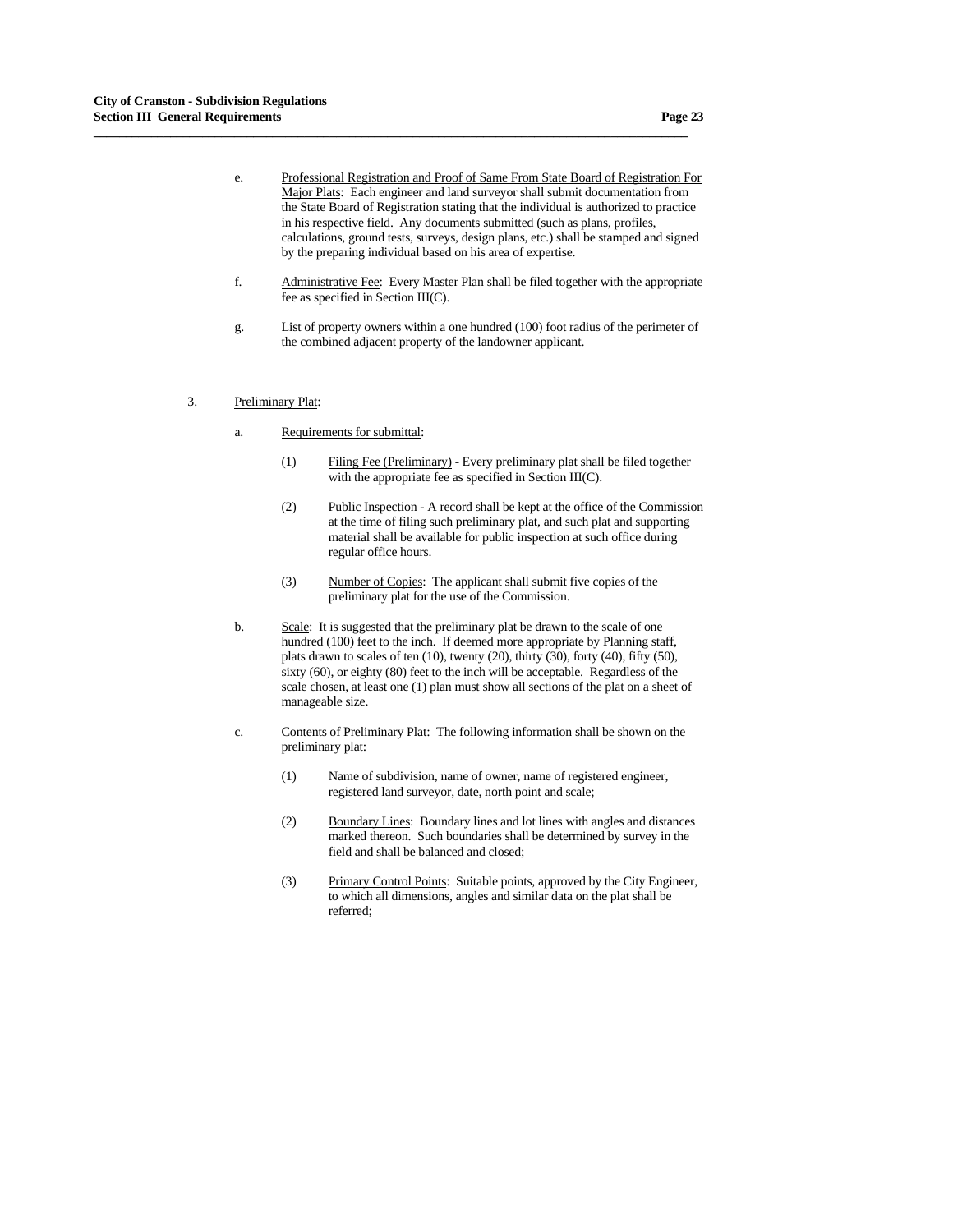(4) Permanent Monuments: Locations of all existing and proposed monuments or bounds;

- (5) Lots: Lot lines, approximate dimensions, approximate area, and lot numbers;
- (6) Existing and proposed streets: Location, name, and right-of-way widths for streets on entire tract and on abutting property;
- (7) Utilities: Location and size of existing and proposed water and sewer lines on plat and on adjacent property;
- (8) Existing and proposed easements: Location, width, and purpose;
- (9) Topography: Contours at intervals no greater than five (5) feet; the Commission may require contours at intervals of two (2) feet if conditions are such as to make such detail necessary;
- (10) Surface water: The location of any lakes or ponds, water courses, and the proposed drainage pattern;
- (11) Wetlands: Delineation of wetland boundaries approved by RI Department of Environmental Management. If any portion of the proposed plat or subdivision is located within a flood hazard area as identified by the Federal Emergency Management Agency's "Flood Insurance Rate Map" and "Flood Boundary and Floodway Map", November, 1984, as may be amended, base flood elevation data shall be provided;
- (12) Archaeological Significance: identify location of existing archaeological sites in areas shown on Map 5A-1, Comprehensive Plan, February, 1992, or stipulate that none are present.
- (13) Subsurface conditions: Soil types, and suitability to development, as identified in the Soil Conservation Service's publication Soil Survey of Rhode Island; location and results of percolation tests, groundwater elevations, and statements of subsoil conditions as required by the City Engineer.
- (14) Other conditions: The location of rock outcrop, wooded areas, existing structures, embankments or retaining walls, railroads, power lines, underground storage tanks, and significant physical features on the plat and on adjacent land that may have an influence on the development of the plat;
- (15) Public land: Parcels of land, if any, proposed to be dedicated for public use;
- (16) Zoning: Existing zoning on proposed plat and on all abutting properties;
- (17) Abutting property owners: Names of abutting property owners;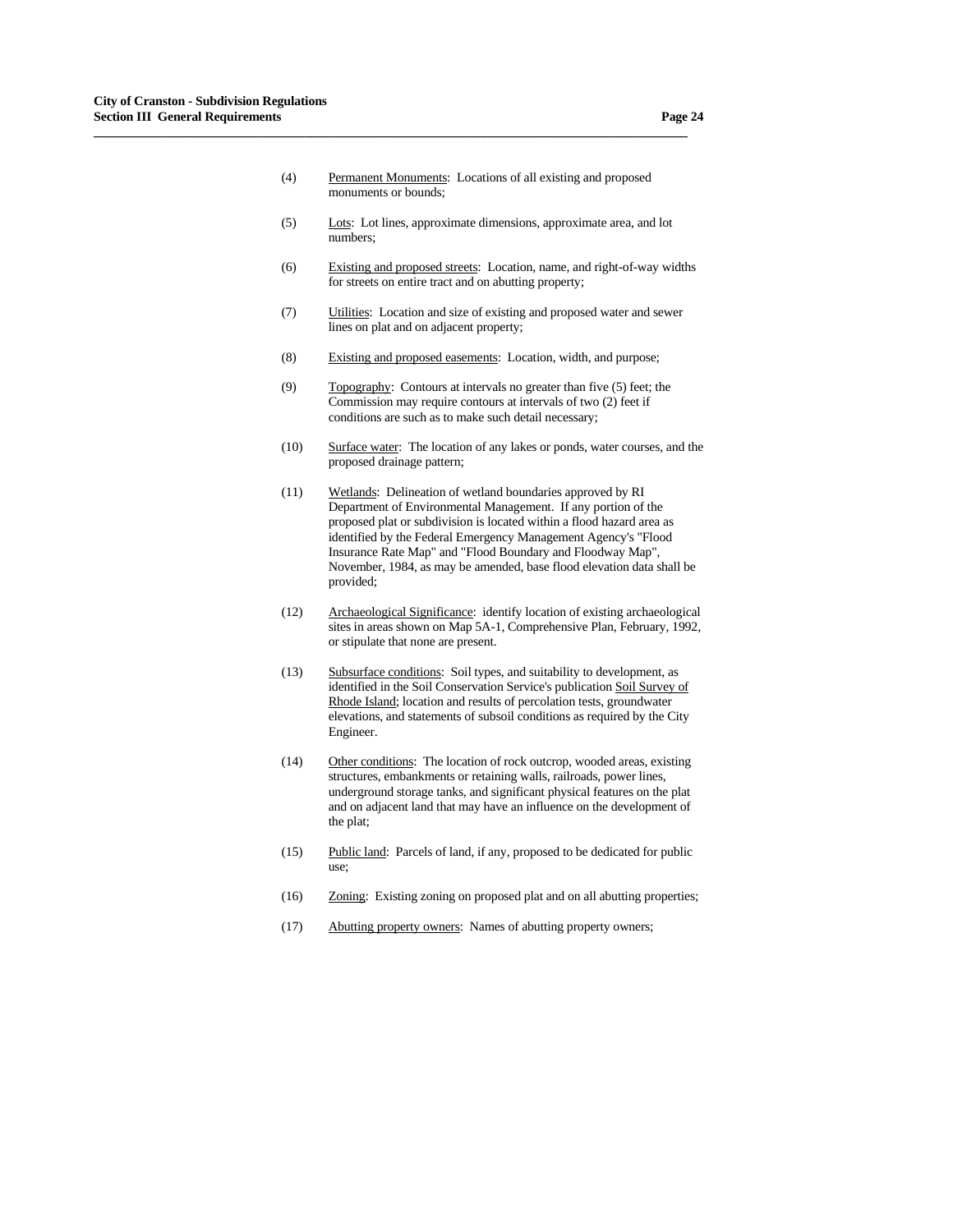(18) Professional registration: The stamp of a registered engineer and registered land surveyor. All plats shall be prepared by a registered engineer and registered land surveyor according to their area of expertise. Each engineer and land surveyor shall provide a proof of professional insurance against errors and omissions;

**\_\_\_\_\_\_\_\_\_\_\_\_\_\_\_\_\_\_\_\_\_\_\_\_\_\_\_\_\_\_\_\_\_\_\_\_\_\_\_\_\_\_\_\_\_\_\_\_\_\_\_\_\_\_\_\_\_\_\_\_\_\_\_\_\_\_\_\_\_\_\_\_\_\_\_\_\_\_\_\_\_\_\_\_\_\_\_\_\_\_\_\_\_**

- (19) For Planned Districts, applicant shall provide additional information as required in Chapter 30 of the Code of the City of Cranston, entitled "Zoning", or as deemed necessary by the Planning Commission.
- (20) Hazardous Waste Assessment: Location of any environmental hazards on land to be deeded to the City for any purpose to determine extent of existence of any hazardous material, past or present. If no environmental hazards exist, then a certificate to that extent must be submitted by an environmental engineer. In a case where a hazard exists, a plan for mitigation must be approved by appropriate federal, state and local agencies prior to application.

 A copy of the environmental report shall be submitted as part of the application. The City shall be indemnified from any liability relating to an environmental hazard.

- d. Accompanying Certificates and Statements: The following items shall accompany the submission of a final plat:
	- (1) A certificate from the City Treasurer that all taxes due on land described in such plat have been paid for the period of three years preceding the date of such filing and that there are no outstanding tax liens on the land. The period within which such plat must be acted upon by the Commission shall not start to run until such certificate has been filed;
	- (2) A copy of any deed restrictions to be filed with the Recorder of Deeds;
	- (3) A statement describing the nature of proposed easements and the conditions attached thereto;
	- (4) A statement from the applicant describing all land to be dedicated to the city for highway or other public purposes;
	- (5) Proof of conformance with all State, Federal and local permitting procedures including copies of the following authorizations where applicable:
		- (a) RIDOT Physical Alteration Permit;
		- (b) RIDEM/CRMC Coastal Alteration Permit;
		- (c) RIDEM/ISDS Preliminary Subdivision Suitability Report;
		- (d) RIDEM Wetlands Alteration Permit;
		- (e) U.S. Army Corps of Engineers Wetlands Alteration Permit;
		- (f) Conformance with Scituate Reservoir Watershed Management Plan.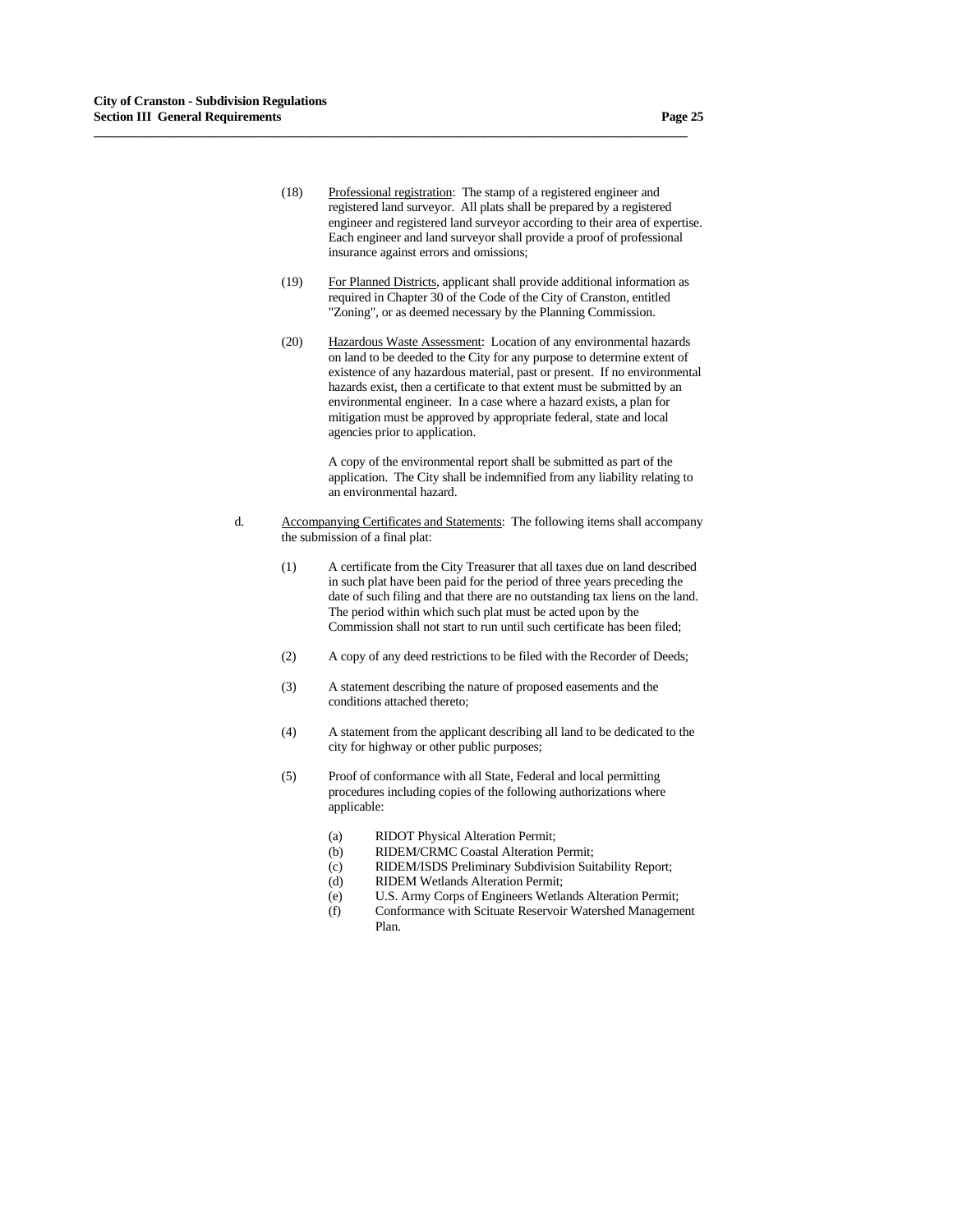- (g) RIHPHC for potential archaeological significant sites; (h) Providence Water Supply Board approval for access to their water system and for design of the proposed water system in the plan/plat.
- (6) Evidence that all public utility companies, the 9-1-1 system and the US Postal Service have been notified of the proposed subdivision and have been provided copies of said subdivision for their review. Where utility company approval of access, location or design of an extension is required, evidence of said approval must also be submitted to the administrative officer.

- (7) Narrative Text: Explanation of site suitability for proposed development including identification of problem areas and specific treatments proposed to alleviate said problems. This report shall address soil qualities, drainage, erosion easements, covenants and any additional issues raised by the Plan Commission at the preliminary approval state.
- (8) Professional Registration and Proof of Same From State Board of Registration: Each engineer and land surveyor shall submit documentation from the State Board of Registration stating that the individual is authorized to practice in their respective field. Any documents submitted (such as plans, profiles, calculations, ground tests, surveys, design plans, etc.) shall be stamped and signed by the preparing individual based on their area of expertise.
- 4. Final Plat:
	- a. Requirements for submittal:
		- (1) Administrative Fee (Final): Every final plat shall be filed together with the appropriate fee as specified in Section III(C).
		- (2) Conformity to Preliminary Plat: The final plat shall conform substantially to the preliminary plat as approved, and if desired by the subdivider, it may constitute only that portion of the approved preliminary plat which he proposes to record and develop at the time, provided that the development of such portion represents an orderly development of the plat.
		- (3) Number of Copies: The applicant shall submit five copies of the final plat to the Commission. Two of the copies shall be drawn with fast colored black waterproof ink upon good white drawing paper and mounted on linen; these may be lithoprints. The remaining copies shall be contact reproductions.
		- (4) Scale, Size and Orientation of Sheet: It is suggested that the final plat be drawn to the scale of one hundred feet (100) to the inch. If it is more convenient to the subdivider, plats drawn to the scales of ten (10), twenty (20), thirty (30), forty (40), fifty (50), sixty (60) or eighty (80) feet to the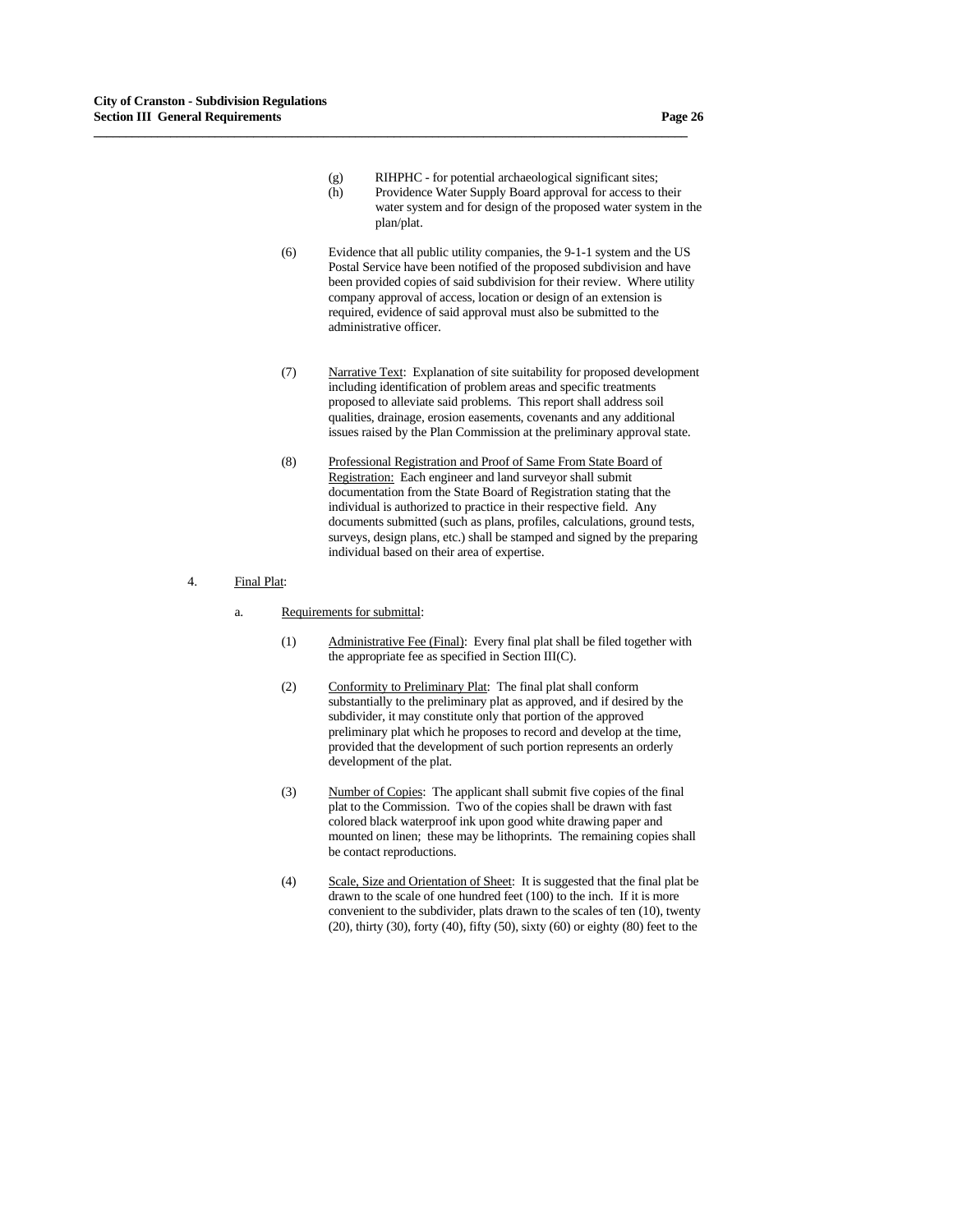inch will be acceptable. The size of each sheet shall be either 18" x 24" or 24" x 36" in size. A minimum margin of one inch shall be left around the borders of each sheet. Orientation shall be such that North will be at the top or left side of the sheet.

b. Contents of Final Plat: The following information shall be shown on the final plat:

- (1) Name of subdivision, name of owner, name of the registered engineer and registered land surveyor, date, north point, and scale;
- (2) Boundary lines and lot lines with angles and distances marked thereon. Such boundaries shall be determined by survey in the field and shall be balanced and closed;
- (3) Primary control points: Suitable points approved by the City Engineer to which all dimensions, angles, and similar data on the plat shall be referred;
- (4) Permanent Monuments: Locations of all existing and proposed monuments or bounds;
- (5) Lots: The area of all lots; the length of all straight lines, deflection angles, and radii, arcs and central angles of all curves along the property lines of each street; all dimensions along the lines of each lot, and angles of intersection they make with each other; and any other information needed to locate any lot line in the field. All dimensions shall be shown in feet and decimals of a foot. Proposed street addresses shall be indicated on a separate street numbering map(s) which shall be approved or amended by the Public Works Director or his appointee prior to recording. Cemeteries shall be identified. In developments possessing a water supply easement or adjacent to property owned by the Providence Water Supply Board, the building envelopes shall be graphically depicted on the final plat;
- (6) Existing and proposed streets: Location, names and right-of-way widths of all proposed streets or other ways or easements and other open spaces intended to be dedicated for public use or granted for the use of inhabitants of the subdivision. Lines of all streets on adjoining land shall also be shown;
- (7) Public Land: Parcels of land, if any, proposed to be dedicated for public use;
- (8) Surface Water: The location of any lakes, ponds or water courses and the proposed drainage pattern including location and capacity of proposed detention facilities;
- (9) Wetlands: Wetland boundaries as approved by the RI Department of Environmental Management shall be delineated;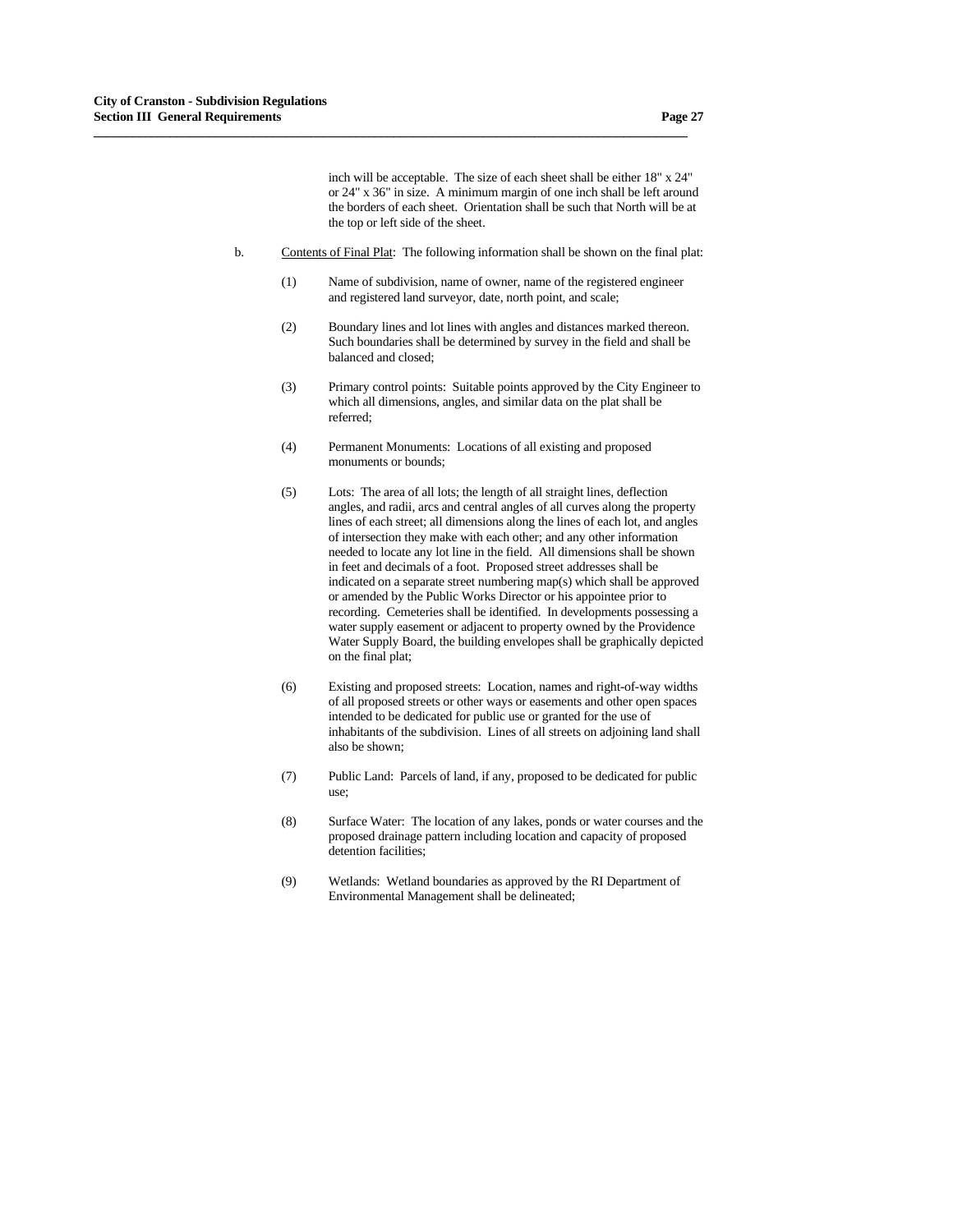- (10) Archaeological Significance: identify location of existing archaeological sites in areas.
- (11) Flood Elevations: Base flood elevation data shall be provided if any **Portion** of the proposed plat or subdivision is located within a flood hazard area as identified by the Federal Emergency Management Agency's "Flood Insurance Rate Map" and "Flood Boundary and Floodway Map", November, 1984, as may be amended;

- (12) Abutting Property: Names of abutting property owners shall be identified;
- (13) Professional Registration: The final plat shall be prepared by a registered engineer and registered land surveyor whose signature and stamp shall appear on all final drawings according to their area of expertise. Each engineer and land surveyor shall provide a proof of professional insurance against errors and omissions;
- (14) For Planned Districts: Applicant shall provide additional information as required in Chapter 30 of the Code of the City of Cranston (Zoning) or as deemed necessary by the Plan Commission.
- (15) For phased projects, the final plan for phases following the first phase, shall be accompanied by copies of as-built drawings not previously submitted of all existing public improvements for prior phases.
- (16) All construction plans delivered in a digitized format shall be in a format suitable to the Engineering Division.
- (17) For Minor Plats where preliminary and final plat have been combined, the following items must be supplied:
	- (a) Easements: existing and proposed.
	- (b) Topographic contours as applicable to installation of ISDS systems.
	- (c) Regulatory authorizations: permits including but not limited to wetlands, ISDS, RIDOT/PAP, CRMC, RIHPHC, or US Army Corps of Engineers as applicable.
	- (d) Tax Certificate, noting past three years' payments.
	- (e) Evidence of notification of all utilities, the 9-1-1 system, and the US Postal Service.
- (18) For Administrative Plats, all items from the above list shall be submitted unless deemed unnecessary by the Administrative Officer plus the following:
	- (a) References to any and all previous recorded plats in which the subject parcel is located
	- (b) Draft text of deeds for transfer upon recording.<sup>25</sup>

 $25$ amended June, 2003

#### **Deleted:** ¶ Page Break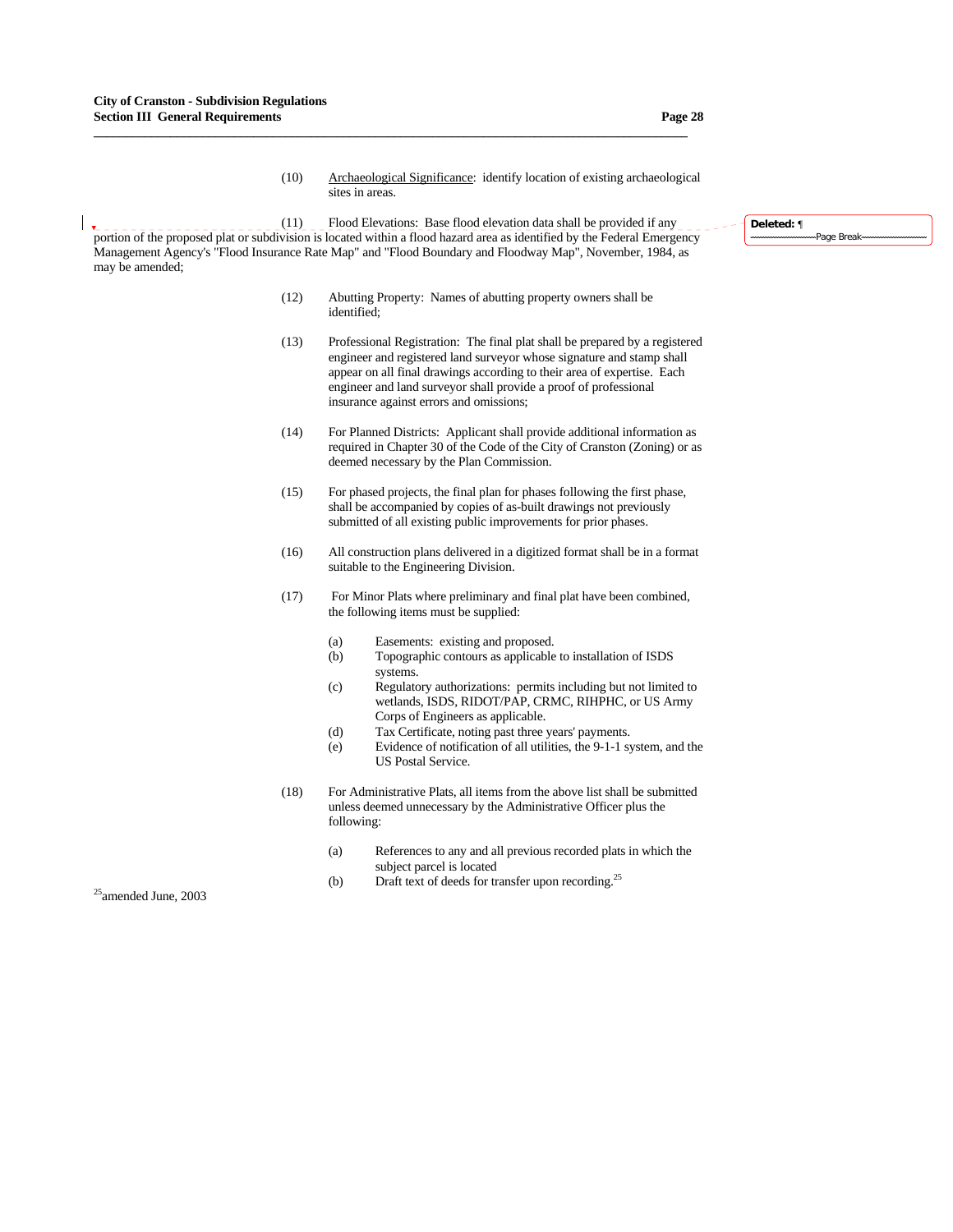## **SECTION IV - SPECIAL REQUIREMENTS**

## **A. Land Development Projects/Planned Districts**

1. Generally

All projects in which one or more lots, tracts or parcels are to be developed or redeveloped as a Land Development Project shall be subject to these Regulations when any of the following criteria are met:

a. A Land Development Project that proposes to construct a Mixed Use Planned Development (MPD) as defined and regulated under Section IV.A of these regulations and/or Chapter 17.96 Planned Districts Generally and Chapter 17.100 MPD Mixed Use Planned Districts of the Zoning Code;

**\_\_\_\_\_\_\_\_\_\_\_\_\_\_\_\_\_\_\_\_\_\_\_\_\_\_\_\_\_\_\_\_\_\_\_\_\_\_\_\_\_\_\_\_\_\_\_\_\_\_\_\_\_\_\_\_\_\_\_\_\_\_\_\_\_\_\_\_\_\_\_\_\_\_\_\_\_\_\_\_\_\_\_\_\_\_\_\_\_\_\_\_\_**

- b. A Land Development Project that proposes a multi-family residential project in excess of three (3) units to be created on a single parcel of land where a subdivision of land is not requested or required;
- c. A Land Development Project that proposes to construct retail, service and/or office building(s) of 50,000 square feet or more of gross floor area or that involves five (5) or more acres of land;
- d. A Land Development Project that proposes to construct industrial building(s) of 100,000 square feet or more of gross floor area or that involves ten (10) or more acres of land.
	- 2. Classification of Land Development Projects/Plans
- a. Residential Land Developments
	- 1. Minor Land Developments

A Land Development Project that proposes a multi-family residential project of three to six (3 - 6) units to be created on a single parcel of land. For a parcel of land which has been partially developed at some time since January 1, 1966, the units resulting from said development shall be included in calculating the total number of units being developed on a parcel.

2. Major Land Developments

A Land Development Project that proposes a multi-family residential project in excess of six (6) units to be built on a single parcel of land. For a parcel of land which has been partially developed at some time since January 1, 1966, the units resulting from said development shall be included in calculating the total number of units being developed on a parcel.

b. Non Residential and Mixed Use Land Developments

All developments as noted in subsections 1.a., 1.c. and 1.d. above shall be regulated as major land developments.

Section IV. A.3 3. Reserved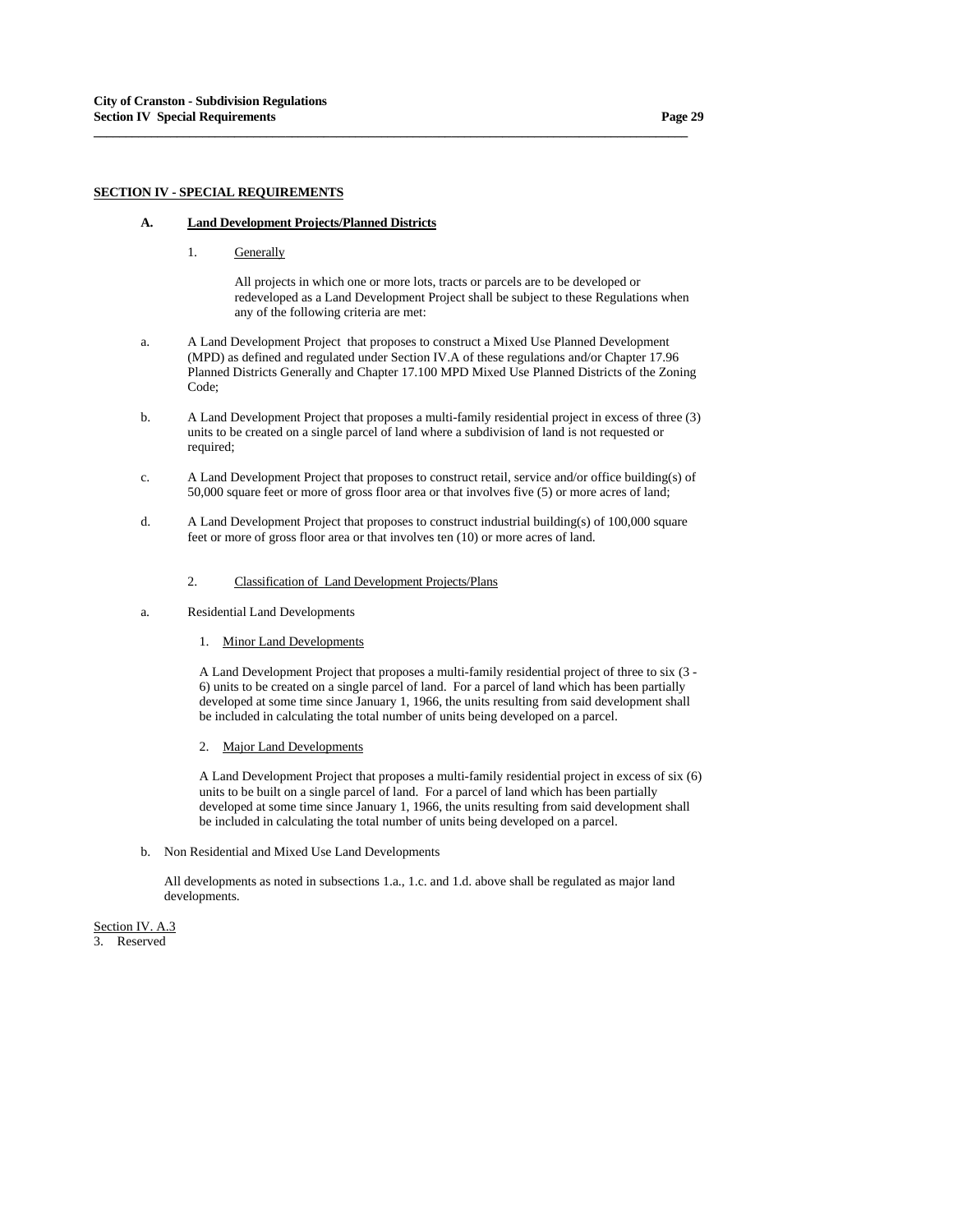## 4. Mixed Used Planned Districts (MPD)

 Utilizations of an MPD for development or redevelopment of a qualifying site requires a zoning district change and approval of the project's overall district plan by the City Council pursuant to Sections 30-33 and 30-34 of the Cranston City Code - Zoning. Approval of the final overall district plan shall not hereafter supersede the City's subdivision approval process as specified in Section 13.06 of the City Charter and regulated herein pursuant to RIGL 45-23-35 through 45-23-74.

**\_\_\_\_\_\_\_\_\_\_\_\_\_\_\_\_\_\_\_\_\_\_\_\_\_\_\_\_\_\_\_\_\_\_\_\_\_\_\_\_\_\_\_\_\_\_\_\_\_\_\_\_\_\_\_\_\_\_\_\_\_\_\_\_\_\_\_\_\_\_\_\_\_\_\_\_\_\_\_\_\_\_\_\_\_\_\_\_\_\_\_\_\_**

a. Permitted Uses

 All uses allowed by right or by special exception at the time of application within the City, provided that the mix and orientation of developments is approved by the City Council subsequent to recommendation by the City Planning Commission.

b. Development Standards

 The following shall be the minimum standards for all MPDs. Where deemed necessary, the City Council may impose stricter standards in order to serve the objectives of this Article.

- (1) Frontage and Setbacks: Requirements for frontage and setbacks within the site shall be determined by the City Council subsequent to Planning Commission recommendation with the following stipulation: The front yard requirements of the underlying zone shall apply where the boundary of the proposed MPD abuts an existing public street or any street intended to be dedicated to the City. These restrictions shall not apply to an existing public street where the developer can secure City approval to abandon said street prior to construction of the phase(s) or section(s) within which the street is located.
- (2) Minimum Lot Requirements: An individual lot for each structure is not required, but may be provided at the developer's option. There is no minimum area requirement and lot boundaries may coincide with structure boundaries. If individual lots are provided, there shall be no requirement that the lot front on a street except as provided for above.
- (3) Maximum Coverage: Maximum coverage for all MPDs shall be 60% with the following exception:
	- (a) Areas designated on the Final Overall District Plan for single family dwelling units shall be limited to 35% maximum lot coverage.
	- (b) Density shall be approved or rejected on the basis of intensity of uses expressed by floor area ratios (FAR). The relationship between uses and overall area ratio allowable shall be related to the character of the proposal and its impact on the surrounding environment and City facilities. The City Council, subsequent to Planning Commission recommendation, shall have the right to impose density limitations. In all cases, the burden of proof shall be on the applicant to show that existing or proposed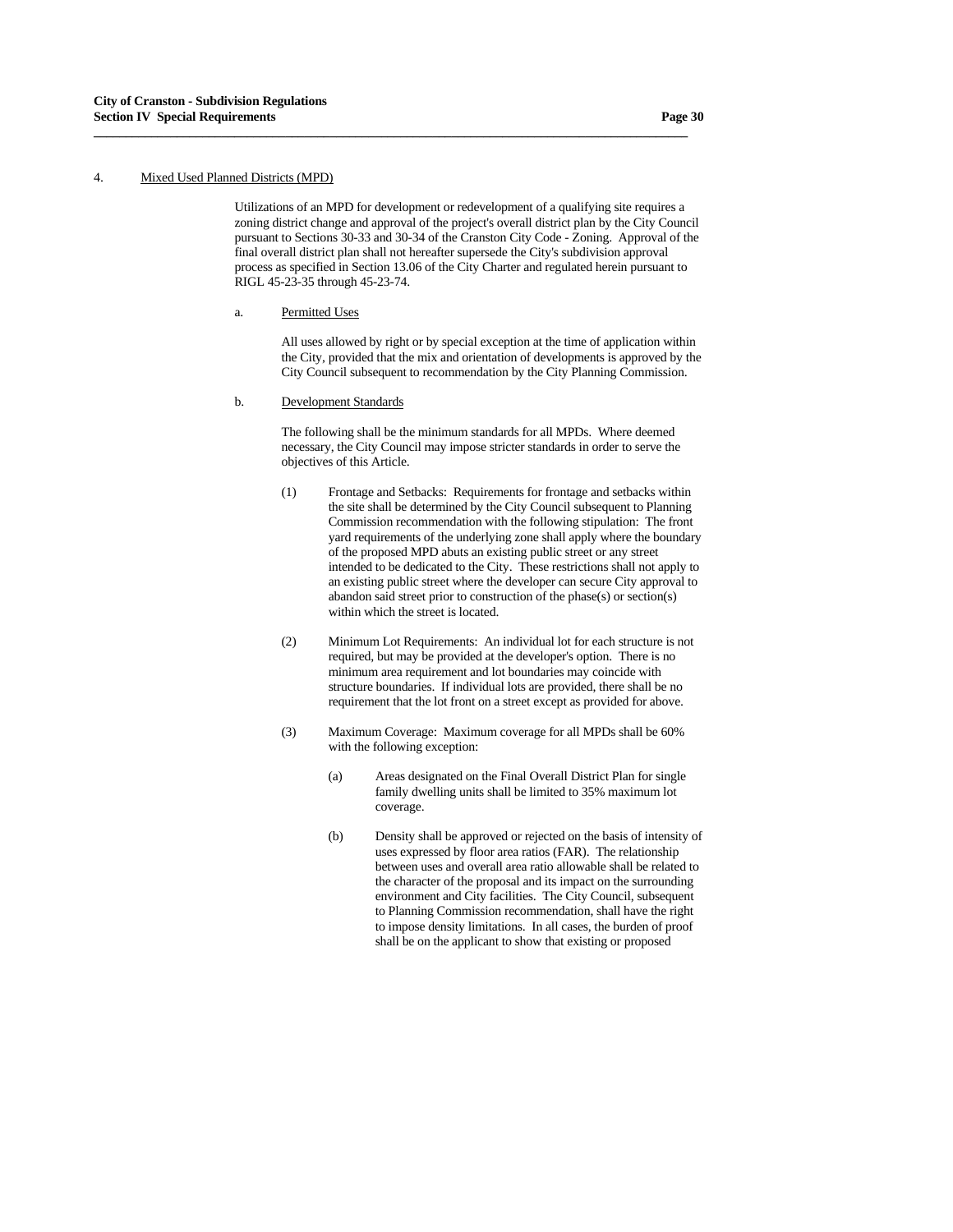facilities can support the requested additional impact of the proposed development.

 (4) Building Height: The height limitation of the underlying zone shall apply except:

- (a) Where, based on the overall district plan, and the existing surrounding development, the City Council, subsequent to Planning Commission recommendation, deems the height limitation of the underlying zone either excessively or insufficiently restrictive. In such cases, the height limitation of the underlying zone may be waived or further restricted.
- (5) Building Spacing: The minimum distance between buildings shall be 25 feet except where the lot boundary coincides with the structural boundary, in which case, an approved firewall shall be provided. Single and two-family dwelling structures shall be exempt from this requirement.
- (6) Drainage: All MPDs shall provide for the adequate drainage of all surface waters in accordance with Chapter 31 of the City Code of the City of Cranston. Any drainage facility shall conduct water to an approved location and in a manner approved by the Director of Public Works.
- (7) Buffers: All applications for MPD zoning shall show, on the site plan, a 50 foot buffer strip at the perimeter of the property. Location of structures is prohibited in this area and landscaping is required with the following exceptions:
	- (a) Where the proposed land use is sufficiently similar to the surrounding land uses, the setback requirements set forth in Section 30-17 shall prevail. In such case, a 50 foot buffer strip shall be provided on the site where this land use abuts another which is distinctly different.
	- (b) Where an existing building is located within 50 feet of the property boundary, but is specifically planned for renovation and reuse in the ODP.
	- (c) Where a particular part of the property is planned for development conforming with the requirements of Section 30- 17 including existing streets or streets which are planned to be deeded to the City upon completion.
	- (d) Where provision of a 50 foot buffer would not further the goals of creating a harmonious and integrated development, the City Council may, subsequent to Planning Commission recommendation, reduce or waive this requirement.
- (8) Landscaping: Appropriate landscaping shall be provided in all MPDs. Wherever practicable preservation of the existing vegetation and such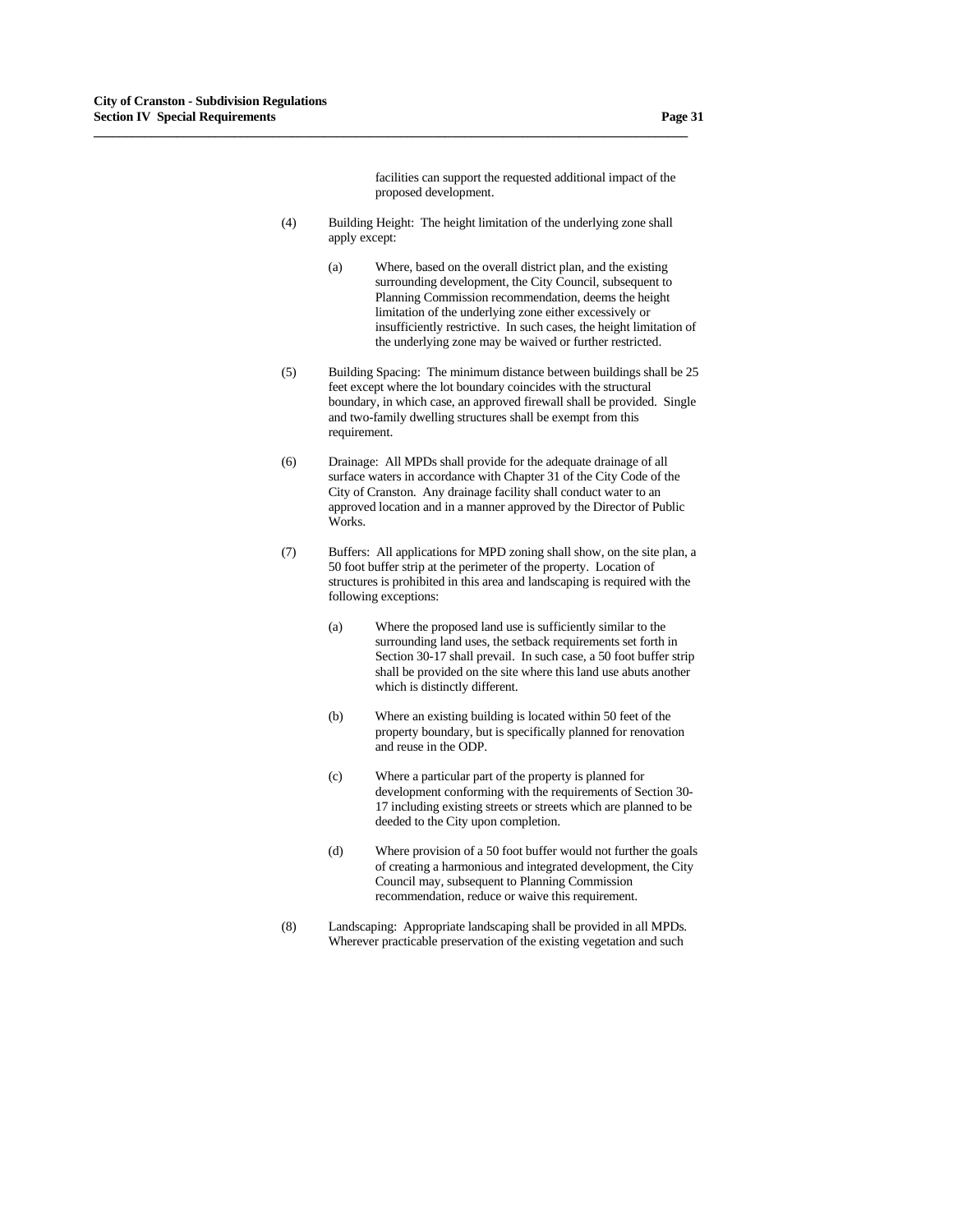unique features as stone walls is encouraged. Additional screening for aesthetic purposes or noise reduction may also be required.

 (a) Peripheral Buffer Areas: All peripheral buffer areas shall be landscaped by use of trees, shrubs, walls, berms or any other appropriate material to:

**\_\_\_\_\_\_\_\_\_\_\_\_\_\_\_\_\_\_\_\_\_\_\_\_\_\_\_\_\_\_\_\_\_\_\_\_\_\_\_\_\_\_\_\_\_\_\_\_\_\_\_\_\_\_\_\_\_\_\_\_\_\_\_\_\_\_\_\_\_\_\_\_\_\_\_\_\_\_\_\_\_\_\_\_\_\_\_\_\_\_\_\_\_**

- i) adequately screen the MPD from adjacent or nearby developments or
- ii) enhance the visual aesthetics of the overall development.
- (b) Parking lots: Off street parking areas of 5,000 square feet or more shall be landscaped in accordance with the following minimum requirements:
	- i) Trees: Shall be provided at the ends of each parking row and at 150 foot intervals within each row. The minimum caliper of each tree shall be three (3) inches with a minimum clear trunk of five feet to the first branch. All required trees shall be at least twelve (12) feet in overall height when planted. All required trees shall be Thornless Honey Locust, Pin Oak or an approved equal of a deciduous variety. All planting areas containing trees shall be curbed and have a minimum width of four (4) feet.
- (c) Guarantee: the developer shall guarantee all introduced vegetation through one full winter and shall replace any and all plantings determined by the building inspector to be dead or irreversibly damaged.
- (9) Parking and Loading: The off street parking and loading requirements of sections 30-18(p) and 30-18(q) shall apply with the following exception:
	- (a) Where the applicant can document differing parking schedules of two or more closely sited land uses, the City Council, subsequent to Planning Commission recommendation, may relax the parking requirements in the MPD to allow for shared parking facilities among those uses shown to have most of their parking need at significantly different times of the day or week. In such cases, the parking requirement during the overlap hours must be satisfied.

 Parking areas must be located within reasonable proximity to the uses they are intended to serve.

c. Administration

The granting of approval of a Mixed-Use Planned District constitutes two actions: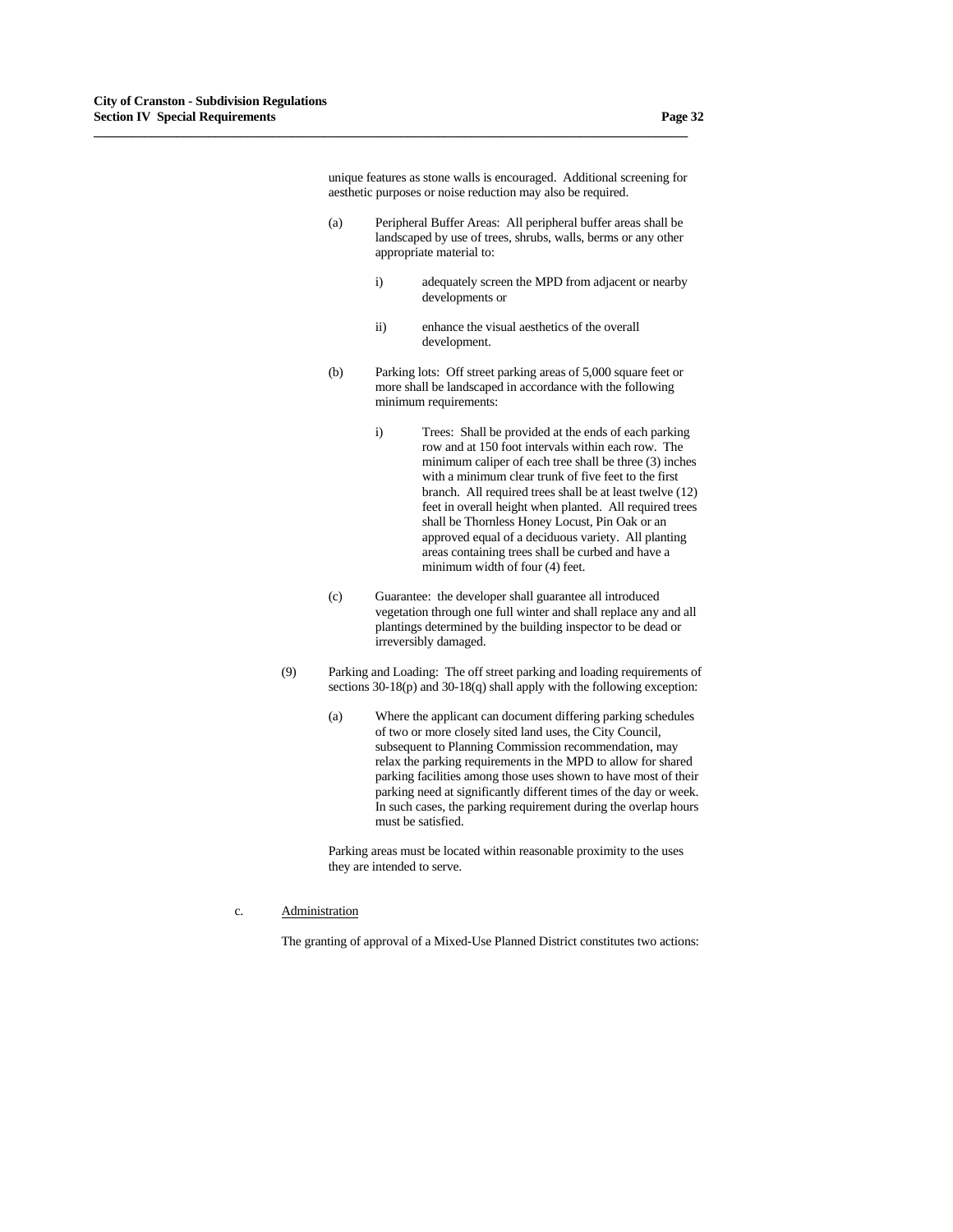- (1) An amendment to the zoning map which must comply with all provisions for rezoning set forth in section 13.05 of the City Charter and section 30- 39©(2) of the City Code as well as all other pertinent procedural and administrative City regulations.
- (2) City Council approval of the Final Overall District Plan.

#### d. Rezoning Procedure

- 1. Pre-application Conference: The applicant shall request that the City Planning Department arrange a preapplication conference with representatives of the Planing Department, Building Inspections Office and City Engineer's Office prior to submission of a request for rezoning to MPD. The applicant shall submit a preliminary sketch or description of the MPD proposal at the time of the request for the preapplication conference. The City Planning Director may also notify other city departments or agencies deemed appropriate of the time, date, and location of said conference. The purpose of the preapplication conference is for the applicant and city officials to review the Preliminary Overall District Plan, including those items required in Section  $III(J)(1)$ , plus its land use components, development phasing, unique features, public benefits, covenants, easements and potential impacts on the surrounding neighborhood areas. This conference shall be conducted as a work session with the main objective being refinement of the Overall District Plan. Within 21 days after the conference, the City Planning Department shall provide the applicant with a written summary of the meeting, including recommendations designed to inform and assist the applicant in the preparation of the Final Overall District Plan.
- 2 .Master Plan: The applicant is required to present the Preliminary Overall District Plan to the Planning Commission for conditional Master Plan approval at a recommendation on the PODP for the zoning change. General requirements of this plan are noted under (a) below. General requirements of the final ODP plan include all items noted under (a), (b), and (c) below.
	- (a) Site Plan: The applicant shall provide a proposed site plan for the entire development project, whether or not intended for phased construction, showing:
		- i) Name of project, name of owner, name of the engineer or surveyor, date, north point and scale. Recommended scale is 40 feet per inch. If it is more convenient to the developer, project plans may be drawn to the scales of ten (10), twenty (20), thirty (30), fifty (50), sixty (60), eighty (80) or one hundred (100) feet per inch;
		- ii) Boundary lines;
		- iii) Lots: Lot lines, approximate dimensions, approximate area, and lot numbers;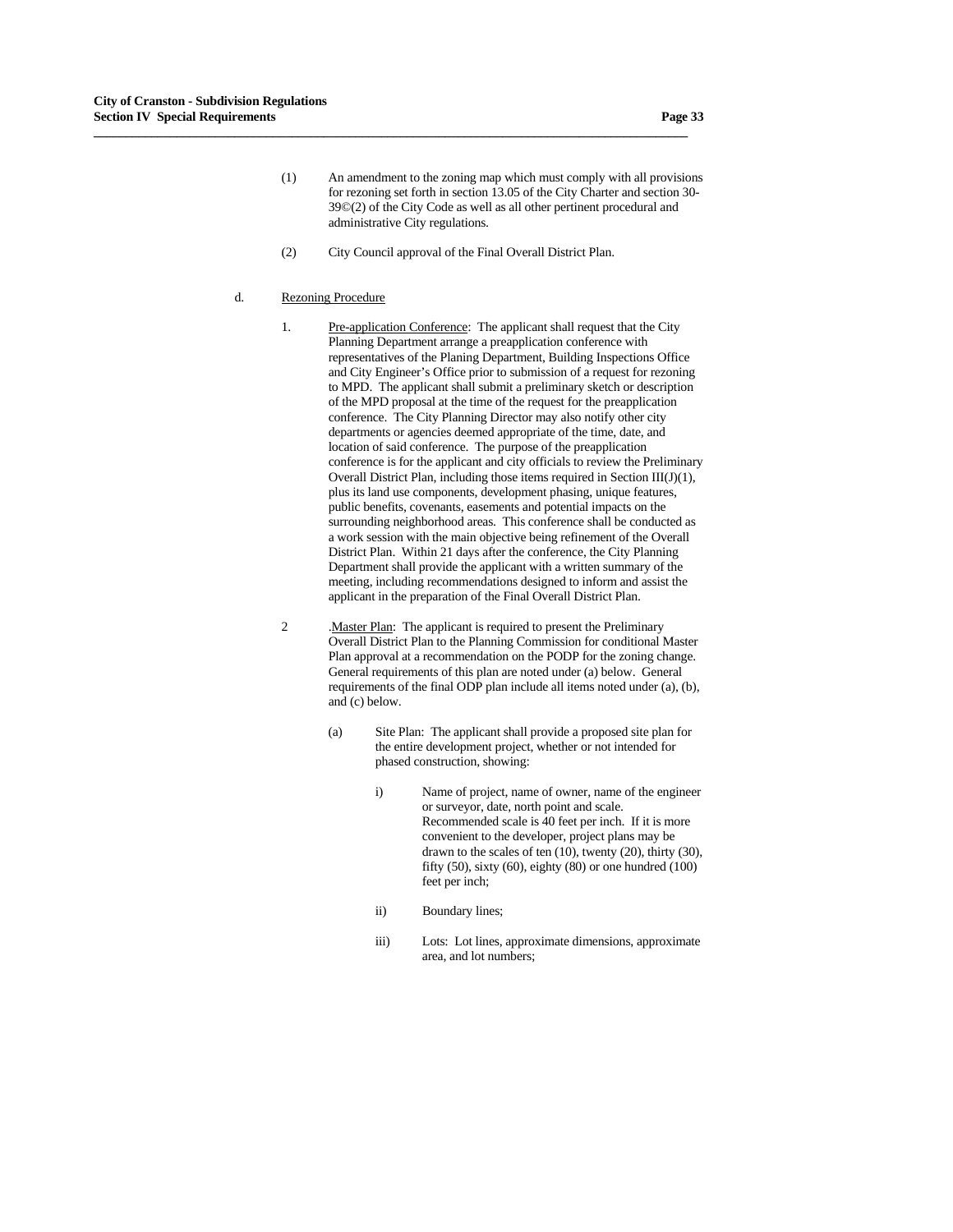- 
- iv) Existing and proposed streets: location, name and right-of-way widths for streets on entire tract and on abutting property; point of access to the MPDs parking and loading areas; and text defining proposed ownership of streets and parking areas;

- v) Utilities: location and size of existing water and sewer lines on plat and on adjacent property; proposed utility extensions; text defining ownership and maintenance plans.
- vi) Existing and proposed easements: location, width and purpose;
- vii) Topography: contours at intervals no greater than five (5) feet; the Planning Director may require contours at intervals of two (2) feet if conditions are such as to make such detail necessary;
- viii) Surface water: the location of any lakes or ponds, water courses, or swamp areas, and the proposed drainage pattern; if any portion of the proposed development is located within a flood hazard area as identified by the Federal Emergency Management Agency's "Flood Insurance Rate Map" and "Flood Boundary and Floodway Map", November, 1984, as may be amended, base flood elevation data shall be provided;
- ix) Location of archaeologically significant areas;
- x) Subsurface conditions: except on a plat to be served by a public water or public sewer system, the location and results of percolation tests, ground water elevation determinations, and statements of subsoil conditions shall be performed at the expense of the developer;
- xi) Other conditions: the location of rock outcrop, wooded areas, existing structures, embankments or retaining walls, railroads, power lines, and significant physical features on the plat and on adjacent land that may have an influence on the development of the plat;
- xii) Public land: parcels of land, if any, proposed to be dedicated for public use;
- xiii) Zoning: existing zoning on proposed plat and on all abutting properties
- xiv) Names and addresses of property owners within 400 feet of applicants' property boundaries;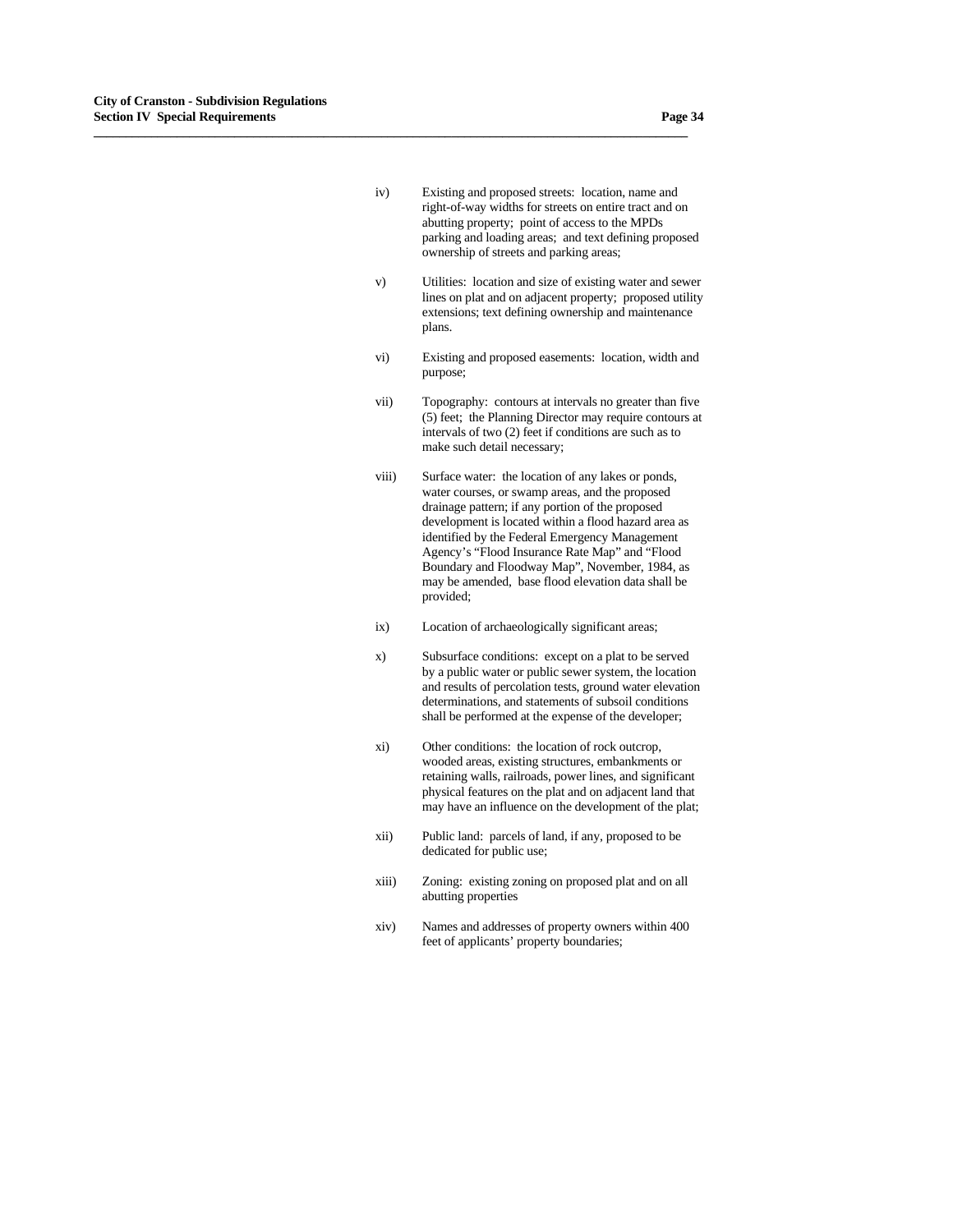- xv) Professional registration: the stamp of a registered engineer or land surveyor. All ODPs and phase plans shall be prepared by a registered engineer or land surveyor Each engineer and land surveyor shall provide a proof of professional insurance against errors and omissions.
- xvi) Location and orientation of all structures and their proposed uses. Said uses shall be identified in gross square footage of floor area for the following categories:
	- a) Commercial retail sales;
	- b) Commercial office;

- c) Other commercial services eating and drinking establishments, hotels, motels, banks, barber shops, beauty shops, tailors, health clubs, etc.;
- d) Heavy commercial/industrial;
- e) Residential (residential uses shall be identified in gross square footage for multifamily developments and in gross acreage for single family developments.)
- xvii) Proposed location and treatment of any public or private common areas or structures including open spaces, park or recreation areas. Applicant shall include a statement addressing long term maintenance of such areas.
- xviii) The general treatment proposed for the periphery of the site, including the approximate amount, location, and type of buffering and/or landscaping and lighting proposed.
- xix) The boundaries of each proposed construction phase or section, if appropriate.
- (b) Statement of Purpose: The applicant shall provide a statement of how the purpose and intent of this Article will be achieved by the proposed MPD possibly including additional graphics of the proposed character of the development, a description of how the MPD will relate to surrounding land uses and an analysis of the proposed development's impact on existing public facilities such as the roadway network, sewers, water facilities, school system, police and fire services.
- (c) Narrative Outline: The applicant shall provide a narrative outline of the proposed MPD stating:
	- i) land use allocation, by type in the following land use categories: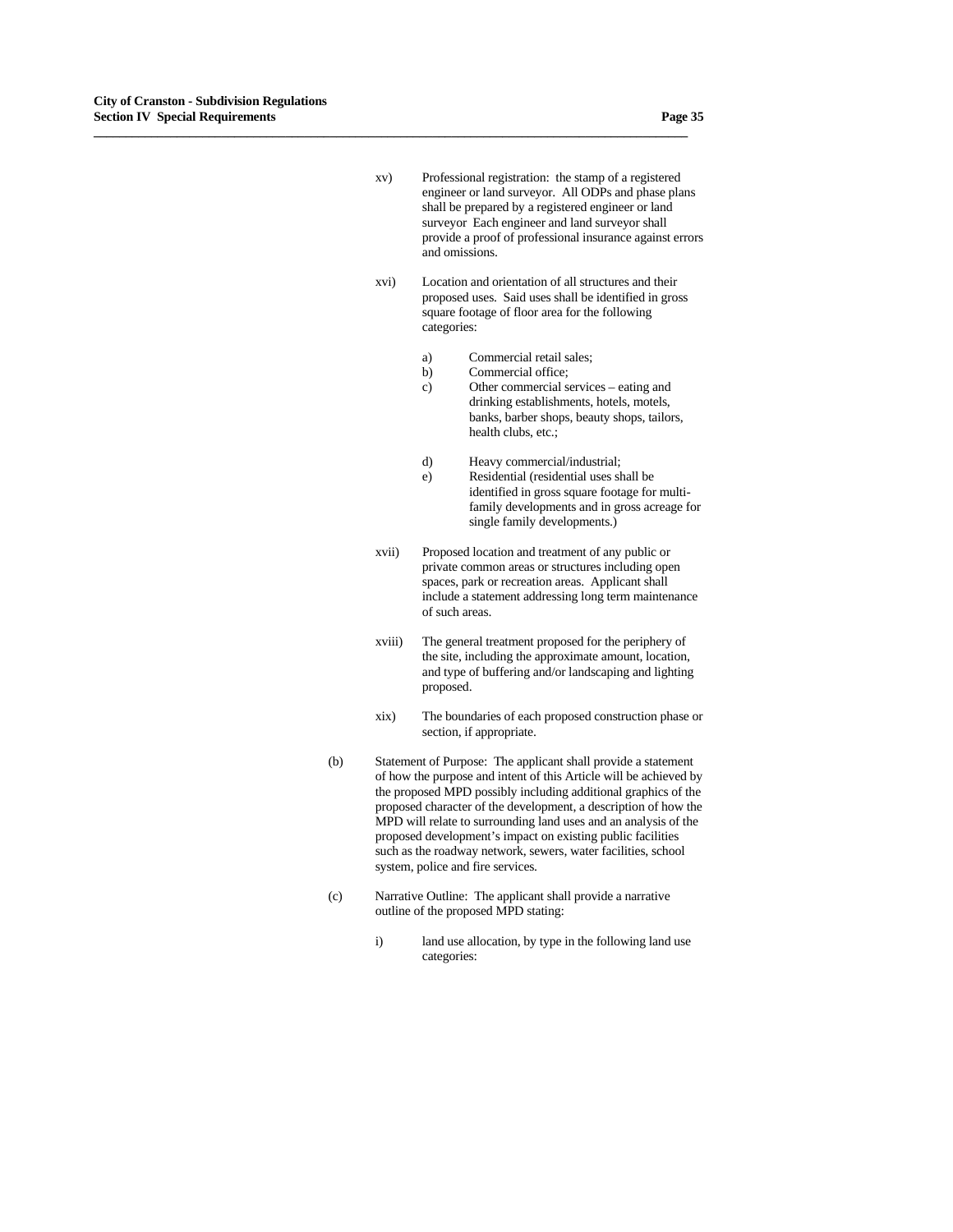- a) Commercial retail sales;
- b) Commercial office;
- c) Other commercial services eating and drinking establishments, hotels, motels, banks, barber shops, beauty shops, tailors, health clubs, etc.;
- d) Heavy commercial/industrial;
- e) Residential

- 2. Multi-family<br>2. Single family
- Single family
- ii) A statement of how necessary services will be provided and whether said services will be publicly or privately owned and operated.
- iii) If the MPD is proposed for phased development, a description and timing plan for individual phases.
- iv) The beneficial aspects of the proposed site layout, including a description of any land proposed for open spaces, park or recreation areas.
- 3. Rezoning: Following the pre-application conference, and subsequent to receipt of the Planning Department's recommendation report on the Master Plan, the applicant may initiate the application phase for rezoning the subject property to MPD. The applicant shall submit the required documents for a zone change to the City Clerk accompanied by a revised Overall District Plan, complete with graphic and narrative explanation of all alterations made subsequent to the Master Plan approval. All standard procedures relative to zone change applications and hearings, as established and amended by the City Council, shall be followed.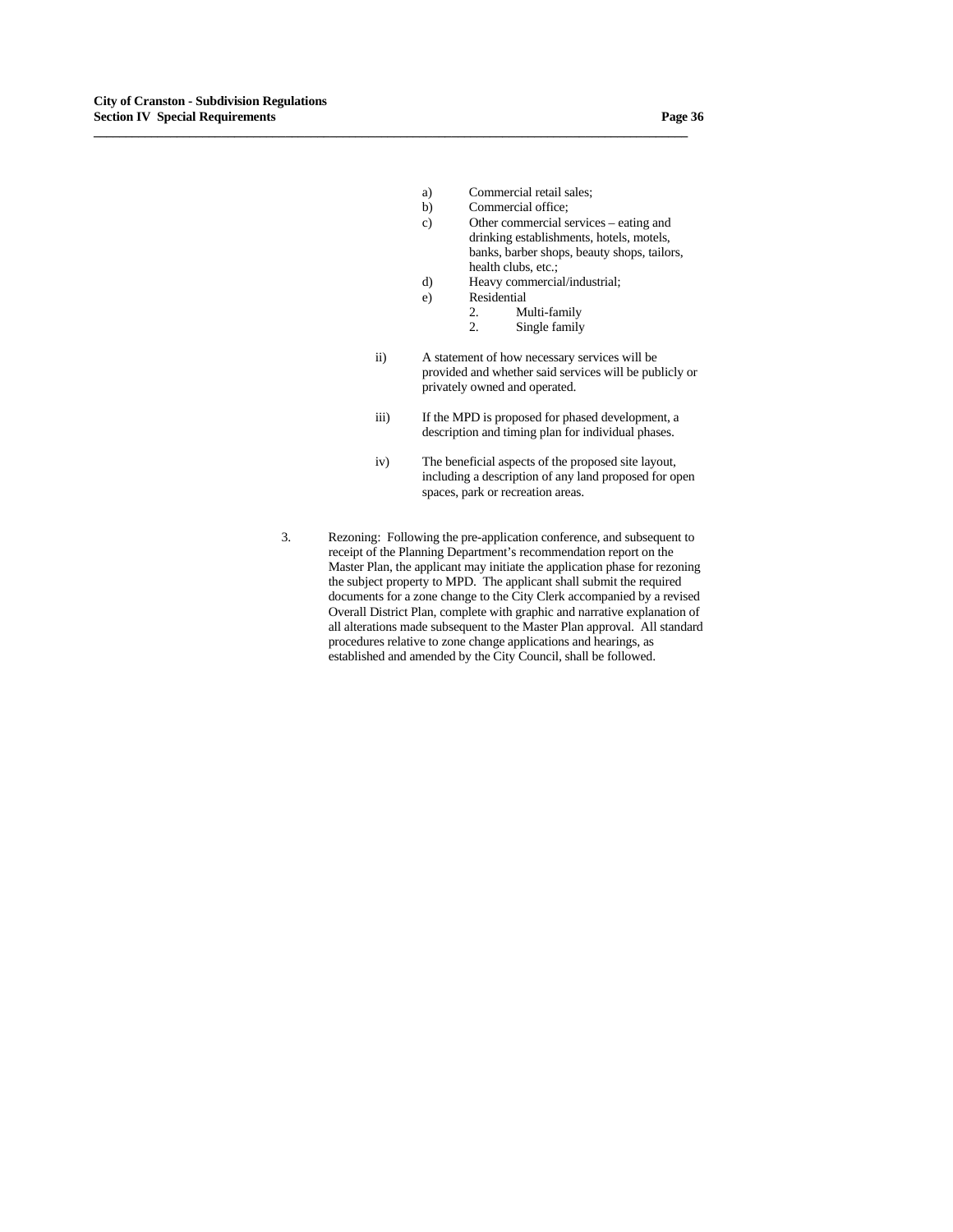4 City Council Action

- (a) Approval: City Council approval of the MPD application shall carry with it approval of the Final ODP. This approval shall bind the developer to construction of the development in substantial conformance with the elements of the FODP. This approval shall not hereafter supersede the City's subdivision approval process as specified in Section 13.06 of the City Charter. Whether or not the project will require a division of land, the applicant shall submit proper applications and documentation for approval as a Land Development Project by the Planning Commission for every phase or section of the final ODP, as they are proposed for development.
- (b) Rejection: City Council rejection of the MPD application shall be binding upon all facets of the application and ODP. All regulations and options relevant to rejection of a typical zone change apply.
- 5 Alterations Following MPD Approval: Subsequent to city Council approval of the MPD, certain alterations to the FODP may be made without requiring further action by the City Council. Such alterations may be authorized by the Planning Commission and shall be limited to those which may be defined as minor in nature. Such alterations shall result in little or no significant impact on surrounding properties or on the safe and efficient flow of traffic through nearby city roadways.
	- (a) Minor Alterations: For a proposed alteration to be deemed "minor" in nature, it shall meet one or more of the following conditions. The proposed alteration shall
		- i) alter the land use mix of the approved ODP by a cumulative total of less than 10% in any land use category defined in subsection  $30-34(D)(2)(a)(15)$ .
		- ii) decrease the overall density of the ODP.
		- iii) allow minor reorientation of one or more points of vehicular access, the internal roadway network, and/or the parking plan, made necessary due to actions taken by the City or state subsequent to the approval date of the FODP.
		- iv) allow minor changes in location, orientation and/or design of parking facilities, provided such changes do not decrease the total number of parking spaces.
		- v) allow minor changes in building location made necessary by previously unforseen natural conditions.
		- vi) allow changes in landscaping materials, lighting plan and siting of pedestrian and accessory facilities as made necessary by other approved alterations.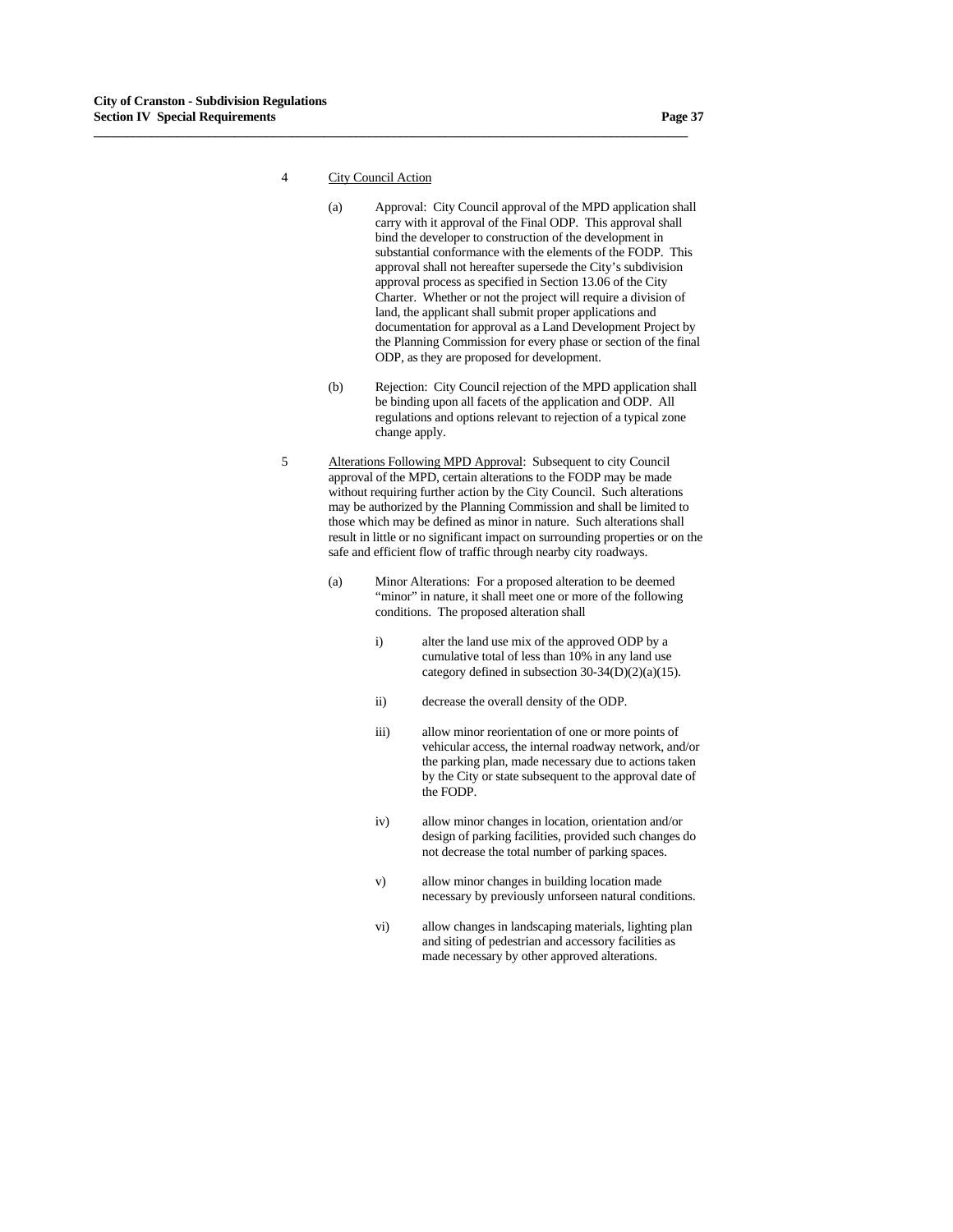- vii) allow other site design modifications which would not substantially alter the final character of the approved FODP.
- (b) Major alterations: Alterations which would substantially alter the final character of the approved FODP shall be deemed "major" alterations. Any proposal exceeding the limits identified in subsection (a) above for minor alterations shall be considered a major alteration proposal. Additionally, any proposal requesting one or more of the following alterations to the ODP shall be considered a major alteration proposal.

**\_\_\_\_\_\_\_\_\_\_\_\_\_\_\_\_\_\_\_\_\_\_\_\_\_\_\_\_\_\_\_\_\_\_\_\_\_\_\_\_\_\_\_\_\_\_\_\_\_\_\_\_\_\_\_\_\_\_\_\_\_\_\_\_\_\_\_\_\_\_\_\_\_\_\_\_\_\_\_\_\_\_\_\_\_\_\_\_\_\_\_\_\_**

- i) construction of additional structures for residential, commercial or industrial purposes;
- ii) introduction of a land use type not approved in the FODP;
- iii) a change in land use type proposed for any structure directly adjacent to or abutting a residential structure;
- iv) any excavation, filling, or other alteration of the property's natural systems not previously approved in the FODP;
- v) any addition or deletion of vehicular access points and parking areas or significant reorientation of the internal roadway network of the site;
- vi) any change in the phasing plan of the ODP, including size, boundaries and timing of construction of one or more sections of the development.

 All such alterations shall be requested through the same procedure outlined herein for new projects. No major alteration shall be allowed without the approval of the City Council.

## 5. Residential Planned Districts (RPD)

 Utilization of an RPD is allowed by right in any residential zone district in the City, subject to the requirements of Sections 30-33 and 30-35 of the Code of the City of Cranston – Zoning. All RPD's shall be considered major subdivisions for the purposes of Planning Commission review and approval.

- a. Permitted Uses Single family dwellings, two family dwellings, town houses, residential accessory uses, uses permitted in open space and public lands, community centers, recreation facilities and associated structures designed for the sole use of the residents of the development.
- b. Development Standards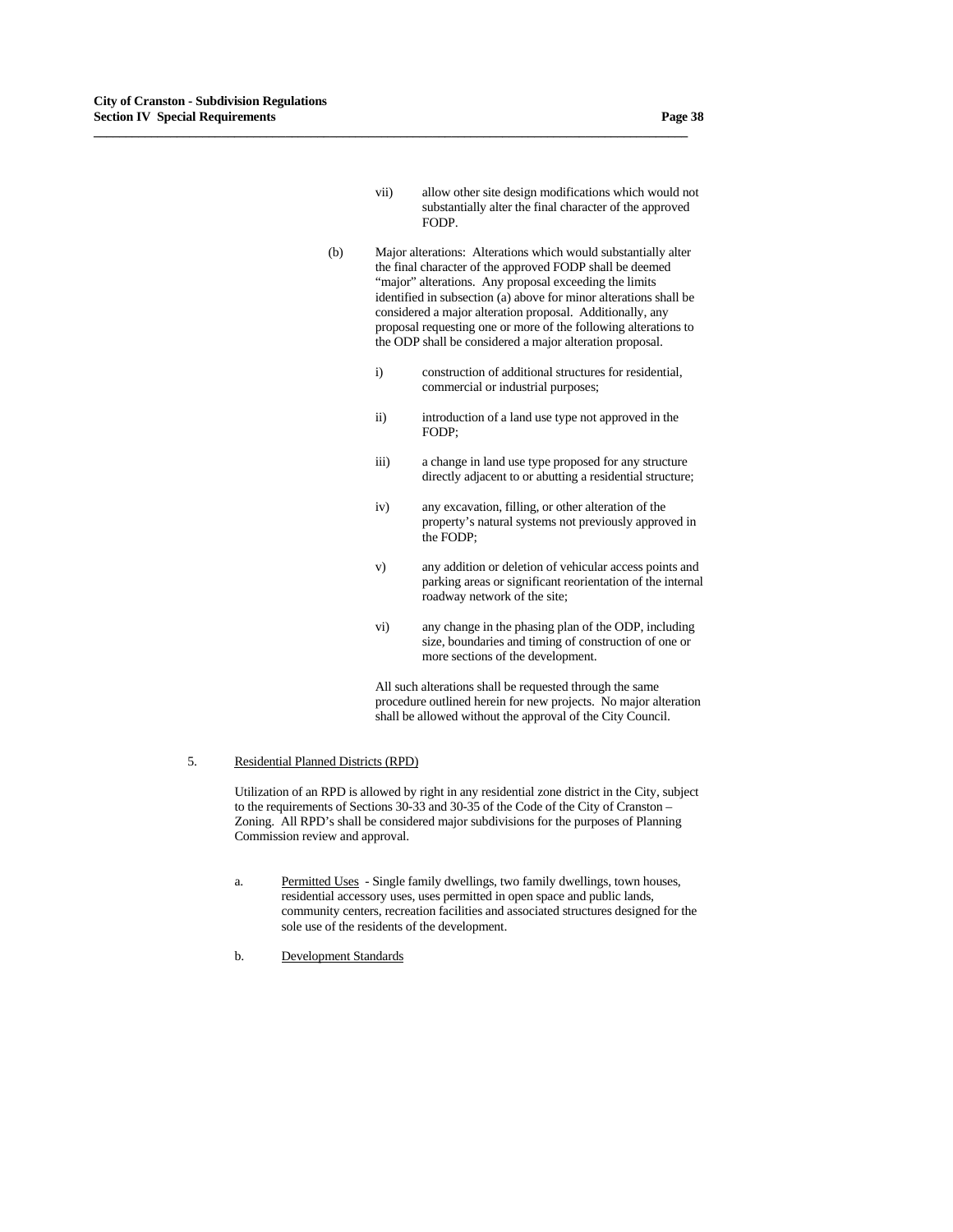(1) Location of Structures: Where any part of a single family dwelling or two family dwelling is proposed to be located within 100 feet of an abutting property boundary, such building shall be located so as to comply with the minimum yard dimensions for the underlying zoning district as contained in Section 30-17. No town house in an RPD shall be located within 150 feet of an abutting property boundary. These requirements may be reduced at the Planning Commission's discretion where:

**\_\_\_\_\_\_\_\_\_\_\_\_\_\_\_\_\_\_\_\_\_\_\_\_\_\_\_\_\_\_\_\_\_\_\_\_\_\_\_\_\_\_\_\_\_\_\_\_\_\_\_\_\_\_\_\_\_\_\_\_\_\_\_\_\_\_\_\_\_\_\_\_\_\_\_\_\_\_\_\_\_\_\_\_\_\_\_\_\_\_\_\_\_**

- (a) the adjacent land is currently open space and likely to remain so, or
- (b) the Planning Commission concludes that a substantial and lasting barrier exists which would serve as a buffer to the abutting properties. The buffer need not be buildable land as defined in these regulations.
- (2) Minimum Size of Development: The tract of land proposed for an RPD shall have, in addition to the area requirements of Section 30-33(h), the minimal capacity to support six(6) dwelling units in accordance with the underlying zone district regulations.
- (3) Maximum Number of Dwelling Units: The maximum number of dwelling units allowed in an RPD shall not exceed the amount computed using the following formula:

 The number of dwelling units permitted is equal to the gross area of tract minus the area of land unsuitable for development divided by the minimum lot size permitted in zoning district (sec 30-17).

The developer shall submit an alternate plan for developing the site as a conventional subdivision at the pre-application and master plan stages of the subdivision process, which shall adhere to all subdivision requirements. This plan shall be used as a comparison to the density calculation required above. Where the conventional plan and calculation result in differing densities, that which provides the lesser number of dwelling units shall prevail. $^{26}$ 

 In no case shall the number of dwelling units permitted in the RPD exceed the number which would be permitted in the Zoning District(s) in which the tract lies if developed in the conventional manner.

26 Amended June, 2003

- (4) Land Unsuitable for Development shall include all those identified in Section IV(E) below, and the following:
	- (a) Streets, including all areas proposed for public and/or common vehicular access, whether or not intended to be dedicated to the City.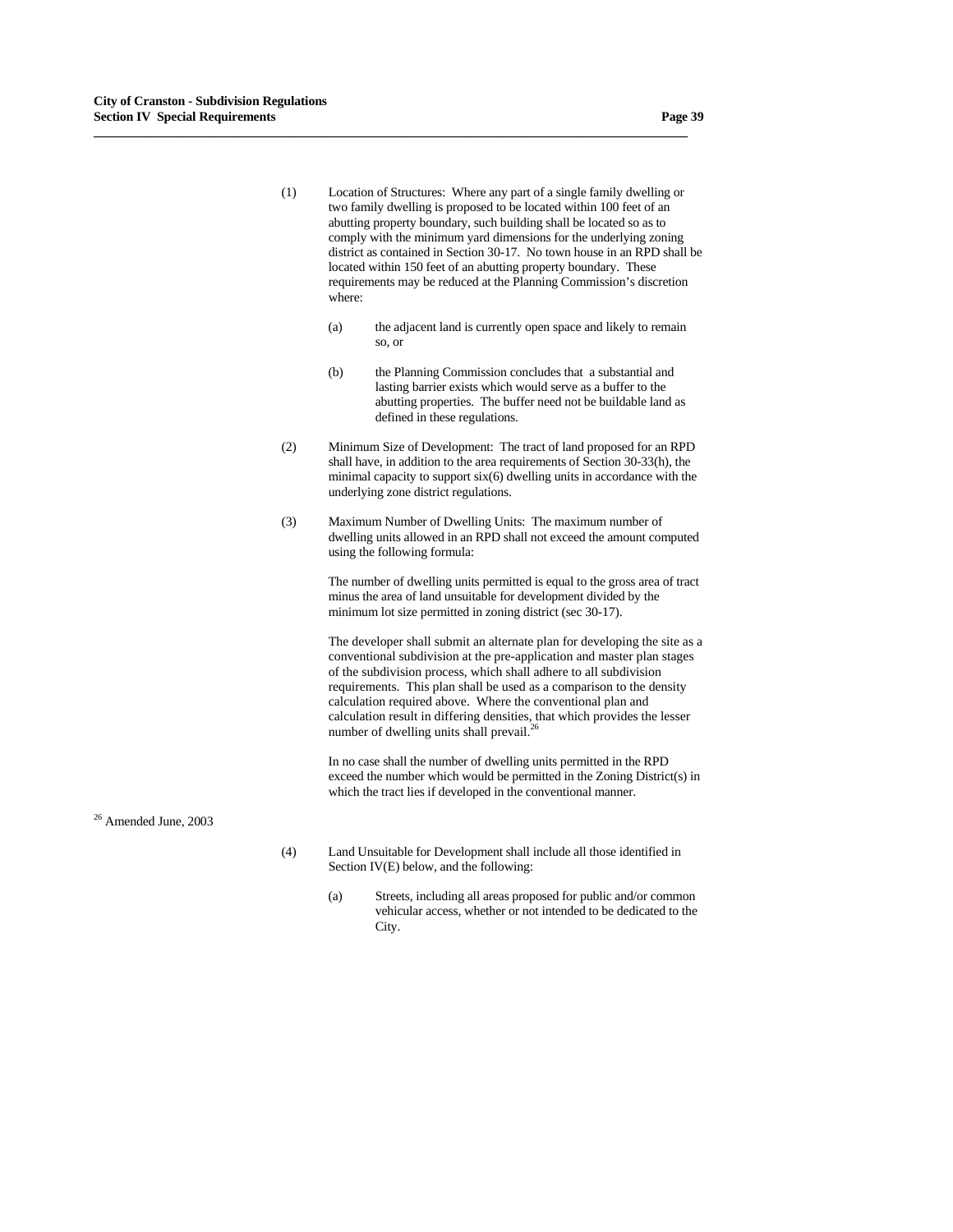- (b) Land possessing other physical constraints, including, but not limited to areas with slope in excess of 15 percent, ledge outcrops, cemeteries, etc., which by their nature and severity would preclude conventional development.
- (5) Town House Criteria:

**\_\_\_\_\_\_\_\_\_\_\_\_\_\_\_\_\_\_\_\_\_\_\_\_\_\_\_\_\_\_\_\_\_\_\_\_\_\_\_\_\_\_\_\_\_\_\_\_\_\_\_\_\_\_\_\_\_\_\_\_\_\_\_\_\_\_\_\_\_\_\_\_\_\_\_\_\_\_\_\_\_\_\_\_\_\_\_\_\_\_\_\_\_**

- (a) Not more than four (4) contiguous town houses shall be built in a row with the same or approximately the same front line, and not more than eight (8) town houses shall be contiguous.
- (b) Each town house shall have on its own lot one yard containing not less than 400 square feet, reasonably secluded from view from streets or from neighboring property. Such yards shall not be used for off street parking, garages, driveways, leachfields or for any accessory building.
- (c) The minimum distance between any two (2) rows of town house buildings, substantially parallel to each other, shall be sixty (60) feet.
- (d) The minimum distance between any two (2) abutting ends of town house buildings in the same general plane or row shall be thirty (30) feet.
- (e) A town house development shall not be permitted which by its design and/or location of structures could conflict with adjacent single family residences.
- (6) Minimum Lot Requirements: For RPD developments and/or sections of RPD developments proposed for single and two family dwellings, the following minimum lot and frontage requirements shall supersede those set forth in Section 30-17 of the Zoning Ordinance.

|                                | <b>Single Family Dwellings</b>                 |                                                 | <b>Two Family Dwellings</b>                    |                                                 |
|--------------------------------|------------------------------------------------|-------------------------------------------------|------------------------------------------------|-------------------------------------------------|
| <b>ZONE</b><br><b>DISTRICT</b> | <b>MINIMUM</b><br><b>LOT AREA</b><br>(sq. ft.) | <b>MINIMUM</b><br><b>LOT FRONTAGE</b><br>(feet) | <b>MINIMUM</b><br><b>LOT AREA</b><br>(sq. ft.) | <b>MINIMUM</b><br><b>LOT FRONTAGE</b><br>(feet) |
| $A-80$                         | 20,000                                         | 125                                             | 60,000                                         | 150                                             |
| $A-20$                         | 10,000                                         | 80                                              | 15,000                                         | 100                                             |
| $A-12$                         | 6,000                                          | 60                                              | 9,000                                          | 80                                              |
| $A-8$                          | 4.000                                          | 50                                              | 6.000                                          | 60                                              |
| $A-6$                          | 4.000                                          | 50                                              | <b>NOT ALLOWED</b>                             | <b>NOT ALLOWED</b>                              |
| $B-1$                          | 4.000                                          | 50                                              | 6.000                                          | 60                                              |
| $B-2$                          | 4,000                                          | 50                                              | 6.000                                          | 60                                              |

 Allowance for these minimum lot sizes shall not confer to the applicant any right to exceed the number of lots which would be permitted in the Zoning District(s) in which the tract lies if developed in a conventional manner.

> (7) Open Space: No less than 25% of the total land area of a Residential Planned District shall be open space. This figure shall be computed by multiplying the applicant's total adjacent undeveloped land acreage by a factor of .25, exclusive of area covered by existing water bodies and streams. This open space shall not include building lots, streets rights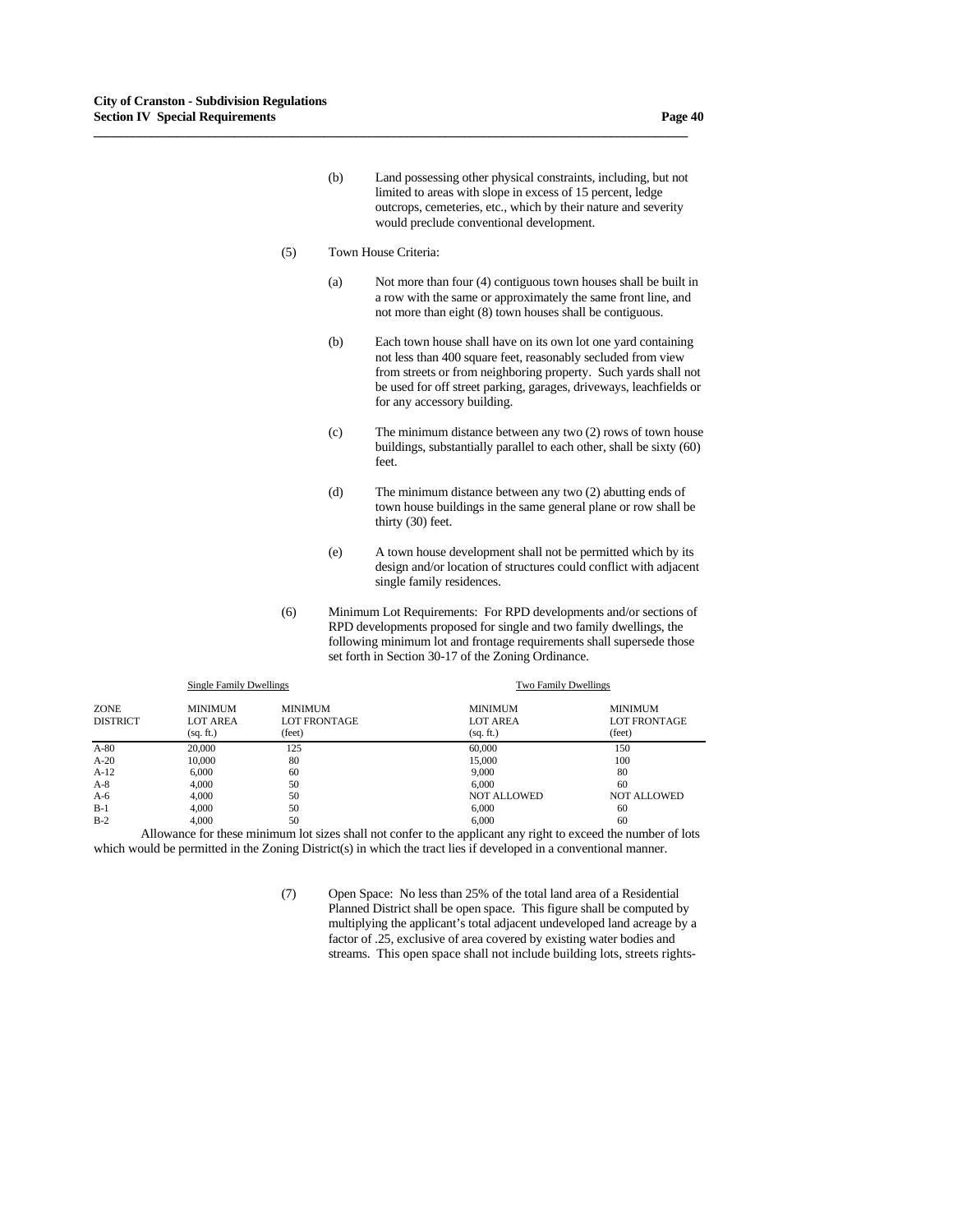of-way, as well as improvements or structures not allowed under subsection  $(7)(g)$  below<sup>27</sup>

**\_\_\_\_\_\_\_\_\_\_\_\_\_\_\_\_\_\_\_\_\_\_\_\_\_\_\_\_\_\_\_\_\_\_\_\_\_\_\_\_\_\_\_\_\_\_\_\_\_\_\_\_\_\_\_\_\_\_\_\_\_\_\_\_\_\_\_\_\_\_\_\_\_\_\_\_\_\_\_\_\_\_\_\_\_\_\_\_\_\_\_\_\_**

- (a) At least 50% of the total open space provided shall possess no land unsuitable for development as defined in Section IV E below.28
- (b) Provisions shall be made to insure that no more than 20% of the open space shall be devoted to paved areas and permitted recreation related structures.
- (c) Use of Open Space shall be subject to site plan review. All physical improvements proposed for the open space area of the project shall be included in the final subdivision plans.
- (d) Minor alterations may be authorized by the Planning Director after Planning commission approval, prior to recording of the plat. Minor alterations include:
	- i) Slight changes in location of physical improvements including accessory buildings, recreation facilities and walkways.
	- ii) Slight changes in landscaping and lighting of common areas.
	- iii) All other alterations to the open space area of a final subdivision plan shall be considered major alterations and require approval of the Planning Commission. Major alterations include:
		- a) Relocation of roadways and drainage facilities.
		- b) Addition of new physical facilities.
		- c) Alterations to the natural features or systems.

 $27$  Amended June, 2003 <sup>28</sup> Amended June, 2003

 After conveyance of 51% of lots, major alterations may be permitted by the Planning Commission with written concurrence of at least 2/3 of the homeowners association membership. No structure on the open space may be located within 50 feet of a residence.

- (e) Access areas to public open space shall be clearly marked.
- (f) Open space may be in one or more parcels.
- (g) Open space may be used for active recreation, passive recreation, buffers, conservation, agriculture, forestry, utilities,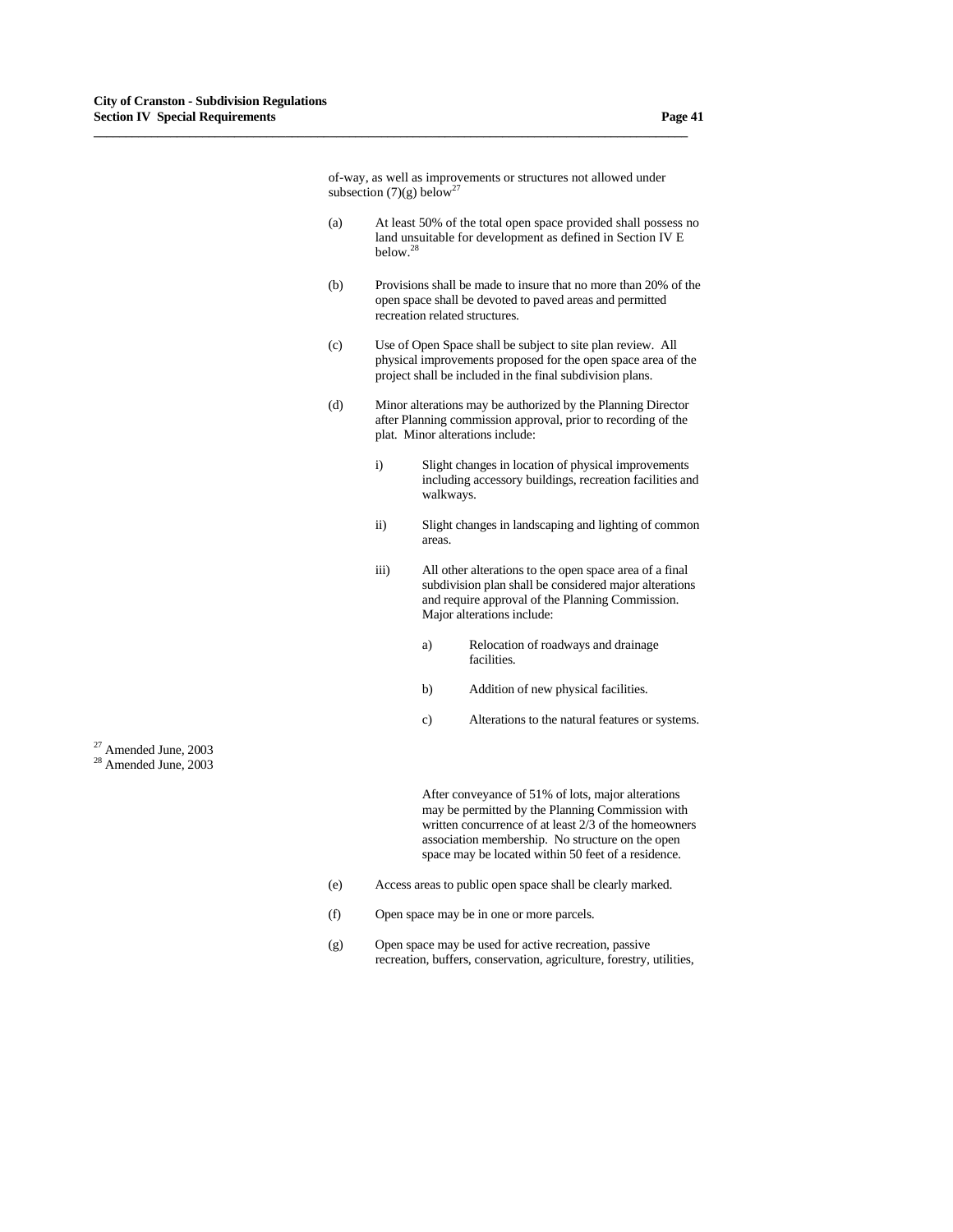and drainage facilities. Where utilities and drainage facilities are to be sited in the open space area, adequate access shall be provided so that they may be serviced by City maintenance vehicles, whether or not said facilities are intended to be dedicated to the City.

 (h) Land which has been environmentally damaged prior to final approval shall not be accepted as common open space unless and until the land is returned to reasonable and appropriate condition, to effect the purpose of this section.

**\_\_\_\_\_\_\_\_\_\_\_\_\_\_\_\_\_\_\_\_\_\_\_\_\_\_\_\_\_\_\_\_\_\_\_\_\_\_\_\_\_\_\_\_\_\_\_\_\_\_\_\_\_\_\_\_\_\_\_\_\_\_\_\_\_\_\_\_\_\_\_\_\_\_\_\_\_\_\_\_\_\_\_\_\_\_\_\_\_\_\_\_\_**

- (i) Impact Fee Credit: Open space dedication, as required under this Article, shall not be applied as a credit to the Capital Facilities Development Impact Fee requirement of Section 3(I) of these regulations with the following exception:
	- i) Where by virtue of its location and size, the Planning Commission determines a particular parcel to possess significant public value, and the developer is willing to dedicate all or a significant portion of the open space acreage for public access and use, the Planning Commission may at its discretion waive all or part of the Capital Facilities Development Impact Fee in return for said dedication.
- (8) Streets: All streets in the RPD which are intended for dedication to the City shall be improved in accordance with specifications outlined in Section XII(B) of these Regulations. Private roads intended for internal circulation and access shall be designed and constructed to support the weight and allow passage of City fire and rescue vehicles. Such roads shall be maintained to control overgrowth of vegetation and periodically resurfaced to maintain a safe and uniform driving surface.

#### c. Administration

 The granting of approval of a Residential Planned District shall take place in the same manner as conventional subdivision approval subject to the specific requirements of this section.

- (1) Subdivision approval: No part of the construction of an RPD shall begin until the plan of such development has been submitted to and granted final approval by the Planning Commission. The developer shall submit an alternate plan for developing the site as a conventional subdivision at the preapplication and master plan stages of the subdivision process which shall adhere to all subdivision requirements. In addition to those outlined herein, the Planning Commission may establish additional rules and regulations to govern residential planned districts  $(RPDs)^{29}$ .
- (2) Preapplication conference: The applicant shall request that the City Planning Department arrange a preapplication conference with the representatives of the Planning Department, Building Inspections Office and City Engineer's Office prior to submission of the preliminary subdivision. This conference shall be conducted as a working session for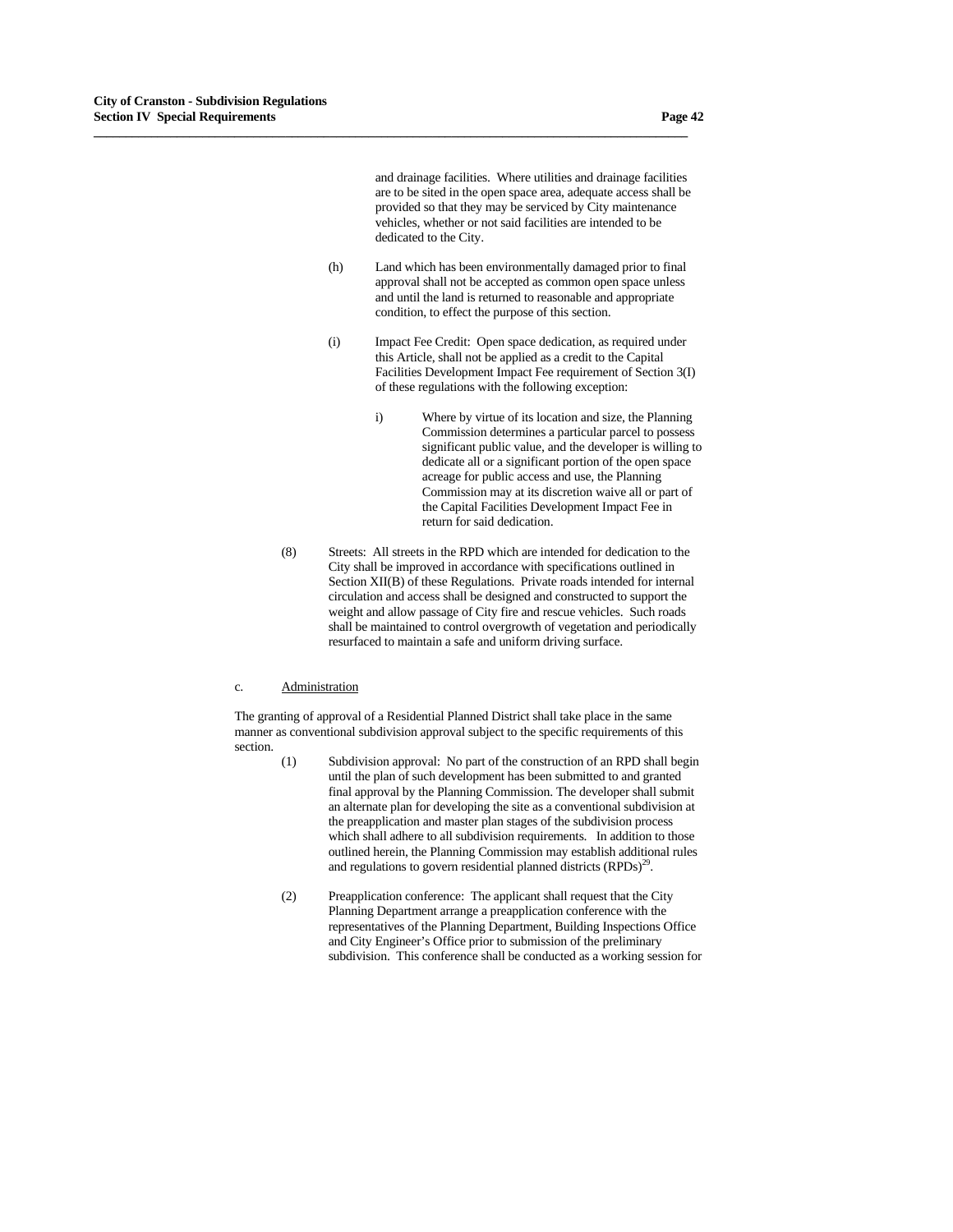the purpose of reviewing the options presented by the applicant and to aid the applicant in refining the plan. Within 21 days after the conference the City Planning Department shall provide the applicant with a written summary of the meeting, including recommendations designed to inform and assist the applicant in preparation of the preliminary subdivision plat.

 (3) Master Plan submittal: In addition to the requirements delineated elsewhere in these regulations, the applicant shall submit to the Planning Commission the following:

- (a) Site plan indicating the location and orientation of all structures and their proposed uses. Residential structures shall be identified by the number of dwelling units proposed for each one.
- (b) Proposed location and treatment of any public or private common open areas including open spaces, recreation areas, buffers, pedestrian and automobile access and circulation ways.
- (c) The general treatment proposed for the periphery of the site, including the approximate amount, location and type of buffering and/or landscaping and lighting proposed.
- (d) The boundaries of each proposed construction phase or section, if appropriate.
- (4) Preliminary submittal: In addition to the items listed above and the general requirements of these regulations, the applicant shall submit the following:
- (a) A statement of purpose detailing how the intent of this article will be achieved by the proposed RPD, possibly including additional graphics, descriptions, and analyses of the proposed developments impact on surrounding land uses and on existing public facilities and services. 29 Amended June, 2003
	- (b) A narrative outline of proposed RPD stating the land use allocation by type including the acreage of land for single family two family and multi family housing, total number of lots, total dwelling units, total open space and linear footage of public and private roadway. The applicant shall also identify how necessary services will be provided and whether said services will be publicly or privately owned and operated. The applicant shall also submit an explanation of the beneficial aspects of the proposed site layout.
	- (c) A narrative explanation and description of all alterations made in the RPD plan since the preliminary submission and the reason(s) for such alterations.
	- (5) Final submittal: In addition to the items generally required in these regulations, the applicant shall submit the following: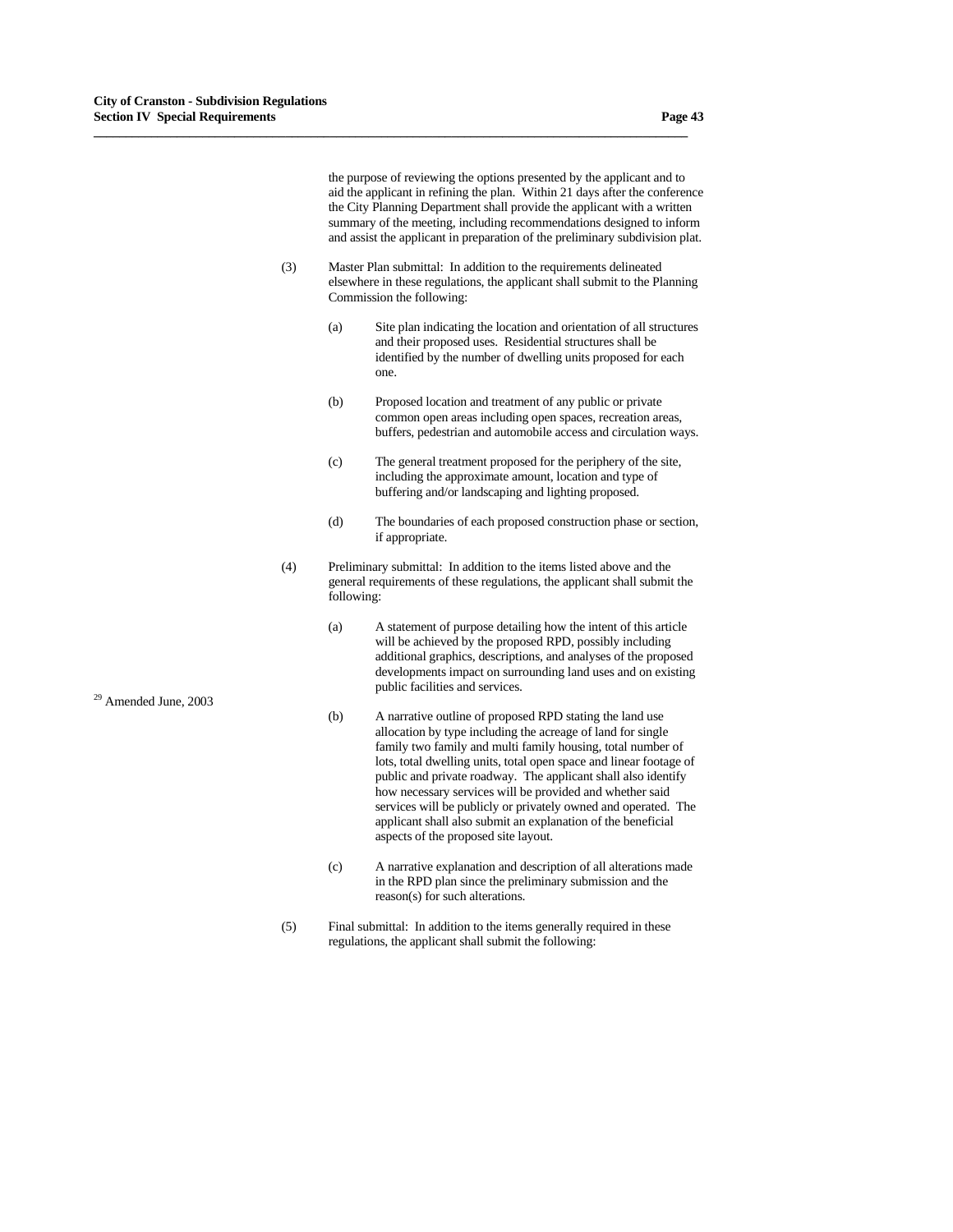- (a) Homeowners' Association By-Laws;
- (b) Open Space Easement;

- (c) Conservation Agreement.
- (6) Ownership of Common Open Space: The required open space shall be owned in common by all landowners in the RPD, with the exception of any land accepted by the Planning Commission as public open space, park or recreational land. The deed to each lot shall include a fractional interest in the common open space in an amount proportionate to the number of lots in the RPD. The deed shall also include any covenants, restrictions or easements attached to the RPD, each lot, or the common open space and any homeowner's association agreements pertaining thereto.
	- (a) Open space easement: Open space shall be protected against building development and environmental damage by conveying to the City an open space easement restricting all common open areas against future building and against removal of soil, trees, and other natural features, except as is consistent with conservation, recreation, agricultural uses or uses accessory to permitted uses.
- (7) Home Owner's Association:
	- (a) The applicant or developer shall provide for and establish a Home Owner's Association as a non-profit organization or other legal entity under the laws of Rhode Island for the use, care and maintenance of all such lands and improvements. Membership in the association shall be mandatory for all landowners within the RPD, and each owner shall be entitled to equal representation. The association shall be formed prior to conveyance of the first lot.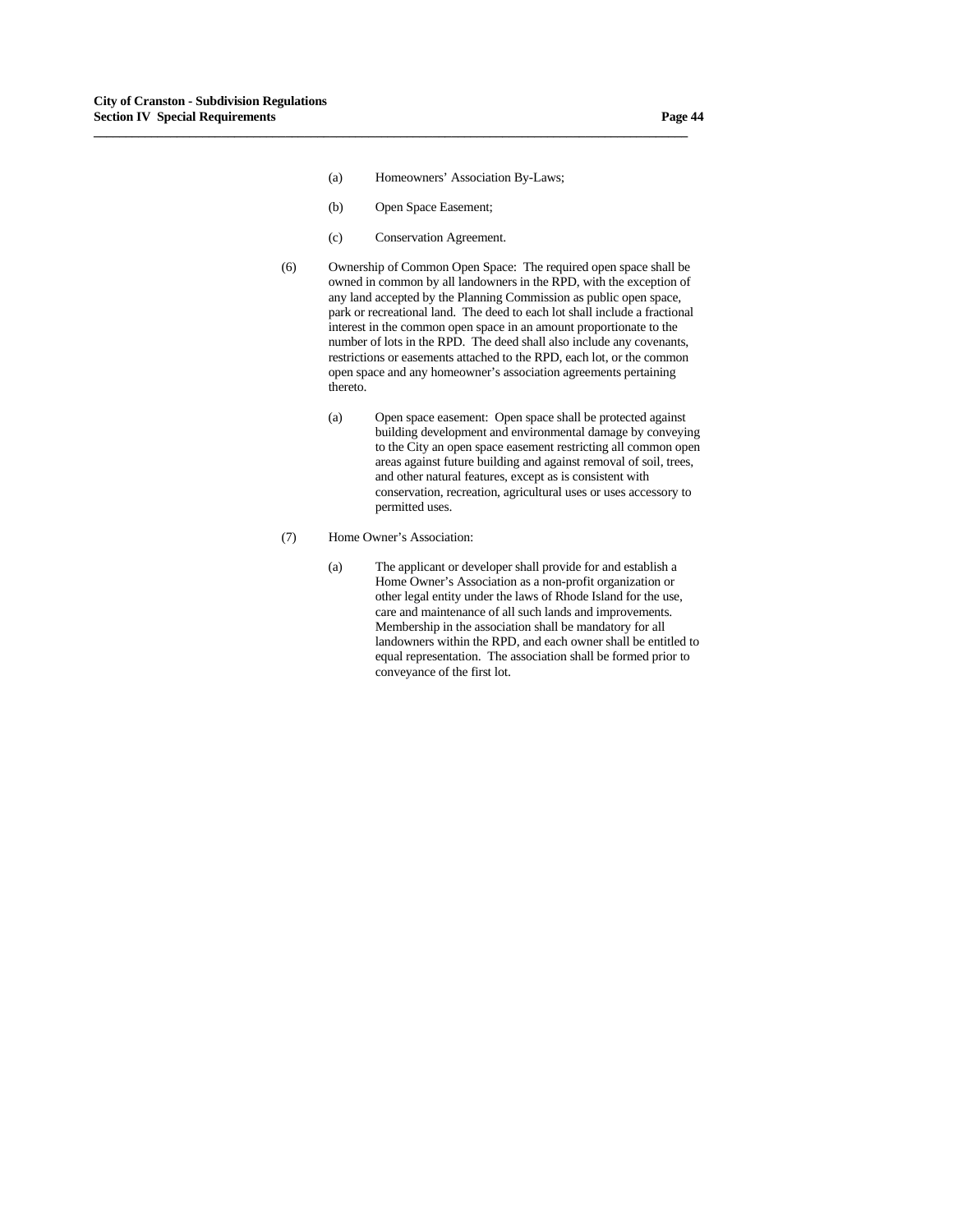- (b) Such organization shall be created by covenants and restrictions running with the land and shall be responsible for the perpetuation, maintenance and function of all common lands, uses and facilities. These covenants shall become part of the deed to each lot or parcel within the development.
- (c) Such organization shall not be dissolved without the prior approval of the Planning Commission, nor shall such organization dispose of any common open space, by sale to otherwise, except to an organization conceived and organized to own and/or maintain the common open space and approved by the Planning Commission.
- (d) In the event the association fails to maintain any common open space, recreation are, landscaping area or other improvements, including private roadways, drainage systems and so on, the City of Cranston may enter into said development and perform the necessary work and charge the costs, including attorneys' fees to the association.

#### **B.** Impact Assessment

### 1. IMPACT ASSESSEMENT REQUIRED

a. An Impact Assessment **[IA]** shall be required for any Subdivision or Land Development Project that meets any of the following criteria:

- 1. A Land Development Project that proposes to construct retail and/or office building(s) of 100,000 square feet or more of gross floor area or that involves eight (8) or more acres of land;
- 2. A Land Development Project that proposes to construct industrial building(s) 150,000 square feet or more of gross floor area or that involves fifteen (15) or more acres of land.
- 3. A Land Development Project that proposes to construct a Mixed Use Planned Development (MPD) as defined and regulated under Section IV.A of these regulations and/or Chapter 17.96 Planned Districts Generally and Chapter 17.100 MPD Mixed Use Planned Districts of the Zoning Code that is in excess of ten (10) acres.
- 4. A Land Development Project that proposes to develop a multi-family residential project of 100 units or more for a single parcel of land where subdivision of the land is not requested or required. For a parcel of land which has been partially developed at some time since January 1, 1966, the units resulting from said development shall be included in calculating the total number of units being developed on a parcel.
- 5. A Subdivision that proposes to create 50 or more buildable lots or involves fifteen (15) or more acres
- b. The City Planning Commission may determine that an IA as required above is not warranted. In making its determination, the Commission shall identify the potential impacts that may be generated by a Subdivision or Land Development Project and shall make findings for the record as to why said impacts will not require further review through an IA.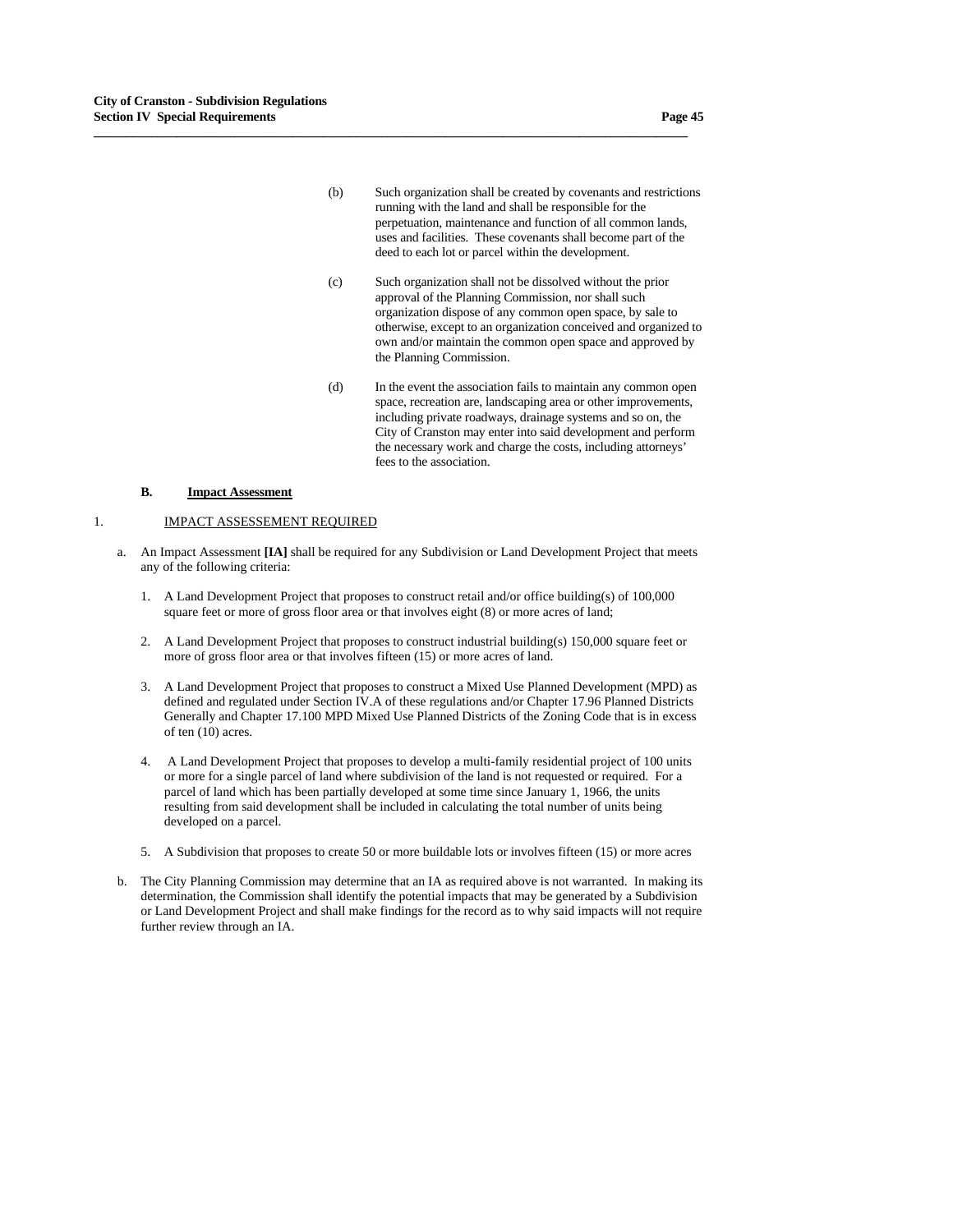c. For any Subdivision or Land Development Projects not meeting the criteria above, the Commission may require an IA if it determines, at the initial pubic meeting or hearing, there is a reasonable expectation that the Subdivision or Land Development Project as proposed will have a significant negative impact on a site or nearby properties, or on the built or natural environment.

**\_\_\_\_\_\_\_\_\_\_\_\_\_\_\_\_\_\_\_\_\_\_\_\_\_\_\_\_\_\_\_\_\_\_\_\_\_\_\_\_\_\_\_\_\_\_\_\_\_\_\_\_\_\_\_\_\_\_\_\_\_\_\_\_\_\_\_\_\_\_\_\_\_\_\_\_\_\_\_\_\_\_\_\_\_\_\_\_\_\_\_\_\_**

## **C. Development Plan Review – RESERVED.**

## **D. Phasing of Major Land Developments and Major Subdivisions**

- 1. When a Major Land Development and Major Subdivision is submitted for Master Plan approval as provided in Items E(3) through E(8) of Section V, the Planning Commission shall review the adequacy of existing and projected future public improvements, services and facilities which may be impacted by the proposed development in its entirety. If the Planning Commission determines that such improvements, services and facilities, including but not limited to water supply, sewerage, streets and associated drainage facilities, schools, recreational facilities, and fire and police protection will not be adequate to serve the residents of the subdivision or development at the time of recording of the plat, the Planning Commission shall have the authority to establish a rate of development of the entire subdivision by requiring it to brought for final approval in phases. The Planning Commission may at its discretion, limit the number of phases it will consider for approval at any one meeting.
- 2. When an application is submitted for Master Plan approval, the applicant shall submit a copy of the Master Plan narrative report for review and comment to each applicable municipal, state or private agency as provided in the Master Plan Review List for major Land Developments and Major Subdivisions. Each agency so notified by the applicant shall be requested to provide its comments in writing to the Planning Commission. Comments shall be received from each agency prior to the date of the informational meeting.

 If the public informational meeting on the master plan and the public hearing on the preliminary plan are combined as provided in Section V(E), all comments from the reviewing agencies shall be received prior to the date of the public hearing.

- 3. Each department or agency to which such a request for comments is made may deliver to the Administrative Officer in addition to written comments, any supplementary material, which would address:
	- a. An estimate of the impact of the subdivision on the facilities and/or services provided by the department or agency;
	- b. Whether existing facilities and/or services are adequate to serve the subdivision's residents;
	- c. Whether plans for the necessary improvements to existing facilities and/or services are included in the City's Capital Improvement Program or are otherwise planned; and
	- d. An estimate of the cost and time frame for provision of any necessary improvements to existing facilities and/or services if carried out by the City.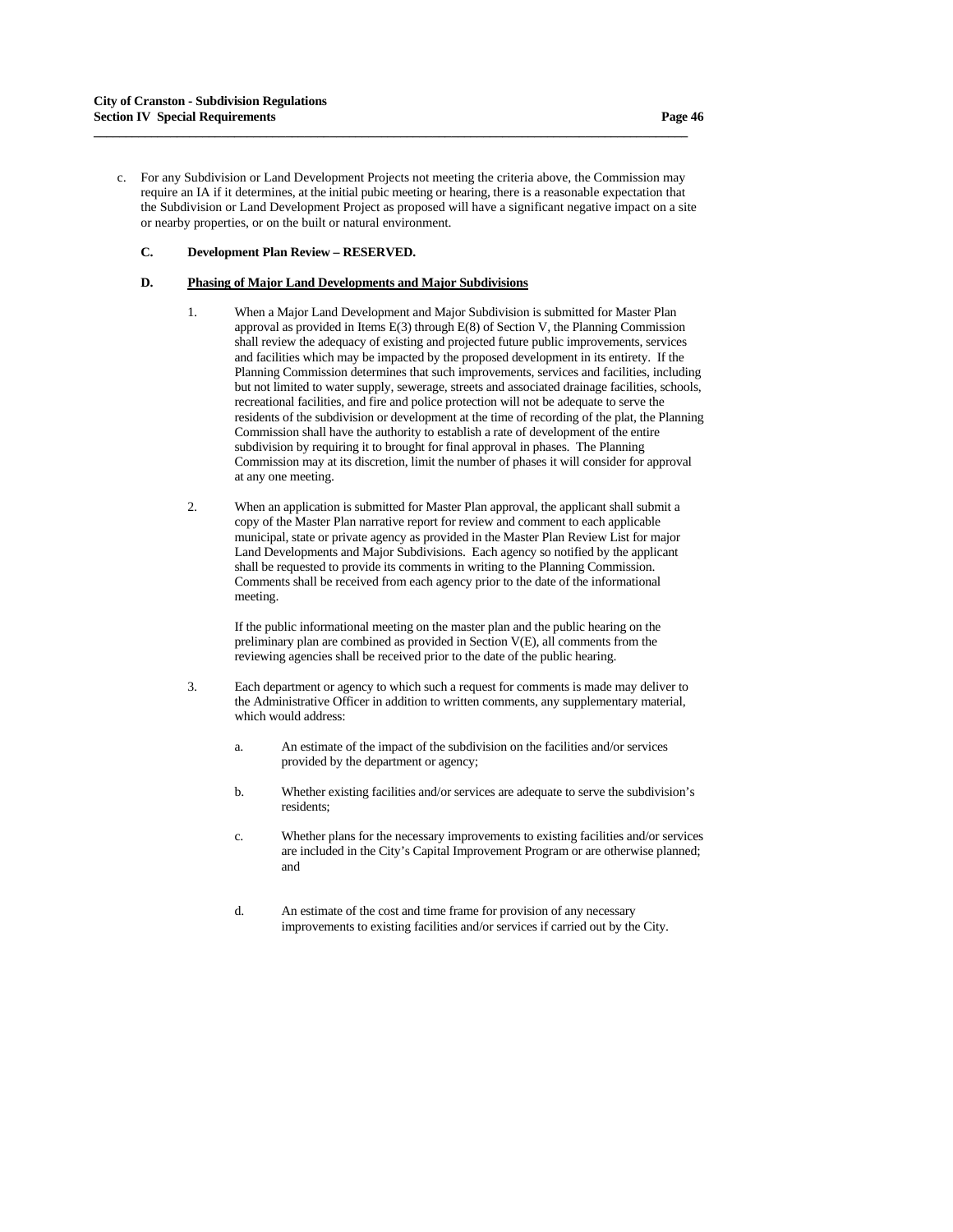4. Based on the responses received from the various departments and agencies, the Planning Commission may establish, at the time of master plan approval, a rate of development for the entire subdivision or development that will permit residential construction only when improvement, services and facilities will be adequate to serve the residents of the subdivision or development. As part of such a growth rate plan, the Planning Commission may require that improvements be installed, or lots sold, in two or more phases.

**\_\_\_\_\_\_\_\_\_\_\_\_\_\_\_\_\_\_\_\_\_\_\_\_\_\_\_\_\_\_\_\_\_\_\_\_\_\_\_\_\_\_\_\_\_\_\_\_\_\_\_\_\_\_\_\_\_\_\_\_\_\_\_\_\_\_\_\_\_\_\_\_\_\_\_\_\_\_\_\_\_\_\_\_\_\_\_\_\_\_\_\_\_**

- 5. If phasing is required, the Planning Commission shall approve the entire master plan first. Thereafter, the applicant shall be required to submit plans for preliminary and/or final review and/or approval indicating the development of the entire site in two or more phases as required by the Planning Commission in Items (1) and (4) of this Section, above. In such review and approval, the Commission may, in its discretion, impose conditions for determining the physical limits of phases, for allowing progression to additional phases, for allowing two (2) or more phases to proceed in review or construction simultaneously, for interim public improvements or construction conditions, for changes to master or preliminary plans, and may include other provisions as necessitated by special conditions.
- 6. The master plan documents may contain information on the physical limits of the phases, the schedule and sequence of public improvement installation, improvement guarantees, and the work and completion schedules for approvals and construction of the phases.

### **E. Land Unsuitable for Development**

- 1. When calculating the number of residential building lots or units permitted on any parcel, the minimum lot areas specified for that property in the Zoning Ordinance, (Section 30- 17), must be provided for each dwelling unit and be free of any of the constraints identified in subsections (a), (b) and (c) below. For example: A-20 zones - each building lot shall have at least 20,000 square feet of land area unconstrained by the wetlands, flood zones or easements as described below.:<sup>30</sup>
	- a. Fresh water wetlands, except that area of perimeter wetland within fifty (50) feet of the edge of any bog, marsh, swamp or pond; or any applicable 100-foot or 200 foot riverbank wetlands, as defined by Rhode island General Laws Section 2-1-20 (1987) as amended.
	- b. Areas within the Federal Emergency Management Agency 100 year flood zone as shown on the Flood Insurance Rate Maps, 1984 as amended, and as defined by Section 30-4.2 of the Cranston Zoning Ordinance, as amended; $31$
	- c. Land within any publicly or privately held easement on which above-ground utilities, including, but not limited to electrical transmission lines, are constructed.
- 2. Land described in sub-sections 1(a), 1(b) and 1(c) above may be incorporated into any lot of any subdivision or land development project; provided however that it shall not necessitate a waiver, modification or variance of any dimensional requirement specified in Section 30-17 of the Zoning Ordinance or of any state or federal regulatory requirement. 30 Amended June, 2003

31 Amended June, 2003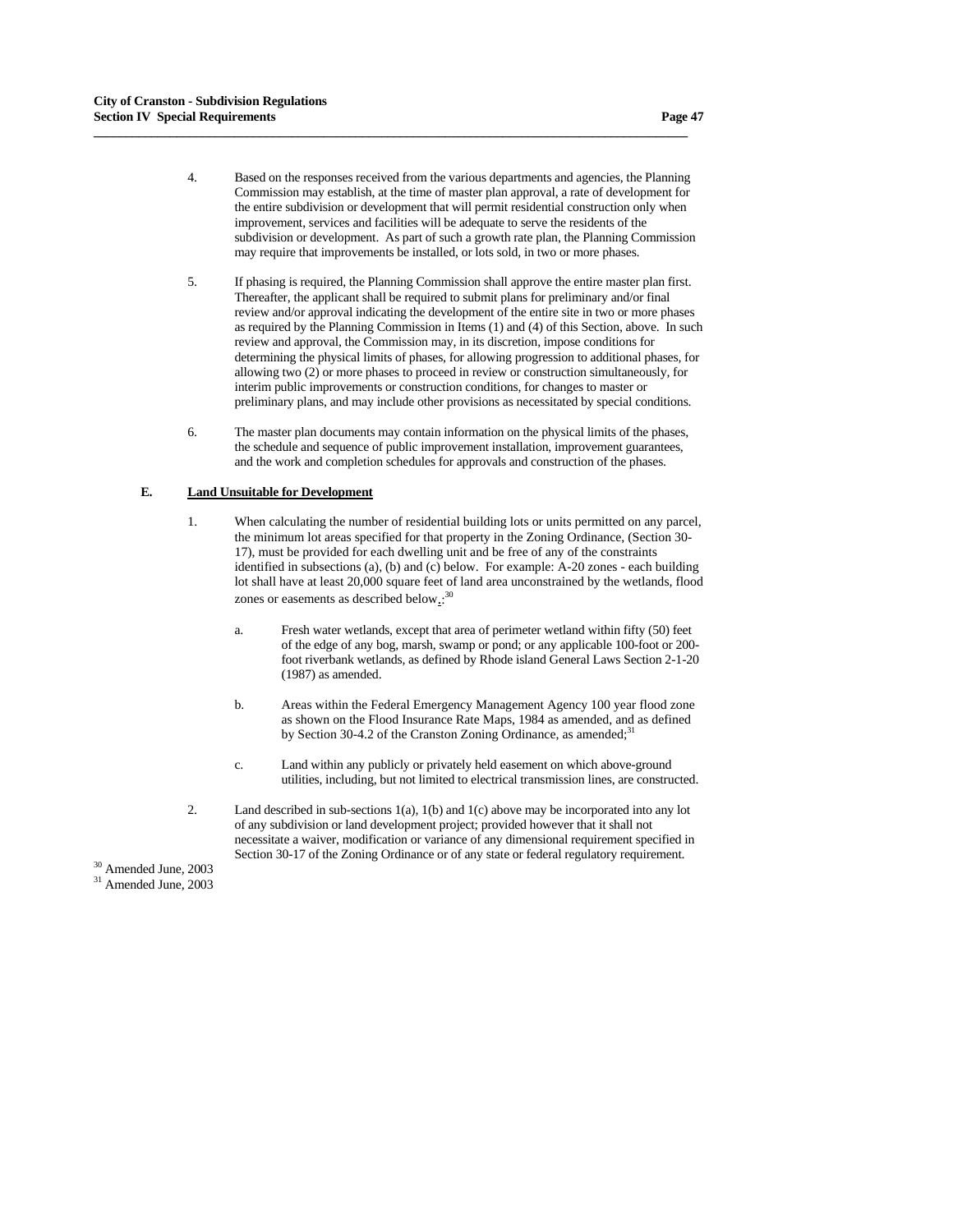# **SECTION V REVIEW CRITERIA AND PROCEDURES FOR APPROVAL OF SUBDIVISION PLATS AND LAND DEVELOPMENT PLANS**

**\_\_\_\_\_\_\_\_\_\_\_\_\_\_\_\_\_\_\_\_\_\_\_\_\_\_\_\_\_\_\_\_\_\_\_\_\_\_\_\_\_\_\_\_\_\_\_\_\_\_\_\_\_\_\_\_\_\_\_\_\_\_\_\_\_\_\_\_\_\_\_\_\_\_\_\_\_\_\_\_\_\_\_\_\_\_\_\_\_\_\_\_\_**

#### **A. General Requirements**

 An applicant for subdivision or land development approval shall submit all of the materials required by Section III of these regulations to the Administrative Officer. If the requested action is not applicable under any of the Checklists provided in Section III(J), such as a request for an extension of an approval, the applicant shall submit a written request to the Administrative Officer describing the requested action to be taken by the Planning Commission. The matter will be placed on the next available agenda of the Planning Commission only if the Administrative Officer determines that all of the required material has been submitted and only after a Certificate of Completeness has been issued in accordance with the applicable provisions of these regulations.

### **1. Pre-Application Meetings and Concept Review**

One or more pre-application meetings shall be held for all major land development or subdivision applications and for administrative and minor applications, upon request of either the municipality or the applicant. Pre-application meetings shall aim to encourage information sharing and discussion of project concepts among the participants. Meetings should include a discussion initiated by the Planning staff regarding what form of land development may be appropriate to meet the goals and policies of the Comprehensive Plan with regard to preserving the character of the land, the natural environment and the ability of the City to provide essential services. Pre-application discussions are intended for the guidance of the applicant and shall not be considered approval of a project or any of its elements.

 a. An applicant wishing to obtain subdivision or land development approval shall first contact the Administrative Officer to discuss and determine if a pre-application meeting with the Planning Commission is required by these regulations or is desired by either the applicant or the City.

One or more pre-application meetings may be held before the Planning staff, state staff and other local officials for major land development or subdivision applications. Preapplication meetings may be held for administrative subdivisions and minor land development and minor subdivision applications, upon request of either the City acting through the Planning Department or the applicant.

Pre application meetings shall allow the applicant to meet with the Planning staff for advice as to the required steps in the subdivision approval process. Where appropriate, City officials, other boards and/or commissions, the Providence Water Supply Board, planning staff and state agencies shall be notified of the pre-application meetings and invited to provide comments on the proposed subdivision or land development plan.

 b. At pre-application stage of a project, the applicant shall request that the Planning staff provide an informal concept plan review for a development. The purpose of the concept plan review is also to provide the applicant with Planning staff input in the formative stages of subdivision and land development concept design.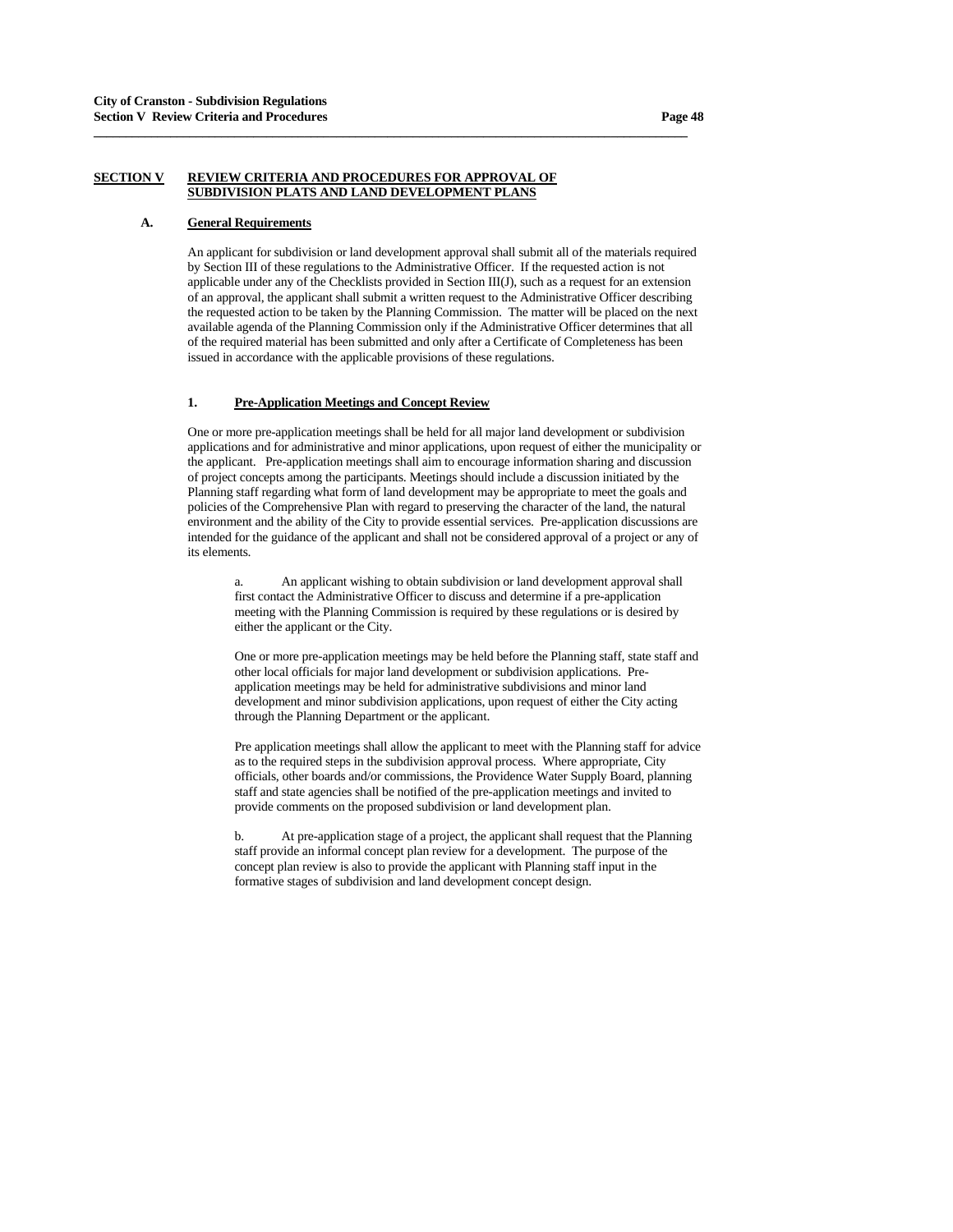c. If a pre-application meeting is required or requested, the applicant shall submit all the information required by sub-section III(J). The planning staff will review and comment on the submitted information and, if determined to be complete, will schedule the meeting with appropriate City staff, state staff and other necessary local officials.

 d. If no pre-application meeting is required or requested, the applicant will be referred to the requirements of the Subdivision and Land Development Regulations and the procedure to be followed by the applicant for approval.

## **B. Administrative Subdivision – Criteria and Procedures for Approval**

**\_\_\_\_\_\_\_\_\_\_\_\_\_\_\_\_\_\_\_\_\_\_\_\_\_\_\_\_\_\_\_\_\_\_\_\_\_\_\_\_\_\_\_\_\_\_\_\_\_\_\_\_\_\_\_\_\_\_\_\_\_\_\_\_\_\_\_\_\_\_\_\_\_\_\_\_\_\_\_\_\_\_\_\_\_\_\_\_\_\_\_\_\_**

- 1. Any applicant requesting approval of a proposed administrative subdivision as herein defined shall submit to the Administrative Officer the items required in Section III(J)(4) as applicable.
- 2. The application shall be certified as complete or incomplete by the Administrative Officer within a fifteen (15) day period from the date of its submission.
- 3. Within fifteen (15) days of certification of completeness the Administrative Officer shall review the application and approve, deny, or refer it to the Planning Commission with recommendations. The Officer shall report his/her actions to the Planning Commission at its next regular meeting, to be made part of the record. If no action is taken by the Administrative Officer within the fifteen (15) day mandatory review period, the application shall be placed on the agenda of the next regular Planning Commission meeting.
- 4. If referred to the Planning Commission, the Commission shall consider the application and the recommendations of the Administrative Officer and shall either approve, approve with conditions, or deny the application within sixty-five (65) days of the certification of completeness. Failure of the Planning Commission to act within the period prescribed shall constitute approval of the administrative subdivision plan and a certificate of the Administrative Officer as to the failure of the Planning Commission to act within the required time and the resulting approval shall be issued on request of the applicant.
- 5. Denial of an application by the Administrative Officer shall not be appealable and shall require the plan to be submitted as a minor subdivision application.
- 6. Approval of an administrative subdivision shall expire ninety (90) days from the date of approval unless within such period of time a plat in conformity with such approval is submitted for signature and recording as provided in Section VI. Any approval of an administrative subdivision shall be evidenced by a written decision which shall be filed and posted in the land evidence records in the office of the City Clerk.<sup>[1](#page-48-1)2</sup>

-<sup>11</sup> Amended December 2001

<span id="page-48-1"></span><span id="page-48-0"></span><sup>12</sup> Amended December 2001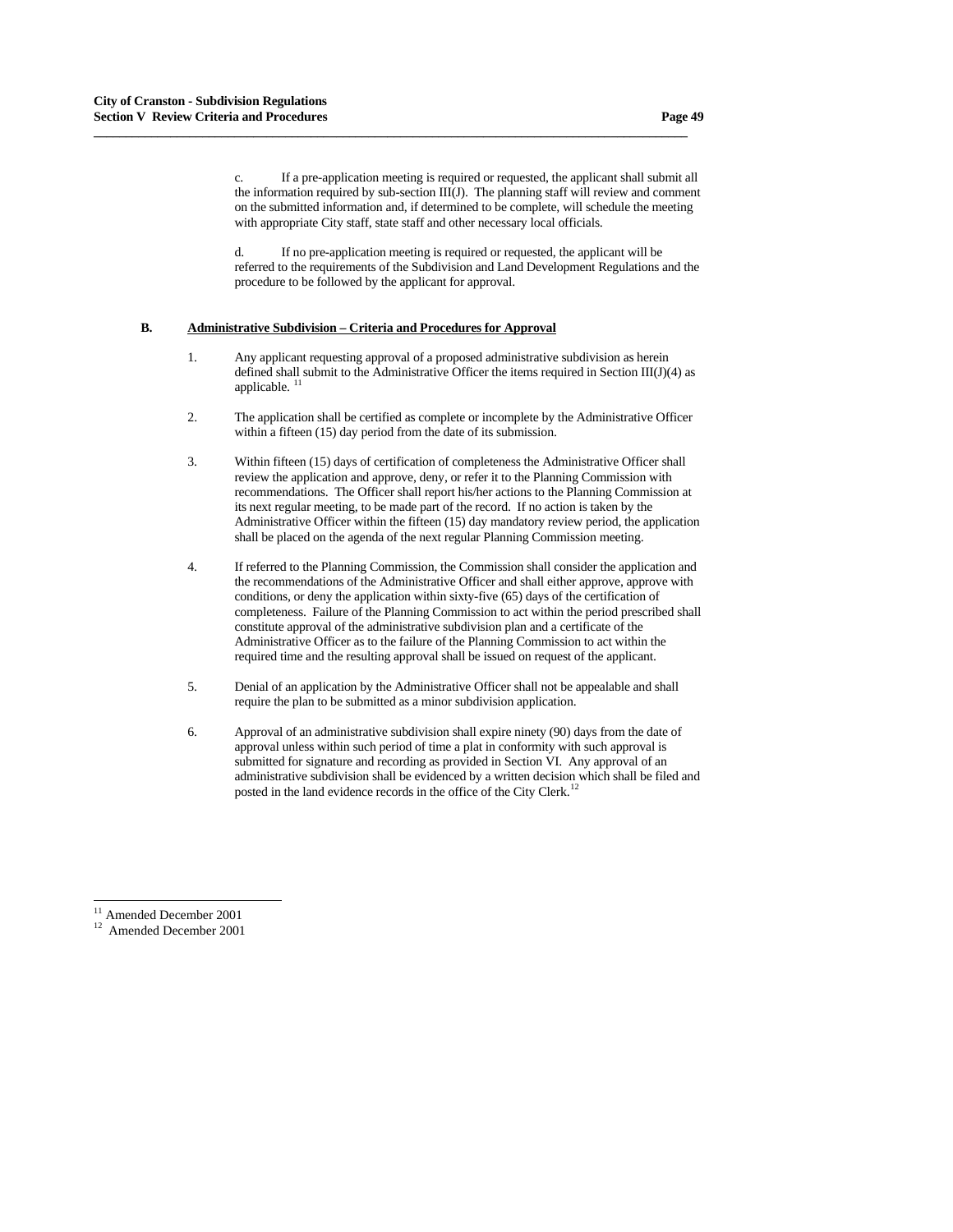## **C. Minor Subdivisions**

 1. Types: There are two possible forms of minor subdivisions and one form of minor land development projects.

**\_\_\_\_\_\_\_\_\_\_\_\_\_\_\_\_\_\_\_\_\_\_\_\_\_\_\_\_\_\_\_\_\_\_\_\_\_\_\_\_\_\_\_\_\_\_\_\_\_\_\_\_\_\_\_\_\_\_\_\_\_\_\_\_\_\_\_\_\_\_\_\_\_\_\_\_\_\_\_\_\_\_\_\_\_\_\_\_\_\_\_\_\_**

- a. Minor Subdivisions:
	- (1) Creation of two to five (2 5) lots with *no* street extension or development; or
	- (2) Creation of two to five (2 5) lots *with* extension or development of a public or private street.
- (b) Minor Land Developments:

Multi-family residential developments of three to six (3 - 6) units proposed to be built on a single parcel of land; provided that such parcel has not been subdivided at any time since January 1, 1966. In such case, the total allowed number of units resulting from the previous divisions shall be denoted in this submittal.

2. General Criteria<sup>[13](#page-49-0)</sup>

a. *Review stages*. Minor plan review shall consist of two stages, preliminary and final, provided, that if a street creation or extension is necessary, a public hearing is required. The Planning Commission may combine the approval stages, providing requirements for both stages have been met by the applicant to the satisfaction of the planning officials.

**b.** *Certification*. The application shall be certified complete or incomplete by the administrative officer within twenty-five (25) days, or within fifteen (15) days if no street creation or extension is required according to the provisions of Section III(F). The running of the time period set forth herein shall be deemed stopped upon the issuance of certificate of incompleteness of the application by the administrative officer and shall recommence upon the resubmission of a corrected application by the applicant. However, in no event shall the administrative officer be required to certify a corrected submission as complete or incomplete less than fourteen ([1](#page-49-1)4) days after its resubmission.<sup>14</sup>

c. *Re-assignment to major review*. The Planning Commission may re-assign a proposed minor project to major review only when the Planning Commission is unable to make the positive findings required in Section 3(H).

d. *Decision*. If no street creation or extension is required, the Planning Commission shall approve, deny, or approve with conditions, the preliminary plan within sixty-five (65) days of certification of completeness, or within such further time as is agreed to by the applicant and the board, according to the requirements of section 45-23-63 of the RIGL. If a street extension or creation is required, the Planning Commission shall hold a public hearing prior to approval according to the requirements in section 45-23-42 of the RIGL and shall approve, deny, or approve with conditions, the preliminary plan within ninety-five

<sup>&</sup>lt;sup>13</sup> Amended July, 1997

<span id="page-49-1"></span><span id="page-49-0"></span><sup>&</sup>lt;sup>14</sup> Amended December 2001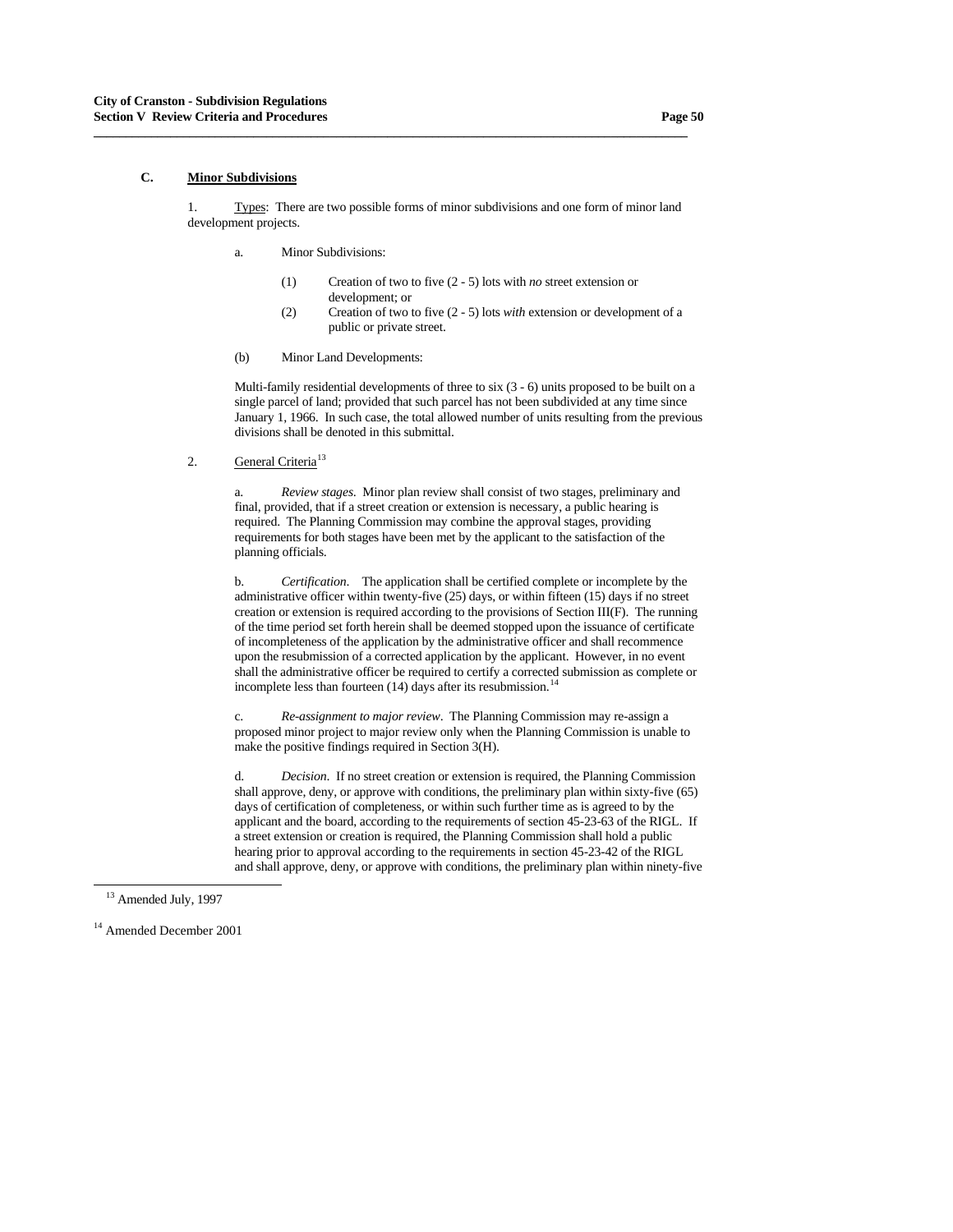(95) days of certification of completeness, or within such further time as is agreed to by the applicant and the board, according to the requirements of section 45-23-63 of the RIGL.

e. *Failure to act*. Failure of the Planning Commission to act within the period prescribed shall constitute approval of the preliminary plan and a certificate of the administrative officer as to the failure of the Planning Commission to act within the required time and the resulting approval shall be issued on request of the applicant.

**\_\_\_\_\_\_\_\_\_\_\_\_\_\_\_\_\_\_\_\_\_\_\_\_\_\_\_\_\_\_\_\_\_\_\_\_\_\_\_\_\_\_\_\_\_\_\_\_\_\_\_\_\_\_\_\_\_\_\_\_\_\_\_\_\_\_\_\_\_\_\_\_\_\_\_\_\_\_\_\_\_\_\_\_\_\_\_\_\_\_\_\_\_**

f. *Final Plan*. The Planning Commission may delegate final plan review and approval to either the administrative officer or the technical review committee. The officer or committee shall report his/her actions to the Planning Commission at its next regular meeting, to be made part of the record.

g. *Expiration of Approval/Vested Rights*. Approval of a minor land development or subdivision plan shall expire ninety (90) days from the date of final approval unless within such period a plat or plan in conformity with such approval, and as defined in Section II is submitted for signature and recording as specified in Section VI. Validity may be extended for a longer period for cause shown, if requested by the applicant in writing, and approved by the Planning Commission.

h. *Public Hearing and Notice Requirements*: A public hearing on the preliminary plan shall be required for a minor land development project or minor subdivision where a street extension or creation is proposed. Public notice of the hearing shall be given at least fourteen (14) days prior to the date of the hearing in a newspaper of general circulation within the City. Notice shall be sent to the applicant and each property owner within 100 feet of the applicant's property by certified mail/return receipt requested, of the time and place of the hearing, not less than ten (10) days prior to the date of the hearing. Said notice shall also include the street address of the subject property, or if no address is available, the distance from the nearest existing intersection in tenths (1/10's) of a mile. Where no street extension or creation is proposed, a public hearing and newspaper notice is not required. In such cases, notification of property owners within 100 feet of the applicant's property shall be required by first class mail, not less than 10 days prior to the date of the Planning Commission meeting.

# **D. Minor Subdivision Involving No Street Creation or Extension**

 Any subdivision of a parcel of land into at least two (2) but no more than five (5) lots for the purpose of development, all of which have frontage on a public street, which meet all applicable area and dimensional requirements of the Zoning Ordinance but which do not require the extension or creation of a street shall be considered to be a minor subdivision and shall be reviewed according to the applicable provisions of this section below.

Any further subdivision of any  $\text{lot}(s)$  at any time after the effective date of these regulations, whether immediate or future, so as to create a total of 6 or more lots from the original lot shall be considered to be a Major Subdivision and shall be reviewed under the provisions of Section V(E).

#### 1. Criteria for Review

The following criteria shall be used by the Planning Commission in their review of any two-five (2 - 5) lot minor subdivision involving no street creation or extension: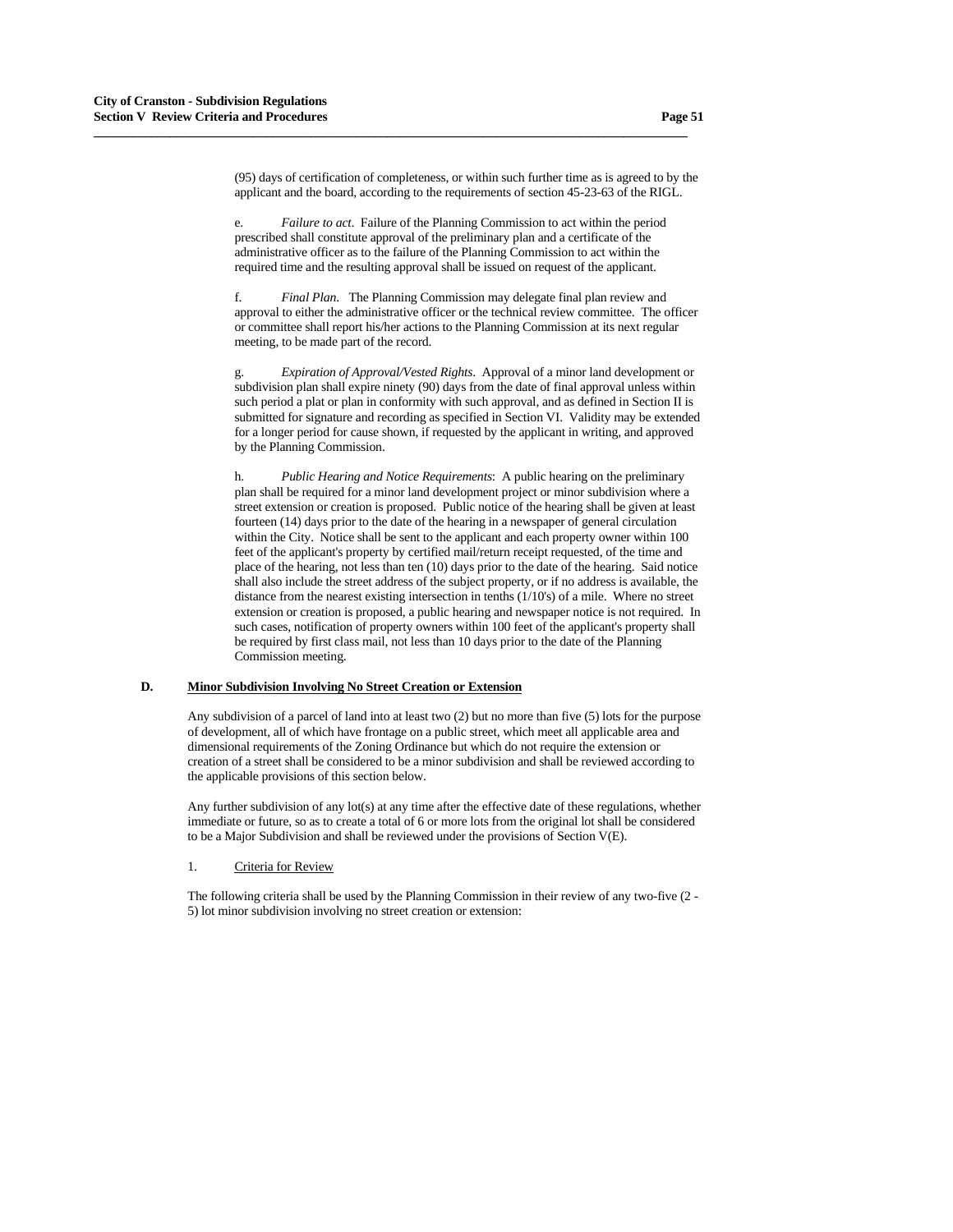# a. Potential for Further Subdivision

The Planning Commission shall consider whether the parcel being subdivided has the potential for further subdivision under current applicable zoning regulations. If it has such potential, the Planning Commission shall consider the impacts from such future development in their review of the proposed subdivision and may impose any or all of the Lot Development Standards provided in section (g) below as necessary to mitigate such impacts.

## b. Adequacy of the street on which the proposed lots front

**\_\_\_\_\_\_\_\_\_\_\_\_\_\_\_\_\_\_\_\_\_\_\_\_\_\_\_\_\_\_\_\_\_\_\_\_\_\_\_\_\_\_\_\_\_\_\_\_\_\_\_\_\_\_\_\_\_\_\_\_\_\_\_\_\_\_\_\_\_\_\_\_\_\_\_\_\_\_\_\_\_\_\_\_\_\_\_\_\_\_\_\_\_**

- (1) The lots must be provided with access to a street which is adequate for access for vehicular traffic; and,
- (2) The frontage must provide safe and adequate access to a public street.

#### c. Adequacy of the access from the lots onto the street

- (1) The lots must be accessible by the fire department, police department and other safety services agencies; and
- (2) The lots must be physically accessible from the street upon which it fronts.

## d. Conformity with Comprehensive Plan

The proposed lots shall be in conformity with the City's Comprehensive Plan with regard to (a) discouraging the development of residential lots having direct frontage on major streets; (b) establishing a functional classification of roads which encourages residences to take access from local roads; and (c) preserving visual quality and rural character along major streets.

#### e. Relationship to adjacent or nearby uses

The proposed lots and access thereto shall be designed so as to minimize conflict with existing adjacent uses, driveways, buildings or other structures, streets, intersections, hills, curves or other similar existing features.

#### f. Feasibility of Internal Access Streets

Wherever possible and practical, the lots shall be developed so as to avoid creation of individual lots having direct frontage on an existing public arterial or collector street. In such cases, the Planning Commission shall require the applicant to submit alternative plans to demonstrate the feasibility of creating other types of subdivisions, such as a "two to five" (2 to 5) lot minor subdivision with an internal street, a residential cluster development or a conventional subdivision. If the Planning Commission determines that such development is feasible and practical, the creation of frontage lots shall be prohibited and the applicant shall be required to develop the property in an alternative fashion.

#### g. Lot Development Standards

Standards which may be imposed by the Planning Commission on any two to five (2 - 5) lot minor subdivision as a condition of approval may include the following: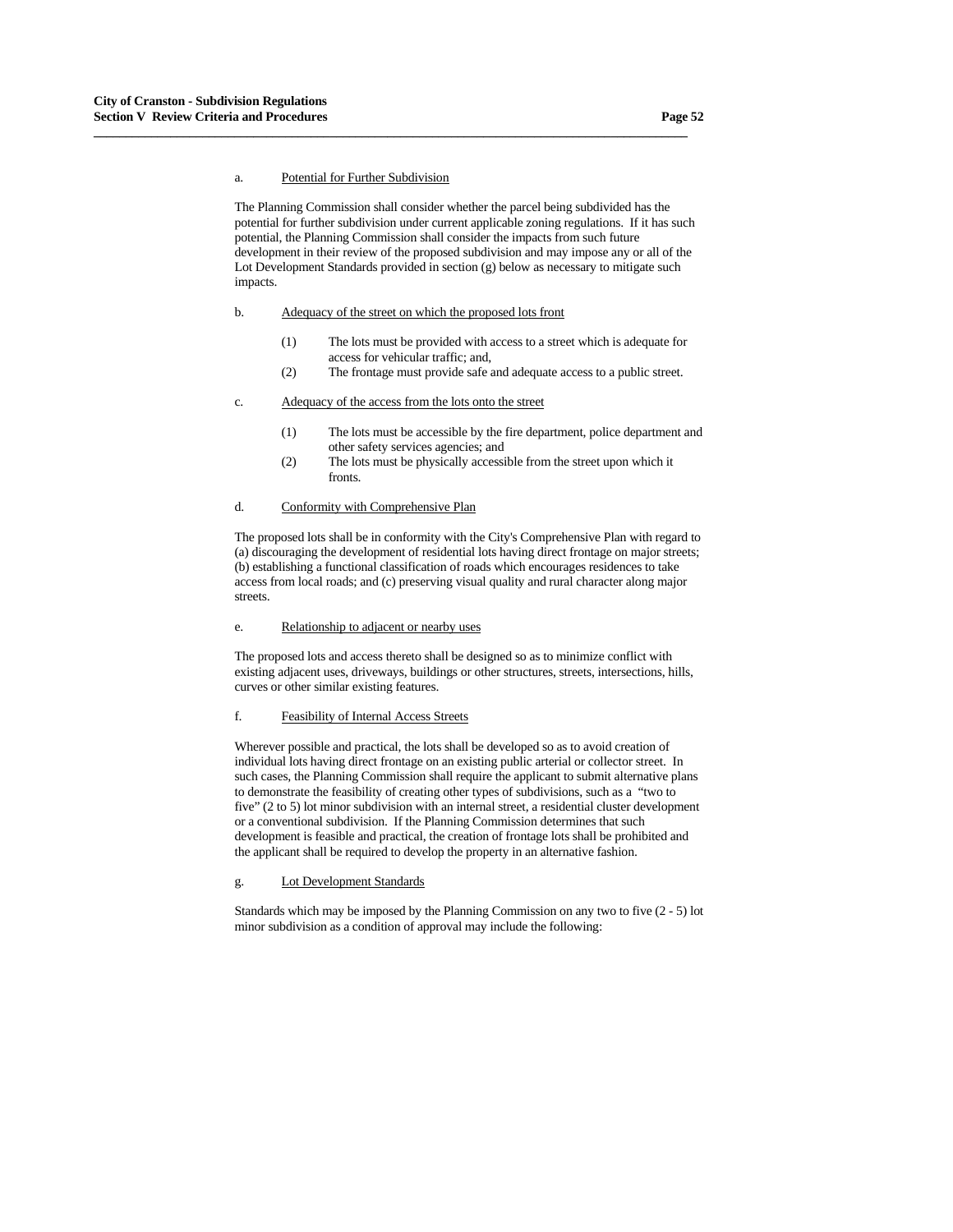(1) Provisions may be made for construction of a common driveway to provide vehicular access to multiple frontage lots from a common access point (or points) on to the public street on which the lots front. Minimum standards for the design and construction of such service roads may be imposed by the Planning Commission in order to provide safe vehicular access.

**\_\_\_\_\_\_\_\_\_\_\_\_\_\_\_\_\_\_\_\_\_\_\_\_\_\_\_\_\_\_\_\_\_\_\_\_\_\_\_\_\_\_\_\_\_\_\_\_\_\_\_\_\_\_\_\_\_\_\_\_\_\_\_\_\_\_\_\_\_\_\_\_\_\_\_\_\_\_\_\_\_\_\_\_\_\_\_\_\_\_\_\_\_**

 (2) The proposed number and/or location(s) of driveways onto any street from a group of lots may be modified or limited;

 (3) Driveways of adjacent lots, or groups of contiguous lots may be combined and the use of common driveways may be required where feasible;

 (4) Provisions may be made for ensuring adequate sight distances from proposed driveways or common driveways onto adjacent public streets in order to alleviate any potentially hazardous situation.

 $(5)$  Improvements to the street on which the proposed lot(s) front(s) may be required in order to provide safe vehicular access.

 (6) Easements or other assurances may be required to be granted to the City to prohibit individual driveway access from lots onto frontage streets if adequate provision is made for access from individual lots to service roads required in (1) above.

 (7) Screening/buffering/landscaping of the lot and/or driveway from adjacent public streets may be required;

 (8) Preservation of any existing unique natural and/or historic features such as trees or stone walls may be required;

## **E. Minor Subdivisions Involving Street Creation or Extension**

Any subdivision of a parcel of land into at least two (2) but no more than five (5) lots for the purpose of development and which requires the creation or extension of a public or private street shall be considered a minor subdivision and shall be reviewed by the Planning Commission in accordance with the procedures set forth in Section V(C) above. Additional standards for the design and required improvements of such minor subdivisions shall be as follows:

#### 1. Creation or Extension of a Public Street

Any minor subdivision which proposes the creation or extension of a public street shall be required to meet the design improvement standards for public streets as provided in Section XIII.

## 2. Creation or Extension of a Private Street

 a. Minor subdivisions which create private streets are permitted only in the following zoning districts: A-80. This requirement may be waived in other zoning districts where prudent subdivision practices necessitate special consideration.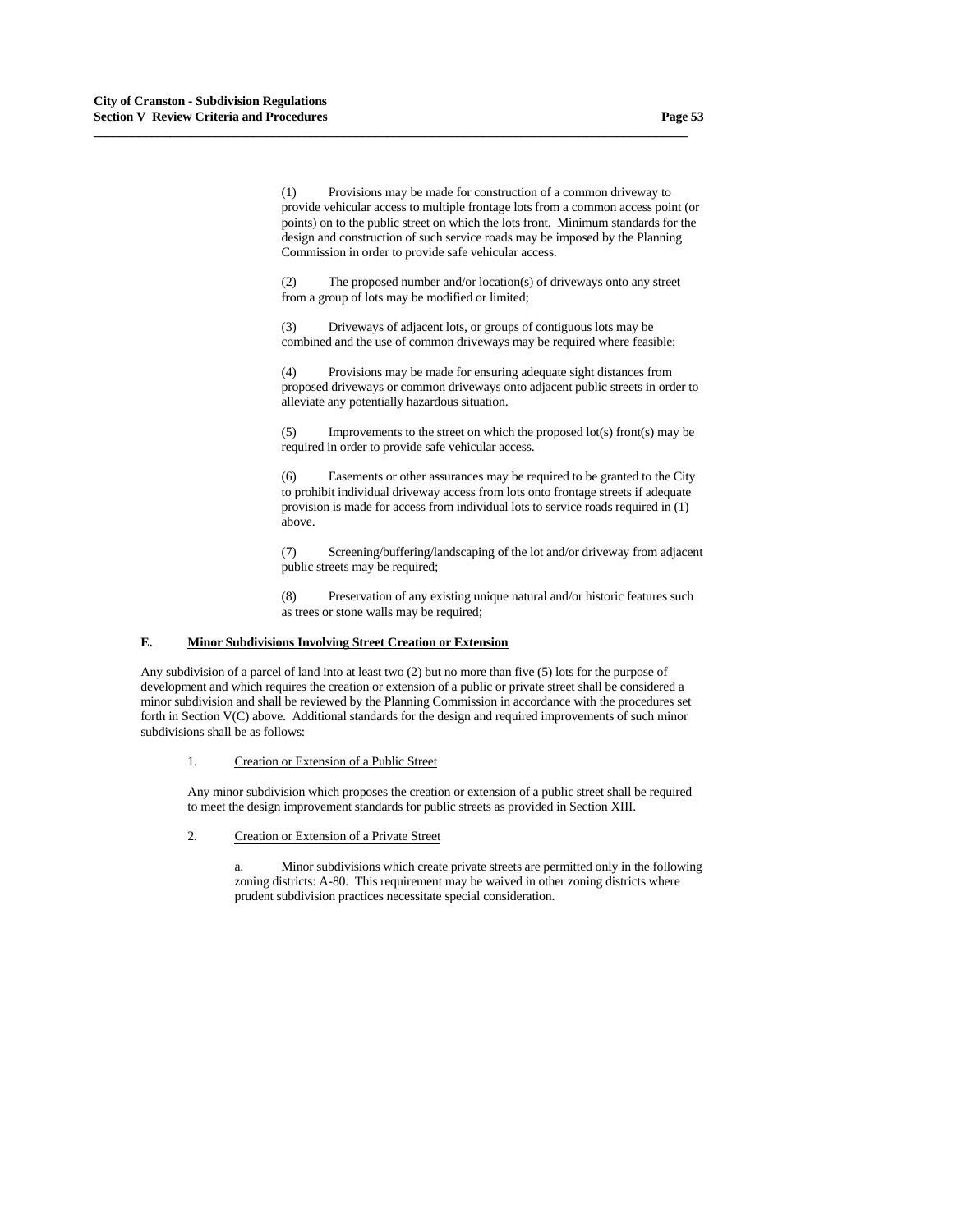b. Land being subdivided pursuant to this subsection shall have frontage on a street which has been officially accepted for ownership and maintenance by the City of Cranston or the State of Rhode Island. All lots in the subdivision shall be served by a private street connecting directly to the public street as herein defined at the point where said frontage is located.

**\_\_\_\_\_\_\_\_\_\_\_\_\_\_\_\_\_\_\_\_\_\_\_\_\_\_\_\_\_\_\_\_\_\_\_\_\_\_\_\_\_\_\_\_\_\_\_\_\_\_\_\_\_\_\_\_\_\_\_\_\_\_\_\_\_\_\_\_\_\_\_\_\_\_\_\_\_\_\_\_\_\_\_\_\_\_\_\_\_\_\_\_\_**

 c. Any lot created pursuant to this subsection shall meet the minimum lot area, frontage and dimensional requirements of the zoning ordinance. The area of the private street shall not be included in the calculation of the minimum required area of any lot.

 d. As a condition of final approval, the subdivider shall be required to record a covenant, binding on his successors and assigns, that the City of Cranston shall not accept or maintain the private streets within the parcel that do not meet the engineering and design requirements for city-accepted streets unless and until said streets are brought up to City specifications at the owners' expense prior to transfer of maintenance or ownership.

 e. Street design and improvement standards shall be as provided in Section XII for local streets in minor subdivisions. Where common driveways are required for 2 lot minor subdivisions, there are no minimum improvement standards for the driveway established in these regulations. However, the Planning Commission may prohibit individual driveway access on to the public street and require that a right-of-way or access easement of sufficient width for a common driveway be created.

In minor subdivisions of three to five (3 to 5) lots, the Commission may require a street right-of-way width of up to 40 feet if it is determined by the Commission that the potential for additional development on adjacent property exists and that access through the minor subdivision to such adjacent property is necessary or desirable.

3 Criteria for Review

Review criteria shall be the same as noted in Section  $V(B)(3)(b)$  and  $V(C)(1)$  above.

### 4. Lot Development Standard

Lot development standards shall be the same as noted in Section  $V(C)(1)(g)$  provided that all requirements of Section XII(D) are adhered to or that modifications/waivers are expressly granted by the Planning Commission.

# **F. Major Subdivision and Major Land Development**

Major Plan review shall consist of four stages of review: (1) pre-application meeting(s); (2) master plan; (3) preliminary plan; and (4) final plan. Also required is a public informational meeting and a public hearing. The Planning Commission may vote to combine review stages and to modify and/or waive requirements as specified in Section VIII. Review stages may be combined only after the Planning Commission determines that all necessary requirements for all stages so combined have been met by the applicant.

 1. Pre-application Review Criteria - Any applicant requesting approval of a proposed major subdivision or major land development, as defined in these regulations, shall first submit to the Administrative Officer the plans and supporting materials required in Section III(J).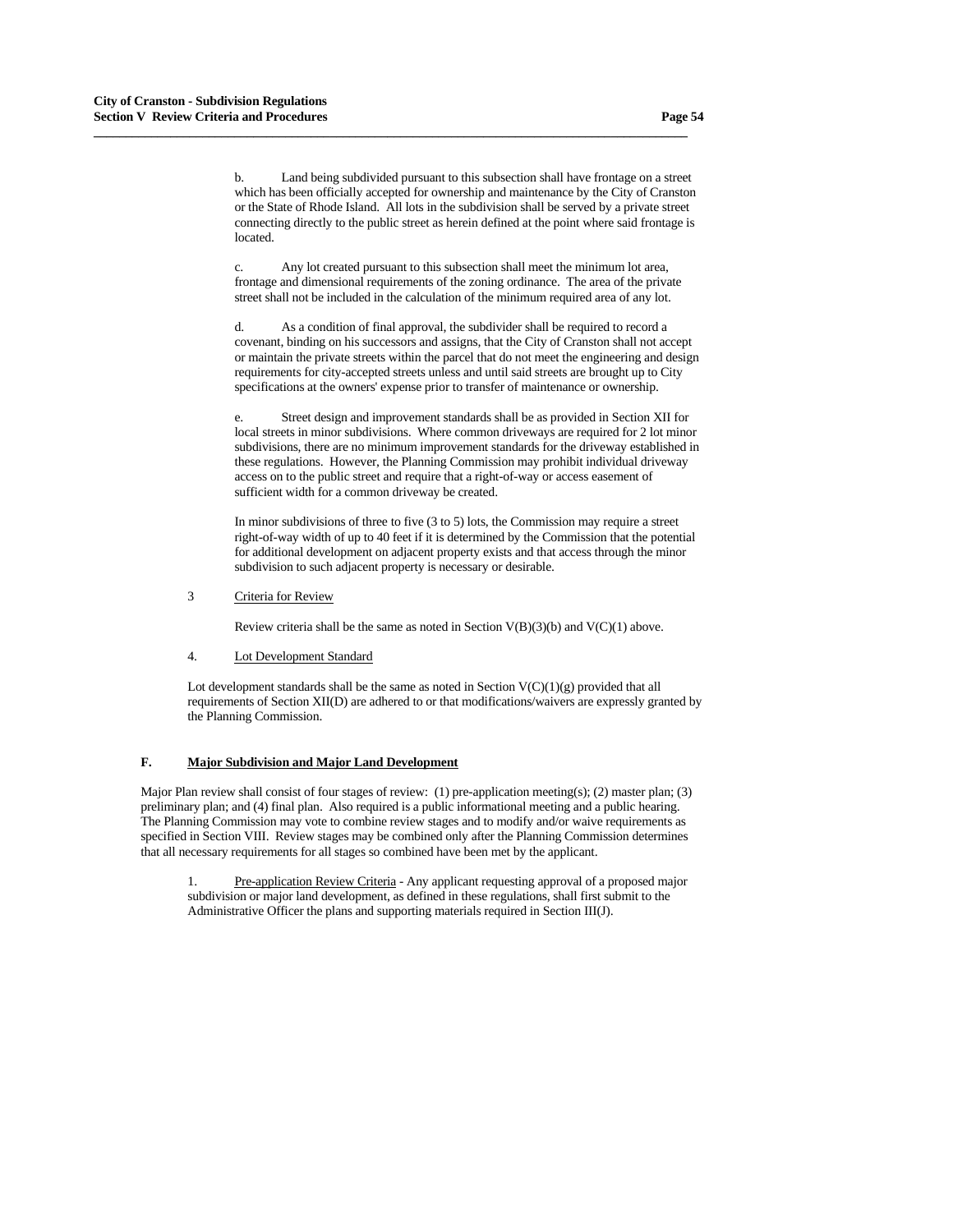At the conclusion of the pre-application meeting(s) the applicant may proceed to the master plan stage of review.

**\_\_\_\_\_\_\_\_\_\_\_\_\_\_\_\_\_\_\_\_\_\_\_\_\_\_\_\_\_\_\_\_\_\_\_\_\_\_\_\_\_\_\_\_\_\_\_\_\_\_\_\_\_\_\_\_\_\_\_\_\_\_\_\_\_\_\_\_\_\_\_\_\_\_\_\_\_\_\_\_\_\_\_\_\_\_\_\_\_\_\_\_\_**

 2. Master Plan Review Criteria - Any applicant requesting approval of a proposed major subdivision or major land development, as defined in these regulations, shall first submit to the Administrative Officer the plans and supporting materials provided in Section III(J)(2).

The purpose of the master plan stage of review is to provide the applicant with the opportunity to present an overall plan for a proposed project site outlining general, rather than detailed, development intentions. The master plan describes the basic parameters of a major development proposal, rather than giving full engineering details.

 a. Initial comments on the master plan shall be solicited from local agencies, adjacent communities, state agencies, and federal agencies, as required in Section 45-23-40 (A)(3) of the RIGL. The Administrative Officer shall coordinate review and comments by the following agencies:

- (1) City Planning staff;
- (2) Public Works staff;
- (3) Fire Department;
- (4) Police Department;
- (5) Conservation Commission;
- (6) Recreation Commission;
- (7) Historic District Commission as appropriate;
- (8) Adjacent communities as appropriate;
- (9) RIDEM as appropriate;
- (10) RIDOT as appropriate;
- (11) CRMC as appropriate;
- (12) Federal agencies as appropriate;
- (13) Providence Water Supply Board as appropriate.

b. Certification of Master Plan Application – The application shall be certified complete or incomplete by the administrative officer within sixty (60) days of its receipt according to the provisions of this section. The running of the time period set forth herein shall be deemed stopped upon the issuance of certificate of incompleteness of the application by the administrative officer and shall recommence upon the resubmission of a corrected application by the applicant. However, in no event shall the administrative officer be required to certify a corrected submission as complete or incomplete less than fourteen  $(14)$  $(14)$  $(14)$  days after its resubmission.<sup>15</sup>

Informational Meeting - A public informational meeting shall be held prior to the Planning Commission decision on the master plan, unless the master plan and preliminary plan approvals are being combined, in which case the public informational meeting shall be optional. In such case, review stages may be combined only after the Planning Commission determines that all necessary requirements for all stages so combined have been met by the applicant.

 (1) Public notice for the informational meeting is required and shall be given at least seven (7) days prior to the date of the meeting in a newspaper of general

<span id="page-54-0"></span><sup>15</sup> Amended December 2001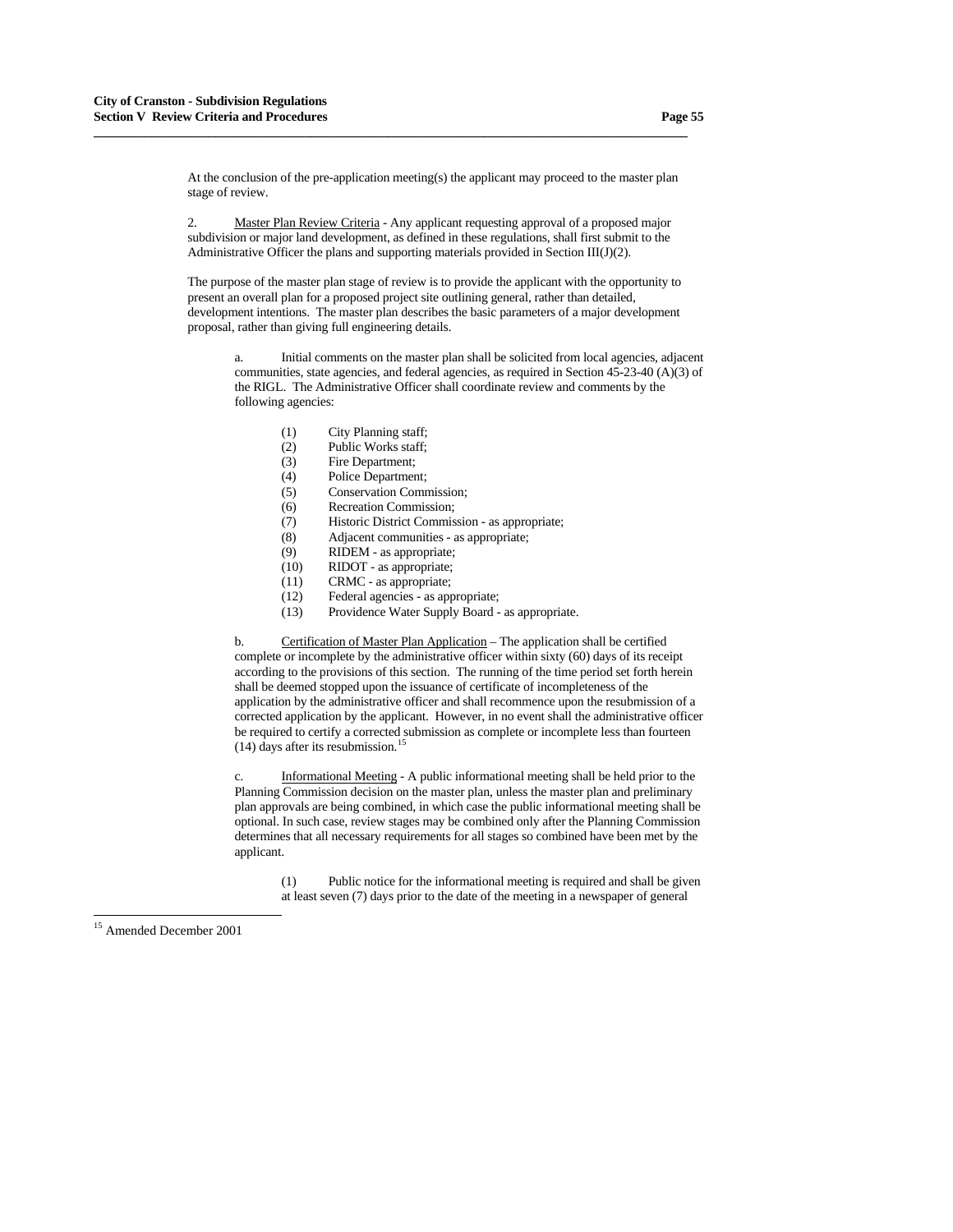circulation within the City. Postcard notice shall be mailed by the applicant to all property owners within the notice area. The notice area for informational meetings shall be one hundred (100') feet from the perimeter of the parcel being subdivided or developed in all zoning districts. Cost of all advertising shall be borne by the applicant.

**\_\_\_\_\_\_\_\_\_\_\_\_\_\_\_\_\_\_\_\_\_\_\_\_\_\_\_\_\_\_\_\_\_\_\_\_\_\_\_\_\_\_\_\_\_\_\_\_\_\_\_\_\_\_\_\_\_\_\_\_\_\_\_\_\_\_\_\_\_\_\_\_\_\_\_\_\_\_\_\_\_\_\_\_\_\_\_\_\_\_\_\_\_**

 (2) At the public informational meeting the applicant, or his or her representative(s) shall present the proposed development project for the benefit of the Planning Commission and the public. The Planning Commission shall allow oral and written comments from the general public. All public comments shall be made part of the public record of the project application.

 d. Decision - The Planning Commission shall, within one hundred twenty (120) days of certification of completeness of the master plan application as provided in this Section, or within such further time as may be consented to by the applicant, approve of the master plan as submitted, approve with changes and/or conditions, or deny the application.

 e. Failure to Act - Failure of the Planning Commission to act within the period prescribed shall constitute approval of the master plan and a certificate of the Administrative Officer as to the failure of the Planning Commission to act within the required time and the resulting approval shall be issued on request of the applicant.

 f. Expiration of Master Plan Approval - Approval of a major land development or major subdivision master plan shall expire one (1) year from the date of final approval. Vesting may be extended for a period of one (1) additional year for good cause shown, if requested by the applicant in writing, and approved by the Planning Commission. The applicant, or his or her representative(s) shall appear before the Planning Commission for the annual review. Vesting may be extended for a period beyond one year, for good cause shown, if requested by the applicant in writing, and approved by the Planning Commission. Master plan vesting shall include any applicable provisions of the zoning ordinance that were in place at the time of approval, conceptual layout and all conditions shown on the approved master plan drawings and supporting materials.

The initial two year vesting for the approved master plan shall constitute the vested rights for the development as required in Section 45-24-44 of the Rhode Island Zoning Enabling Act of 1991.

 3. Preliminary Plan Review Criteria - Any applicant requesting approval of a proposed major subdivision or major land development, as defined in these regulations, shall first submit to the Administrative Officer the plans and supporting materials provided in the Section III(J).

 a. Certification of Preliminary Plan Application - The application shall be certified complete or incomplete by the Administrative Officer within sixty (60) days of its receipt. The running of the time period set forth herein shall be deemed stopped upon the issuance of certificate of incompleteness of the application by the administrative officer and shall recommence upon the resubmission of a corrected application by the applicant. However, in no event shall the administrative officer be required to certify a corrected submission as complete or incomplete less than fourteen  $(14)$  $(14)$  $(14)$  days after its resubmission.<sup>16</sup>

<span id="page-55-0"></span><sup>16</sup> Amended December 2001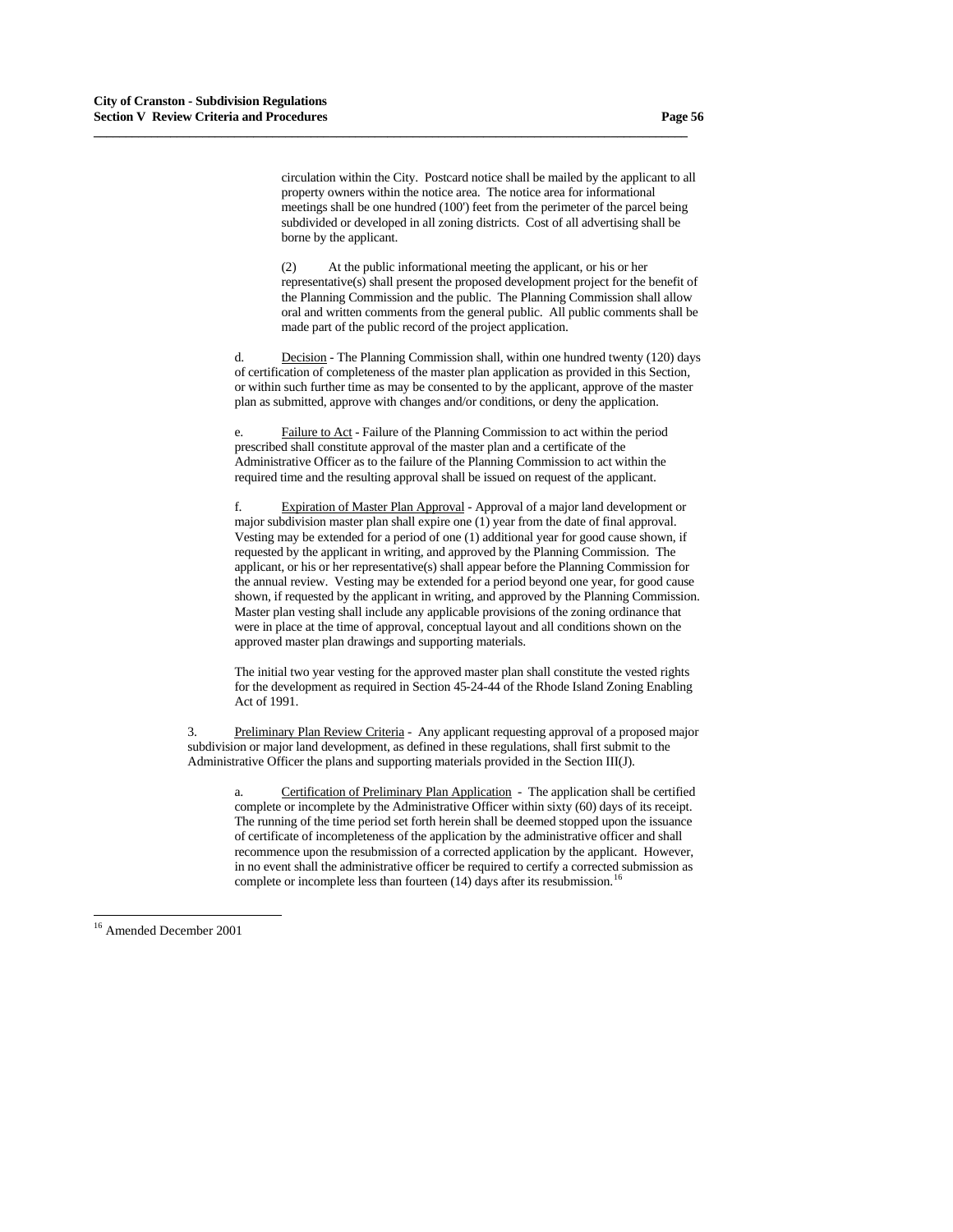b. Public Hearing - Prior to a Planning Commission decision on the preliminary plan, a public hearing, which adheres to the requirements for notice described in this Section must be held. Additional notice within watersheds shall also be sent as required in Section  $X(A)(2)(b & c)$ .

**\_\_\_\_\_\_\_\_\_\_\_\_\_\_\_\_\_\_\_\_\_\_\_\_\_\_\_\_\_\_\_\_\_\_\_\_\_\_\_\_\_\_\_\_\_\_\_\_\_\_\_\_\_\_\_\_\_\_\_\_\_\_\_\_\_\_\_\_\_\_\_\_\_\_\_\_\_\_\_\_\_\_\_\_\_\_\_\_\_\_\_\_\_**

 c. Public Improvement Guarantees - Proposed arrangements for completion of the required public improvements, including construction schedule and/or financial guarantees shall be reviewed and approved by the Planning Commission at the time of preliminary plan approval.

 d. Decision - The Planning Commission shall, within one hundred twenty (120) days of certification of completeness of the preliminary plan application, or within such further time as may be consented to by the applicant, approve of the preliminary plan as submitted, approve with changes and/or conditions, or deny the application.

 e. Failure to Act - Failure of the Planning Commission to act within the period prescribed in this section shall constitute approval of the preliminary plan and a certificate of the Administrative Officer as to the failure of the Planning Commission to act within the required time and the resulting approval shall be issued on request of the applicant.

 f. Expiration of Preliminary Approval - The approved preliminary plan shall be vested for a period of one (1) year and vesting may be extended for a longer period for good cause shown, if requested in writing by the applicant and approved by the Planning Commission. The vesting for the preliminary plan approval shall include all general and specific conditions as shown on the approved preliminary plan drawings and in supporting materials.

g. Public Hearing and Notice Requirements<sup>[17](#page-56-0)</sup> - A public hearing on the preliminary plan shall be required for all major land development projects and major subdivisions. Public notice of the hearing shall be given at least fourteen (14) days prior to the date of the public hearing in a newspaper of general circulation within the City. Newspaper ads shall be printed using a type size at least as large as the normal type size used by the newspaper in its news section and shall contain the information specified below. Written notice shall also be sent by the applicant, upon forms to be provided to the applicant by the City, to each owner of property within the notice areas as specified in subsection (s) of this section, below. The applicant shall receive a copy of the notice from the Planning Department. Notice shall be mailed by certified mail, return receipt requested, not less than ten (10) days prior to the date of the hearing.

All mail and newspaper notices required by this subsection shall specify (1) the date, time and place of the public hearing; (2) the assessor's plat(s) and  $lot(s)$  number(s) of the subject property; (3) the street address of the subject property, or if no street address is available, the name of the street(s) on which or near which the subject property is located and the distance and direction from the nearest existing street intersection in tenths (1/10's) of a mile; (4) advise interested parties where and when a copy of the plans of the proposed major subdivision or major land development project mat be examined; and (5) contain a statement that the proposed major subdivision or major land development project may be

<span id="page-56-0"></span><sup>&</sup>lt;sup>17</sup> Amended July, 1997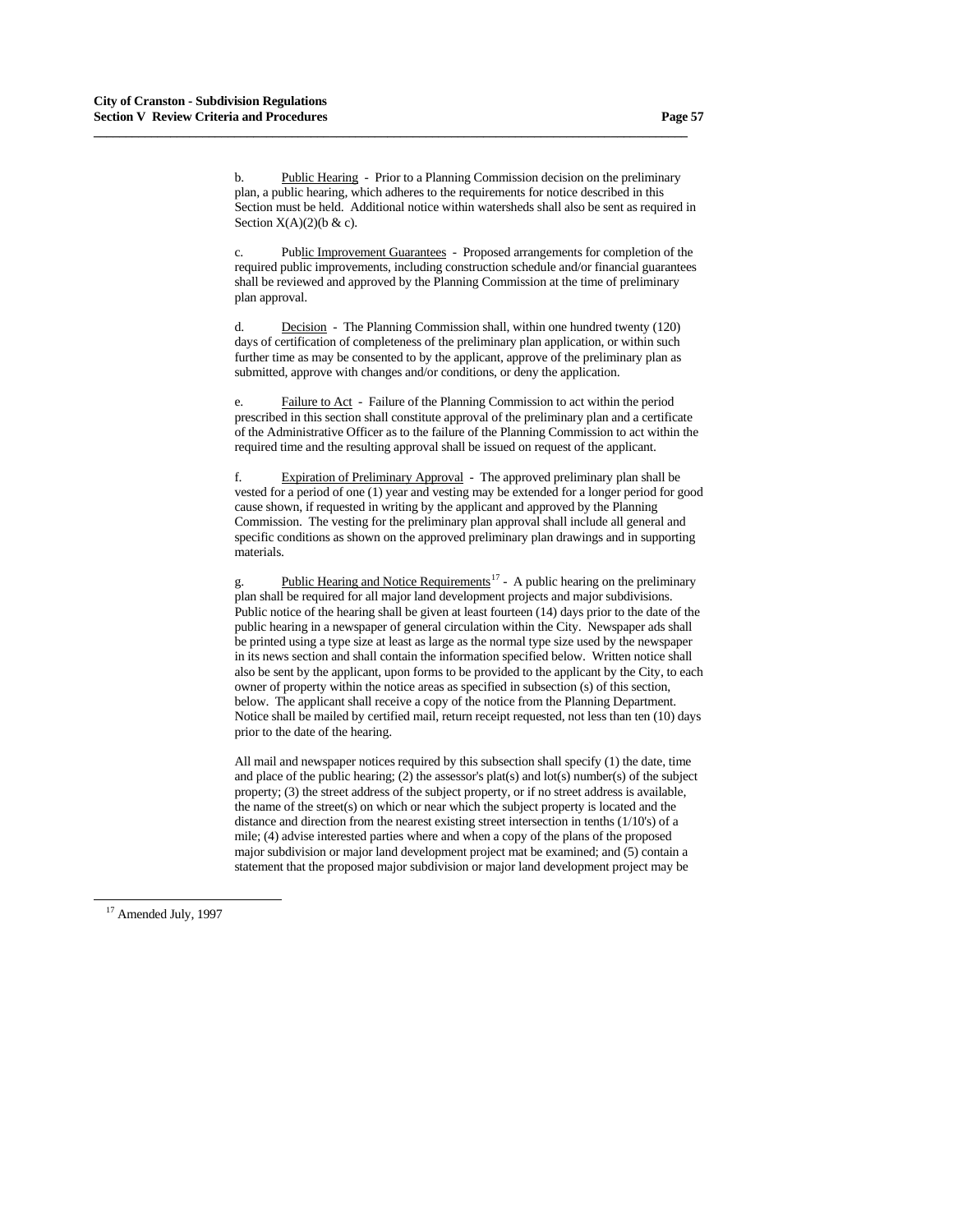revised by the Planning Commission as a result of further study or because of the views expressed at the public hearing.

**\_\_\_\_\_\_\_\_\_\_\_\_\_\_\_\_\_\_\_\_\_\_\_\_\_\_\_\_\_\_\_\_\_\_\_\_\_\_\_\_\_\_\_\_\_\_\_\_\_\_\_\_\_\_\_\_\_\_\_\_\_\_\_\_\_\_\_\_\_\_\_\_\_\_\_\_\_\_\_\_\_\_\_\_\_\_\_\_\_\_\_\_\_**

 (1) Notice Area - The distance for notice of the public hearing shall be one hundred (100') feet from the perimeter of the parcel being subdivided in all zoning districts. The applicant is responsible for determining the correct names and addresses of all property owners required to be notified, and shall, at a minimum, be as accurate as the most current names and addresses listed by the Tax Assessor.

 (2) Additional mail notice for notice areas which fall within watersheds shall also be sent as required in the RI General Laws Section 45-23-53(B) and (C).

 (3) Notice of the public hearing shall be sent by the Administrative Officer to the Administrative Officer of an adjacent municipality if any of the following conditions exists: (1) the notice area extends into the adjacent municipality, or (2) the development site extends into the adjacent municipality, or (3) in the opinion of the Planning Commission, there is a potential for significant negative impact on the adjacent municipality.

### **THE COST OF ALL SUCH MAIL NOTICE AND NEWSPAPER ADVERTISING SHALL BE BORNE BY THE APPLICANT.**

 4. Final Plan Review Criteria - Any applicant requesting final approval of a proposed major subdivision or major land development, as defined in these regulations, shall first submit to the Administrative Officer the plans and supporting materials required by Section III(J), in addition to any material required by the Planning Commission when the application was given preliminary approval.

 a. Certification of Final Plat The application for final plan approval shall be certified complete or incomplete by the administrative officer within twenty-five (25) days of its receipt according to the provisions of this section. This time period may be extened to forty-five (45) days by written notice of the administrative office to the applicant where the final plans contain changes to or elements not included in the preliminary plan approval.

 The running of the time period set forth herein shall be deemed stopped upon the issuance of certificate of incompleteness of the application by the administrative officer and shall recommence upon the resubmission of a corrected application by the applicant. However, in no event shall the administrative officer be required to certify a corrected submission as complete or incomplete less than fourteen  $(14)$  $(14)$  $(14)$  days after its resubmission<sup>18</sup>. If the Administrative Officer certifies the application as complete and does not require submission to the Planning Commission, the final plan shall be considered approved.

b. Referral to the Planning Commission - If the Administrative Officer determines that an application for final approval does not meet the requirement set by these subdivision regulations or by any other local regulations, or by the Planning Commission at preliminary approval, the Administrative Officer shall refer the final plans to the Planning Commission for review. The Planning Commission shall, within forty-five (45) days after the issuance of the Certificate of Completeness of the application for final plan approval by the

<span id="page-57-0"></span><sup>18</sup> Amended December 2001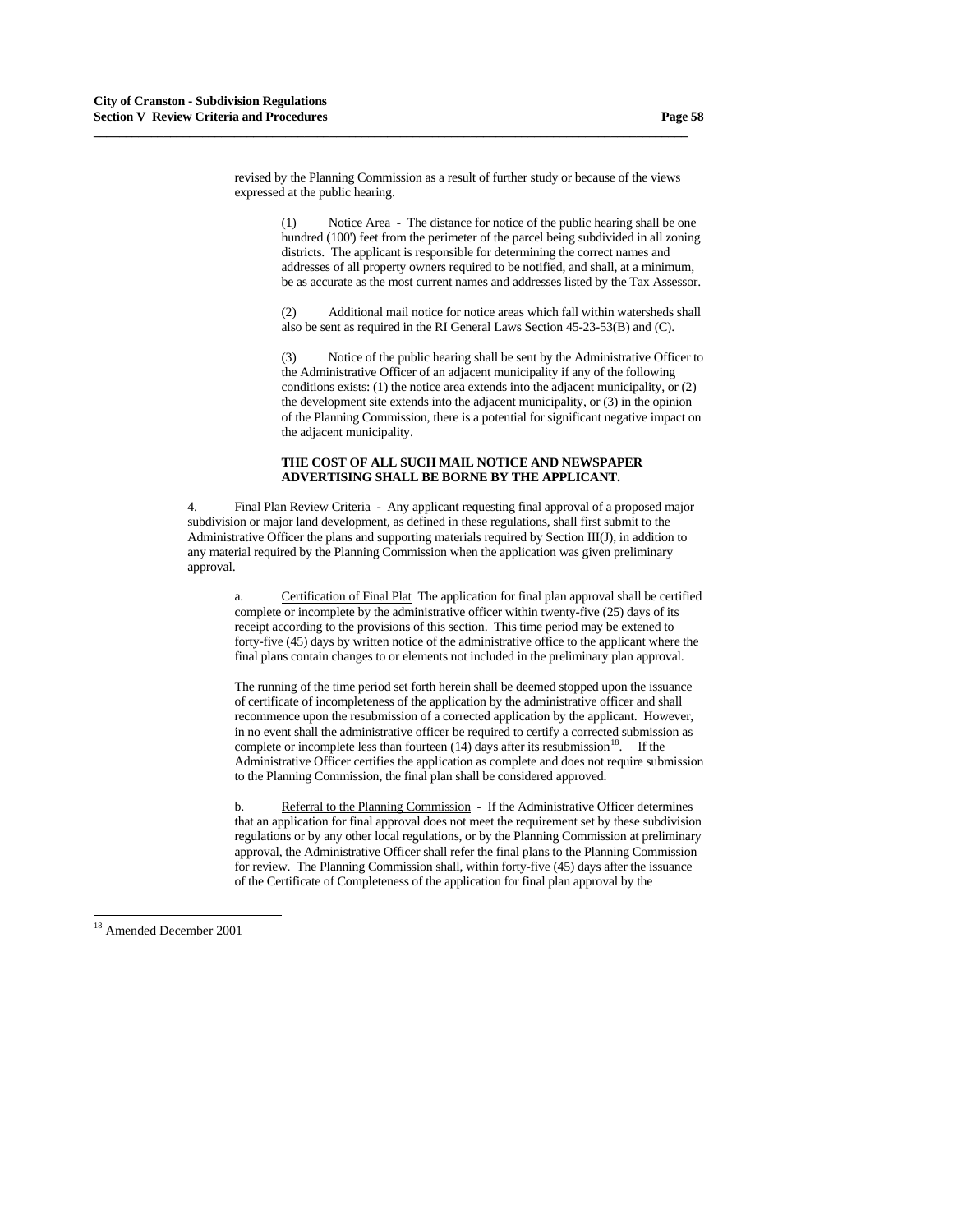Administrative Officer, or within such further time as may be consented to by the applicant, approve, or deny the final plan as submitted.

 c. Failure to Act - Failure of the Planning Commission to act within the period prescribed in this section shall constitute approval of the final plan and a certificate of the Administrative Officer as to the failure of the Planning Commission to act within the required time and the resulting approval shall be issued on request of the applicant.

 d. Recording - The final plan of a major subdivision or land development project shall expire one (1) year from the date of approval by the Planning Commission unless, within that period, the plat or plan shall have been submitted for signature and recording as specified in Section VI. The Planning Commission may, for good cause shown, extend the period for recording for an additional period, if requested by the applicant in writing.

## **G. Precedence of Approvals Between Planning Commission and Other Local Permitting Authorities**

**\_\_\_\_\_\_\_\_\_\_\_\_\_\_\_\_\_\_\_\_\_\_\_\_\_\_\_\_\_\_\_\_\_\_\_\_\_\_\_\_\_\_\_\_\_\_\_\_\_\_\_\_\_\_\_\_\_\_\_\_\_\_\_\_\_\_\_\_\_\_\_\_\_\_\_\_\_\_\_\_\_\_\_\_\_\_\_\_\_\_\_\_\_**

### **1. Zoning Board**

 a. Where an applicant requires both a variance from the Zoning Ordinance and Planning Commission approval, the applicant shall first obtain an advisory recommendation from the Planning Commission as well as conditional Planning Commission approval for the first approval stage for the proposed project, which may be simultaneous, then obtain conditional Zoning Board relief, and then return to the Planning Commission for subsequent required approval(s).

 b. Where an applicant requires both a special-use permit under the zoning ordinance and Planning Commission approval, the applicant shall first obtain an advisory recommendation from the Planning Commission as well as conditional Planning Commission approval for the first approval stage for the proposed project, which may be simultaneous, then obtain a conditional special-use permit from the Zoning Board, and then return to the Planning Commission for subsequent required approval(s).

# **2. City Council**

Where an applicant requires both Planning Commission approval and City Council approval for a zoning ordinance or zoning map change, the applicant shall first obtain an advisory recommendation on the zoning change from the Planning Commission as well as conditional Planning Commission approval for the first approval stage for the proposed project, which may be simultaneous, then obtain a conditional zoning change from the City Council and then return to the Planning Commission for subsequent required approval(s).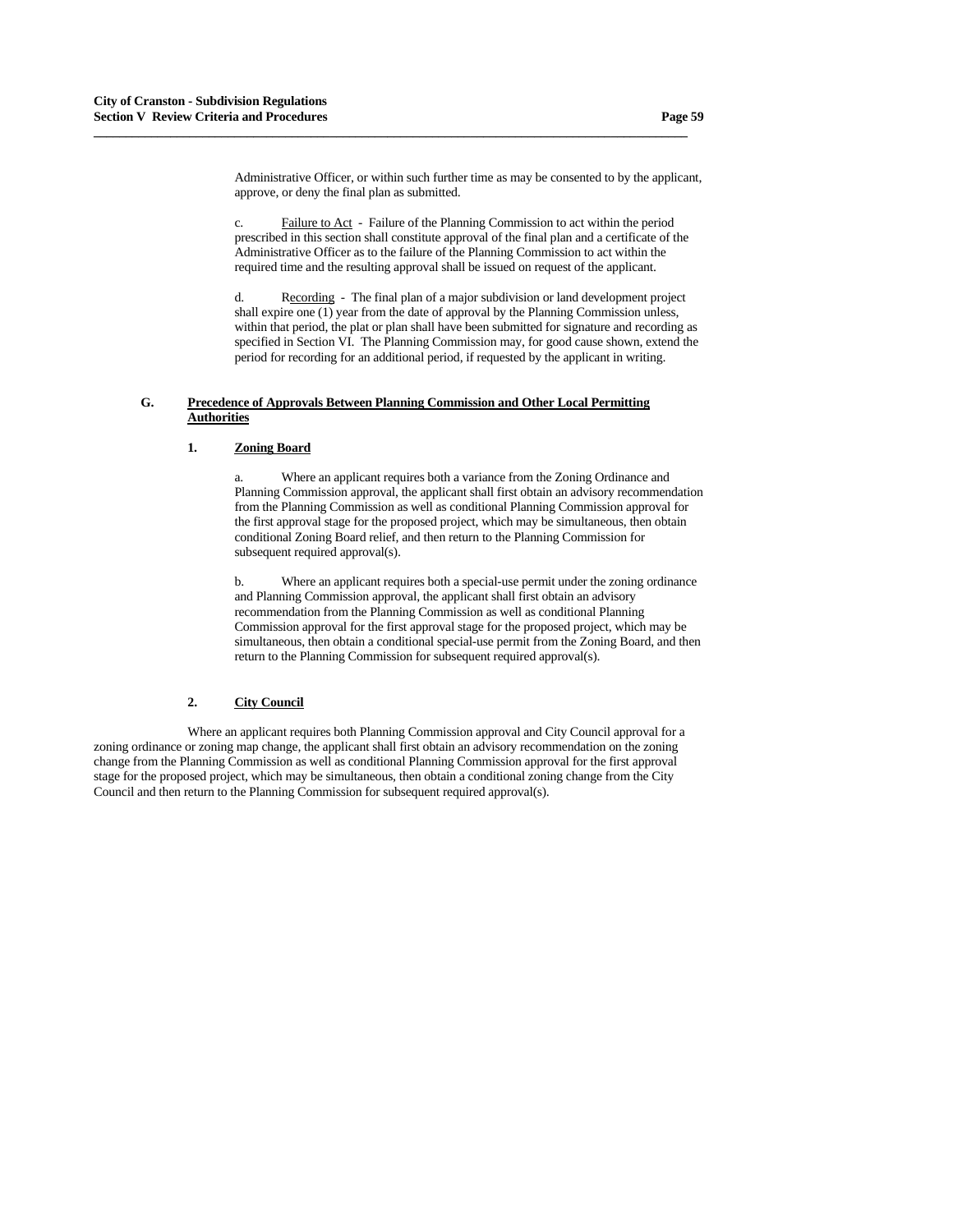## **SECTION VI - RECORDING OF PLATS AND PLANS**

# **A. Signing and Recording of Plats and Plans**

[1](#page-59-0). Endorsement <sup>19</sup>

 All approved final plans and plats for land development and subdivision projects shall be signed by the appropriate Planning Commission or City Official as an indication of final approval. Plats and plans for major land developments and major subdivisions, and for minor land developments and minor subdivisions shall be signed by the Planning Commission chairperson, or in the absence of the chairperson, by the secretary of the Planning Commission. Plats and plans for administrative subdivisions shall be signed by the Administrative Officer or his/her designee. All endorsements shall include the date of such endorsement.

**\_\_\_\_\_\_\_\_\_\_\_\_\_\_\_\_\_\_\_\_\_\_\_\_\_\_\_\_\_\_\_\_\_\_\_\_\_\_\_\_\_\_\_\_\_\_\_\_\_\_\_\_\_\_\_\_\_\_\_\_\_\_\_\_\_\_\_\_\_\_\_\_\_\_\_\_\_\_\_\_\_\_\_\_\_\_\_\_\_\_\_\_\_**

 No endorsement of plans and plats shall be made until (a) the Administrative Officer has certified in writing that all of the required improvements have been made, or (b) the Finance Director has certified in writing that acceptable improvement guarantees have been received in accordance with the provisions of Section VII.

 Signature and recording as specified herein shall constitute the acceptance by the City of only the layout of lots and streets, other public improvement(s) or other land intended for dedication. Final plan approval and recording shall not impose any duty upon the City to maintain or improve those dedicated areas until the City accepts the completed public improvements as constructed in compliance with the final plans.

### 2. Recording

 Upon endorsement, all plans and plats shall be submitted to the Administrative Officer prior to recording and filing in the land evidence records of the City. The material to be recorded shall include all plat drawings and other pertinent information. A copy of the written decision of the Commission, signed by the appropriate Planning Commission or City official, including all conditions of approval, shall also be recorded. No plans, plats or supporting materials shall be recorded until the Administrative Officer has certified, in writing, that all required fees have been paid.

 In order for a subdivision plat or land development project to be recorded with the City Clerk, the following requirements shall be met:

- a. Final plat/plan approval, with or without conditions, properly endorsed by the Chairman or Secretary of the Planning Commission or appointed designee as provided in Section VI(A)(1) above.
- b. Fulfillment of substantive conditions placed upon the final plat approval to the satisfaction of the Planning Commission.

<span id="page-59-0"></span><sup>&</sup>lt;sup>19</sup> Amended July, 1997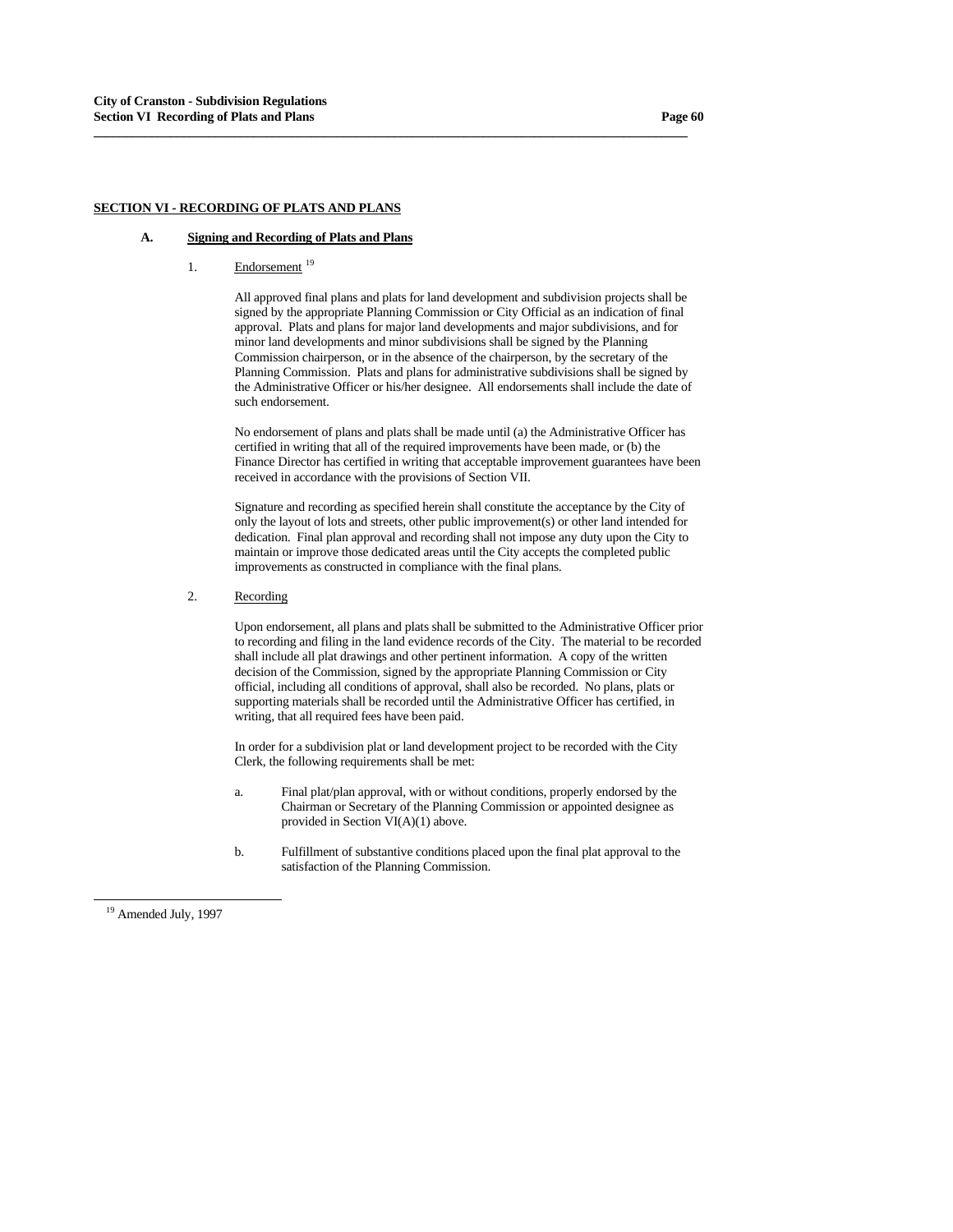c. A performance bond or bonds or certified check or checks shall be filed by the subdivider as set forth in Section VII of these regulations, or provision shall be made to ensure the completion of improvements.

**\_\_\_\_\_\_\_\_\_\_\_\_\_\_\_\_\_\_\_\_\_\_\_\_\_\_\_\_\_\_\_\_\_\_\_\_\_\_\_\_\_\_\_\_\_\_\_\_\_\_\_\_\_\_\_\_\_\_\_\_\_\_\_\_\_\_\_\_\_\_\_\_\_\_\_\_\_\_\_\_\_\_\_\_\_\_\_\_\_\_\_\_\_**

- d. Deeds for conveyance to the City of all land to be dedicated for highway or other public purpose.
- e. For planned districts or other developments in which a homeowners' or landowners' association will control and maintain areas or facilities held in common, such as roadway, open space, recreation facilities, buildings, water and sewerage facilities, additional documentation as required in Chapter 30, Article VII of the Code of the City of Cranston (Planned Districts) shall be filed.
- f. Payment of the Capital Facilities Development Impact Fee as required in Section III shall be made for the entire section to be recorded.

 Other parts of the applications record for subdivisions and land development projects, including all meeting records, approved master plan and preliminary plans, site analyses, impact analyses, environmental assessments, all legal agreements, records of the public hearing and the entire final approval set of drawings shall be kept permanently by the City departments responsible for implementation and enforcement. One copy shall be kept on file by the Planning Department.

 Construction drawings need not be recorded. However, a complete blueline or photocopy set of construction drawings, including street plans and profiles, cross sections, grading plans, drainage plans, landscaping plans, soil erosion and sediment control plans, utility plans and any other construction plans, details and specifications required as a condition of approval shall be filed with the Administrative officer prior to recording of the plat. One copy of all construction drawings shall be kept by the Department of Public Works.

 The Administrative Officer shall notify the statewide "911" emergency authority and the local police and fire authorities servicing the new plat with the information required by each of the authorities.

- 3. Procedure: As specified in Sections  $V(B)(3)(b)(7)$  and  $V(E)(21)$ , the subdivider must record the plat or section(s) approved within one year after final approval has been granted unless an extension is granted. Prior to recording, the subdivider shall schedule an appointment with the Secretary of the Plan Commission to review all documents and to determine that all conditions of approval have been met. All documents shall be in final approved form and notarized where necessary. The following steps shall be followed for recording a plat:
	- a. Appointment with Secretary of Plan Commission.
	- b. Post performance bond(s) or certified check(s).
	- c. Payment of Impact Fee.
	- d. Filing of documents and plat with City Clerk.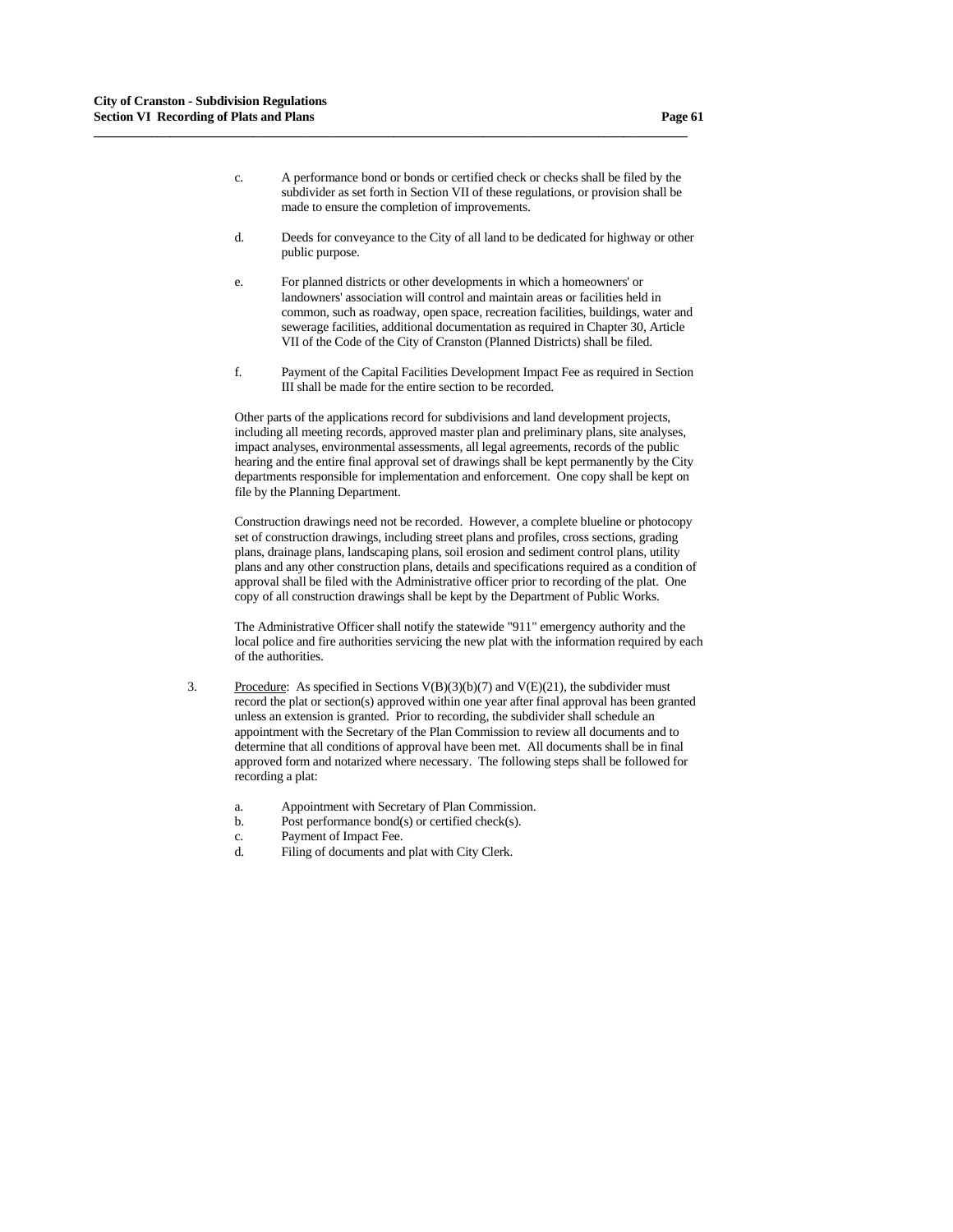## **B. Changes to Recorded Plats and Plans**

### 1. General

 For all changes to the approved plans of land development projects or subdivisions subject to these Regulations, an amendment of the final development plans shall be required prior to the issuance of any building permits for construction upon the subject property. Any changes approved to the final plan shall be recorded as amendments to the final plan in accordance with the procedure established for recording of plats and plans as provided in Section A of this section above.

**\_\_\_\_\_\_\_\_\_\_\_\_\_\_\_\_\_\_\_\_\_\_\_\_\_\_\_\_\_\_\_\_\_\_\_\_\_\_\_\_\_\_\_\_\_\_\_\_\_\_\_\_\_\_\_\_\_\_\_\_\_\_\_\_\_\_\_\_\_\_\_\_\_\_\_\_\_\_\_\_\_\_\_\_\_\_\_\_\_\_\_\_\_**

## 2. Minor Changes

 Minor changes to a land development or subdivision plan may be approved administratively by the Administrative Officer. The Administrative Officer may, at his/her discretion, authorize such changes without review and approval of the Planning Commission and without a public hearing thereon. All such changes shall be made a part of the permanent record of the project application. This provision shall not prohibit the Administrative Officer from requesting a recommendation from the Planning Commission. Denial of the proposed change(s) by the Administrative Officer shall be referred to the Planning Commission for review as a major change according to the procedure provided in Section VI(B)(3) below. Upon written authorization of the approval of a minor change by the Administrative Officer, the Building Official may issue a building permit for any proposed construction upon the subject property.

 For the purpose of these Regulations, the term "minor changes" shall mean any change which, in the opinion of the Administrative Officer, is consistent with the intent of the original approval. Such minor changes shall include, but are not necessarily limited to the following:

- a. Amendments to utility plans which are acceptable to the City Engineering Division, or to the appropriate utility company;
- b. Lot line revisions which can be reviewed and approved as an administrative subdivision according to the provisions of Section V(C)(2).
- c. Amendments to grading plans or drainage plans which are acceptable to the City Engineering Division and which do not require approval of any state or federal reviewing authorities;
- d. Amendments to construction plans which are required because of unforeseen physical conditions on the parcel being subdivided;
- e. Modifications to any construction plans for off-site improvements which are acceptable to the City Engineering Division; or,
- f. Modifications which are required by outside permitting agencies such as, but not limited to the Department of Environmental Management, the Coastal Resources Management Council, and the Department of Transportation.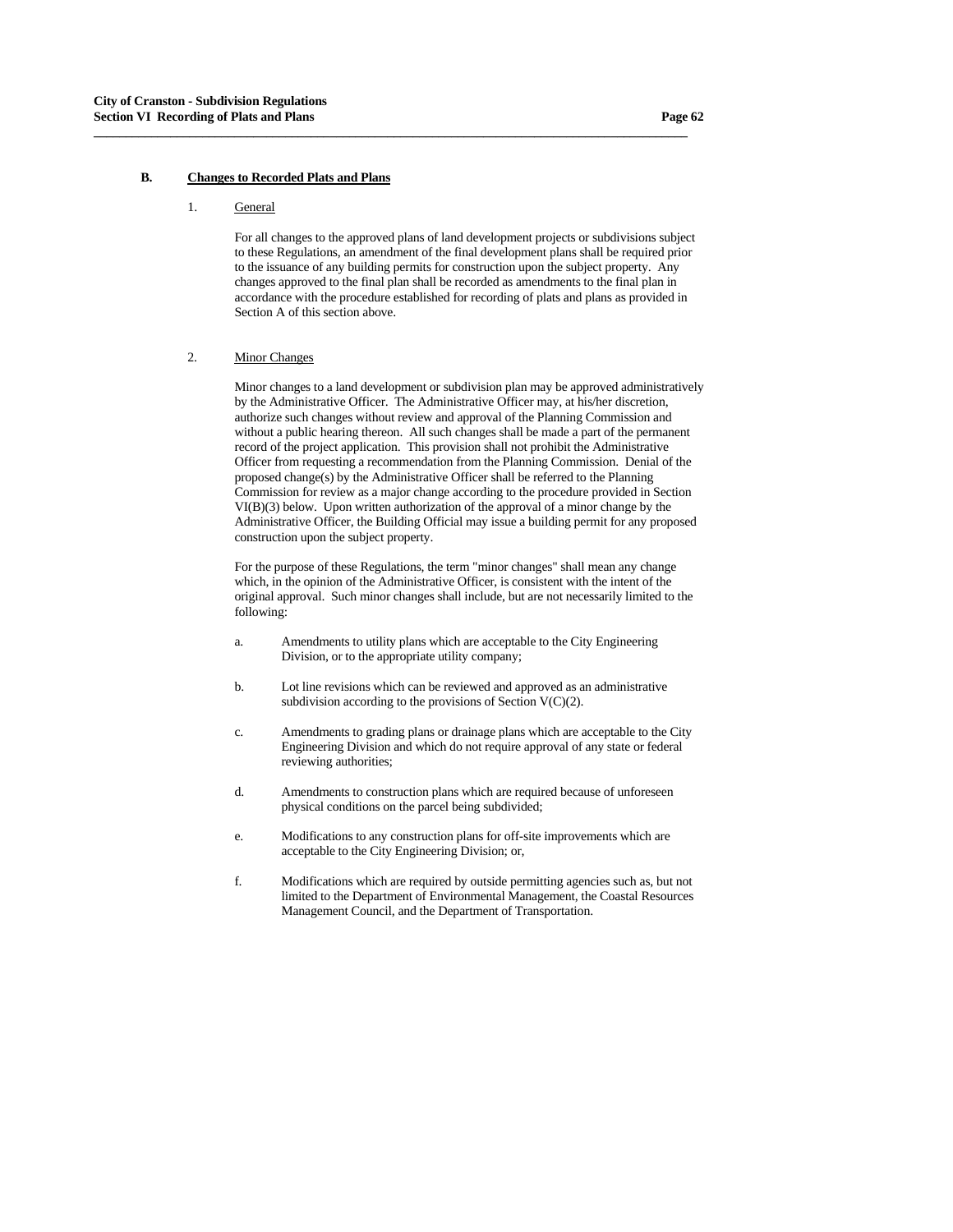## 3. Major Changes

 Major changes to a land development or subdivision plan may be approved only by the Planning Commission. For the purpose of these regulations, the term "major changes" shall mean changes which, in the opinion of the Administrative Officer, are clearly contrary to the intent of the original approval. Such major changes shall include, but are not necessarily limited to the following:

**\_\_\_\_\_\_\_\_\_\_\_\_\_\_\_\_\_\_\_\_\_\_\_\_\_\_\_\_\_\_\_\_\_\_\_\_\_\_\_\_\_\_\_\_\_\_\_\_\_\_\_\_\_\_\_\_\_\_\_\_\_\_\_\_\_\_\_\_\_\_\_\_\_\_\_\_\_\_\_\_\_\_\_\_\_\_\_\_\_\_\_\_\_**

- a. Changes which would have the effect of creating additional lots or dwelling units for development;
- b. Changes which would be contrary to any applicable provision of the Zoning Ordinance or which require a variance or special use permit from the Zoning Board of Review; or,
- c. Changes which may have significant negative impacts on abutting property or property in the vicinity of the proposed subdivision or land development project.
- 4. Procedure

 The procedure for approval on any such major changes shall follow the same review and public hearing process as required for preliminary approval to a major land development and major subdivision as provided in Section  $V(C)(4)$ (j through m). Following approval of major changes by the Planning Commission, the applicant shall submit a new final plat/plan for approval in accordance with procedures described in  $V(E)(17)$  through  $E(21)$ .

#### 5. Rescission Procedure

 The Planning Commission, only upon application by all landowners of the plat to be affected, may determine that the application for plat rescission is not consistent with the comprehensive community plan and is not in compliance with the standards and provisions of the City's zoning ordinance and/or these regulations and shall hold a public hearing, which adheres to the requirements for notice described in section X. The Planning Commission shall approve, approve with conditions or modifications, or deny the application for rescission of the plat according to the requirements of Section III(D). If it is necessary to abandon any street, the Planning Commission shall submit to the City Council the documents necessary for the abandonment process. Once the required process for rescission or for rescission and abandonment has been completed, the revised plat shall be signed and recorded as specified in Section VI.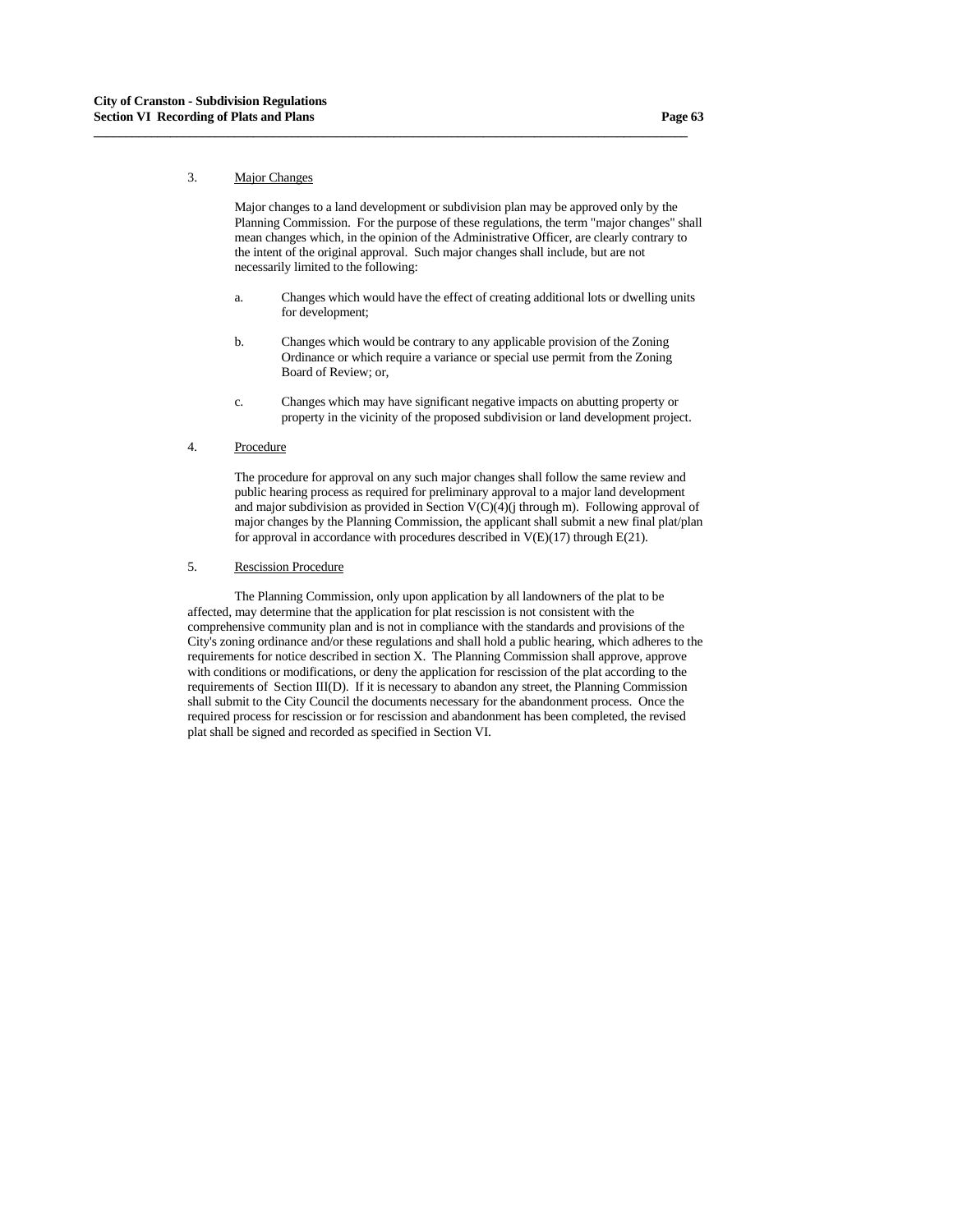## **SECTION VII - GUARANTEES FOR COMPLETION OF IMPROVEMENTS**

#### **A. Purpose**

 Improvement guarantees shall be provided to ensure that proper installation and maintenance of required street, utility and other physical improvements and to ensure compliance with other nonstructural conditions of final plat approval (if any). The nature and duration of the guarantee shall be structured to achieve this goal without adding unnecessary costs to the subdivider.

**\_\_\_\_\_\_\_\_\_\_\_\_\_\_\_\_\_\_\_\_\_\_\_\_\_\_\_\_\_\_\_\_\_\_\_\_\_\_\_\_\_\_\_\_\_\_\_\_\_\_\_\_\_\_\_\_\_\_\_\_\_\_\_\_\_\_\_\_\_\_\_\_\_\_\_\_\_\_\_\_\_\_\_\_\_\_\_\_\_\_\_\_\_**

 To assure that all improvements designated for the development of the plat shall be faithfully completed within two years of the date of recording, the applicant shall file with the Commission a performance bond or a passbook savings account in the name of the developer responsible for construction for a sum to be designated by the Commission adequate for the completion of the improvements and facilities required.

# **B. General Procedures**

 Before any land development or subdivision plan is endorsed by the Planning Commission, and before the recording of any subdivision plats, the Planning Commission shall be required to approve agreements for the completion of all required improvements. Such agreements may, at the option of the subdivider, take the form of (1) completion of actual construction of all improvements; (2) improvement guarantees, or (3) a combination thereof.

 At the preliminary plat review stage, the subdivider shall submit either of the following: (1) a letter to the Planning Commission indicating his/her intent to complete the required improvements prior to the Planning Commission's endorsement of the final plat; or (2) a letter requesting that security sufficient to cover the cost of required improvements be established by the Commission. At the final plat review stage, the subdivider shall confirm arrangements for completion of the required public improvements, including construction schedule and/or financial guarantees.

- 1. If improvements are to be constructed without a financial guarantee, all work shall be completed prior to endorsement and recording. Inspections shall be made by the Public Works Department at all required stages of construction. All construction shall be inspected and approved under the direction of the Public Works Director. Upon completion of all required improvements, the Public Works Director shall certify in writing of such completion, and a copy shall be provided to the subdivider upon request. The final plat shall be endorsed by the appropriate Planning Commission or City official and the plat shall be recorded, at which time the lots within the subdivision may be transferred or sold.
- 2. If improvements are to be guaranteed, the provisions of Section C of this Section below, shall apply.
- 3. Improvements that are proposed to be privately owned and maintained, such as, but not limited to, streets, utilities, and drainage systems, may be covered by an improvement guarantee if requested by the subdivider.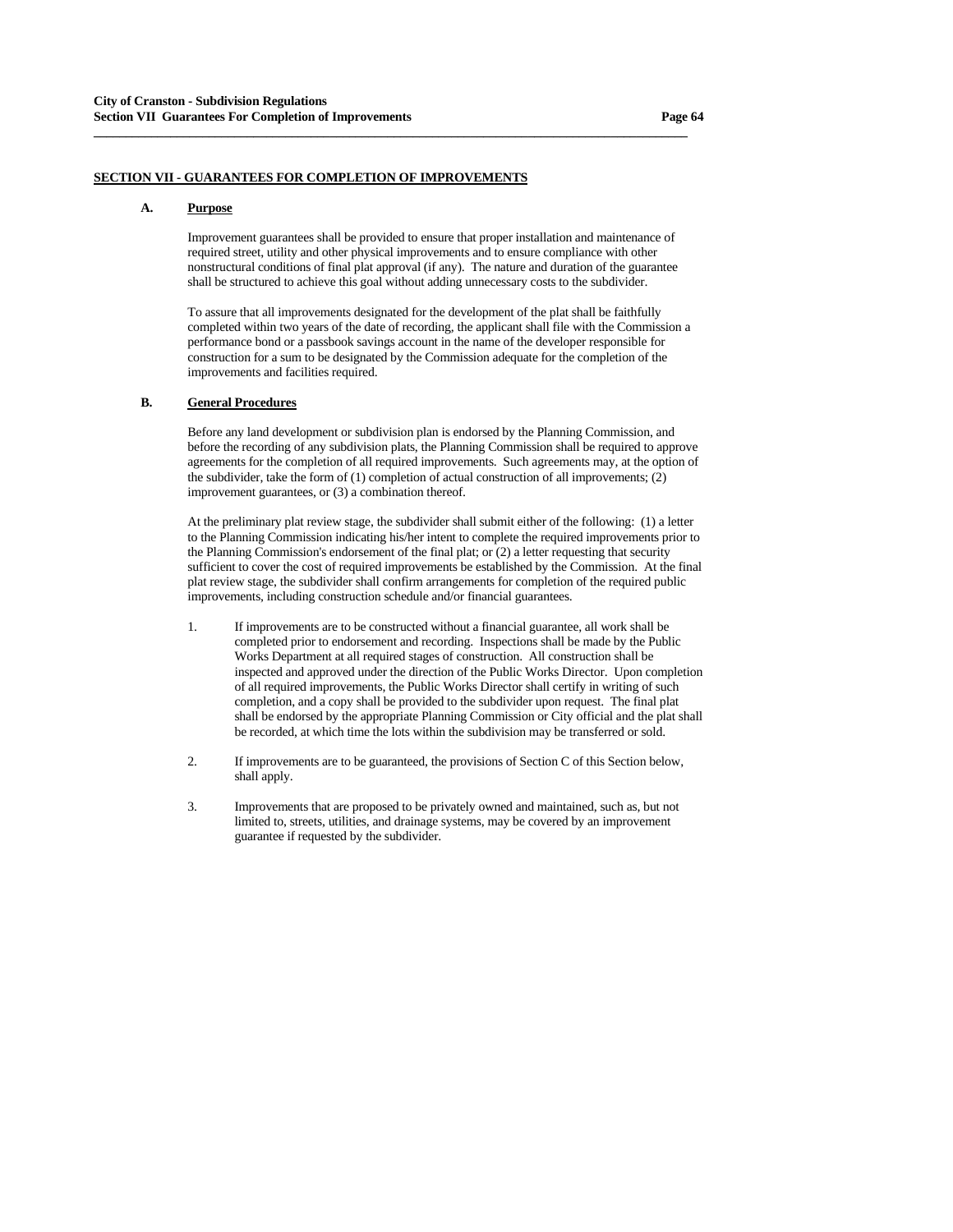## **C. Requirements for Financial Guarantees** [20](#page-64-0)

 1. Amount - Improvement guarantees shall be in an amount and with all necessary conditions to secure for the City the actual construction and complete installation of all of the required improvements, and the satisfactory completion of all conditions of final approval within the time periods required for completion. The amount shall be based upon cost estimates which would be required for the City to complete all improvements required as a condition of final approval. These estimates shall be initially prepared by the Director of Public Works and submitted to the Administrative Officer who shall review the estimates, if requested, with the subdivider. The amount of financial guarantee shall be subject to review if it is not posted within one year after the City Planning Commission's approval of the final plat. The Commission may set the guarantee in a reasonable amount in excess of the estimated costs in order to anticipate for increases in economic or construction conditions. However, the amount of such increase shall not exceed 120 percent of the estimated cost of improvements as recommended by the Department of Public Works.

**\_\_\_\_\_\_\_\_\_\_\_\_\_\_\_\_\_\_\_\_\_\_\_\_\_\_\_\_\_\_\_\_\_\_\_\_\_\_\_\_\_\_\_\_\_\_\_\_\_\_\_\_\_\_\_\_\_\_\_\_\_\_\_\_\_\_\_\_\_\_\_\_\_\_\_\_\_\_\_\_\_\_\_\_\_\_\_\_\_\_\_\_\_**

 At the expiration of the final plan approval period, if all required improvements are not complete, the Planning Commission shall review the status of improvements and may (1) require the subdivider to extend the duration of the entire improvement guarantee; (2) reduce the amount of the improvement guarantee to cover the estimated costs of remaining improvements; or (3) authorize the Administrative Officer to take the steps necessary to ensure completion of the remaining work by using improvement guarantee funds.

 If at any time during the guarantee period the procedures, implementation measures, methods, materials and/or schedules of construction are determined by the Planning Commission not to be in compliance with the approved plans, the Commission may, after proper notification to the subdivider, authorize the use of improvement guarantee funds to insure proper compliance.

- 2. Required Form The security shall be in the form of a financial instrument acceptable to the Finance Director and shall enable the City to gain timely access to the secured funds, for cause. Performance and maintenance guarantees may be provided by a variety of means including, but not limited to, the following:
	- a. Security bond The subdivider may obtain a security bond from a surety bonding company holding a certificate of authority as acceptable surety on federal bonds as published in the Federal Register.
	- b. Cash the subdivider may deposit cash in the form of a bank check, cashier's check or certified check into an appropriate account held in the name of the City of Cranston. Interest accrued will be returned to the developer at the time(s) of reduction or release.
	- c. Letter of Credit the subdivider may obtain an irrevocable letter of credit in a format acceptable to the Finance Director through a bank or other financial institution licensed to do business in the State of Rhode Island and possessing a satisfactory bond rating.

<span id="page-64-0"></span><sup>&</sup>lt;sup>20</sup> Amended July, 1997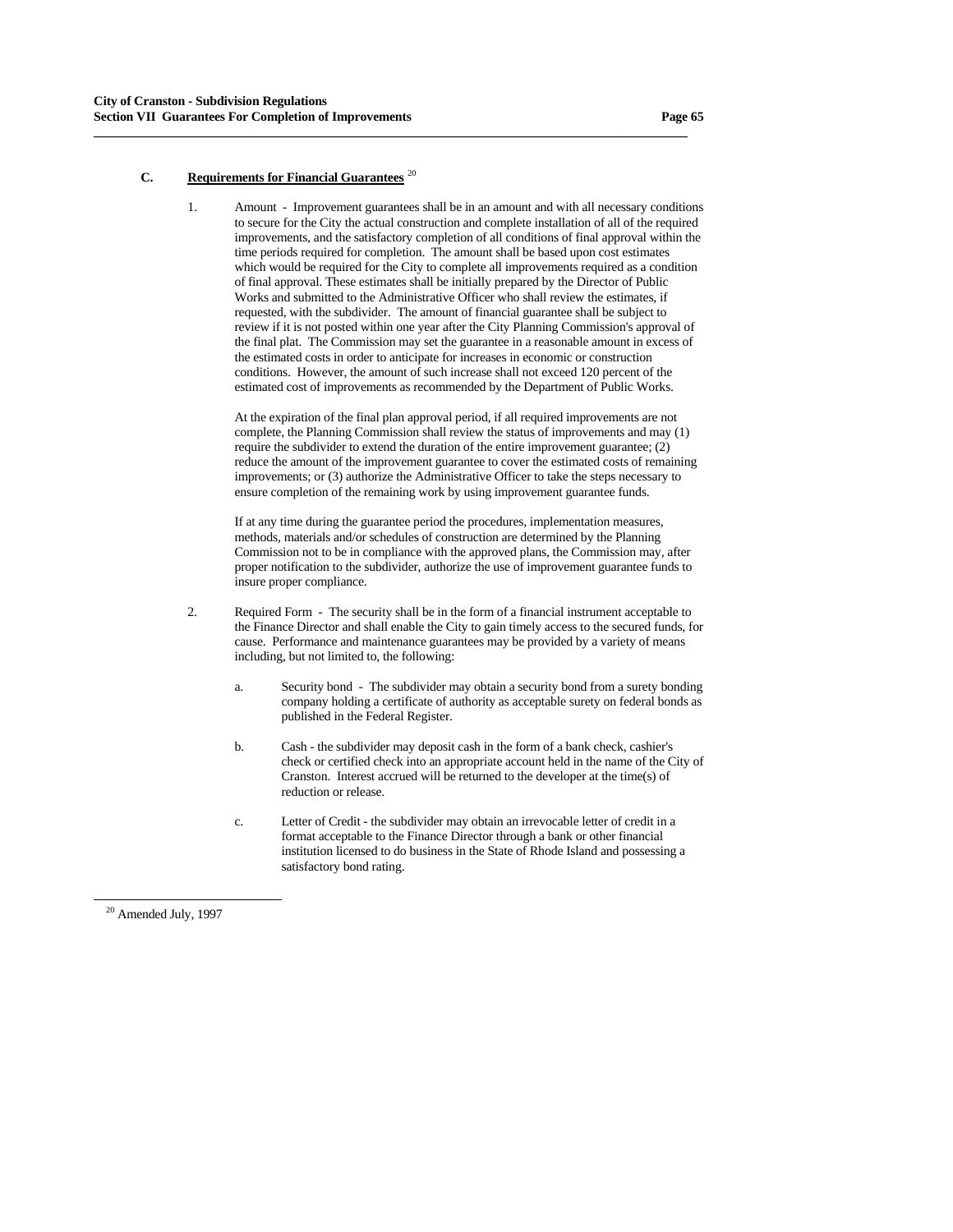3. Releases - At or before the expiration of the final plan approval period, if all required improvements are complete to the City's satisfaction, any improvement guarantee shall be returned to the subdivider. Partial releases or reductions in the guarantee amount may also be authorized at any time prior to the expiration of final approval. For each such reduction or release, a written request shall be made to the Administrative Officer, who shall refer such request to the Engineering Division. The developer shall engage the services of a design engineer to perform inspections during construction of the improvements to ensure compliance with approved plans and specifications. All requests from developers for bond reduction or bond release shall be accompanied by a certificate from the design engineer that all improvements comply with plans and specifications. Final release of the developer's bond shall not occur until all improvements have been accepted and until all "as-built" drawings have been reviewed and accepted by the Department of Public Works.

**\_\_\_\_\_\_\_\_\_\_\_\_\_\_\_\_\_\_\_\_\_\_\_\_\_\_\_\_\_\_\_\_\_\_\_\_\_\_\_\_\_\_\_\_\_\_\_\_\_\_\_\_\_\_\_\_\_\_\_\_\_\_\_\_\_\_\_\_\_\_\_\_\_\_\_\_\_\_\_\_\_\_\_\_\_\_\_\_\_\_\_\_\_**

- 4. Phased Subdivisions In the case of land development projects or subdivisions which are approved and constructed in phases, the Planning Commission shall specify improvement guarantees related to each particular phase. If any off-site improvements or other improvements or conditions which are not directly related to a particular phase are required as a condition of approval, the Commission shall, in setting the guarantee amount to each phase, clearly specify when such guarantees are to be provided.
- 5. Maintenance Guarantees The Planning Commission shall require that a maintenance guarantee be provided by the subdivider for all improvements which are being dedicated to the City for public acceptance and maintenance. The amount of the maintenance guarantee shall be ten percent (10%) of the original bond or other original guarantee amount. In the absence of such a guarantee, ten (10%) percent of the total estimated cost of all required improvements shall be required. The initial period for such maintenance guarantee shall be one (1) year. At the end of the one-year maintenance period, the Director of Public Works shall inspect all improvements subject to the guarantee and shall certify in writing to the Administrative Officer as to their condition. If found to be unacceptable, the Administrative Officer shall recommend an extension of the guarantee period to the Finance Director and the original funds shall not be returned to the subdivider. If public improvements are in good condition and have not been damaged due to the fault of the subdivider, or through faulty workmanship or design, the maintenance guarantee shall be returned to the subdivider.

 In cases where the Planning Commission finds there are extenuating circumstances ,the initial maintenance period may be established for a period longer than one year. The reasons for establishing a longer maintenance period and the nature of the extenuating circumstances shall be made a part of the record.

 6. Restrictions - The Commission shall not reduce a performance bond below 25% of the original amount until such time as the road improvements are 100% complete. Under certain conditions, and upon the recommendation of the Public Works Director, the Commission may reduce the bond below 25%, but in no case below 10% until all improvements are 100% complete.

### **D. Consumer Protection**

 The developer shall furnish to the lot buyer at the time of execution of a sales agreement, a copy of the final approved subdivision plat as recorded in the Department of Records, Cranston City Hall.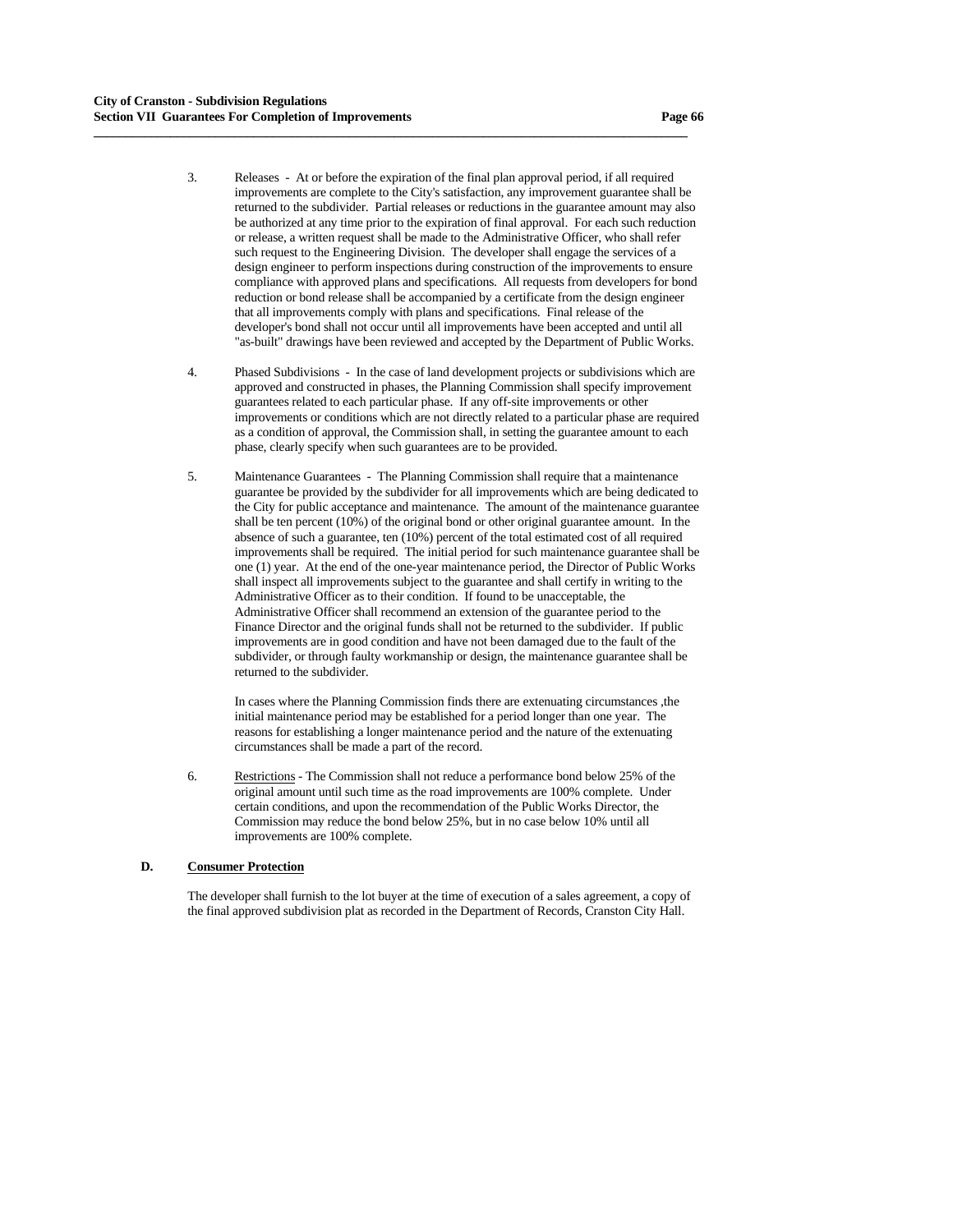## **SECTION VIII WAIVERS AND MODIFICATIONS**

### **A. Waiver of Modification of Regulations**

 1. The Planning Commission shall have the authority to waive or modify one or more of the requirements for subdivision or land development approval contained in these regulations if the Planning Commission finds that:

**\_\_\_\_\_\_\_\_\_\_\_\_\_\_\_\_\_\_\_\_\_\_\_\_\_\_\_\_\_\_\_\_\_\_\_\_\_\_\_\_\_\_\_\_\_\_\_\_\_\_\_\_\_\_\_\_\_\_\_\_\_\_\_\_\_\_\_\_\_\_\_\_\_\_\_\_\_\_\_\_\_\_\_\_\_\_\_\_\_\_\_\_\_**

- a. the waiver or modification is reasonable and within the general purposes and intents of these regulations; and
- b. literal enforcement of one or more provisions is impracticable and will exact undue hardship because of peculiar conditions pertaining to the land in question; or waiver/modification of the regulation is in the best interest of good planning practice or design as evidenced by consistency with the Comprehensive Plan and the Zoning Ordinance.

#### **B. Reinstatement of Applications**

- 1. In the event that an applicant fails to submit proper materials for a subdivision or land development prior to a deadline established by these regulations, thereby rendering a previously granted approval invalid, the application may be reinstated by the Planning Commission under the following conditions:
	- a. the subdivision is consistent with the Comprehensive Plan, and with the prior approval including all conditions attached thereto;
	- b. the Subdivision and Land Development Regulations are substantially the same as they were at the time of original approval;
	- c. the zoning of the subdivision parcel is substantially the same as it was at the time of the original approval;
	- d. physical conditions on the subdivision parcel are substantially the same as they were at the time of the original approval; and
	- e. any applicable state or federal regulations are substantially the same as they were at the time of the original approval.
- 2. Where conditions "a" through "e" above can be met, or where one or more conditions are waived by the Planning Commission, the application may be reinstated at the same point in review, thereby allowing the applicant to move to the next stage of approval. If any of the above conditions cannot be met, the applicant shall return to the point in review for which the expired approval was granted.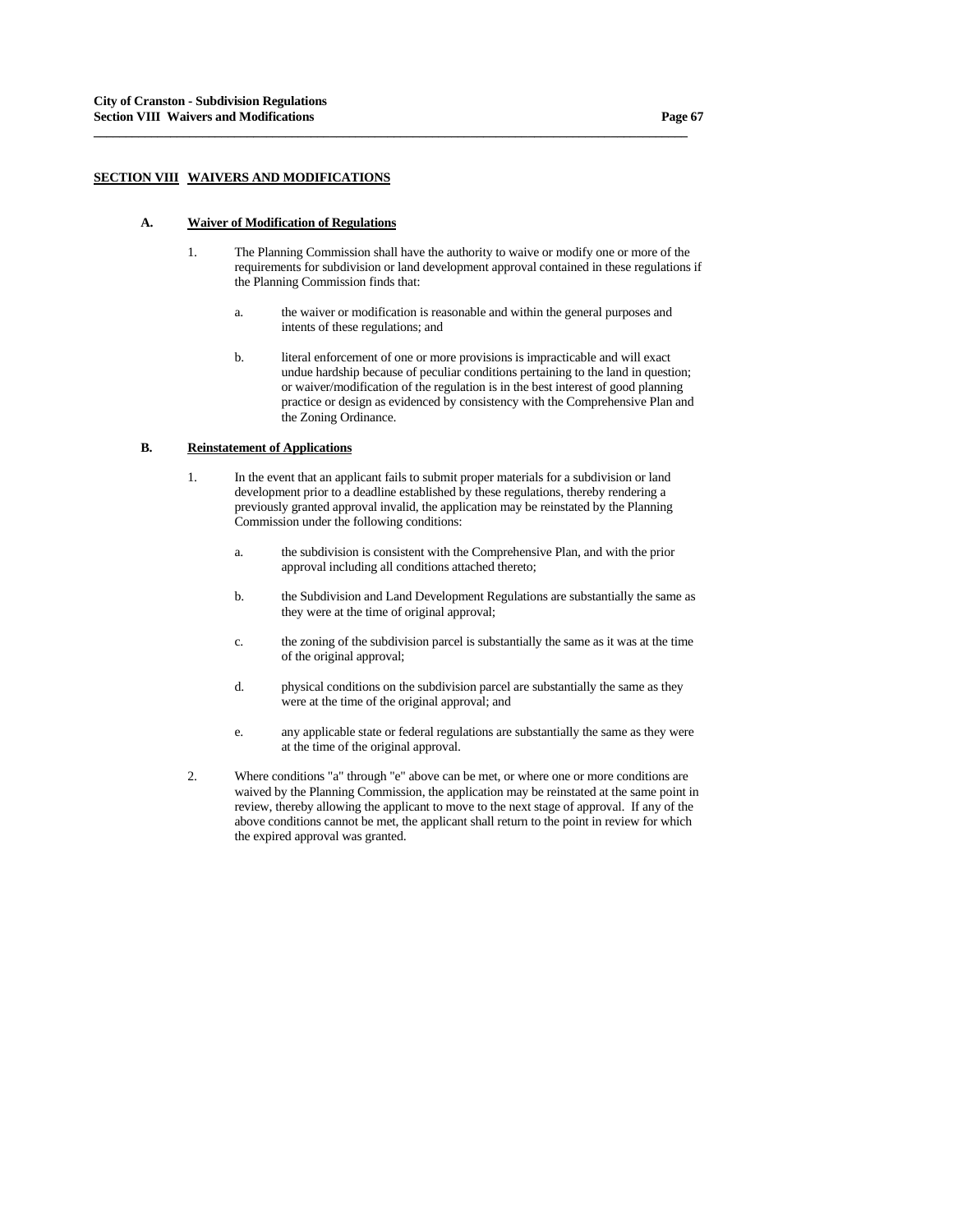# **C. Decisions on Waivers and Modifications**

 1. Application for reinstatement of a previously approved subdivision shall be made to the Planning Commission in writing by the subdivider. The Planning Commission, in approving or denying the request for an extension, shall make findings of fact which shall be made part of the record.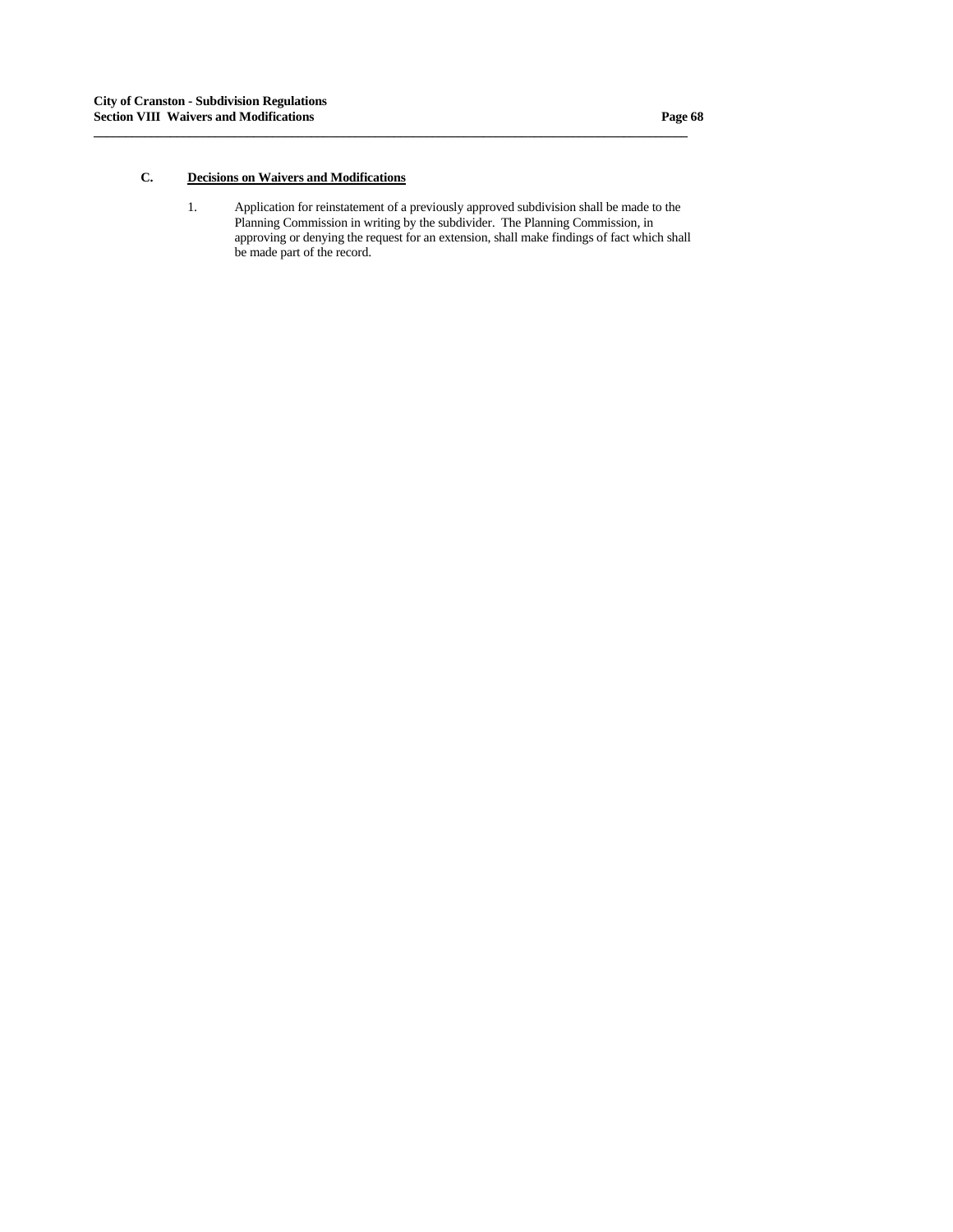## **SECTION IX - ENFORCEMENT AND PENALTIES**

### **A. Violations**

 1. Any person who fails or refuses to adhere to all of the terms and conditions of any subdivision of land or development plan that has been approved by the Planning Commission or the Administrative Officer shall be in violation of these regulations.

**\_\_\_\_\_\_\_\_\_\_\_\_\_\_\_\_\_\_\_\_\_\_\_\_\_\_\_\_\_\_\_\_\_\_\_\_\_\_\_\_\_\_\_\_\_\_\_\_\_\_\_\_\_\_\_\_\_\_\_\_\_\_\_\_\_\_\_\_\_\_\_\_\_\_\_\_\_\_\_\_\_\_\_\_\_\_\_\_\_\_\_\_\_**

 2. Any owner, or agent of the owner, who transfers, sells, or negotiates to sell any land by reference to or exhibition of, or by other use, a plat of the subdivision before the plat has been approved by the Planning Commission and recorded in the Land Evidence Records shall be in violation of these regulations.

## **B. Penalties for Violations**

- 1. Any person adjudged in violation of these regulations shall be liable for penalties not to exceed Five Hundred (\$500.00) Dollars per day, and each day of existence of a violation shall be deemed a separate offense.
- 2. In the event that a property owner, adjudged in violation of Section IX(A) above, seeks a waiver, modification, or reinstatement of an application, all penalties incurred from the date of violation to the date of request shall be paid in full to the City of Cranston, prior to placement on the Planning Commission agenda. This requirement shall be prohibited from the waiver provision specified in Section VIII.

# **C. Injunctive Relief**

- 1. The City of Cranston shall have the authority to bring suit in Providence County Superior Court to restrain the violation of, or compel the compliance with the provisions of these regulations.
- 2. An action for injunctive relieve brought by the City of Cranston in the Superior Court may be consolidated with an action seeking penalties for violation of these regulations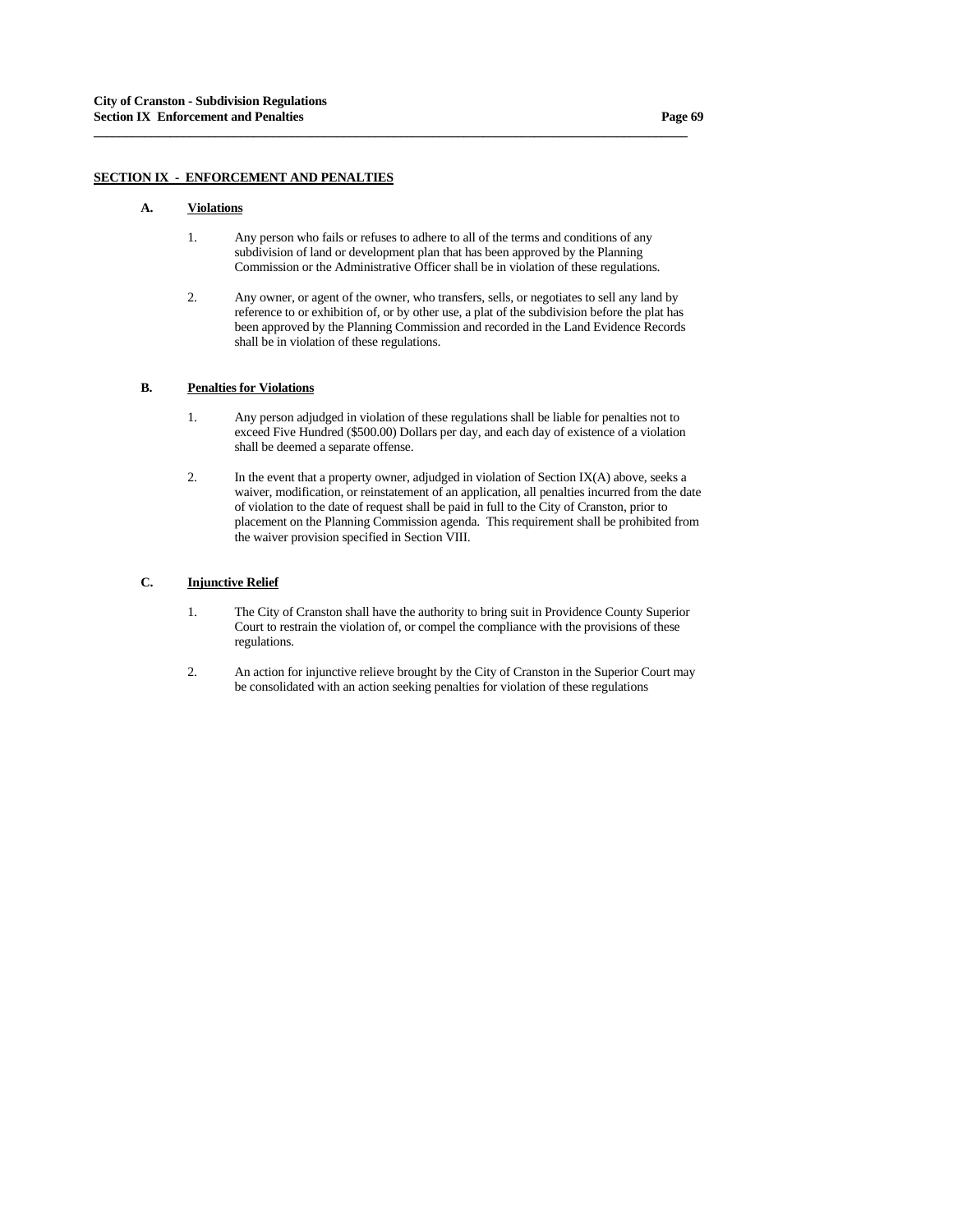## **SECTION X - ADOPTION AND AMENDMENT OF REGULATIONS**

#### **A. Procedure**

 The Planning Commission shall adopt and amend these Subdivision and Land Development Regulations according to the following procedure:

**\_\_\_\_\_\_\_\_\_\_\_\_\_\_\_\_\_\_\_\_\_\_\_\_\_\_\_\_\_\_\_\_\_\_\_\_\_\_\_\_\_\_\_\_\_\_\_\_\_\_\_\_\_\_\_\_\_\_\_\_\_\_\_\_\_\_\_\_\_\_\_\_\_\_\_\_\_\_\_\_\_\_\_\_\_\_\_\_\_\_\_\_\_**

- 1. Notice of a public hearing on any proposed adoption or amendment shall be published in a newspaper of general circulation within the City at least once<sup>[21](#page-69-0)</sup>each week for three successive weeks prior to the date of the hearing, which may include the week in which the hearing is to be held. The newspaper notice shall be published as a display advertisement, using a type size at least as large as the normal type size used by the newspaper in its news sections. The advertisement shall:
	- a. specify the date, time and place of the public hearing;
	- b. indicate that adoption, amendment or repeal of the Cranston Subdivision and land Development Regulations is under consideration;
	- c. contain a statement of the proposed amendment that may be printed once in its entirety, or may summarize or describe the matter under consideration;
	- d. advise those interested where and when a copy of the matter under consideration may be obtained or examined and copied; and
	- e. state that the proposed amendment may be altered or amended prior to the close of the public hearing without further advertising, as a result of further study or because of the views expressed at the public hearing, provided that any such alteration or amendment must be presented for comment in the course of the public hearing.
- 2. Notice of the public hearing shall be sent to the following:
	- a. The Associate Director of the Division of Planning of the Rhode Island Department of Administration. Said notice which may be a copy of the newspaper advertisement shall be sent at least two weeks prior to the public hearing.
	- b. The city or town planning board of any municipality where there is a public or quasi-public water source, or private water source that is used or is suitable for use as a public water source, located within two thousand (2,000) feet of Cranston's boundaries. Said notice shall be sent by first class mail.
	- c. The governing body of any state or municipal water department or agency, special water district, or private water company that has riparian rights to a surface water resource and/or a surface watershed that is used or is suitable for use as a public water source located within Cranston or within two thousand (2000) feet of Cranston's boundaries, provided that governing body of the state or municipal water department or agency, special water district, or private water company has filed with the Cranston Building Inspector a map survey showing the areas of

<span id="page-69-0"></span>21 Amended December 2001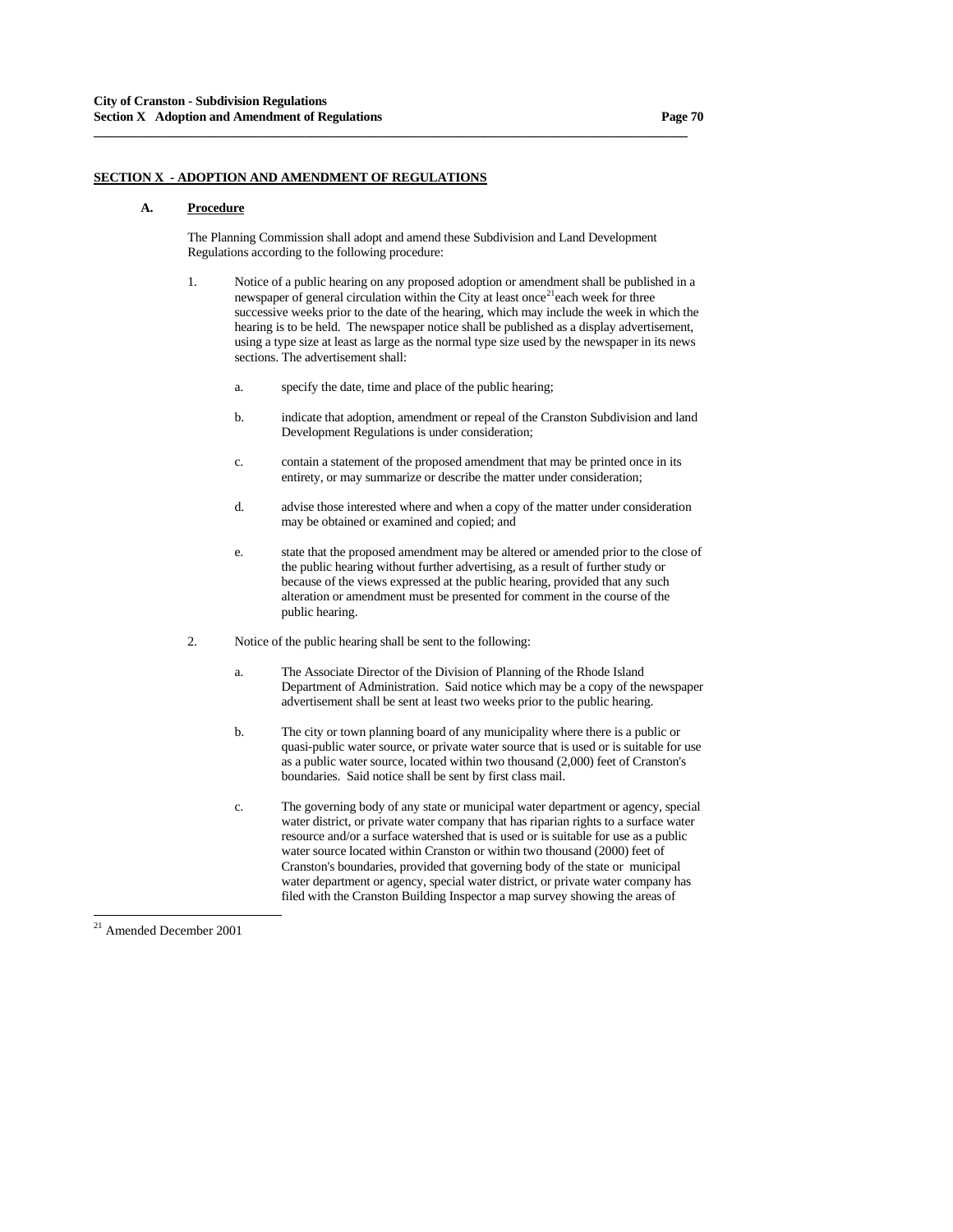surface water resources and /or watersheds and parcels of land within two thousand feet of the areas of surface water resources and/or watersheds, pursuant to RI General Laws Section 45-24-53(E).

 3. The Planning Commission shall conduct a public hearing at the date, time and place specified in the newspaper advertisement and notices. At the hearing, opportunity shall be given to all persons interested to be heard upon the matter of the proposed regulations.

**\_\_\_\_\_\_\_\_\_\_\_\_\_\_\_\_\_\_\_\_\_\_\_\_\_\_\_\_\_\_\_\_\_\_\_\_\_\_\_\_\_\_\_\_\_\_\_\_\_\_\_\_\_\_\_\_\_\_\_\_\_\_\_\_\_\_\_\_\_\_\_\_\_\_\_\_\_\_\_\_\_\_\_\_\_\_\_\_\_\_\_\_\_**

# **B. Availability**

 Printed copies of these regulations, including all appendices, shall be available to the general public and shall be revised to include all amendments. A reasonable fee may be charged for copies. Upon publication of any adoption of amendment, copies shall be sent to the Planning Division of the Rhode Island Department of Administration, and to the State Law Library.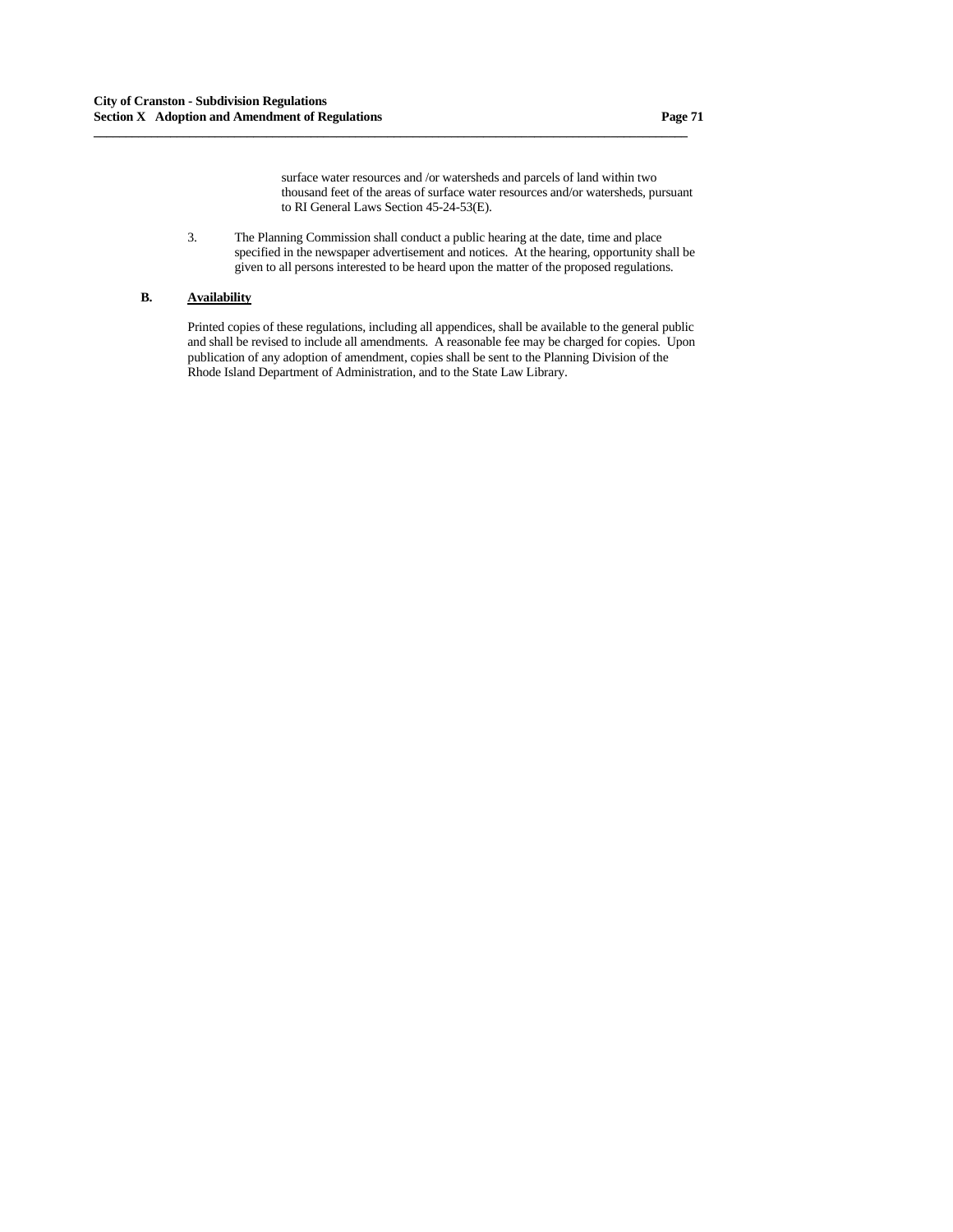## **SECTION XI - APPEALS**

### **A. Procedure for Appeals to the Platting Board of Review**

 1. Any party aggrieved by a decision of the Planning Commission or the Administrative Officer shall have the right to appeal that decision to the Platting Board of Review by the following procedure:

**\_\_\_\_\_\_\_\_\_\_\_\_\_\_\_\_\_\_\_\_\_\_\_\_\_\_\_\_\_\_\_\_\_\_\_\_\_\_\_\_\_\_\_\_\_\_\_\_\_\_\_\_\_\_\_\_\_\_\_\_\_\_\_\_\_\_\_\_\_\_\_\_\_\_\_\_\_\_\_\_\_\_\_\_\_\_\_\_\_\_\_\_\_**

- a. The appeal must be taken within twenty (20) days of the day the decision is recorded and posted in the City Clerk's Office.
- b. The appeal shall be in writing, and shall state clearly and unambiguously the issue or decision that is being appealed, the reason for the appeal, and the relief sought.
- c. The appeal shall either be sent by certified mail, return receipt requested, or shall be hand-delivered to the office of the clerk of the Platting Board of Review.
- d. Upon receipt of an appeal, the Clerk of the Platting Board of Review shall require the Planning Commission or the Administrative Officer to transmit forthwith to the Board all papers, documents and plans or a certified copy thereof, constituting the record of the action that is being appealed.
- 2. An appeal shall stay all proceedings in furtherance of the action being appealed.

3. Appeals from a decision granting or denying approval of a final plan shall be limited to elements of such approval or disapproval not contained in the decision reached by the Planning Commission at the preliminary state providing that a public hearing has been held on the plan pursuant to RIGL  $45-23-42$ .<sup>[22](#page-71-0)</sup>

## **B. Public Hearings on Appeals to the Platting Board of Review**

- 1. The Platting Board of Review shall conduct a public hearing on each appeal within fortyfive (45) days of receipt of the appeal by the board's clerk. The public hearing shall be conducted at a meeting called and advertised especially for that purpose. The Platting Board of Review shall maintain a complete record of all its proceedings, including minutes of meetings and records of votes taken.
- 2. Notice of public hearing shall be published in a newspaper of general circulation within the city at least fourteen (14) days prior to the date of the public hearing. Notice shall be sent by first class mail to the parties to the appeal and to those persons required to be notified by Section V(C) of these regulations. The party who filed the appeal shall bear the cost of advertising and notice.
- 3. At the hearing, any party may appear in person, or may be represented by an agent or attorney.
- 4. The hearing, which may be held on the same date and at the same place as a meeting of the Zoning Board of Review, must be held as a separate meeting from any Zoning Board of Review meeting. Separate minutes and records of votes as required by 45-23-70(C) of the RIGL shall be maintained by the Platting Board of Review.

<span id="page-71-0"></span><sup>22</sup> Amended December 2001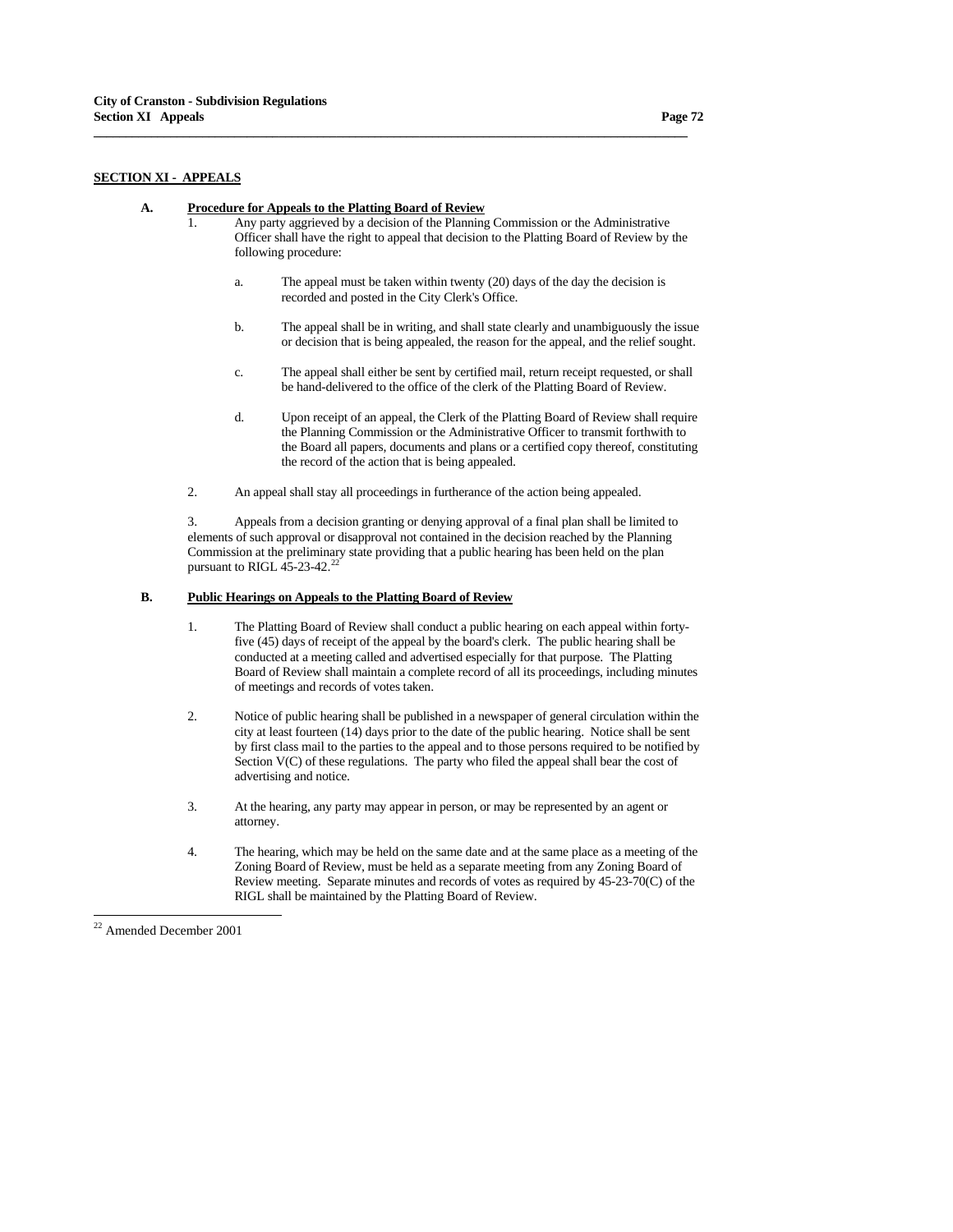5. The Board shall render a decision on the appeal in the following manner:

**\_\_\_\_\_\_\_\_\_\_\_\_\_\_\_\_\_\_\_\_\_\_\_\_\_\_\_\_\_\_\_\_\_\_\_\_\_\_\_\_\_\_\_\_\_\_\_\_\_\_\_\_\_\_\_\_\_\_\_\_\_\_\_\_\_\_\_\_\_\_\_\_\_\_\_\_\_\_\_\_\_\_\_\_\_\_\_\_\_\_\_\_\_**

- a. The board shall not substitute its own judgment for that of the Planning Commission or Administrative Officer, but shall consider the issue upon the findings and record of the Planning Commission or Administrative Officer. The board shall not reverse a decision of the Planning Commission or Administrative Officer except on a finding of prejudicial procedural error, clear error, or lack of support by the weight of the evidence in the record.
- b. The concurring votes of three (3) of the five (5) members of the board sitting at the hearing shall be necessary to reverse any decision of the Planning Commission or Administrative Officer.
- c. In the instance where the board overturns a decision of the Planning Commission or Administrative Officer, the proposed project application shall be remanded to the Planning Commission or Administrative Officer, at the stage of processing from which the appeal was taken, for further proceedings before the Planning Commission or Administrative Officer and/or for final disposition, which shall be consistent with the board's decision.
- d. The board shall render a decision within ten (10) days of the close of the public hearing. The decision shall be in writing and shall include reasons for the decision.

## **C. Appeals to the Superior Court**

 Upon the entry of any case or proceeding brought under the provisions of Section 45-23-73 of the RIGL, including pending appeals and appeals hereinafter taken to the court, the court shall, at the request of either party, advance the case, so that the matter shall be afforded precedence on the calendar and shall thereupon be heard and determined with as little delay as possible.

- 1. Appeals of decisions of the Platting Board of Review.
	- a. An aggrieved party may appeal a decision of the Cranston Platting Board of Review to the Providence County Superior Court by filing a complaint setting forth the reasons of appeal within twenty (20) days after the decision has been recorded and posted in the City Clerk's Office. When the complaint is filed by someone other than the original applicant or appellant, the original applicant or appellant and the members of the Planning Commission shall be made parties to the proceeding.
	- b. Within thirty (30) days after being served with a copy of the complaint, the board shall file the original documents acted upon by it and constituting the record of the case appealed from, or certified copies thereof, together with such other facts as may be pertinent, with the clerk of the court.
	- c. The appeal shall not stay proceedings upon the decision appealed from, but the court may, in its discretion, grant a stay on appropriate terms and make such other appropriate orders as it deems necessary for an equitable disposition of the appeal.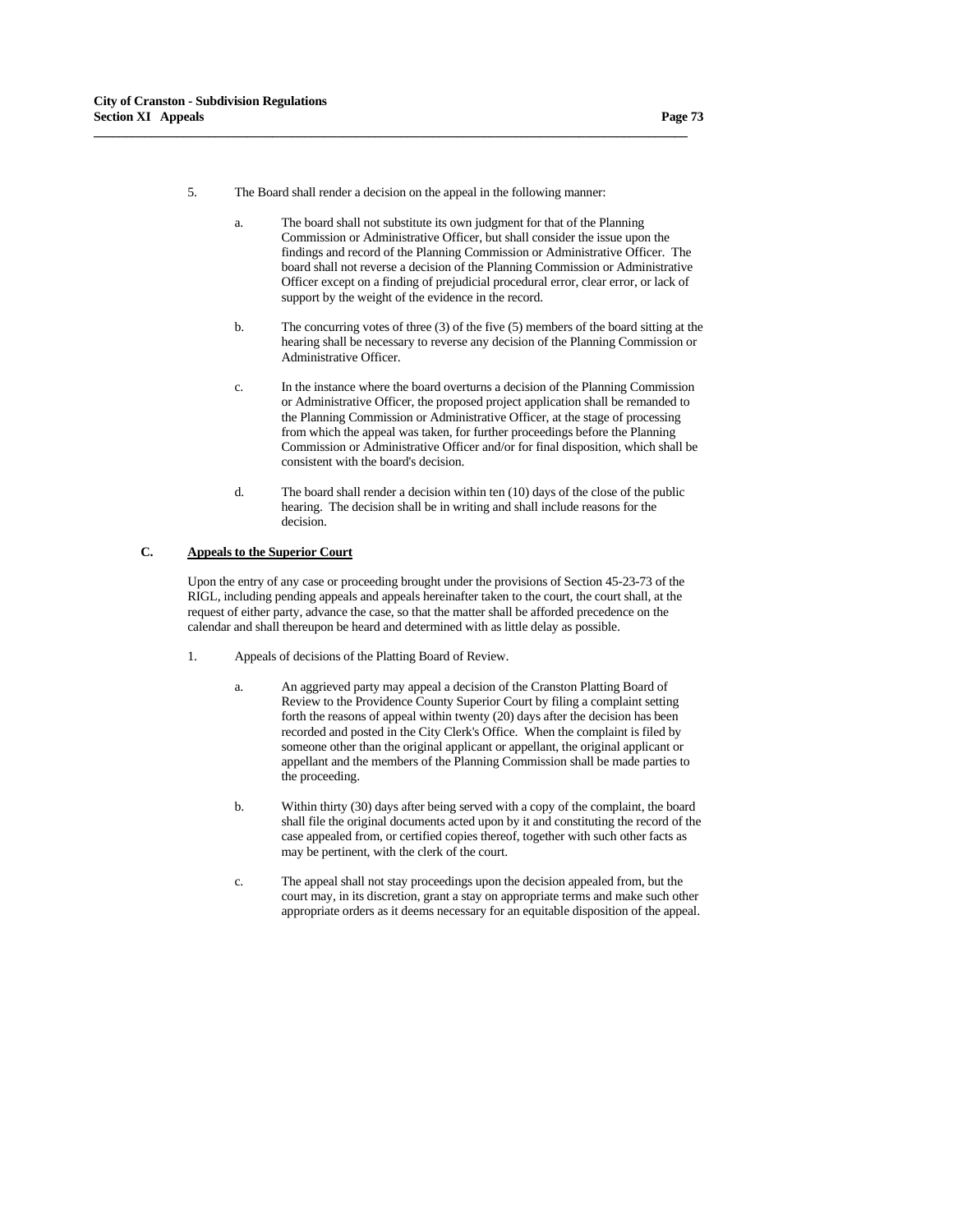2. Appeals of Enactment or Amendment of Regulations

**\_\_\_\_\_\_\_\_\_\_\_\_\_\_\_\_\_\_\_\_\_\_\_\_\_\_\_\_\_\_\_\_\_\_\_\_\_\_\_\_\_\_\_\_\_\_\_\_\_\_\_\_\_\_\_\_\_\_\_\_\_\_\_\_\_\_\_\_\_\_\_\_\_\_\_\_\_\_\_\_\_\_\_\_\_\_\_\_\_\_\_\_\_**

- a. Any legal resident or landowner of Cranston, or any association of residents or landowners of Cranston may appeal an enactment or amendment of these subdivision and land development regulations by the Planning Commission by filing a complaint in the Providence County superior Court within thirty (30) days after such enactment or amendment has become effective.
- b. the complaint shall set forth with specificity the area or areas in which the enactment or amendment is not consistent with:
	- (1) Title 45, Chapter 22.2 of the Rhode Island General Laws, known as the Comprehensive Planning and Land Use Regulation Act;
	- (2) Title 45, Chapter 24, Section 27 *et. seq.* of the Rhode Island General Laws, known as the Zoning Enabling Act of 1991;
	- (3) The Cranston Comprehensive Plan of 1992; or
	- (4) The Cranston Zoning Ordinance
- c. The appeal shall not stay the enforcement of the regulations, as enacted or amended, but the court may, in its discretion, grant a stay on appropriate terms, which may include the filing of a bond, and make such other orders as it deems necessary for an equitable disposition of the appeal.
- d. The court shall conduct the review without a jury. If the court finds that the enactment or amendment is not consistent with the statutory, ordinance, or regulatory provisions enumerated in Section XII(C)(2)(b) above, the court shall invalidate the enactment or the amendment, or those parts of such enactment or amendment that are not consistent. The court shall not revise the regulations to be consistent, but may suggest appropriate language as part of the court decision.
- e. The court may in its discretion, upon motion of the parties or on its own motion, award reasonable attorney's fees to any party to an appeal, as set forth herein, including a municipality.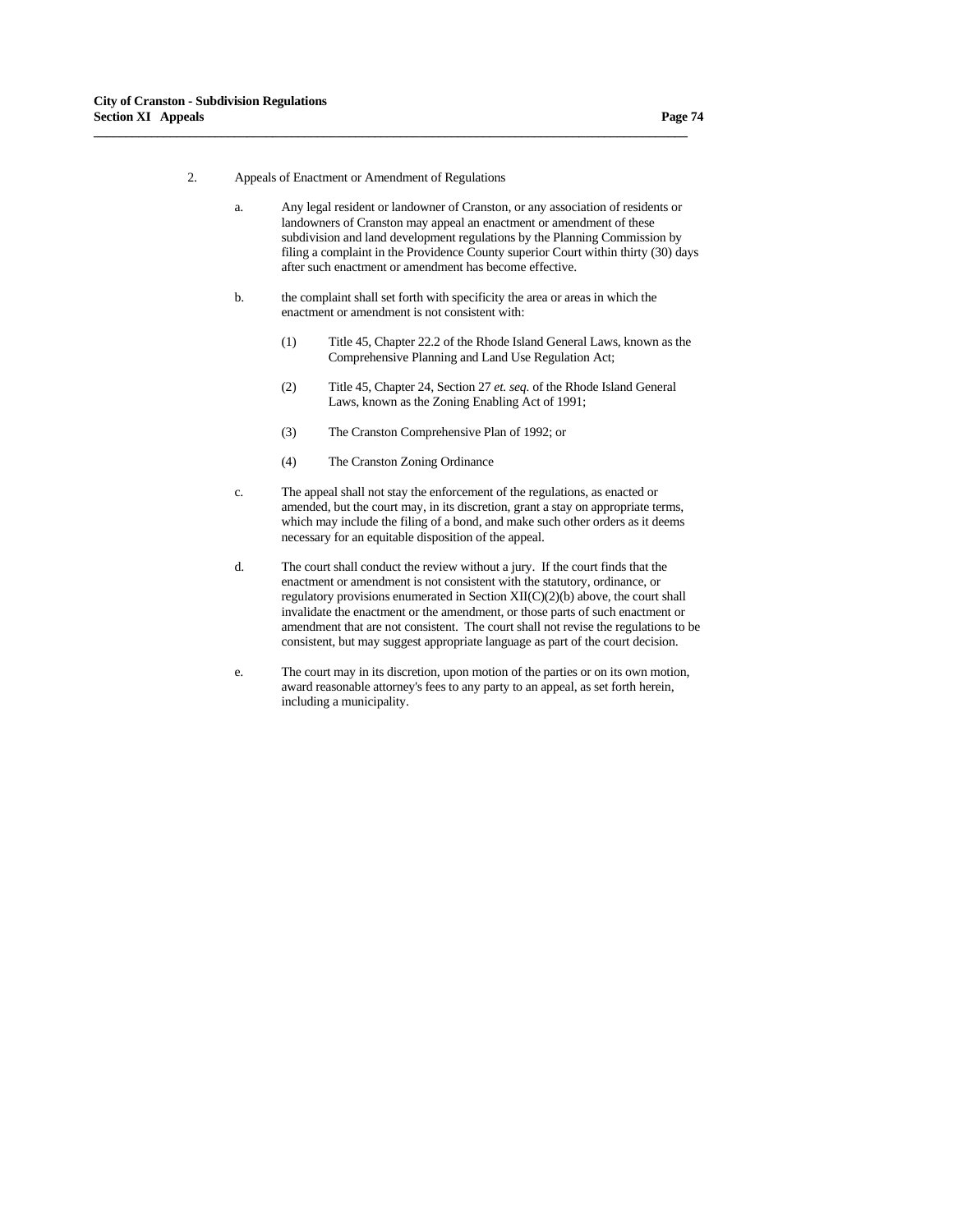# **SECTION XII - DESIGN AND PUBLIC IMPROVEMENT STANDARDS**

### **A. General**

 The subdivider, at his own expense, shall construct all improvements where required by the Planning Commission in granting approval for any subdivision or land development project subject to these Regulations.

### **B. Street Design Standards**

 The following design standards shall be followed where applicable in the design and construction of any subdivision:

#### 1. Frontage on Improved Streets

 The area to be subdivided shall have frontage on an existing improved public street, or shall create new street frontage to serve all proposed lots. If an existing street has not been improved to the standards and specifications as required in these regulations, the commission may require the subdivider to make certain improvements on the part of the street abutting the property or leading to the property being subdivided where necessary for drainage, safety, traffic or other reasons as deemed proper by the Commission.

 For purposes of these regulations, streets platted but not improved or accepted for maintenance by the City, shall not be considered "existing" improved public streets. Where these streets are incorporated within the subdivision or land development project, they shall be improved by the developer to meet the subdivision regulation standards.

#### 2. Street Classification

 Street design within a proposed subdivision shall conform to a street hierarchy system as established herein. Requirements for right-of-way and pavement width, drainage and other utilities, sidewalks, and other design standards shall be tailored to street function.

 The following categories of street classification are regulated herein: arterial, collector, local, marginal access, industrial, commercial.

 Except as specifically noted in these regulations, marginal access streets shall meet local street requirements; commercial and industrial streets shall meet collector street requirements.

Local streets shall be so laid out that their use by through traffic will be discouraged.

 "Figure 1" on the following page graphically depicts a typical arrangement of streets by classification and context.

 Where a subdivision abuts or contains an existing or proposed arterial street, the Commission may limit the number of intersections with the arterial street, and/or require marginal access streets, landscaped buffers, or such other treatment as may be necessary for adequate protection of residential properties and to afford separation of through traffic from local traffic.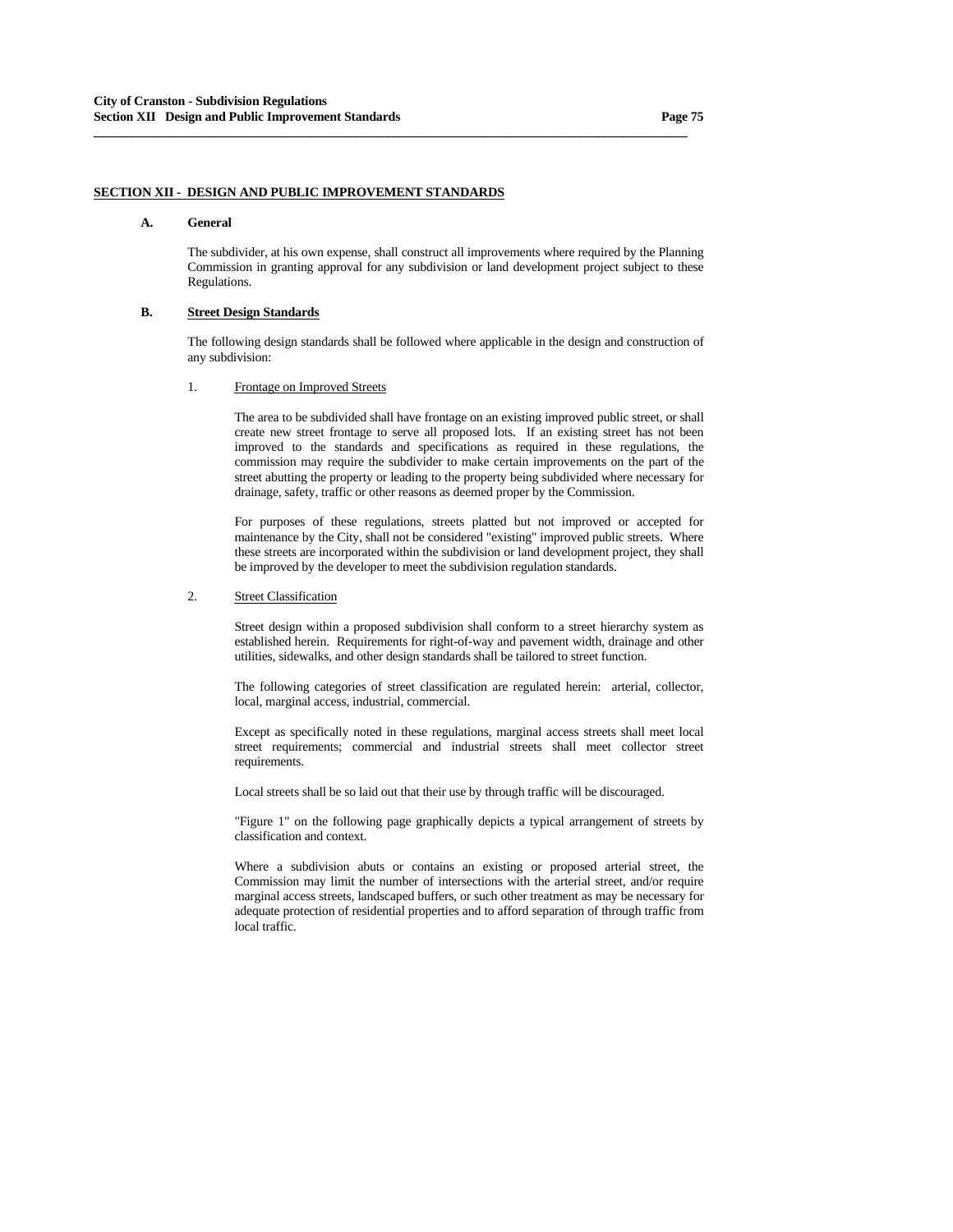Notwithstanding the above provision, the Plan Commission may limit the number of lots that may be developed in subdivisions having only one point of access.

**\_\_\_\_\_\_\_\_\_\_\_\_\_\_\_\_\_\_\_\_\_\_\_\_\_\_\_\_\_\_\_\_\_\_\_\_\_\_\_\_\_\_\_\_\_\_\_\_\_\_\_\_\_\_\_\_\_\_\_\_\_\_\_\_\_\_\_\_\_\_\_\_\_\_\_\_\_\_\_\_\_\_\_\_\_\_\_\_\_\_\_\_\_**

- 3. Street Widths
	- a. Right of Way. Street rights-of-way shall be not less than the widths shown below:

| Street Type            | Right-of Way Width |  |
|------------------------|--------------------|--|
| Arterial               | 80 feet            |  |
| Collector              | 60 feet            |  |
| Local                  | 50 feet            |  |
| <b>Marginal Access</b> | 40 feet            |  |
| Industrial             | 60 feet            |  |
| Commercial             | 60 feet            |  |

 b. Cross-Sections. The apportioning of the street between roadway, sidewalk and landscaped strips shall be in accordance with the "Specifications for Highways Covering Residential and Industrial Plat Developments", as revised, unless specifically modified or waived by the Planning Commission. For unique situations on local roads, on private roads or on cul-de-sacs with fewer than ten lots, the right-of-way width may be reduced to 40 feet and pavement width may be reduced to 24 feet.

#### 4. Street Layout and Arrangement

 The arrangement of proposed streets shall be considered in relation to the existing street system, and arterial streets and highways shall conform to the official Comprehensive Plan in effect at that time. Proposed streets shall provide for the continuation or projection of principal streets existing on the adjoining property and shall be continued with at least the same width through the subdivision. Wherever possible, streets shall be planned to conform to the surrounding topographical conditions. Please refer to Figure "2" on the following page.

 Street arrangement of the totality of the proposed plat shall be submitted at the preliminary stage. Where a final plat covers only a part of the subdivider's tract, the street system shall be so laid out as to be capable of future coordinated development with the remainder of such tract and adjoining land. In such a case, the prospective future street system of the unsubmitted part shall be furnished with the submitted part of the plat.

 Where a subdivision borders on or contains a railroad right-of-way or an existing or proposed limited access highway, the Commission may require a marginal access street approximately parallel to and on each side of such right-of-way or highway, at a distance suitable for the appropriate use of the intervening land.

### 5. Private Streets

 Private streets shall not be permitted except in minor subdivisions as authorized in Section V of these Regulations and in Planned Districts.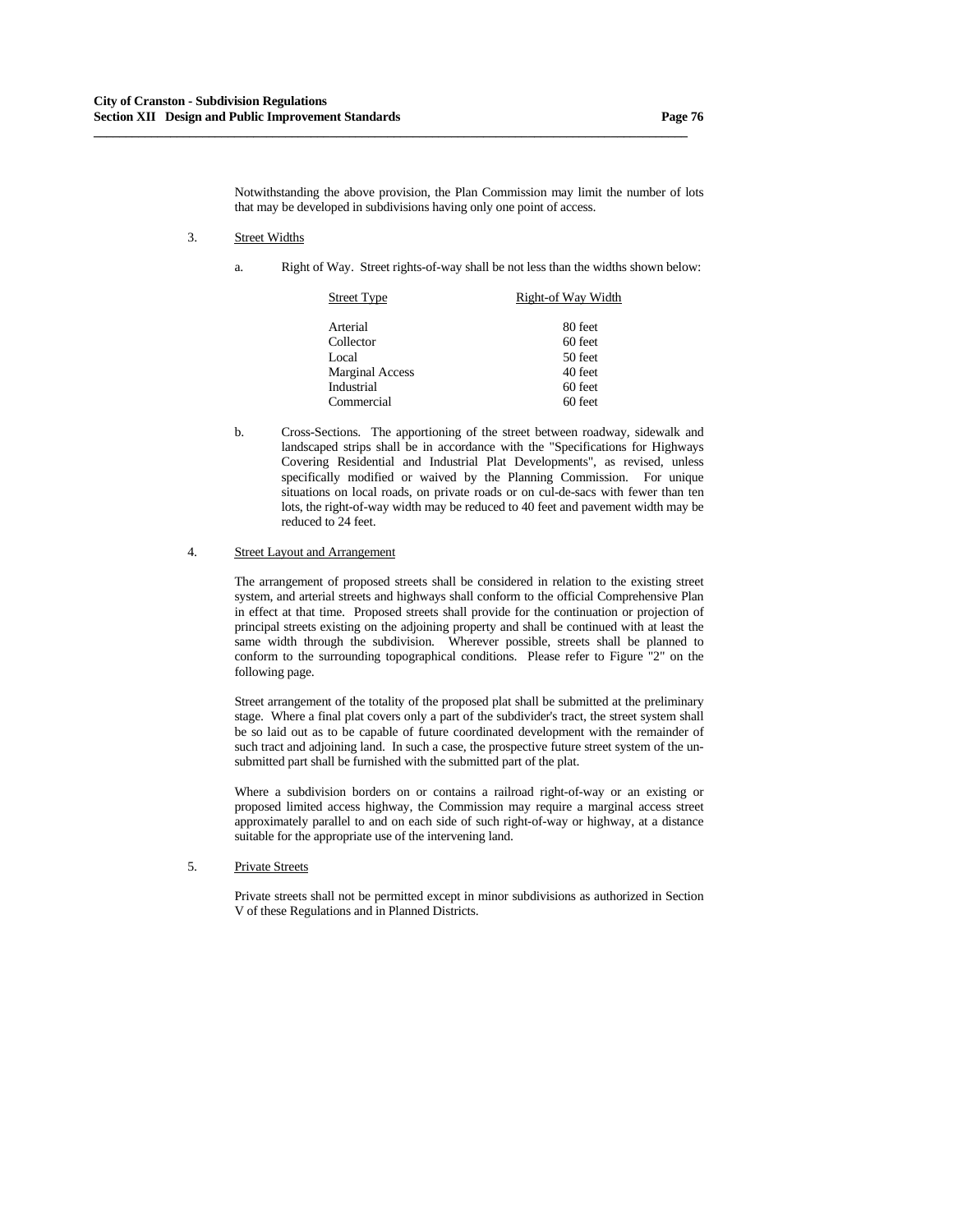### 6. Street Intersections

 Street intersections shall either coincide precisely with, or be offset by at least 105 feet from other intersections. Intersections shall be at 90 degree angles. Lesser angles between 75 degrees and 90 degrees may be approved by the Planning Commission. Please refer to Figure "2" on previous page.

 7. Dead-end Street and Cul-de-sac: Dead-end streets without a turnaround and not designed for eventual continuance shall not be approved. Streets which are designed to have one end permanently closed (cul-de-sacs) shall be provided at the closed end with a turnaround roadway having a minimum outside curb radius of at least thirty-five (35) feet. Such culde-sacs shall not exceed four hundred (400) feet in length. In cases where unusual conditions exist, the Commission may modify the requirements for dead-end streets and cul-de-sacs.

**\_\_\_\_\_\_\_\_\_\_\_\_\_\_\_\_\_\_\_\_\_\_\_\_\_\_\_\_\_\_\_\_\_\_\_\_\_\_\_\_\_\_\_\_\_\_\_\_\_\_\_\_\_\_\_\_\_\_\_\_\_\_\_\_\_\_\_\_\_\_\_\_\_\_\_\_\_\_\_\_\_\_\_\_\_\_\_\_\_\_\_\_\_**

 8. Grades: The maximum grade of Arterial and Collector Streets shall be five (5%) percent and the minimum grade shall be one (1%) percent. The maximum grade of Minor Streets shall be eight (8%) percent and the minimum grade shall be one (1%) percent. Where in the judgment of the Commission it is not feasible to maintain a grade of eight (8%) percent or less, the Commission may allow a steeper grade, but in no case shall the grade exceed ten (10%) percent.

## 9. Access to Adjoining Property

 When a subdivision of land would create a land-locked adjoining parcel, the Planning Commission shall require access to said adjoining property. The reservation of strips of land preventing such access shall not be permitted except where their control is placed in the name of the City under conditions approved by the Commission. The Planning Commission may require provision of a temporary turnaround until such time as the adjacent tract is developed. Where agreed to, in writing, the temporary turnaround may be located on the adjoining property subject to approval by the Planning Commission.

### 10. Street Names

 An extension of an existing street shall have the same name as the existing street. Names of other proposed streets shall be substantially different from any existing street name in the City of Cranston.

## 11. Street Signs

 Street name and traffic signs approved by the City Engineer shall be installed by the developer at the developer's expense.

#### 12. Street Lighting

 In all new subdivisions where utilities are being installed underground, provisions shall be made for street lighting connections only where required by the City Engineer.

13. Deflection of Street Center-line: When a deflection angle of ten (10°) or more occurs along the center-line of a street, a curve of reasonably long radius shall be introduced.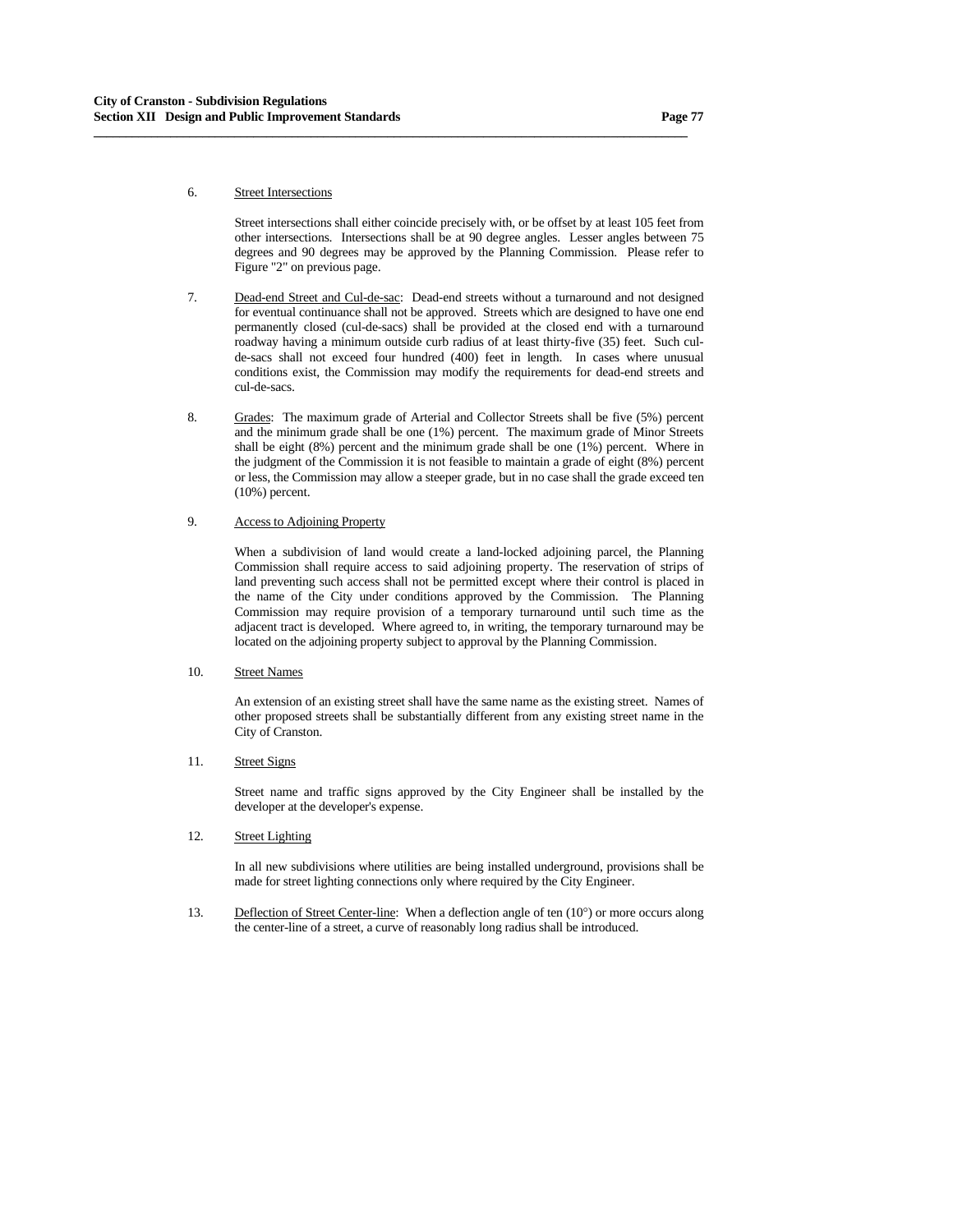14. Reverse Curves: A tangent at least one hundred (100) feet long shall be introduced between reverse curves on arterial and collector streets.

**\_\_\_\_\_\_\_\_\_\_\_\_\_\_\_\_\_\_\_\_\_\_\_\_\_\_\_\_\_\_\_\_\_\_\_\_\_\_\_\_\_\_\_\_\_\_\_\_\_\_\_\_\_\_\_\_\_\_\_\_\_\_\_\_\_\_\_\_\_\_\_\_\_\_\_\_\_\_\_\_\_\_\_\_\_\_\_\_\_\_\_\_\_**

- 15. Rounding Property Lines: Property lines at street intersections shall be rounded with a radius or not less than fifteen (15) feet.
- 16.  $Curbs<sup>23</sup>$  $Curbs<sup>23</sup>$  $Curbs<sup>23</sup>$ : Curbs shall be required along the gutter line of all streets and shall have a minimum radius of twenty-five (25) feet at corners. Pre-cast concrete wheelchair ramp curbs meeting RI DOT Standard 43.31/43.32 or 43.34 shall be installed where required by the Engineering Division.

 In accordance with Zoning Code Section 30-18(P)(6), the following curb opening requirements are established for new construction:

a. Curb openings shall conform to the following design standards:

| Single Family Residential      |                       |  |
|--------------------------------|-----------------------|--|
| construction -                 | Minimum width 10 feet |  |
|                                | Maximum width 20 feet |  |
| Multi Family (2 or more units) |                       |  |
| Commercial and                 |                       |  |
| Industrial construction        | Minimum width 12 feet |  |
|                                | Maximum width 35 feet |  |

 b. Curb openings for Corner Lots: On a corner lot, no curb opening shall be located within twenty-five (25) feet of the end of the radius curb.

### 17. Boundary Markers

 Granite or concrete boundary markers shall be of the type specified by the City and paid for by the developer and placed by a Registered Land Surveyor on the street line at the beginning and end of all horizontal curves on both sides of each subdivision (public) street and shall not be more than five hundred feet apart. Monuments shall be set four inches above finished grade of the center of the street.

18. Sidewalks

 Sidewalks shall be required to be installed at minimum on one side of all proposed new public streets in residential subdivisions, all residential cluster developments, or multifamily land developments. Sidewalks may be required to be installed along both sides of streets in areas where the Planning Commission finds any of the following:

 a. The subdivision/development is located within one-half mile of a public or private school; or

-

<span id="page-77-0"></span><sup>&</sup>lt;sup>23</sup> Amended July, 1997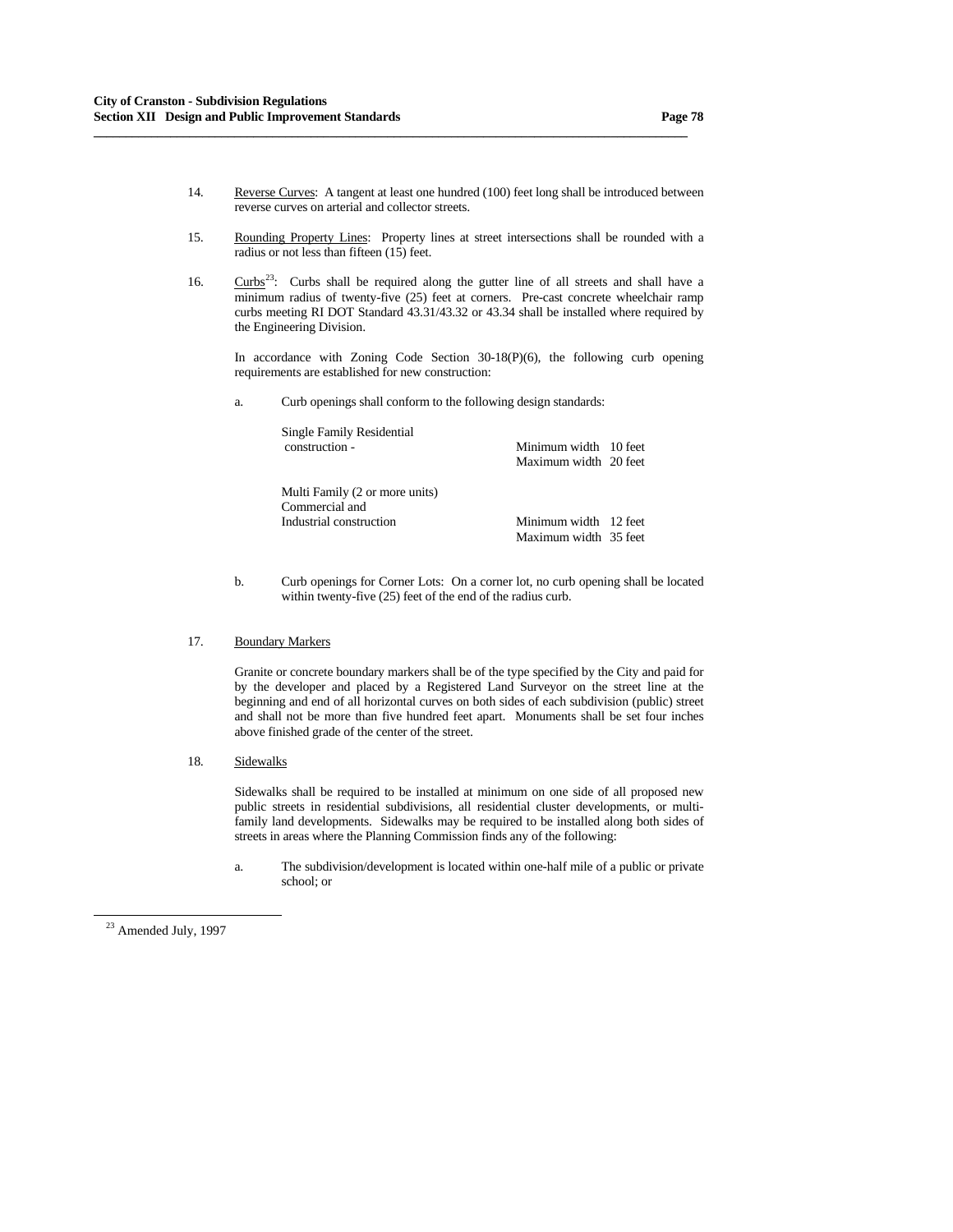b. The subdivision/development is located in reasonable proximity to major public or private destinations such as churches, shopping areas, playgrounds, etc. where there is a reasonable likelihood that pedestrian traffic would result; or

**\_\_\_\_\_\_\_\_\_\_\_\_\_\_\_\_\_\_\_\_\_\_\_\_\_\_\_\_\_\_\_\_\_\_\_\_\_\_\_\_\_\_\_\_\_\_\_\_\_\_\_\_\_\_\_\_\_\_\_\_\_\_\_\_\_\_\_\_\_\_\_\_\_\_\_\_\_\_\_\_\_\_\_\_\_\_\_\_\_\_\_\_\_**

 c. The subdivision is located within an area with high vehicular traffic volumes and where there would be a likelihood of significant danger to pedestrians.

 Sidewalks may be waived in the A-80 and A-20 zoning districts, on short cul-de-sacs serving 10 or fewer lots/dwellings, and in residential cluster developments in special circumstances provided none of the conditions noted in a, b, and c above, exist. Where the sidewalk requirement has been waived, loam and seed shall be installed from the curb to the property line.

19. Bicycle Facilities

 Bicycle paths/trails/lanes may be required in proposed subdivisions where necessary, to extend an existing bicycle path; to intersect with proposed State bicycle facilities; to connect adjacent subdivisions where vehicular connections would be impractical; or where adjacent or nearby public or private schools, recreation areas or other similar facilities would be likely to generate significant bicycle traffic.

### 20. Engineering and Land Survey

 Wherever it is mandated by these Regulations that certain tasks associated with subdivision plans and improvements be performed by registered professional engineers and/or registered land surveyors, all such tasks shall be performed according to existing and amended standards of the State of Rhode Island and Providence Plantations Board of Registration for Professional Engineers and Board of Registration for Land Surveyors.

### **C. Landscaping and Street Trees**

#### 1. General

 The Commission shall encourage that as many trees as possible be left standing when a subdivision is developed. It shall also encourage the developer to plant trees in the front yard area of the proposed house lots. In Planned Districts and where deemed necessary by the Planning Commission, a landscaping plan for the entire development shall be submitted. Landscaping plans shall take into account the proposed land uses in the development as they relate to the surrounding area. The Commission may require the subdivider to plant vegetation for the purpose of buffering adjoining land uses or aesthetic improvement of the plat. Street trees, parking lot trees, and perimeter hedges may be required by the Commission for these purposes. In residential subdivisions the developer shall finish grade the lawn areas of each lot with not less than 5" of top soil.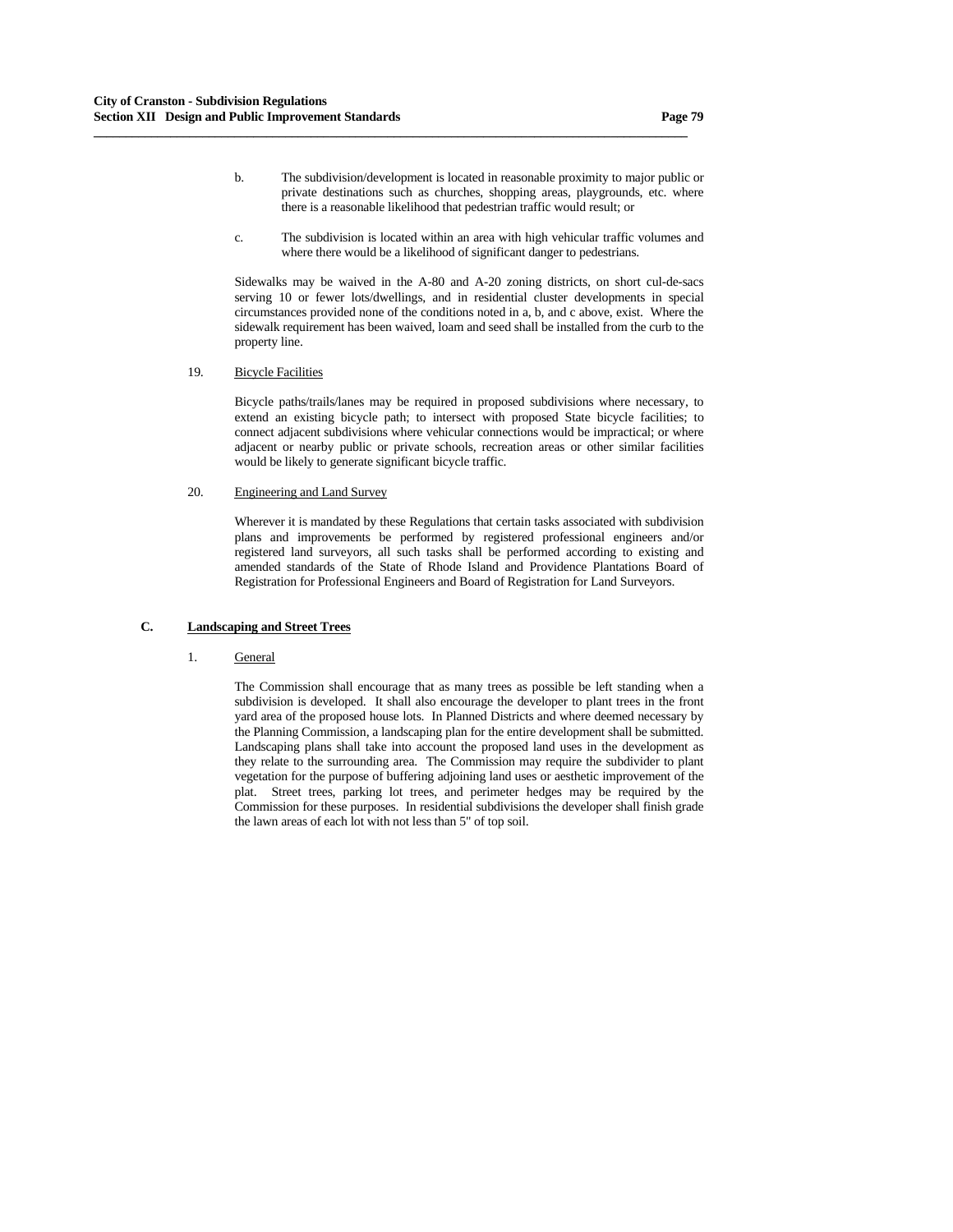# 2. Street Trees

 Where natural tree growth is determined by the Planning Commission to be insufficient, the Planning Commission may require the subdivider to plant street trees appropriate for the terrain, soil and climatic conditions encountered in the subdivision, and in accordance with the following standards:

**\_\_\_\_\_\_\_\_\_\_\_\_\_\_\_\_\_\_\_\_\_\_\_\_\_\_\_\_\_\_\_\_\_\_\_\_\_\_\_\_\_\_\_\_\_\_\_\_\_\_\_\_\_\_\_\_\_\_\_\_\_\_\_\_\_\_\_\_\_\_\_\_\_\_\_\_\_\_\_\_\_\_\_\_\_\_\_\_\_\_\_\_\_**

 a. Location - Street trees shall be located at minimum in the sidewalk portion of each collector street right-of-way, or when this is not possible, on the portion of building lots within 10 feet of the street right-of-way line, if assurance can be given by the subdivider that the trees will not be disturbed by building activities. In either case, no street trees shall be located so as to interfere with overhead or underground utility lines.

> Trees shall be spaced approximately 50 feet to 100 feet on center, depending on density and other contextual elements of the subdivision plan.

> In minor subdivisions/land developments and major subdivisions/land developments with no collector street, the Planning Commission may require street trees be installed at a spacing appropriate to the scale of the development.

 b. Type - The species selected are to be suitable for Zone 6 hardiness and may include, but are not limited to the following types:

> Deciduous medium to large trees such as Thornless Honey Locust, London Plane, Gingko, Zelkova, Bradford Pear, and Katsura.

> Small deciduous trees such as some Crab Apple (Malus species) and Cherry varieties with 15 foot ultimate height.

> Conifers such as Pine, Hemlock and Spruce may be used only within the 10 foot area on building lots outside the right-of-way.

- c. Size Minimum sizes for species listed above are 2 to 2½ inches caliper, measured one foot from ground level in place, and 6 to 8 feet of height in place.
- d. Quality Street trees shall be balled and burlaped with good root development and branching characteristics. Bare root handling for dormant trees up to 2 1/2 inches caliper may only be allowed during the spring season. All trees shall be of licensed nursery stock, however, native trees may be used if inspected and approved by the City's Tree Warden before planting.
- e. Planting Street trees shall be planted in holes at least 6 inches deeper and 1 to 1 1/2 times as wide as the root ball. Larger excavation may be required in gravel or sand areas. Trees shall be planted at their previous depth in good quality topsoil or soil conditioned to the quality with sufficient organic matter such as peat moss and a balanced fertilizer.

 Trees shall be securely double staked with sturdy stakes of a minimum size of 2" x 2" x 6'.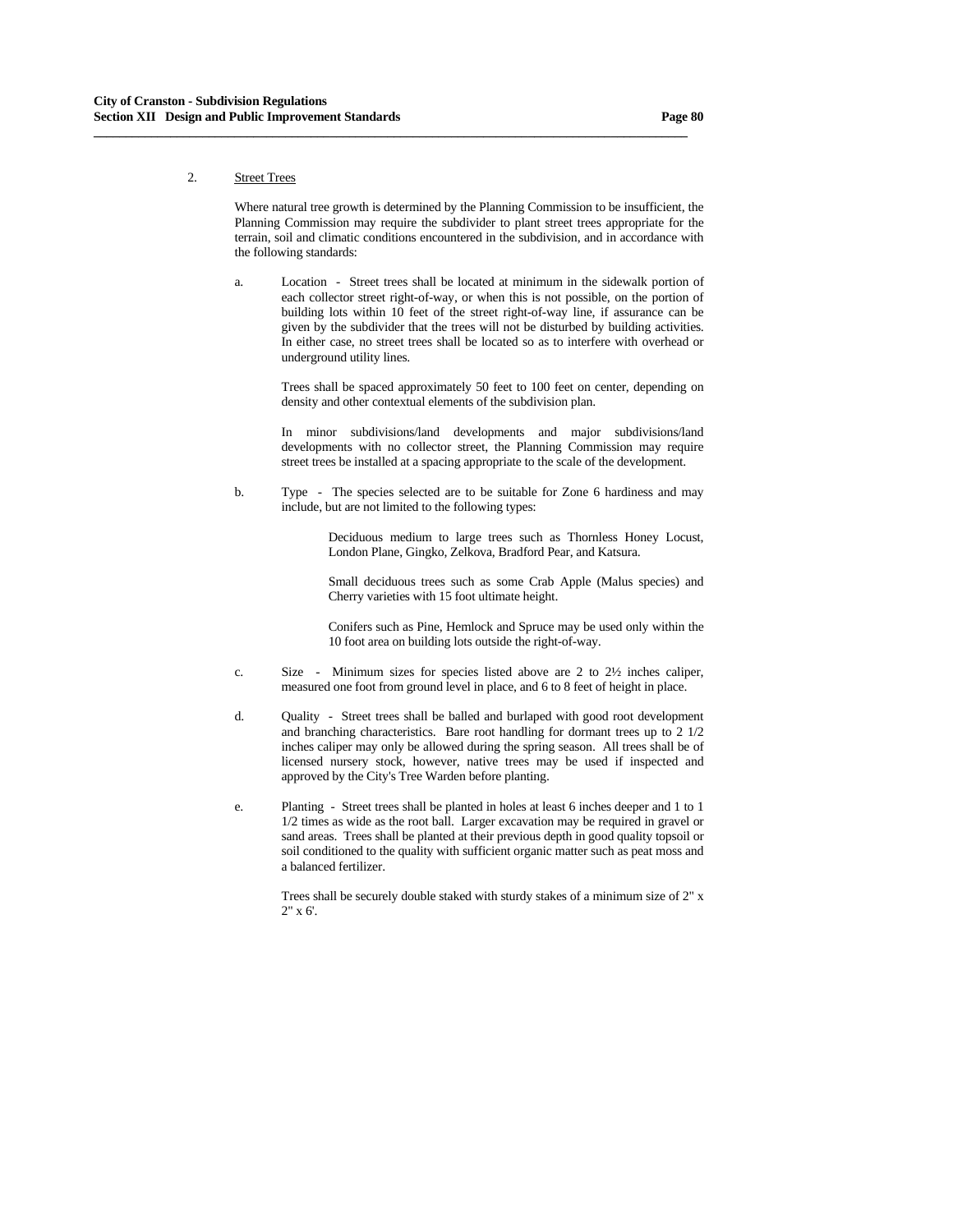f. Screening - Where a proposed residential development abuts an existing or proposed commercial or industrial area, a dense evergreen buffer at least 10 feet in depth, shall be planted along the common boundary between the residential development and such commercial or industrial development.

**\_\_\_\_\_\_\_\_\_\_\_\_\_\_\_\_\_\_\_\_\_\_\_\_\_\_\_\_\_\_\_\_\_\_\_\_\_\_\_\_\_\_\_\_\_\_\_\_\_\_\_\_\_\_\_\_\_\_\_\_\_\_\_\_\_\_\_\_\_\_\_\_\_\_\_\_\_\_\_\_\_\_\_\_\_\_\_\_\_\_\_\_\_**

 g. Inspection - The City Tree Warden shall determine the suitability of the street trees being proposed and certify proper planting techniques and maintenance have been followed.

### 3. General Landscaping

- a. Landscaping shall be addressed as part of site plan and subdivision design. If a separate landscape plan is required by the Commission, the applicant shall be advised of this requirement at the preliminary review stage of an administrative or minor subdivision, and at the master plan stage of a major subdivision. It shall integrate the various elements of site design, preserving and enhancing the particular identity of the site and creating a pleasing site character. For administrative and minor subdivisions and land developments, landscaping treatments may be integrated into the overall site plan.
- b. Landscaping may include plant materials such as trees, shrubs, ground covers, grass, flowers, etc., but may also include other materials such as rocks, wetlands, stone walls, paving materials, planters, signage and street furniture. Areas which may be required for location of landscaping shall include but are not necessarily limited to the following:
	- (1) Drainage facilities, such as retention/detention basins, or drainage swales;
	- (2) Entrance features;
	- (3) Open space areas;
	- (4) Proposed recreation facilities;
	- (5) Buffer areas;
	- (6) Lot areas which are disturbed during the construction process or where extensive grading removes a significant amount of natural vegetation;
	- (7) Areas subject to regrading or stabilization for soil erosion and sediment control purposes.
- c. Landscape Plan A landscape plan prepared by a registered landscape architect shall be submitted to the Planning Commission when the Commission determines that (a) existing landscaping is not sufficient; (b) the site of the proposed subdivision has been or will be disturbed so as to require significant new vegetation; or (c) additional landscaping is necessary to protect, preserve, or enhance significant visual characteristics of the site. The plan shall identify existing and proposed treatments, proposed grading at two-foot contour intervals, and lighting specifications. The plan shall indicate the location of all proposed landscaping and shall include construction details as necessary. A planting schedule shall be included to indicate proposed planting by species, size at time of planting and maintenance requirements. Where existing plantings are to be retained, the plan shall indicate proposed methods of protecting them during construction.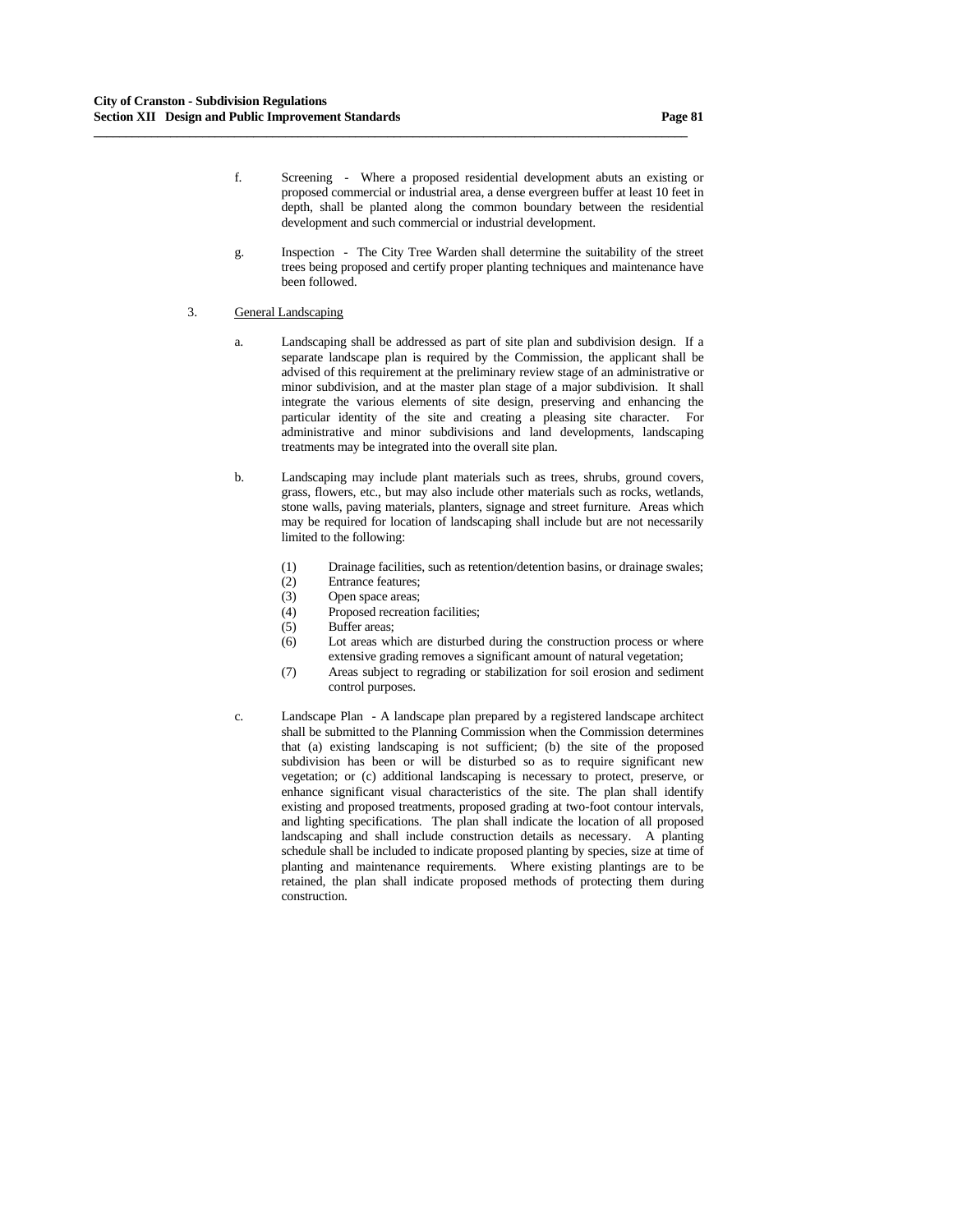### **D. Lot Design Standards**

 1. Size: Minimum lot areas and dimensions shall conform to the requirements of Section 30- 19 of the Code of the City of Cranston, entitled "Zoning", with the following exceptions:

**\_\_\_\_\_\_\_\_\_\_\_\_\_\_\_\_\_\_\_\_\_\_\_\_\_\_\_\_\_\_\_\_\_\_\_\_\_\_\_\_\_\_\_\_\_\_\_\_\_\_\_\_\_\_\_\_\_\_\_\_\_\_\_\_\_\_\_\_\_\_\_\_\_\_\_\_\_\_\_\_\_\_\_\_\_\_\_\_\_\_\_\_\_**

- a. that if the proposed subdivision is not to be served by a public water system, the Commission may require larger sizes and greater frontages for lots in such area if it deems such action necessary to prevent unsanitary conditions from occurring on such lots. The requirements of the State Department of Health shall be used as a guide for determining whether an unsanitary condition may occur and the lot sizes recommended by the State Department of Health shall be used as a guide in determining lot sizes and lot dimensions necessary to assure healthful conditions.
- b. that for Planned District proposal, lot areas and dimensions shall conform to the requirements of Section 30-34 or 30-35 of the Code of the City of Cranston, whichever is applicable.
- c. that depth and width of properties laid out for commercial and industrial purposes shall be adequate to provide for the off-street service and parking facilities required by the type of use and development contemplated.
- 2. Use: The use of lots shall conform to the requirements of Chapter 30 of the code of the City of Cranston, entitled "Zoning".
- 3. Frontage: All lots shall front on an existing or proposed public street, or private street in conformance with Section XII(B)(1) above, for the full length of the front lot line and shall have satisfactory access to such street. Double frontage should be avoided.
	- a. Minimum Frontage: Minimum street frontage or minimum lot width at the front building line shall conform to the requirements of Section 30-19 of the Code of the City of Cranston, entitled "Zoning" with the following exception:
		- (1) that for Planned District proposals, this regulation shall be superseded by the requirements and provisions of Section  $30-34(b)(1)$  or  $30-35(b)(5)$  of the Code of the City of Cranston, entitled "Zoning" whichever is applicable.

 In any case where the street line shown on the plat takes the form of an arc, the minimum street frontages specified above shall at the option of the applicant, be measured along the building line as fixed by Chapter 30 of the Code of the City of Cranston, entitled, "Zoning".

 When a lot fronts on a temporary cul-de-sac, the building setback line, as required in the City's Zoning Code, shall be measured at the temporary cul-de-sac line.

- 4. Lot Lines: Side lot lines shall be substantially at right angles to straight street lines or radial to curved street lines for their full length from front to rear with the following exception:
	- a. Side lot lines may deviate from this requirement in areas where natural constraints such as watercourses, wetlands, etc., or where prudent subdivision practices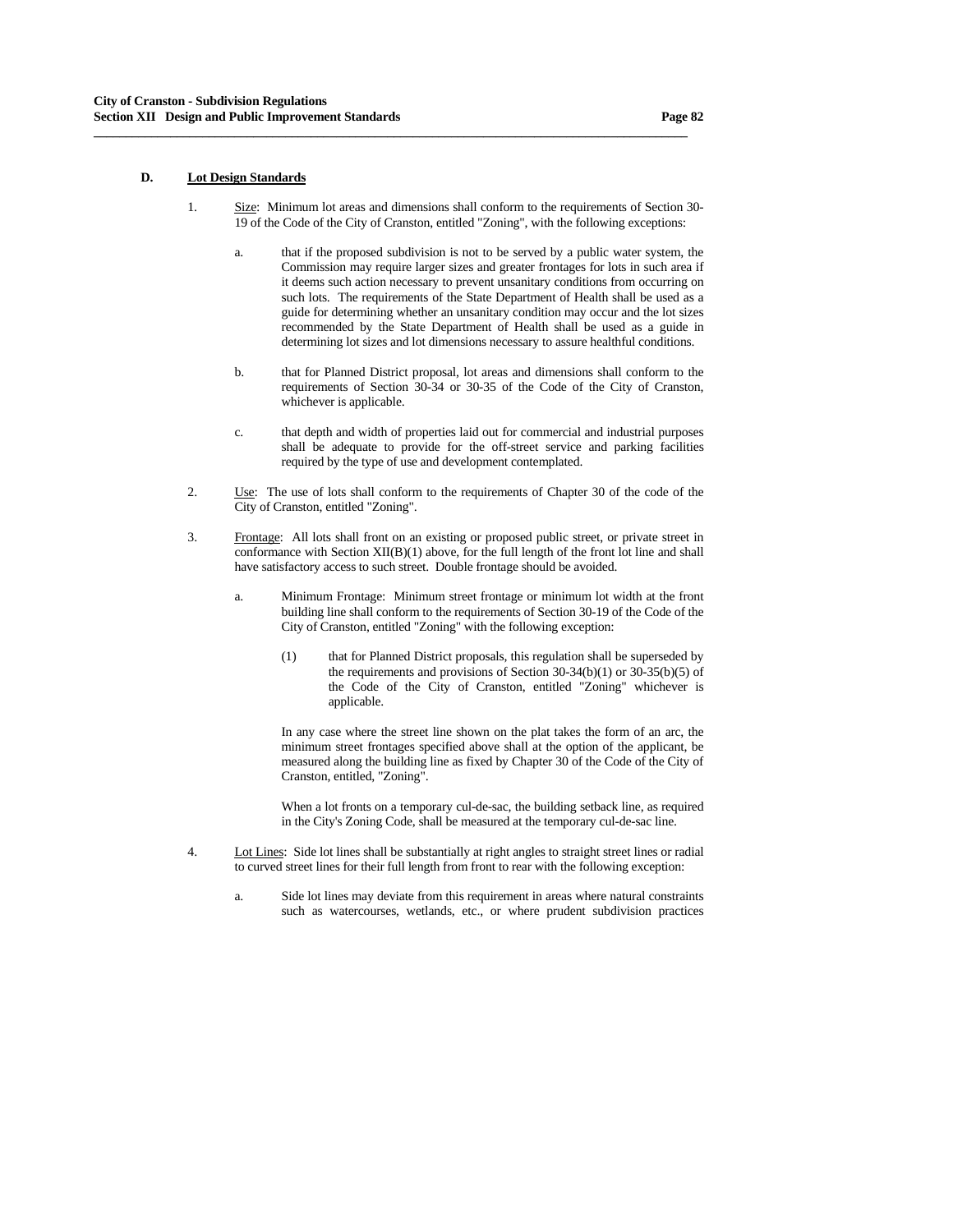necessitate special consideration. In all such cases, the burden will be on the subdivider to justify such deviations in design.

 5. Corner Lots: Corner Lots for residential use shall have sufficient width and depth appropriate building setback from both streets. Additional lot area is encouraged to permit larger and more usable rear yard areas.

**\_\_\_\_\_\_\_\_\_\_\_\_\_\_\_\_\_\_\_\_\_\_\_\_\_\_\_\_\_\_\_\_\_\_\_\_\_\_\_\_\_\_\_\_\_\_\_\_\_\_\_\_\_\_\_\_\_\_\_\_\_\_\_\_\_\_\_\_\_\_\_\_\_\_\_\_\_\_\_\_\_\_\_\_\_\_\_\_\_\_\_\_\_**

# **E. Easements**

Easements may be required by the Planning Commission where necessary for the proper location and placement of improvements on private land as described below. The Commission may, in its own discretion, require the dedication of land to the City in lieu of easements if such dedication would provide greater control over and access to the intended use. All utility easements shall be a minimum width of 20 feet except as specified below.

- 1. Water Courses Where a subdivision is traversed by a water course, drainage way, channel or stream, there shall be provided a storm water easement or drainage right-of-way conforming substantially with the lines of such water course and of such width as will be adequate for the purpose.
- 2. Sanitary Sewers Easements across lots or centered on rear or side lot lines shall be provided for sanitary sewers where they are required. The Planning Commission may require permanent easements of such width as recommended by the Engineering Division, plus temporary construction easements if necessary. The nominal width for a sewer easement shall be thirty (30) feet.
- 3. Drainage Easements Easements to install and maintain underground drainage facilities on private land shall be dedicated to the City where required. The nominal width for such a drainage easement shall be twenty (20) feet. Where above-ground drainage flows are directed over private property which does not contain natural watercourses or wetlands, or where publicly owned and maintained drainage systems outfall on private land, a drainage easement shall be dedicated to the City over the area and at a location adequate for the intended purpose. Easements into and upon aboveground drainage facilities such as stormwater detention or retention basis shall be granted to the City wherever stormwater from City-owned streets or other improvements is intended to be directed to such basins.
- 4. Sight Distance Easements Where deemed necessary by the Planning Commission to establish or maintain adequate sight distances for vehicular traffic, the dedication of an easement to the City may be required which would prohibit the erection or maintenance of any visual obstruction such as a structure, tree, shrub, wall, earthen embankment, hill or any other obstruction.
- 5. Bicycle or Pedestrian Access Easements Bicycle and pedestrian access shall be provided where required on a separate strip of land dedicated to the City or on an easement having a minimum width of 15 feet.
- 6. Other Easements All other requirement easements shall be of sufficient width and area for the intended purpose. All utility easements shall be a minimum width of 20 feet and contain at least one concrete bound.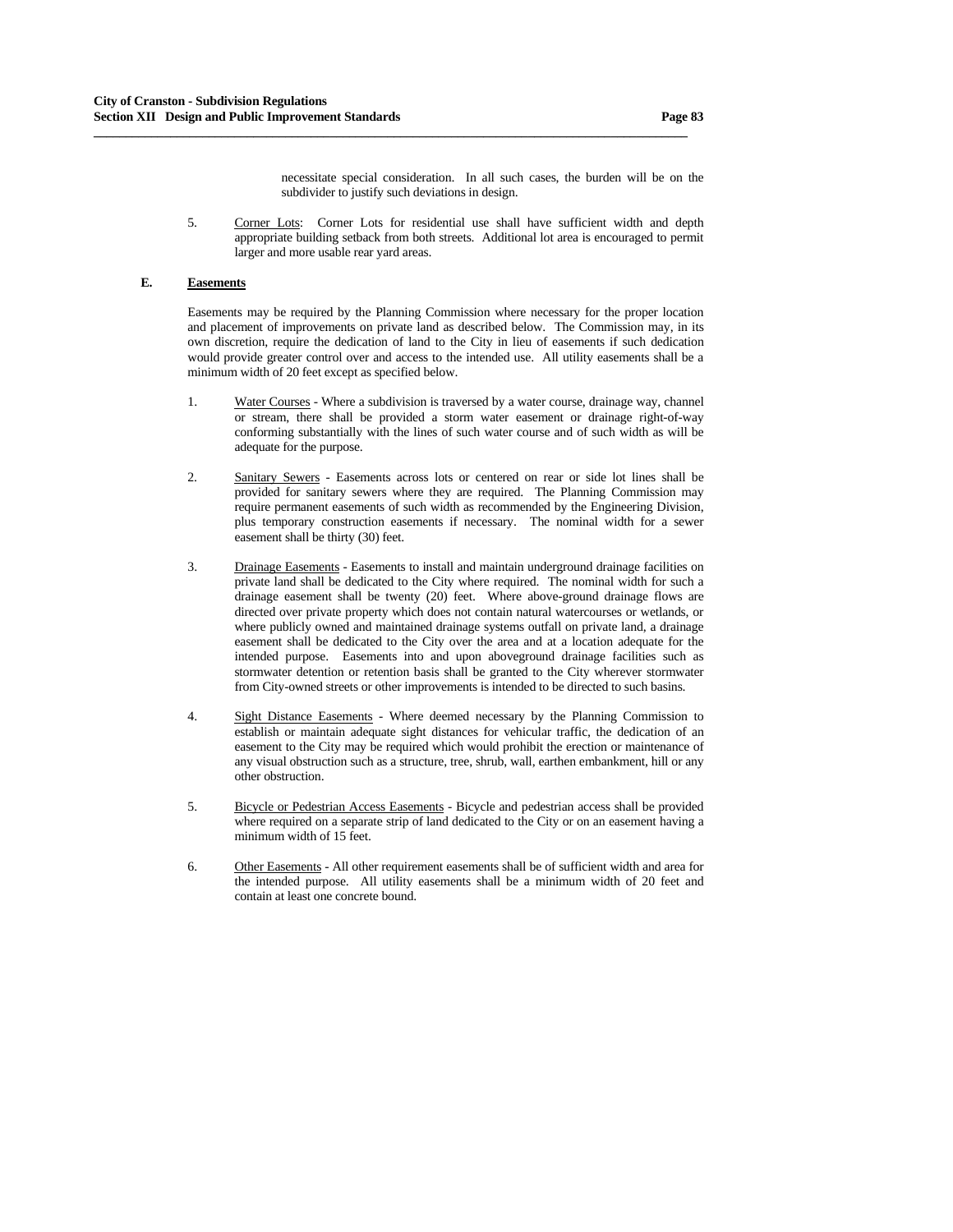7. Open Space - An easement shall be granted to the City for access to all open space areas of Planned Districts in accordance with Chapter 30 of the Code of the City of Cranston, entitled, "Zoning".

**\_\_\_\_\_\_\_\_\_\_\_\_\_\_\_\_\_\_\_\_\_\_\_\_\_\_\_\_\_\_\_\_\_\_\_\_\_\_\_\_\_\_\_\_\_\_\_\_\_\_\_\_\_\_\_\_\_\_\_\_\_\_\_\_\_\_\_\_\_\_\_\_\_\_\_\_\_\_\_\_\_\_\_\_\_\_\_\_\_\_\_\_\_**

# **F. Blocks**

 1. Length and Width: In residential subdivisions in districts zoned for less than 80,000 square feet per family, blocks shall not be more than one thousand (1,000) feet in length, nor less than one hundred sixty (160) feet in width, except where special conditions justify a variation from these requirements. The width of blocks shall be such as to allow two rows of lots.

 In residential subdivisions in districts zoned for 80,000 square feet per family, blocks shall not be more than two thousand (2,000) feet in length.

 Industrial and commercial blocks shall be laid out in such a way as to be suited for the intended occupancy. The Commission shall require that industrial blocks be large enough to accommodate potential industries, and that commercial and industrial areas make adequate provision for future parking and delivery service.

 2. Pedestrian Crosswalks: Pedestrian crosswalks, not less than ten (10) feet wide, may be required through the middle of blocks where deemed essential for pedestrian access to schools, playgrounds, shopping centers, or other community facilities.

# **G. Alleys**

- 1. In Residential Areas: Alleys shall not be permitted in one and two family residential areas.
- 2. In Commercial and Industrial Areas: Alleys shall be provided in commercial and industrial areas, except that the Commission may waive this requirement where other definite and assured provision is made for service access, such as off-street loading and parking consistent with, and adequate for the use proposed.
- 3. Width: The width of an alley shall not be less than twenty (20) feet.
- 4. Dead-end Alleys: Dead end alleys are prohibited.

#### **H. Utilities**

- 1. Sanitary Sewers Sanitary sewers shall be installed in all subdivisions and land development projects where such sewer service is required in accordance with the procedures and standards set forth in Chapter 26 of the Code of the City of Cranston, 1970, entitled, "Sewers". Approval to connect to the City sewer system is subject to the availability of adequate capacity in the system..
- 2. Water Lines When a public water system is available, water lines shall be installed and water stops shall be provided for each lot in accordance with the Rules and Regulations of the appropriate water utility company. Water lines shall be generally located on the southerly or westerly side of the street whenever possible or as required by the Planning Commission.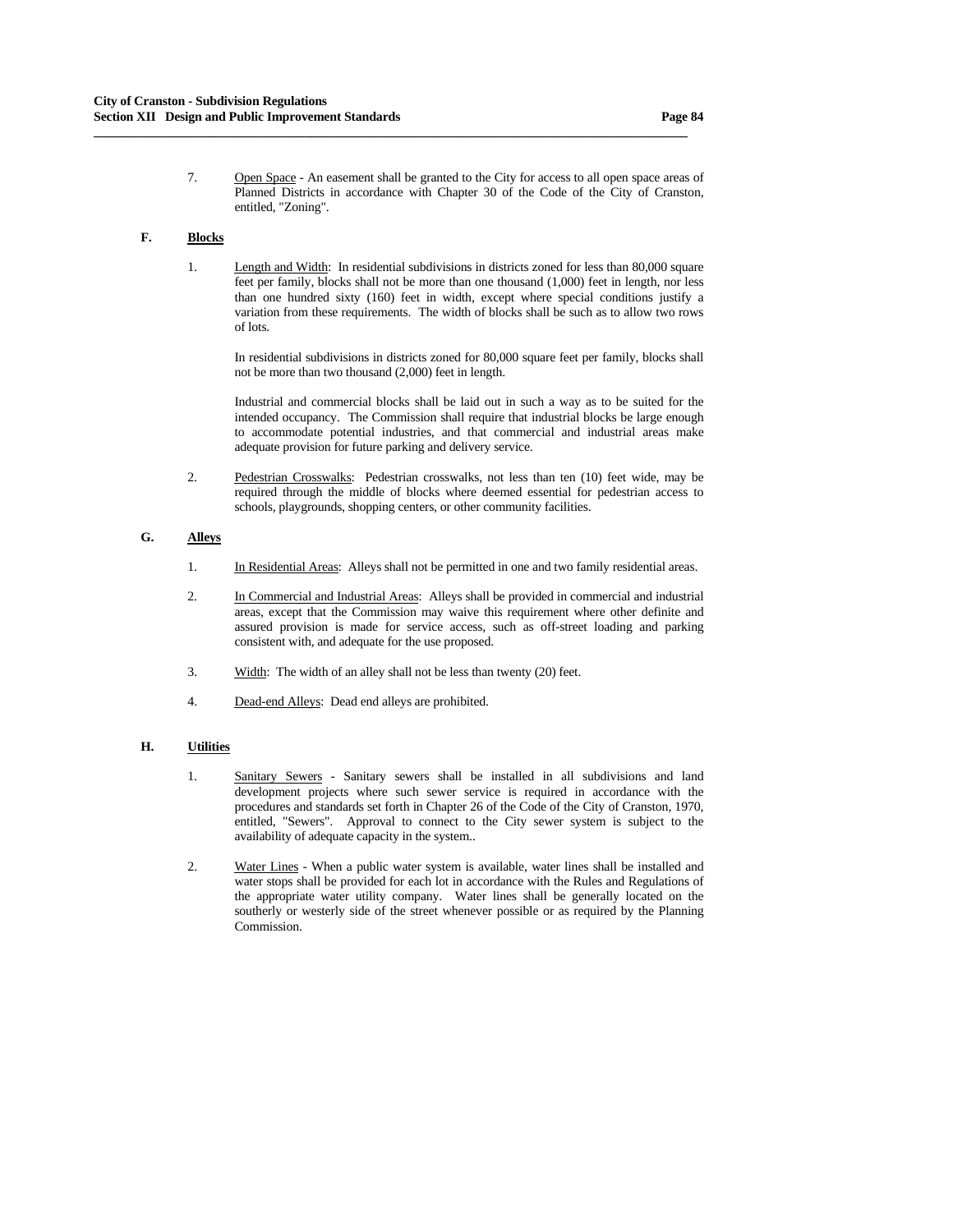Commission.

 4. Communication Lines (Electric, Telephone and Cable TV) - All electric, communication (telephone, fire alarm and cable TV) and street lighting lines shall be installed underground. In cases where underground installation is not feasible due to physical conditions of the site or other limitation, an alternative location for these utility lines shall be approved by the Planning Commission if prior approval thereof has been obtained by the utility company involved.

**\_\_\_\_\_\_\_\_\_\_\_\_\_\_\_\_\_\_\_\_\_\_\_\_\_\_\_\_\_\_\_\_\_\_\_\_\_\_\_\_\_\_\_\_\_\_\_\_\_\_\_\_\_\_\_\_\_\_\_\_\_\_\_\_\_\_\_\_\_\_\_\_\_\_\_\_\_\_\_\_\_\_\_\_\_\_\_\_\_\_\_\_\_**

 Communication lines are not required to be placed underground for (1) administrative subdivisions; or (2) for minor subdivisions where no street creation is required; or (3) for minor subdivisions where a private street is required and the City will not be requested to accept the street for ownership and maintenance.

 5. Fire Hydrants - Fire hydrants shall be installed in all subdivisions where public water supply systems are installed. Hydrant type, location, and spacing shall meet the minimum requirements of the National fire Protection Association or as directed by the appropriate Fire District.

## **I. Erosion and Sediment Control**

- 1. All major land developments and major subdivisions shall submit a soil erosion and sediment control plan as required herein. Minor land developments, minor subdivisions, and administrative subdivisions shall not be required to submit such plans if the land disturbing activity involved in construction of subdivision improvements meets all of the following criteria:
	- a. Construction activity will not take place within 100 feet of any wetland or coastal feature;
	- b. Slopes at the site of land disturbance do not exceed ten percent (10%);
	- c. The total area of such activity does not exceed ten thousand (10,000) square feet;
	- d. Proposed grading does not exceed two (2) feet of cut or fill at any point.
	- e. The grading does not involve a quantity of fill greater than sixty (60) cubic) yards; except where the fill is excavated from another portion of the subdivision parcel and the quantity of fill does not exceed one hundred eighty five (185) cubic yards.
	- f. Has all disturbed surface areas promptly and effectively protected to prevent soil erosion and sedimentation.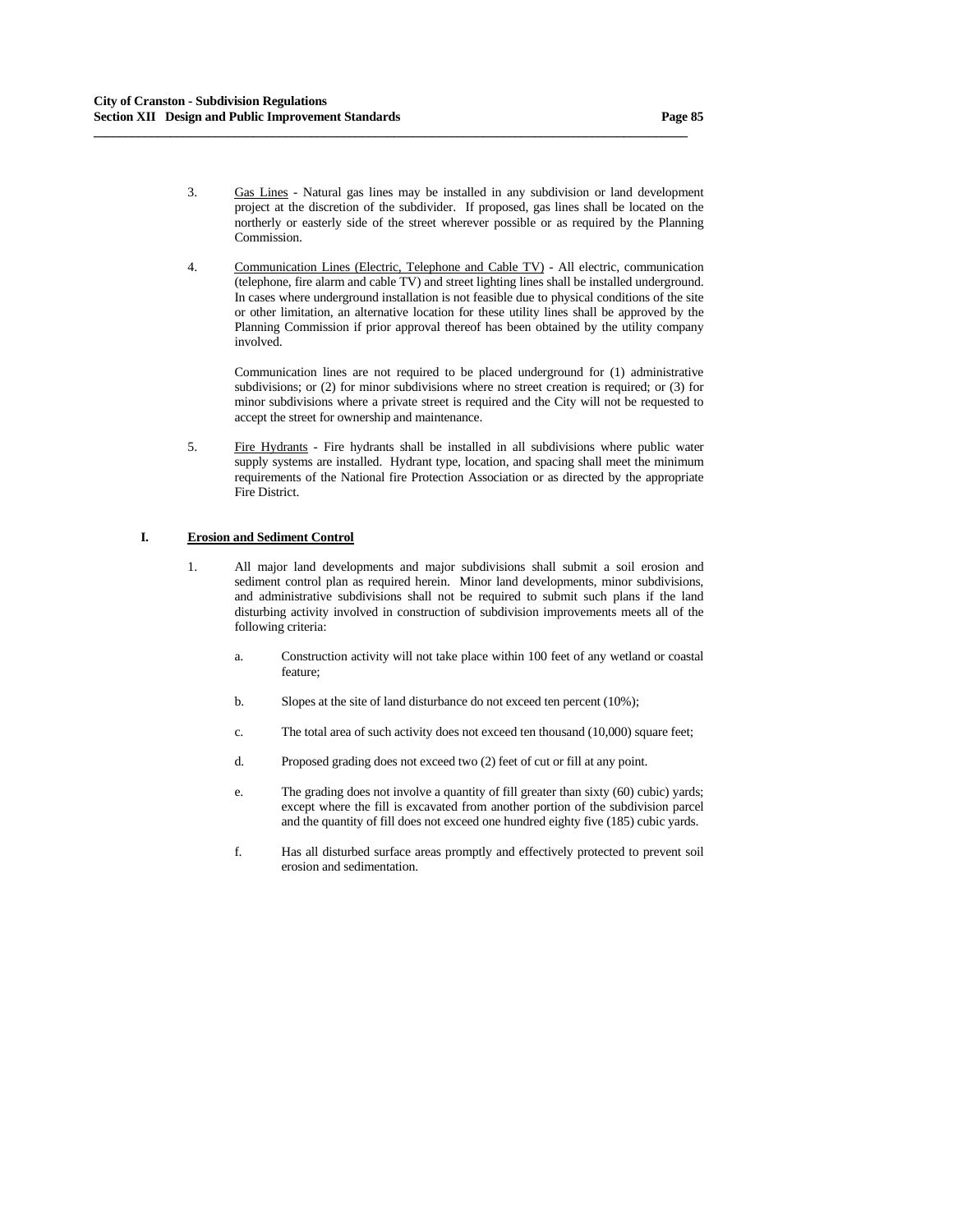## 2. Plan Preparation

 The erosion and sediment control plan shall be prepared by a registered engineer, a registered landscape architect, a soil and water conservation society certified erosion and sediment control specialist, or a Certified Professional Soil Scientist.

**\_\_\_\_\_\_\_\_\_\_\_\_\_\_\_\_\_\_\_\_\_\_\_\_\_\_\_\_\_\_\_\_\_\_\_\_\_\_\_\_\_\_\_\_\_\_\_\_\_\_\_\_\_\_\_\_\_\_\_\_\_\_\_\_\_\_\_\_\_\_\_\_\_\_\_\_\_\_\_\_\_\_\_\_\_\_\_\_\_\_\_\_\_**

### 3. Plan Contents

 The erosion and sediment control plan shall include sufficient information about the proposed activities and land parcel(s) to form a clear basis for discussion and review and to assure compliance with all applicable requirements of these regulations. The plan shall be consistent with the data collection, data analysis, and plan preparation guidelines in the current "Rhode island Soil Erosion and Sediment Control Handbook," prepared by the U.S. Department of Agriculture, Soil Conservation Service, RI Department of Environmental Management, and at a minimum, shall contain:

- a. A narrative describing the proposed land disturbing activity and the soil erosion and sediment control measures and stormwater management measures to be installed to control erosion that could result from the proposed activity. Supporting documentation, such as a drainage area, existing site conditions, and soil maps shall be provided as required by the Planning Commission.
- b. Construction drawings illustrating in detail all land disturbing activity including existing and proposed contours, cuts and fills, drainage features, and vegetation; limits of clearing and grading, the location of soil erosion and sediment control and stormwater management measures, detail drawings of control measures; stock piles and borrow areas; sequence and staging of land disturbing activities; and other information needed for construction.
- c. Other information or construction plans and details as deemed necessary by the Planning Commission for thorough review of the plan prior to action being taken as prescribed in these regulations.

### 4. Performance Principles

 The contents of the erosion and sediment control plan shall clearly demonstrate how the principles, outlined below, have been met in the design and are to be accomplished by the proposed development project.

- a. The site selected shall show due regard for natural drainage characteristics and topography.
- b. To the extent possible, steep slopes shall be avoided.
- c. The grade of slopes created shall be minimized.
- d. Post development runoff rates shall not exceed pre development rates, consistent with other stormwater requirements which may be in effect. Any increase in storm runoff shall be retained and recharged as close as feasible to its place of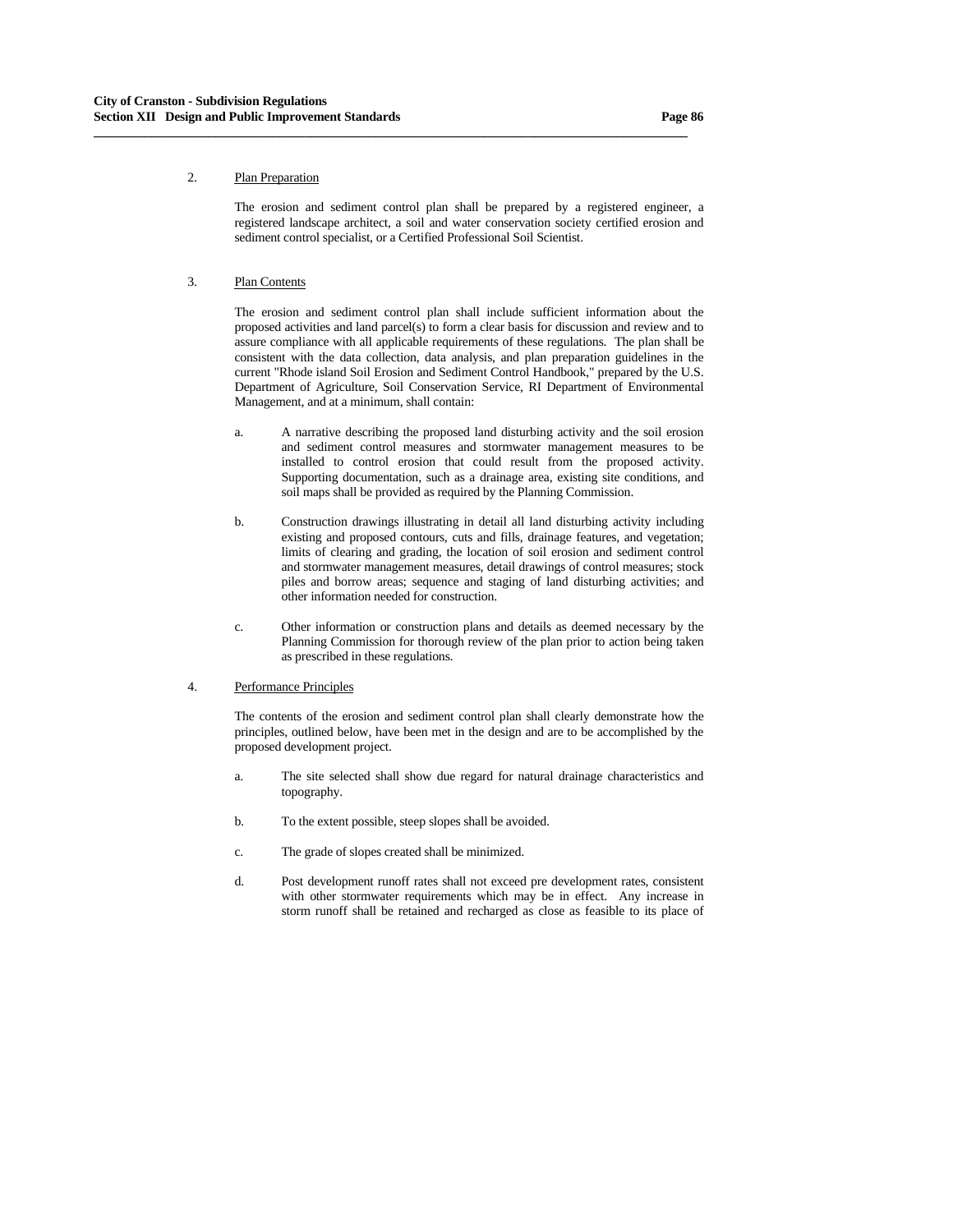origin by means of detention ponds or basins, seepage areas, subsurface drains, porous paving or similar techniques.

 e. Original boundaries, alignment and slope of watercourses within the project locus shall be preserved to the greatest extent feasible.

**\_\_\_\_\_\_\_\_\_\_\_\_\_\_\_\_\_\_\_\_\_\_\_\_\_\_\_\_\_\_\_\_\_\_\_\_\_\_\_\_\_\_\_\_\_\_\_\_\_\_\_\_\_\_\_\_\_\_\_\_\_\_\_\_\_\_\_\_\_\_\_\_\_\_\_\_\_\_\_\_\_\_\_\_\_\_\_\_\_\_\_\_\_**

- f. In general, drainage shall be directed away from structures intended for human occupancy, municipal or utility use, or similar structures.
- g. All drainage provisions shall be of such a design and capacity so as to adequately handle storm water runoff, including runoff from tributary upstream areas which may be outside the locus of the project.
- h. Drainage facilities shall be installed as early as feasible prior to any additional site clearance or disturbance.
- i. Fill located adjacent to watercourses shall be suitably protected from erosion by means of rip-rap, gabions, retaining walls, vegetative stabilization, or similar measures.
- j. Temporary vegetation and/or mulch shall be used to protect bare areas and stockpiles from erosion during construction; the smallest areas feasible shall be exposed at any one time; disturbed areas shall be protected during the nongrowing months, November through March.
- k. Permanent vegetation shall be placed immediately following fine grading.
- l. The area within the dripline shall be fenced or roped off to protect trees from construction equipment.
- m. All areas damaged during construction shall be re-sodded, reseeded, or otherwise restored. Monitoring and maintenance schedules, where required, shall be predetermined.

#### 5. Maintenance of Measures

 Maintenance of all erosion-sediment control devices under this ordinance shall be the responsibility of the subdivider. The erosion-sediment control devices shall be maintained in good condition and working order on a continuing basis. Watercourses originating and located completely on private property shall be the responsibility of the subdivider to their point of open discharge at the property line or at a communal watercourse within the property. If proper maintenance procedures are not followed, the Planning Commission may authorize the Administrative Officer to take the steps necessary to ensure proper maintenance by using improvement guarantee funds as provided in Section VII.

6. Periodic Inspection

 The Director of Public Works may require inspections at such intervals as he/she may deem necessary to assure proper compliance with the approved Erosion and Sediment Control Plan. Copies of all inspection reports shall be made available to the subdivider upon request.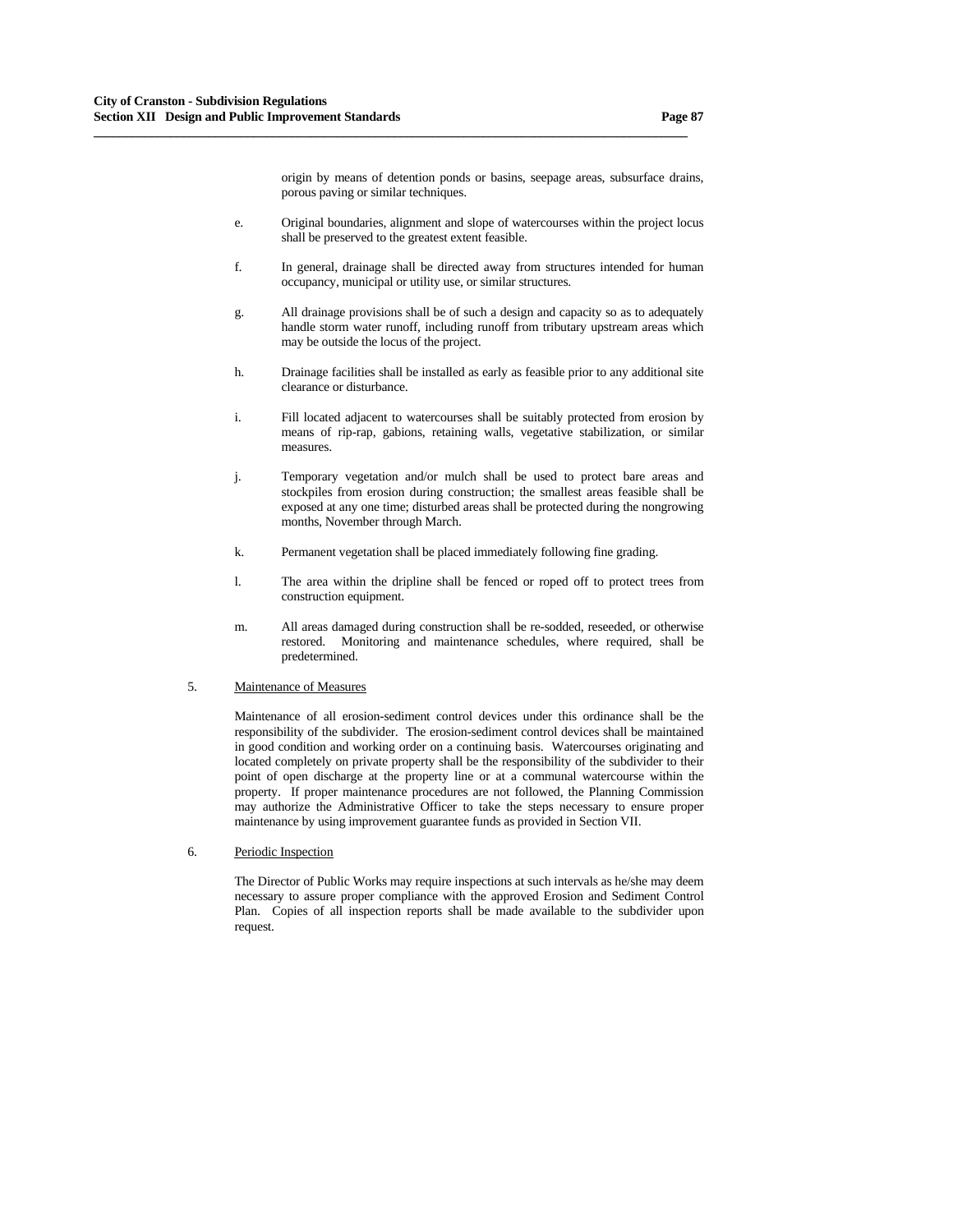#### **J. Drainage**

#### 1. Stormwater Drainage Facilities

 The drainage system may be comprised of natural and man made elements. These include grass swales, retention and detention basins, curbs, catchbasins, culverts and stormwater pipes. The subdivider is encouraged to incorporate natural elements into the drainage design whenever possible. These elements (i.e., grass swales, wet basins) not only collect and transport stormwater, but also mitigate pollution, reduce sedimentation, provide visual amenities and provide potential wildlife habitat.

**\_\_\_\_\_\_\_\_\_\_\_\_\_\_\_\_\_\_\_\_\_\_\_\_\_\_\_\_\_\_\_\_\_\_\_\_\_\_\_\_\_\_\_\_\_\_\_\_\_\_\_\_\_\_\_\_\_\_\_\_\_\_\_\_\_\_\_\_\_\_\_\_\_\_\_\_\_\_\_\_\_\_\_\_\_\_\_\_\_\_\_\_\_**

 Where a drainage plan and drainage calculations are required, the plan and calculations shall be prepared by a Registered Professional Engineer. The stormwater drainage calculations, runoff rates and system design shall be based on the application of the appropriate method as follows:

 The Rational Method - This method is the preferred method for small systems of 3 acres or less, where no wetlands, ponds or other storage depressions are present, and where drainage is toward the point of analysis.

 TR-55 - This is the preferred method for calculating runoff volumes, peak discharge rate, and flood storage requirements for site development between one acre and two thousand acres.

 TR-20 - this is for large complex watersheds and systems beyond the scope of TR-55.

The drainage plan and drainage calculations shall contain the following information:

- a. An estimate of the quantity of storm water surface runoff presently flowing from the land proposed to be subdivided, and that which would be generated by the proposed subdivision, calculated on the basis of a 2, 5, 10, 25, and 100 year frequency rainfall.
- b. An estimate of the quantity of storm water surface runoff entering the subdivision naturally from upstream areas within the watershed under present conditions, calculated on the basis of a 2, 5, 10, 25, and 100 year frequency rainfall.
- c. An analysis of the capability of existing watercourses, storm sewers, culverts, and other drainage facilities within the land proposed to be subdivided to handle the runoff as calculated under (1) and (2) above, and proposals to handle such surface runoff. Design criteria for drainage improvements shall conform to the State Specifications as modified by the City of Cranston. Culvert and storm sewers shall be designed for a 25 year frequency rainfall, with a minimum pipe size of 12 inches and a minimum pipe gradient of 0.8 percent.
- d. Proposals for disposal of surface runoff, downstream from the subdivision without damage to land and improvements and to the receiving water body.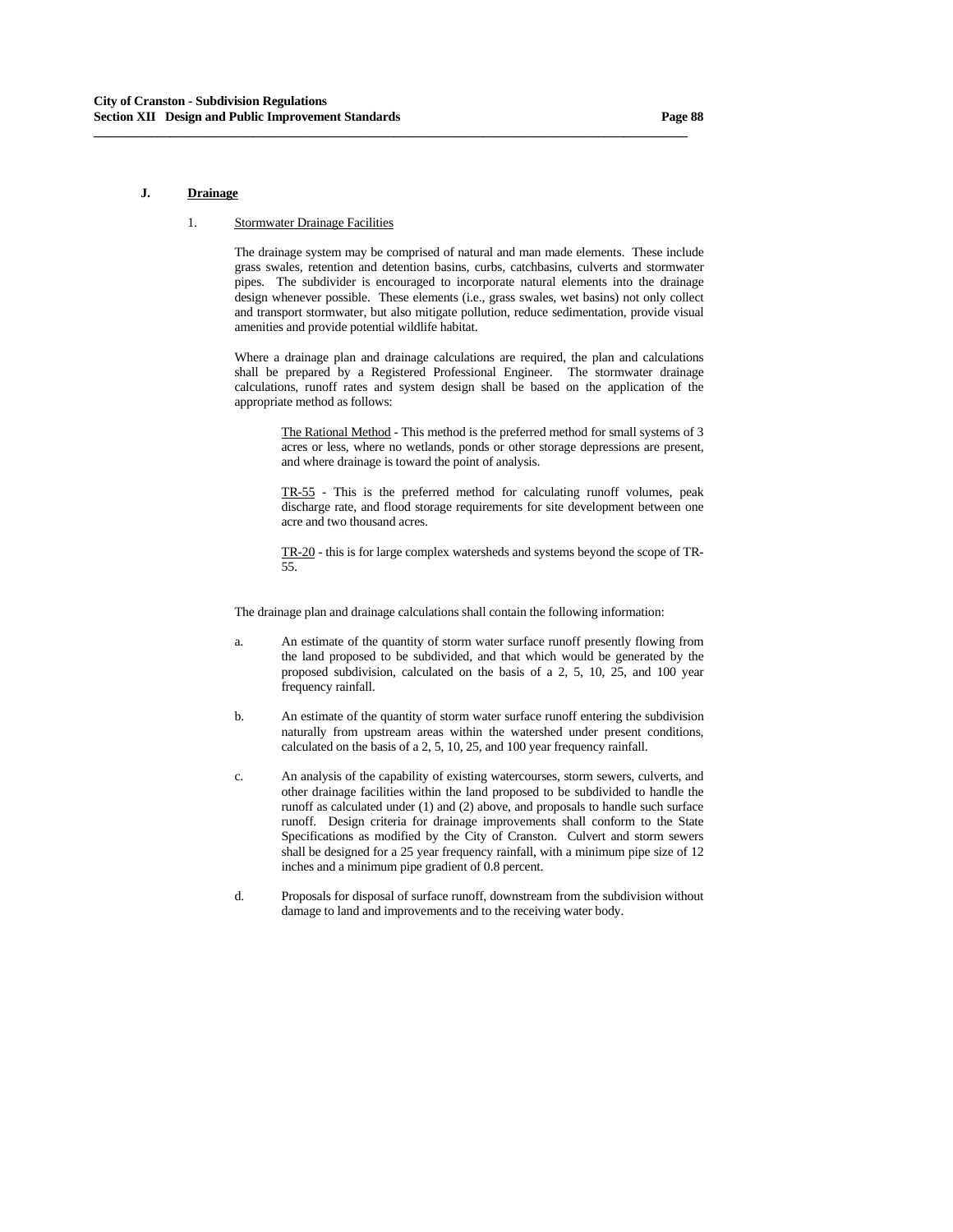(1) That each lot will be adequately drained;

**\_\_\_\_\_\_\_\_\_\_\_\_\_\_\_\_\_\_\_\_\_\_\_\_\_\_\_\_\_\_\_\_\_\_\_\_\_\_\_\_\_\_\_\_\_\_\_\_\_\_\_\_\_\_\_\_\_\_\_\_\_\_\_\_\_\_\_\_\_\_\_\_\_\_\_\_\_\_\_\_\_\_\_\_\_\_\_\_\_\_\_\_\_**

- (2) That natural drainage patterns will be maintained whenever possible;
- (3) That all existing watercourses will be left open, unless approval to enclose is granted by the Planning Commission;
- (4) That all new open watercourses will be seeded, sodded, or paved, depending on grades and soil types;
- (5) That a continuous drainage system will be installed and connected to a natural or manmade water course or to an existing piped storm drainage system. The ultimate destination of such continuous drainage shall be a permanent natural body of water or wetland. Where the Planning Commission determines that such ultimate destination is impractical, the Commission shall require the construction of a retention area capable of accommodating proposed storm volumes based on a 100 year frequency rainfall;
- (6) Where any part of the drainage system is proposed for location outside the public street right-of-way, provisions for future maintenance approved by the Planning Commission will be provided;
- (7) That all necessary easements to off-street watercourses will be obtained by the subdivider; and
- (8) Where volume velocity of the surface runoff is high, the flow thereof shall be controlled by rip-rap, sediment basins, flow spreaders, or other applicable devices and/or techniques recommended in the Rhode Island Soil Erosion and Sediment Control Handbook.
- f. The proposed drainage system shall be designed to accommodate stormwater such that post construction conditions do not result in peak runoff increases in rate or volume from pre-construction conditions.
- g. The plan should include an assessment of structural integrity to withstand discharge from a 2 to 200 year storm.
- h. Fenced detention ponds shall be developed in accordance with Chapter 31 of the Code of the City of Cranston. Typically, they shall have bermed or sloped sides, the slopes shall be properly stabilized with grass and/or stone rip-rap, enclosed in a chain link fence of suitable height and design, and any other requirements as may be required by the Director of Public Works. The developer shall maintain these facilities in a clean functioning manner until accepted by the City. (A design guide appears in the RI Erosion and Sediment control Handbook, Soil Conservation Service, 1980 edition).

### 2. Subdrainage Facilities

 If the original ground water elevation, as determined, or the spring ground water elevation as estimated by the Director of Public Works, whichever is higher, is determined to be closer than seven (7) feet to finished grade of the street, then subdrainage facilities adequate to lower the ground water elevation to seven (7) feet below finished street grade or restrictions on the plat providing for location of the lowest floor elevation of a building at least three (3) feet above ground water elevation or restrictions on the plat providing for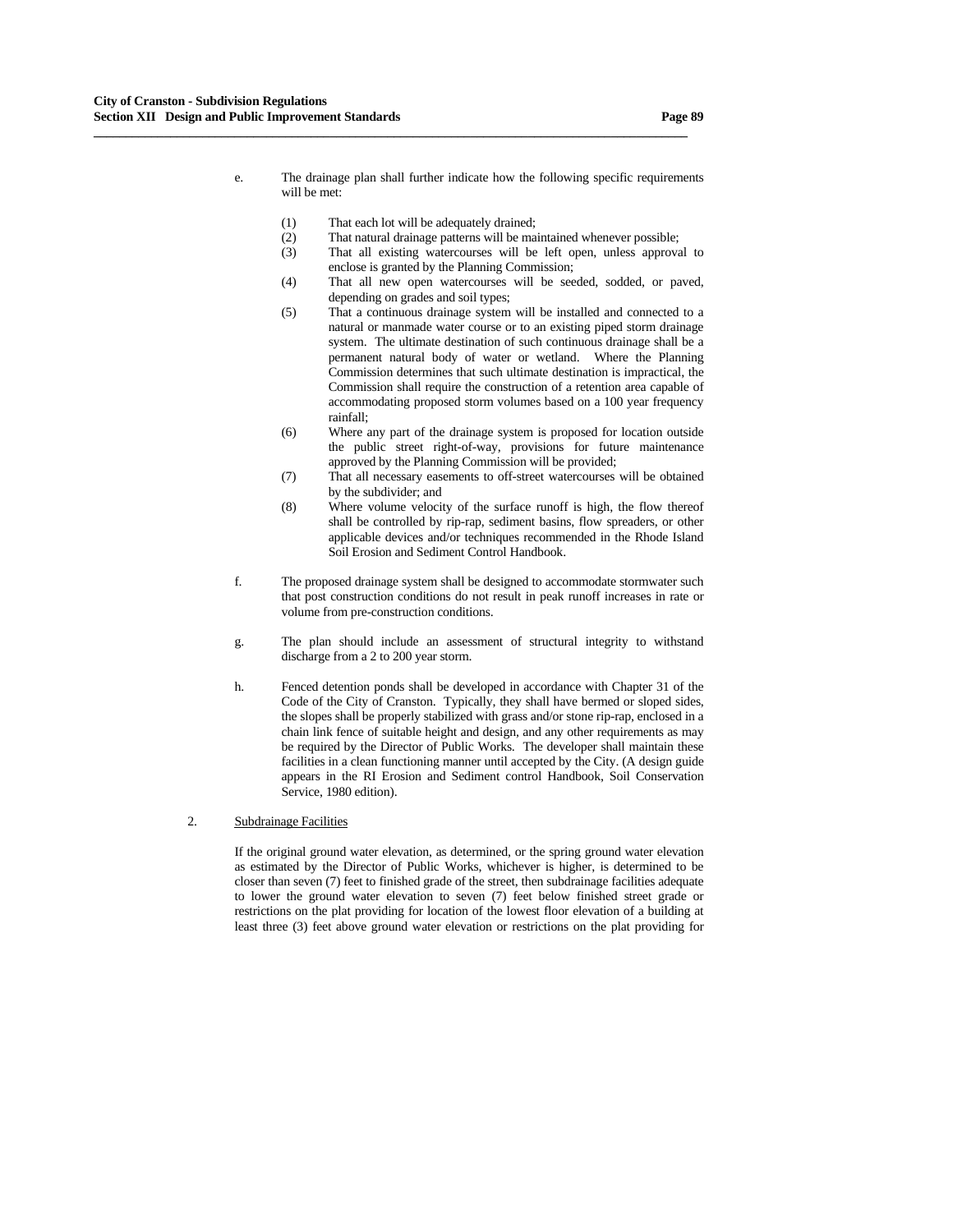construction designed to help prevent groundwater from entering the building shall be required. Restrictions shall also be required in such case providing for the location of the lowest elevation of a leaching field outlet at least three (3) feet above the ground water elevation unless the ground water elevation shall be reduced to seven (7) feet below finished street grade. All subdrainage facilities designed to discharge into the City owned storm drainage system shall be allowed to connect by permit only.

**\_\_\_\_\_\_\_\_\_\_\_\_\_\_\_\_\_\_\_\_\_\_\_\_\_\_\_\_\_\_\_\_\_\_\_\_\_\_\_\_\_\_\_\_\_\_\_\_\_\_\_\_\_\_\_\_\_\_\_\_\_\_\_\_\_\_\_\_\_\_\_\_\_\_\_\_\_\_\_\_\_\_\_\_\_\_\_\_\_\_\_\_\_**

## **K. Off-Site Improvements**

- 1. Purpose This section is intended to ensure that subdividers provide off-site infrastructure improvements in order to mitigate the impacts which are directly or indirectly attributable to new development. Such improvements may be required by the Planning Commission if the Commission finds there is a reasonable relationship between the requested improvement and the proposed new development. Off-site improvements may include, but not limited to improvements to the following:
	- a. sanitary sewers
	- b. water supply systems
	- c. roadways
	- d. sidewalks
	- e. bicycle paths
	- f. drainage systems
	- g. traffic signals
- 2. Definition and Principles As a condition of final approval, the Planning Commission may require a subdivider to construct reasonable and necessary improvements located off the proposed land being subdivided. "Necessary" improvements are those clearly and substantially related to the subdivision or land development being proposed. the Planning Commission shall provide in its resolution of final approval the basis for requiring such offstreet improvements. In its resolution, the Commission must find that a significant negative impact on existing conditions will result if the off-site improvements are not made, and are clearly documented in the public record. The mitigation required as a condition of approval must be related to the significance of the identified impact. All required off-site improvements must reflect the character defined for that neighborhood or district by the Comprehensive Plan.

### **L. Areas of Special Flood Hazard**

- 1. The Planning Commission shall examine each proposed subdivision to ensure that:
	- a. If any part of the proposed subdivision is located within an area of special flood hazard as defined in Section II, it is consistent with the need to minimize flood damage.
	- b. It provides for adequate protection against flood damage with respect to materials, design, and methods of construction.
	- c. All public utilities and facilities such as sewers, gas, electrical and water systems are elevated and constructed to minimize or eliminate damage from flooding.
	- d. Adequate drainage is provided so as to reduce exposure to flood hazards.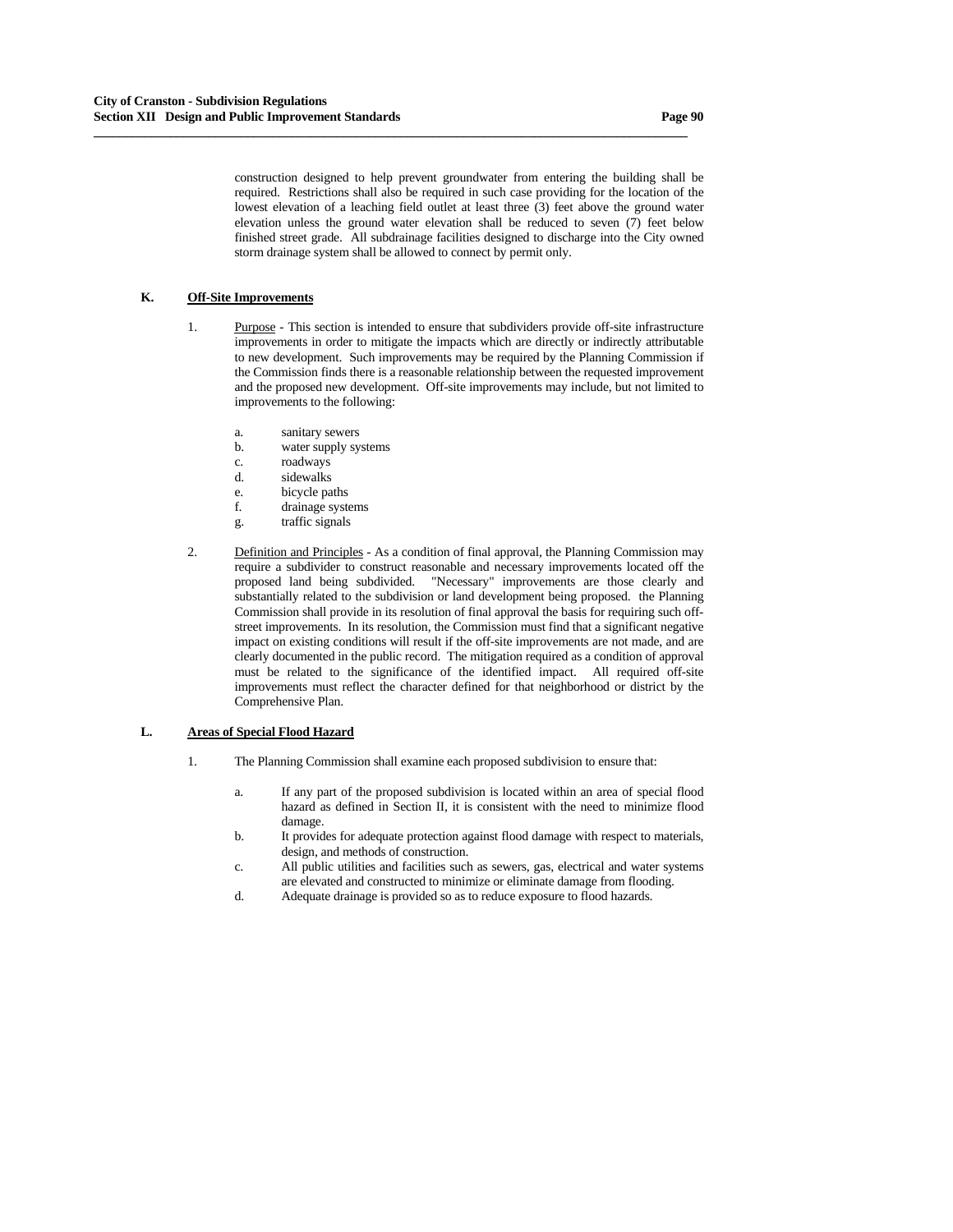# **SECTION XIII - CONSTRUCTION OF IMPROVEMENTS**

#### **A. General**

 The subdivider, at his own expense, shall construct improvements according to the requirements set forth in the booklet entitled, "Specifications for Highways Covering Residential and Industrial Plat Developments," 1987, as revised from time to time by the Department of Public Works and which is available at the office of the Department of Public Works or the City Plan Commission.

**\_\_\_\_\_\_\_\_\_\_\_\_\_\_\_\_\_\_\_\_\_\_\_\_\_\_\_\_\_\_\_\_\_\_\_\_\_\_\_\_\_\_\_\_\_\_\_\_\_\_\_\_\_\_\_\_\_\_\_\_\_\_\_\_\_\_\_\_\_\_\_\_\_\_\_\_\_\_\_\_\_\_\_\_\_\_\_\_\_\_\_\_\_**

 Before any work is started for the grading of streets or other improvements that are later to become public, the applicant shall submit to the Engineering Division construction drawings for all proposed improvements, drawn to the scales as specified in the booklet noted above. Elevations are to based upon Mean High Water Datum.

 No improvement shall be constructed without the approval of these plans by the Engineering Division. All road construction, utilities or other improvements that might at a later date be transferred to the City of Cranston for maintenance must be constructed under the supervision and inspection of the Engineering Division.

 All public works improvements within the subdivision must conform in all respects to the approved construction documents prepared by the developer's engineer. Additional regulations are as follows:

 1. Temporary Cul-de-sacs: In locations where there exists a temporary cul-de-sac proposed for extension into a new subdivision, the developer of the new subdivision shall remove all curbing within the temporary cul-de-sac at his own expense so as to straighten said road and reconstruct the right-of-way to a width equal to the proposed extension, at the developer's expense.

 2. Curb Openings: In residential subdivisions, one curb opening shall be allowed per house lot except where a detailed site plan showing two or more is approved by the Department of Public Works. In such case, the developer shall be required to construct each driveway in conformance with said site plan.

 3. Monuments shall be placed at corners, angle points, points of curves in streets and at intermediate points as shall be required by the Director of Public Works.

## **B. Construction Procedures**

 The following procedures shall be followed by the subdivider and by contractors under the direction of the subdivider in the construction of any subdivision or related improvement:

- 1. Pre-construction meeting A pre-construction meeting shall be held with the Director of Public Works and Chief Engineer at least seven (7) days prior to the start of any subdivision improvements. The subdivider (or his duly authorized representative) and the on-site project manager shall attend this meeting.
- 2. Notification No step in the construction of required improvements shall commence until the Director of Public Works has been notified at least twenty-four (24) hours in advance of the phases of construction listed in (3) below.